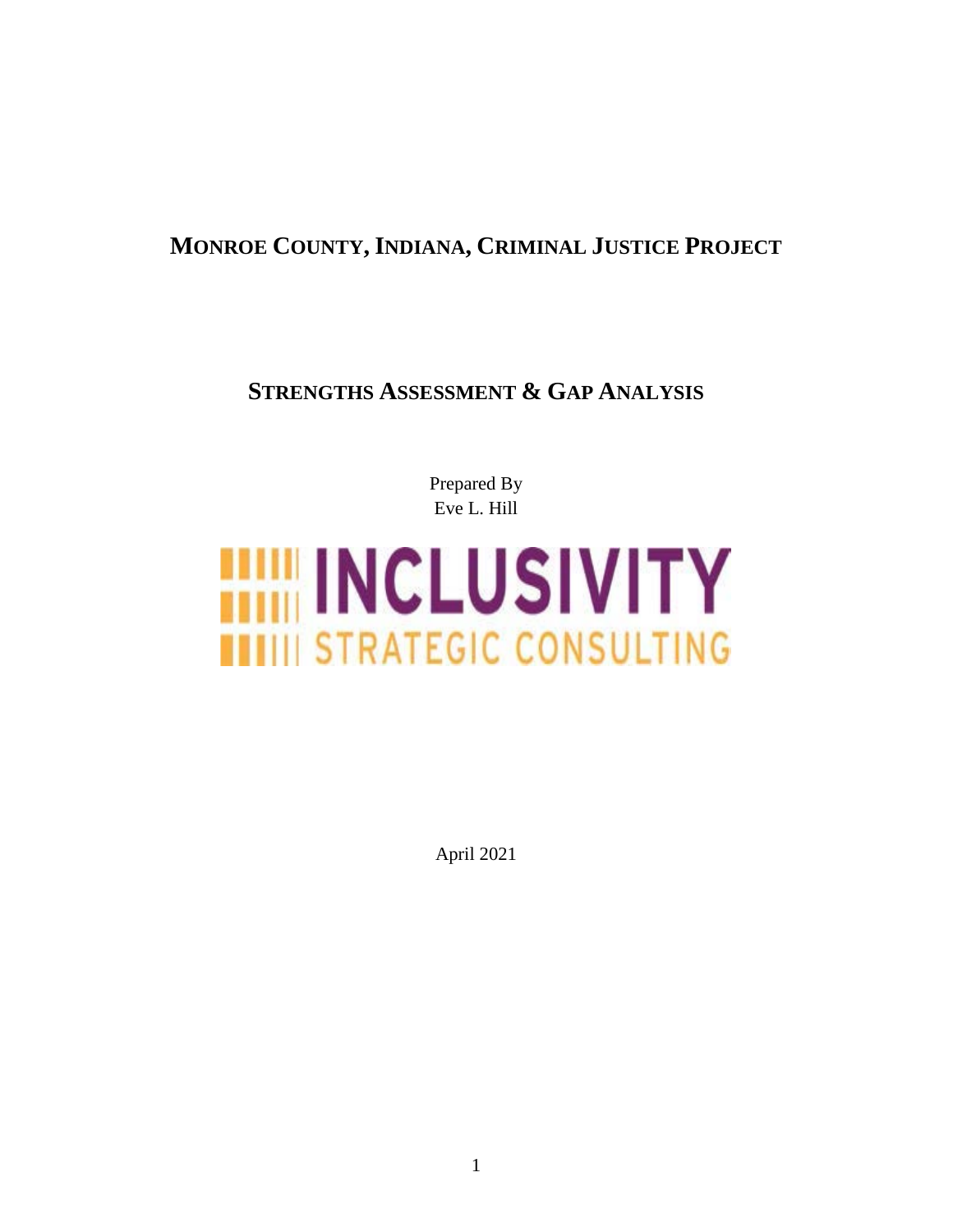#### **I. OVERVIEW OF THE PROJECT**

The Monroe County, Indiana, Board of Commissioners has undertaken a Comprehensive Criminal Justice Review with the goal of exploring changes to consistently reduce the number of individuals in the Monroe County Corrections Center ("MCCC"). It seeks to work collaboratively with other County constituents to implement alternatives to incarceration, effective and cost-effective rehabilitation and treatment, and restorative justice principles. Kenneth Ray Justice Services ("RJS") and its partner, Justice Concepts Inc. ("JCI"), have reviewed, and made findings and recommendations regarding, improvements to Monroe County's diversion, pretrial release, court processing, and specialty court systems designed to reduce incarceration.

Building on the Comprehensive Review, Inclusivity Strategic Consulting, in consultation with RJS and JCI, and with assistance from the Bazelon Center for Mental Health Law, has reviewed Monroe County's mental health and addiction treatment and intervention resources; its law enforcement, jail, and court responses to individuals experiencing mental health and substance use crises and needing treatment; its resources for such people reentering their communities after incarceration; and its mechanisms for collaboration among its healthcare service system, its crisis intervention system, and its criminal justice system. In addition, Inclusivity has reviewed the general findings and recommendations of the Comprehensive Criminal Justice Review by RJS and JCI and assessed the impact of those recommendations on individuals with mental illness and substance use disorders.

The purpose of our review is to identify strengths and gaps in and between Monroe County's mental health and addiction, crisis, and criminal justice systems in their efforts to prevent, divert, treat, and facilitate successful reentry from criminal justice involvement of individuals with mental illness and substance use disorders ("SUD"). Based on the strengths and gaps identified, Inclusivity Strategic Consulting provides recommendations, priorities, and model policies to facilitate building on the identified strengths and filling the identified gaps in order to achieve the goals of the Comprehensive Criminal Justice Review.

#### **A. Scope of Work**

#### *1. Interviews and Site Visits*

Inclusivity Strategic Consulting conducted numerous telephone interviews with County leaders and project staff, County agencies, and service providers over the course of the summer and fall of 2019 and fall of 2020, using a survey instrument developed in coordination with the Bazelon Center for Mental Health Law. We conducted two multi-day site visits to Monroe County in August and September 2019. Over the course of the site visits, we met with the County Council, Commissioners, judiciary, Sheriff, Prosecutor, Public Defender, and other County leadership,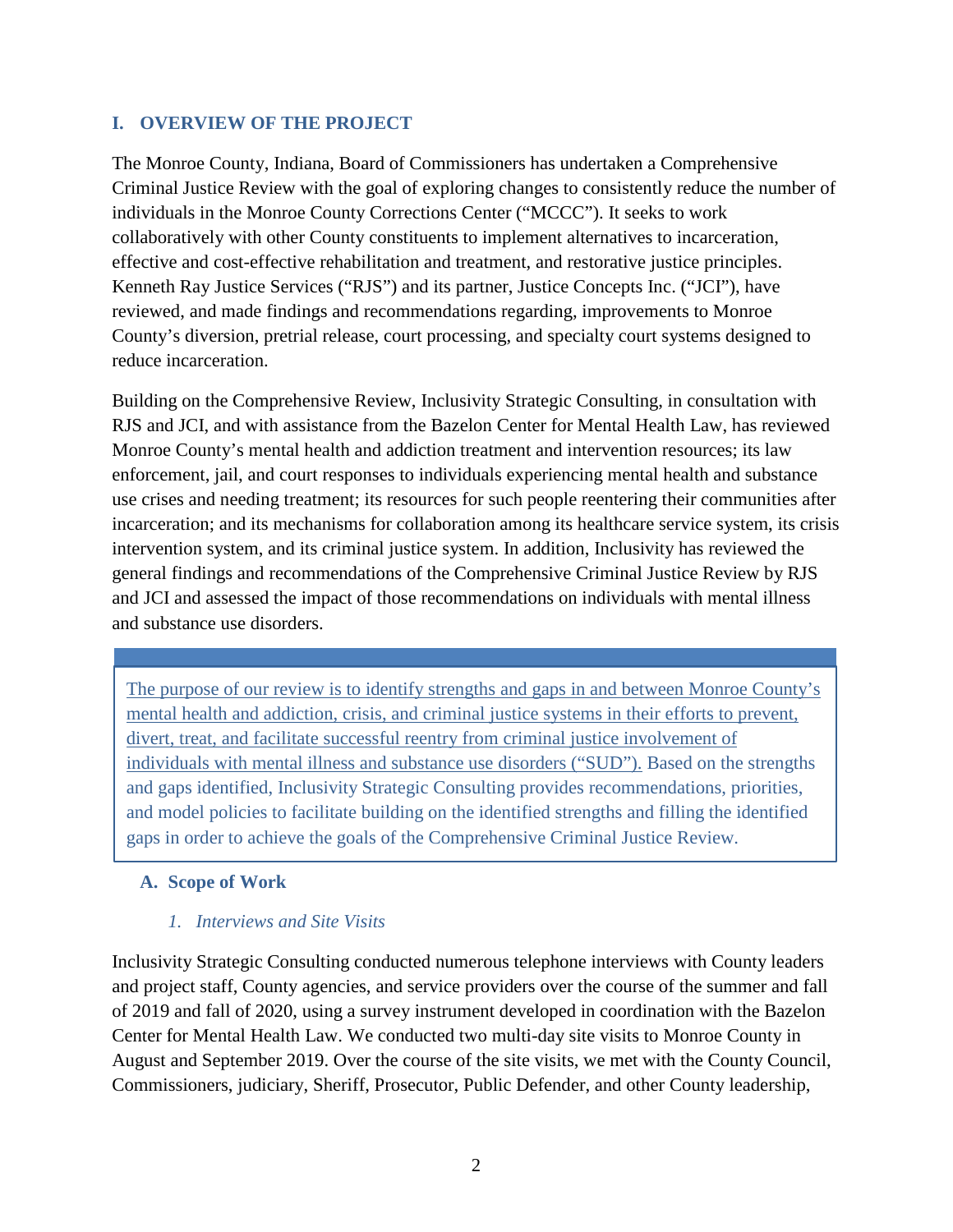and with mental health and addiction service providers, deans and faculty of Indiana University, members of the bar and Chamber of Commerce, and members of the community. In addition, we led a community meeting and a session at the annual Opioid Summit.

| <b>Community representatives interviewed included:</b> |                                                   |  |  |
|--------------------------------------------------------|---------------------------------------------------|--|--|
| <b>Amethyst House</b>                                  | <b>IU Center for Collaborative Systems Change</b> |  |  |
| <b>Bloomington Housing Authority</b>                   | <b>IU</b> Health                                  |  |  |
| <b>Bloomington Meadows Hospital</b>                    | <b>IU School of Social Work</b>                   |  |  |
| <b>CASA Team</b>                                       | Made Up Mind (M.U.M.)                             |  |  |
| <b>Catholic Charities</b>                              | <b>Milestones Clinical and Health Resources</b>   |  |  |
| Centerstone                                            | <b>Monroe County United Ministries</b>            |  |  |
| <b>Chamber of Commerce</b>                             | <b>NAMI</b> Greater Bloomington                   |  |  |
| <b>CleanSlate Centers</b>                              | New Leaf New Life                                 |  |  |
| Cook                                                   | <b>Oxford House</b>                               |  |  |
| <b>Courage to Change</b>                               | <b>Shalom Community Center</b>                    |  |  |
| Goodwill/New Beginnings                                | United Way of Monroe County                       |  |  |
| <b>Groups Recover Together</b>                         | <b>Vocational Rehabilitation Services</b>         |  |  |
| Hoosier Initiative for ReEntry (HIRE)                  | Volunteers in Medicine (now HealthNet             |  |  |
|                                                        | Bloomington)                                      |  |  |
| Indiana Center for Recovery                            | <b>Local Bar Association</b>                      |  |  |
| Indiana Institute on Disability and                    | Various community members                         |  |  |
| Community                                              |                                                   |  |  |
| Institute on Community and Disability                  |                                                   |  |  |

#### *2. Research and Data Collection*

We researched promising and best practices from the evidence base and from initiatives in similar jurisdictions to identify models for community-based mental health and addiction services, Medicaid funding, crisis intervention, and other programs that have been shown to reduce incarceration without compromising public safety.

We relied on RJS and JCI to collect data regarding numbers of, charges against, case outcomes, lengths of stay, and services for individuals with mental health conditions and addiction in the criminal justice system. We also conducted research into Indiana's Medicaid system, including interviewing experts, analyzing limitations imposed by state Medicaid rules, and researching the demographic makeup and prevalence of

We attempted to gather data on numbers of individuals with mental health conditions and addiction entering emergency rooms, numbers of individuals hospitalized for mental health conditions and addiction, and numbers receiving service by community-based providers. We met with limited success, because there is no central repository of data and because these providers are not County-controlled.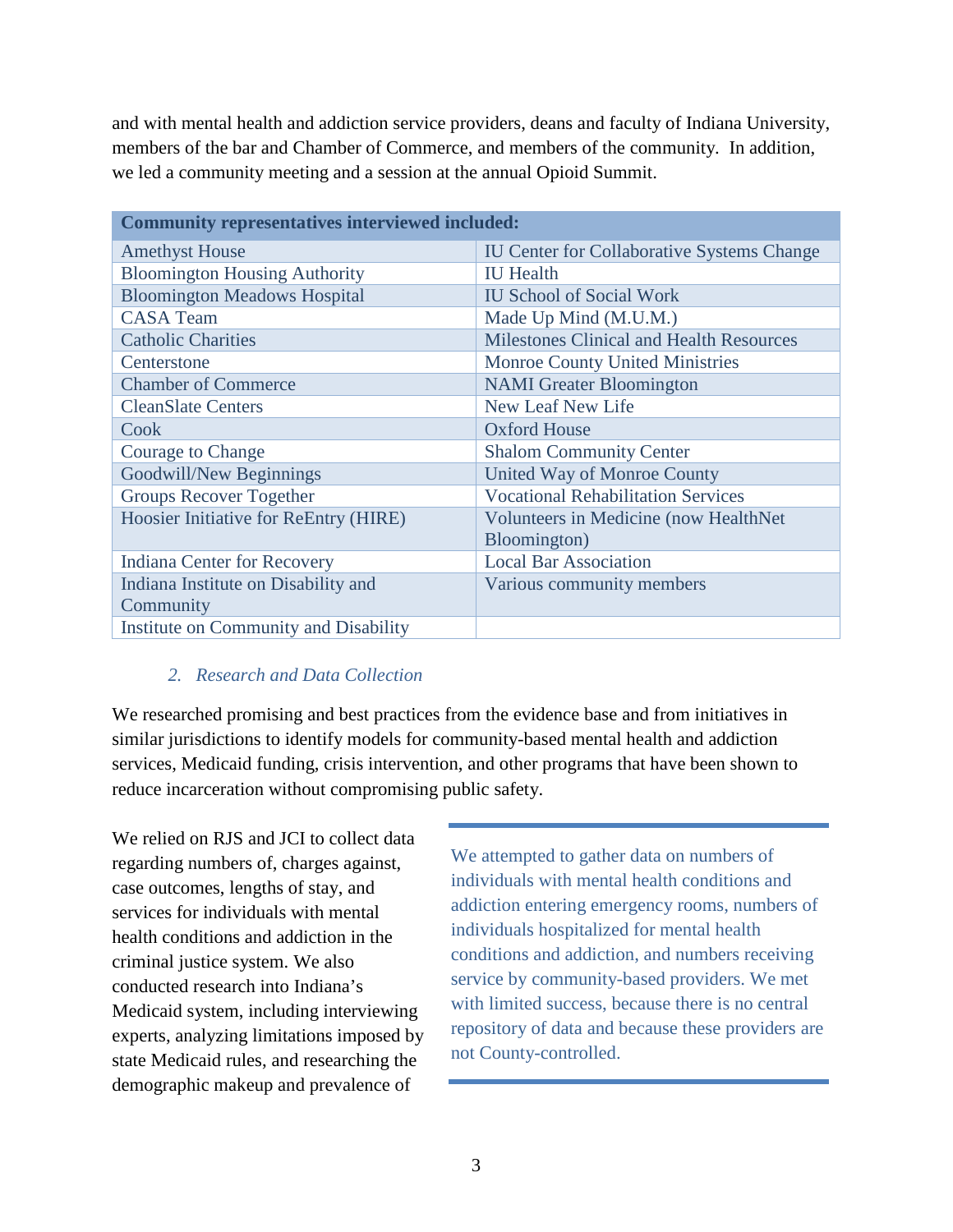mental illness and addiction of the County. Finally, we reviewed prior plans touching on the subjects of the review, including the Local Coordinating Committee's Community Comprehensive Plan for Monroe County.

## *3. Products*

Inclusivity Strategic Consulting reviewed demographic data regarding Monroe County's population to inform the research. Appendix A. Inclusivity Strategic Consulting, along with the Bazelon Center for Mental Health Law, produced *Diversion to What? Essential Community Based Services*, setting out best practices for prevention of and diversion from criminal justice involvement for people with mental health disabilities and substance use disorders. Appendix B. The document describes the essential and effective evidence-based community-based services that should be part of communities' mental health and addiction services systems in order to decrease incarceration and institutionalization of individuals with mental illness and addiction. It also sets out the importance of collaborative planning and case management involving criminal justice, behavioral health, and service agencies.

The primary best practices for mental health services, as described in greater depth in the Best Practices document, include Assertive Community Treatment ("ACT"), Supported Housing, Mobile Crisis Services, Supported Employment, and Peer Support Services. The primary best practices for addiction services include Cognitive Behavioral Therapy, Contingency Management, and Medication-Assisted Treatment.<sup>[1](#page-3-0)</sup>

#### *4. Timing*

Although the review was planned to be completed by early 2020, lack of access to data slowed completion. The COVID-19 pandemic and nationwide racial and political unrest then delayed progress for several months as both the County and the consultants responded to emergencies. The death of George Floyd at the hands of police officers, other prominent recent examples of police responses to people of color and people with mental disabilities, and data about incarceration rates and the effects of unnecessary incarceration on communities, however, bring even more urgency to Monroe County's efforts. This report seeks to assist the County to be responsive to its entire community, to ensure its criminal justice resources are used wisely and efficiently, and to ensure that other resources are available to people with needs that law enforcement is not designed to address.

<span id="page-3-0"></span>l <sup>1</sup> *See Diversion to What? Essential Community Based Services*, Appendix B.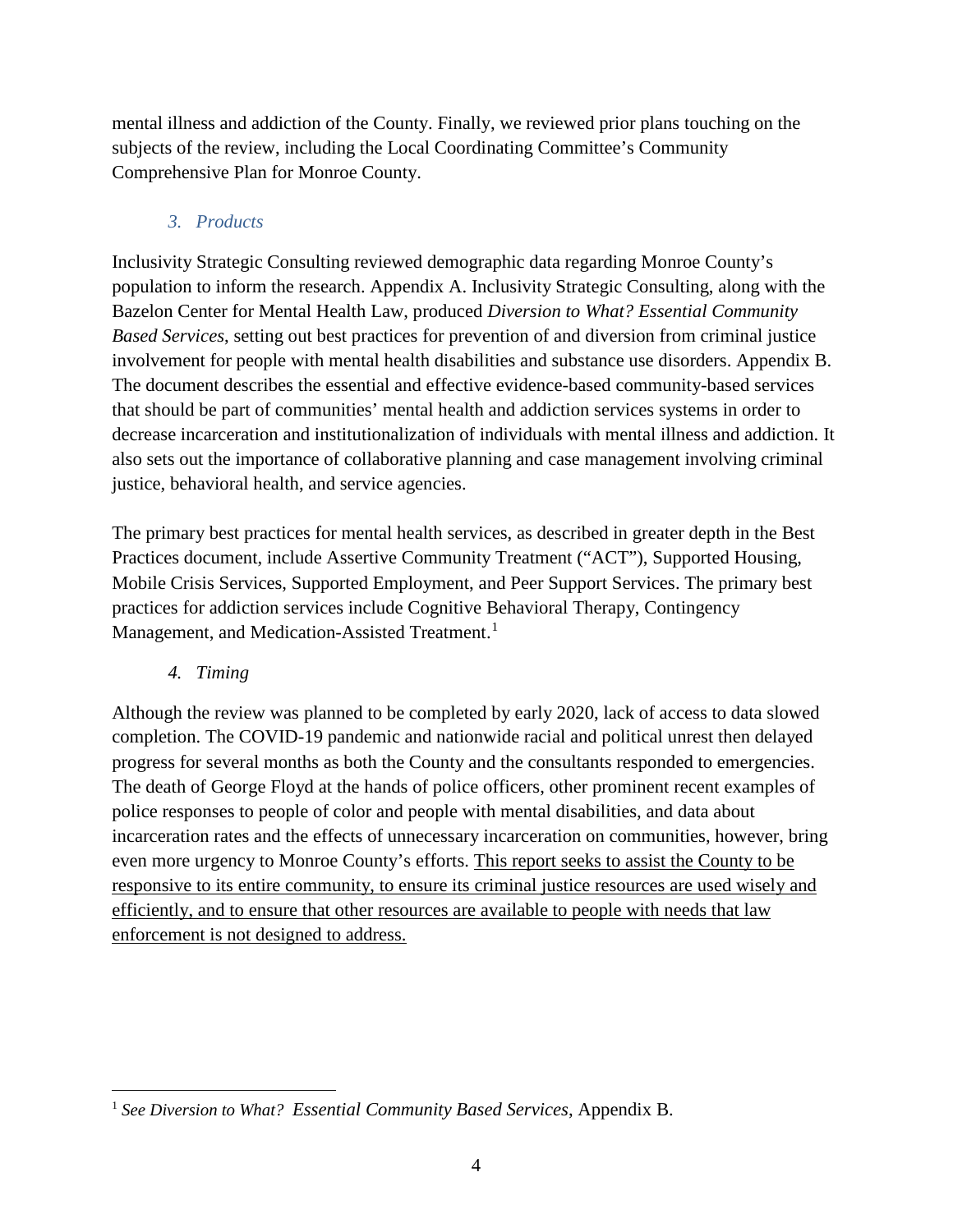## **II. BACKGROUND ON THE INTERSECTION OF MENTAL HEALTH, ADDICTION, AND CRIMINAL JUSTICE**

*"The penal code shall be founded on the principles of reformation, and not of vindictive justice."* ~ Indiana Constitution, Article 1, Section 18.

Indiana's Constitution mandates that its criminal code should focus on reformation. This is a more than 200-year-old mandate that may have been forgotten by many Hoosiers, but that can and should be given meaning by Monroe County. The Indiana Constitution calls on authorities to carefully consider their responses to drug and alcohol use, addiction-motivated criminal offenses, and mental illness. It is widely recognized that incarceration of people with mental illness and addiction is counterproductive to recovery and that certain conditions of incarceration (e.g., segregation) for such individuals are inhumane, unethical, and illegal. The cost and ineffectiveness of incarceration also cry out for new approaches to prevent and treat, rather than punish, substance use and mental illness. Less expensive and more effective, long-lasting, and humane responses exist.

The Comprehensive Criminal Justice Review gives Monroe County an unprecedented opportunity to respond swiftly and boldly to the lessons of the past few years in criminal justice. Most calls to action regarding criminal justice reform have focused on communities of color and low-income communities. Closely related, and equally urgent, however, is the need to reform the response of criminal justice and healthcare systems to people with mental illness or addiction.

Monroe County's residents support the goals of the Comprehensive Criminal Justice Review. Participants in community meetings expressed concern that the jail has shifted costs to inmates for supplies, programming, medication, and treatment and that its limited resources disparately negatively affect inmates with mental illness and SUD. We heard that the jail does not effectively set people with mental illness and addiction on the road to recovery and community integration.

Participants identified that prejudice against, and assumptions about, individuals with SUD, as well as systemic racism, have led the public health and criminal justice systems to emphasize criminalization and fail to prioritize treatment. Participants were concerned that, despite the growing evidence that mental illness and SUD are treatable health conditions and not character flaws or serious threats to public safety, the justice system continues to focus on punitive responses to the conditions.

Many participants were disturbed by the conditions and overcrowding of the jail. Participants had varying opinions as to whether a new jail should be constructed or money invested, instead,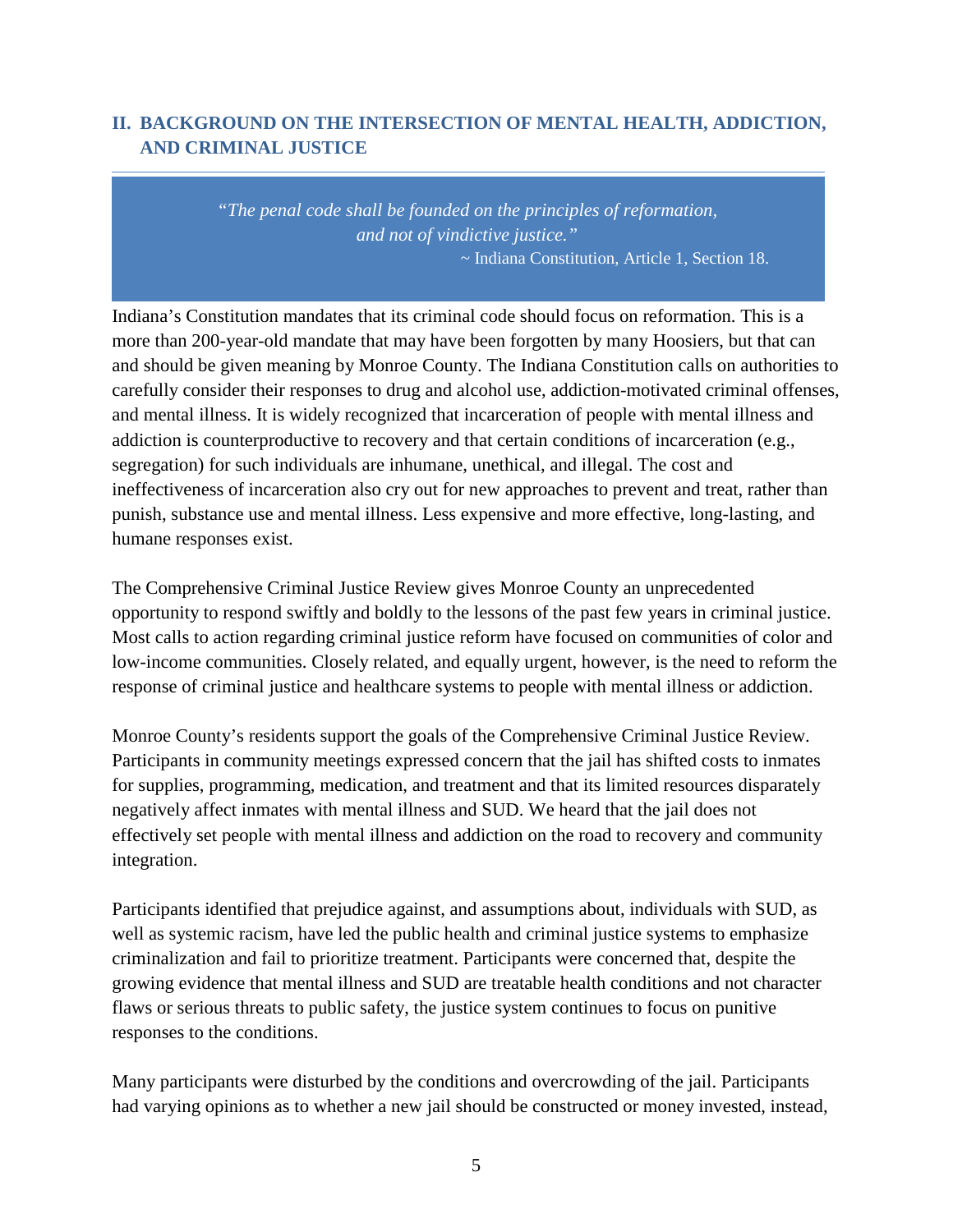in community-based treatment and diversion. Participants consistently called for a "paradigm shift" from considering behaviors related to mental illness and addiction as crimes to treating them as illnesses requiring treatment. They also sought criminal justice reform based on principles of restorative justice and evidence-based practices.

In addition, participants expressed concern that the capacity and continuum of community mental health and SUD treatment options were inadequate, making it difficult to implement diversion programs. Because these services are even further limited for those returning from incarceration, we heard that they inhibited successful reentry and reintegration into the community. Participants also repeatedly pointed to structural barriers that particularly harm individuals who are most vulnerable, such high market rents, limited public transportation, and limited employment options.

Participants commended many in the criminal justice system for their efforts to reform responses mental illness/SUD and to give people a chance to avoid criminal justice involvement or recidivism. In considering possible solutions, participants identified improved, and consistent, data collection, sharing, and analysis, improved education for leadership and stakeholders in the criminal justice and public health systems, elimination of barriers to treatment before, during, and after incarceration, and greater community openness to housing, employing, and working together with individuals with mental illness/SUD and histories of incarceration.

# **A. Need for Change in Criminal Justice and Public Health Responses to Mental Illness and Substance Use Disorders**

Many widely publicized incidents across the country have led communities to reexamine the effects of various aspects of their criminal justice systems. These include sentencing guidelines with disparate effects on communities of color; cash bail systems that make incarceration unavoidable for low-income communities; incarceration based on debt for fines and fees; law enforcement training, personnel practices, and immunities that make best practices difficult to implement effectively and consistently; and the long-term, even generational, effects of incarceration on individuals, families, and entire communities, in terms of employment, housing, family stability, and trauma.<sup>[2](#page-5-0)</sup>

The COVID-19 pandemic has highlighted the potential risks of holding people in congregate settings such as jails, even while the pandemic's effects - economic losses, COVID illness and long-haul COVID, closure of in-person services, and limitations on in-person outreach - have exacerbated many of the service gaps that lead people to interaction with law enforcement. At

 $\overline{a}$ 

<span id="page-5-0"></span><sup>2</sup> U.S. Office of Disease Prevention and Health Promotion (ODPHP), Healthy People 2020, Social Determinants of Health, Social Determinants of Health, Incarceration, [https://www.healthypeople.gov/2020/topics-objectives/topic/social-determinants-health/interventions](https://www.healthypeople.gov/2020/topics-objectives/topic/social-determinants-health/interventions-resources/incarceration)[resources/incarceration.](https://www.healthypeople.gov/2020/topics-objectives/topic/social-determinants-health/interventions-resources/incarceration)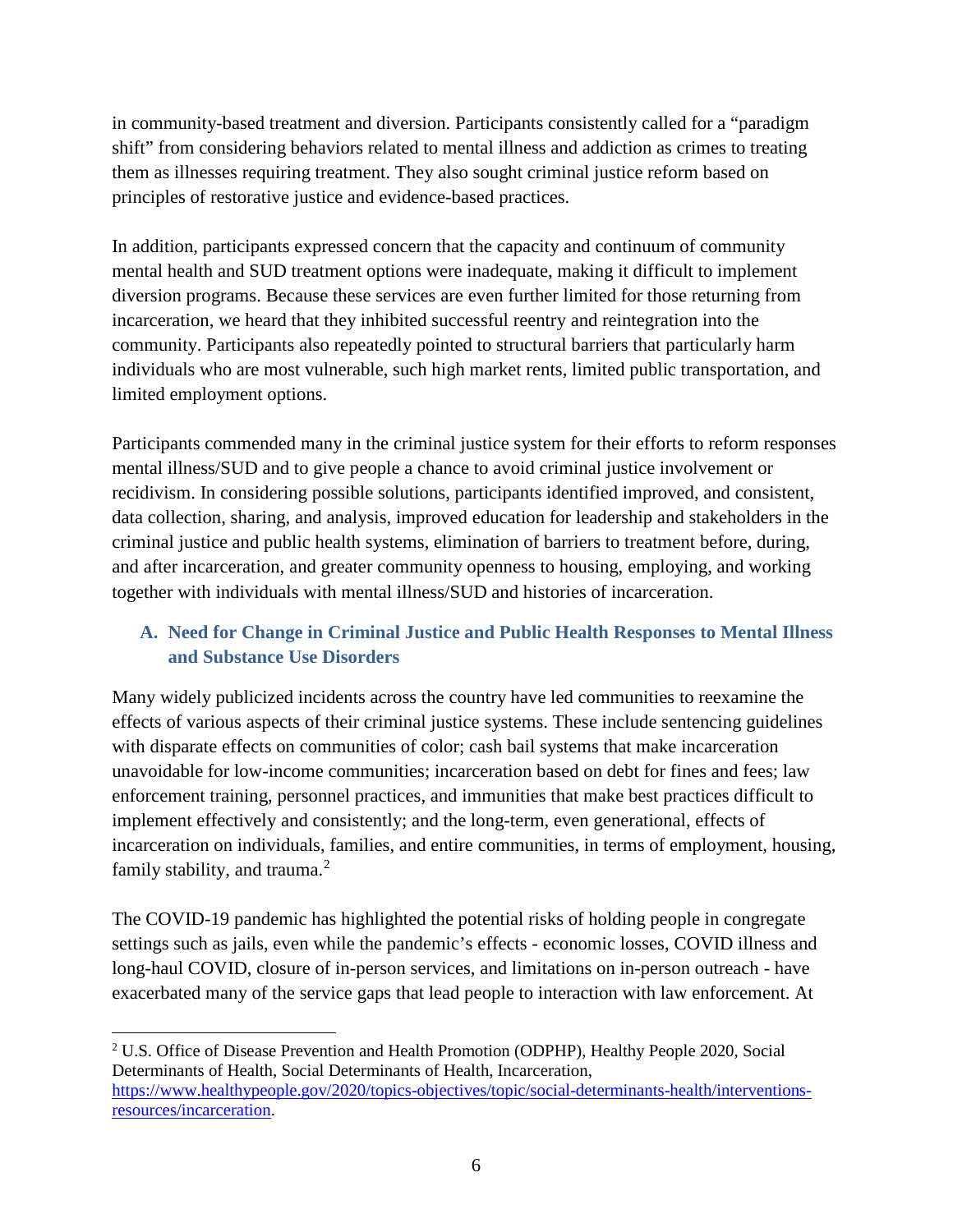the same time, responses to the pandemic – including increased use of telehealth, internet-based resources, and online coordination tools – have shown us some possible solutions to some of those gaps, at least for people with access to those tools.

Much of the national focus this past year has been on the disparate responses and devastating effects of criminal justice systems on people of color, and in particular Black people.<sup>[3](#page-6-0)</sup> While this report focuses on criminal system responses to people with mental illness and SUD, we emphasize that the effects of unaddressed systemic racism in, and other barriers to, health care, employment, housing, and other systems are cumulative and contribute to the disparate involvement of people of color, including those with mental illness and SUD, in criminal systems in Monroe County and elsewhere.

Resources are becoming and may become more available from the new federal Administration to support states, counties, and localities to shift responses to mental health and substance use disorders from criminal interventions to treatment interventions. [4](#page-6-1) In addition, efforts to address the overincarceration of people with mental illness and substance use disorders have been made nationwide, including by the MacArthur Safety and Justice Challenge<sup>[5](#page-6-2)</sup> and the Council of State Governments Stepping Up Initiative, in which over 500 counties are participating.<sup>[6](#page-6-3)</sup> This should help law enforcement, corrections, and courts to focus on their primary public safety missions. The Biden Administration has committed to pursuing a new grant program based on a Brennan Center proposal<sup>[7](#page-6-4)</sup> that would call on states to reduce prison populations by 7% over three years by focusing on, among other things, drug and mental health treatment, alternatives to incarceration/diversion, alternative courts, re-entry services, and employment.<sup>[8](#page-6-5)</sup> At the same time, the Administration has committed to tackling the drug addiction crisis by designating substance use disorder and mental health services as essential benefits that insurers must cover and by expanding Medicaid availability. It intends to invest \$125 billion in a comprehensive public

l

<span id="page-6-0"></span><sup>3</sup> Loftman & Aydt, Race and Criminal Justice in Monroe County, Indiana: A Long-Range Perspective, available at [http://www.uubloomington.org/wp-content/uploads/2018/12/2018-](http://www.uubloomington.org/wp-content/uploads/2018/12/2018-RaceAndCriminalJusticeReport-online.pdf) [RaceAndCriminalJusticeReport-online.pdf](http://www.uubloomington.org/wp-content/uploads/2018/12/2018-RaceAndCriminalJusticeReport-online.pdf) (2018).

<span id="page-6-1"></span><sup>4</sup> See Bazelon Center, An Alternative to the Police: New Funding is Available for Mental Health Mobile Crisis Teams, available at<http://www.bazelon.org/> and Appendix D; See Bazelon Center, New Funding is Available for Community-Based Mental Health Services, available at Appendix E; Mental Health Justice Act, proposing creation of a grant program for training, technical assistance, and salary for mental health provider first responder units, available a[t https://www.congress.gov/bill/117th-congress/house](https://www.congress.gov/bill/117th-congress/house-bill/1368/text)[bill/1368/text;](https://www.congress.gov/bill/117th-congress/house-bill/1368/text) HCBS Infrastructure Improvement Act,

<span id="page-6-2"></span>

[https://www.govtrack.us/congress/bills/116/s3277/summary.](https://www.govtrack.us/congress/bills/116/s3277/summary)<br>
5 https://www.safetyandjusticechallenge.org/<br>
6 [https://csgjusticecenter.org/2019/08/06/stepping-up-initiative-celebrates-500-counties-milestone/.](https://csgjusticecenter.org/2019/08/06/stepping-up-initiative-celebrates-500-counties-milestone/)<br>
7 Brennan Cente

<span id="page-6-4"></span><span id="page-6-3"></span>

[https://www.brennancenter.org/sites/default/files/publications/The\\_Reverse\\_Mass\\_Incarceration\\_Act%20](https://www.brennancenter.org/sites/default/files/publications/The_Reverse_Mass_Incarceration_Act%20.pdf)\_.pdf.

<span id="page-6-5"></span> $\delta$  The Biden Plan for Strengthening America's Commitment to Justice, available at [https://joebiden.com/justice/.](https://joebiden.com/justice/)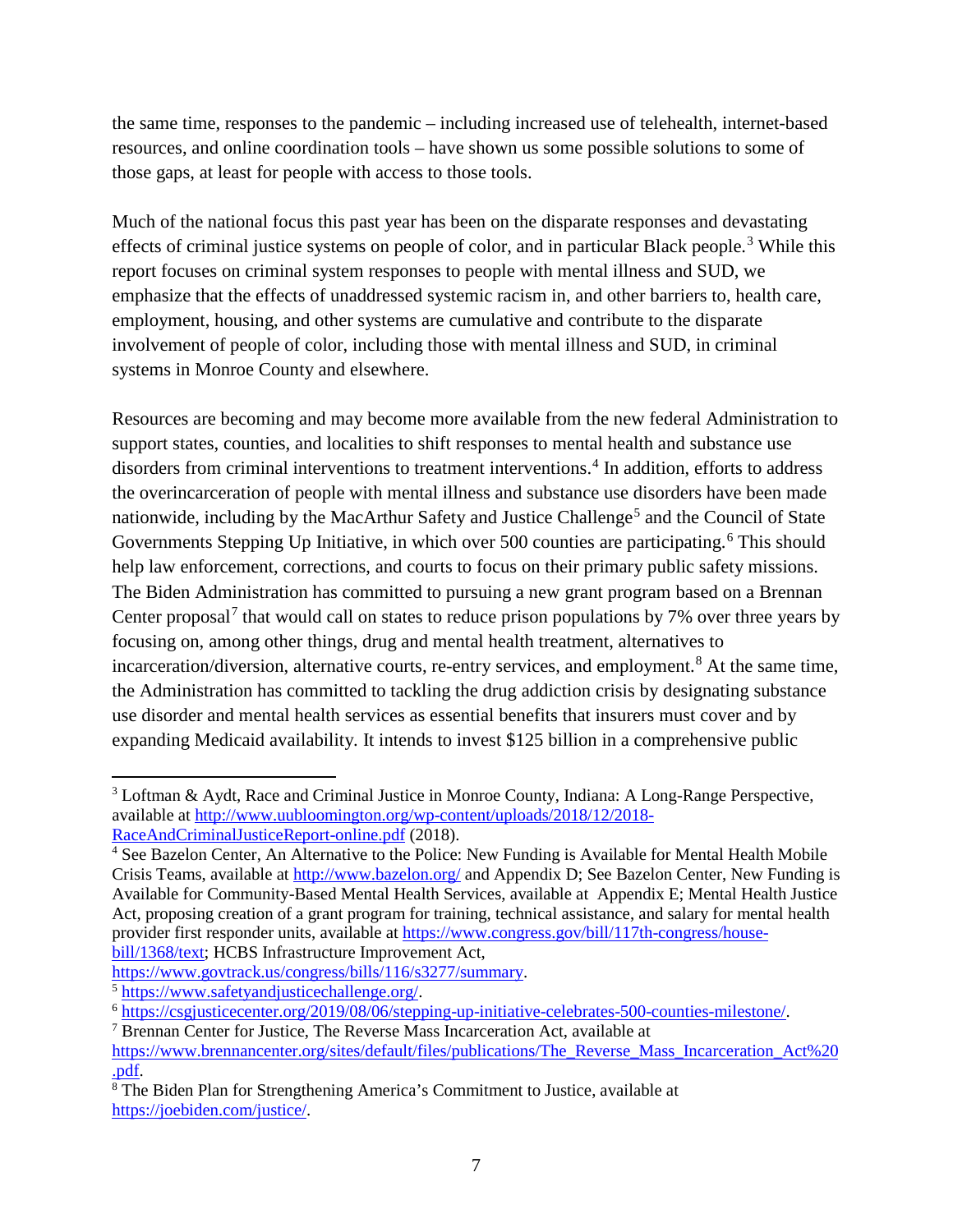health approach to addiction, doubling funding to community mental health centers, expanding the supply of providers and workers, and reforming criminal justice so that drug use alone does not lead to incarceration.<sup>[9](#page-7-0)</sup> Jurisdictions that do not take advantage of these opportunities to prevent unnecessary incarceration of people with mental illness and SUD do so at their peril. The Department of Justice appears poised to expand its enforcement of the constitutional and federal rights of these individuals, regarding both whether they should be incarcerated and the conditions of their incarceration. In April, 2021, the Department of Justice issued a letter of findings to the County of Alameda, California, concluding that

- 1) Alameda's mental health system is violating the Americans with Disabilities Act by failing to provide services to individuals with mental health disabilities in the community and unnecessarily institutionalizing them and forcing them into unnecessary encounters with law enforcement due to unmet mental health needs, and
- 2) Alameda's jail is violating the U.S. Constitution by failing to provide constitutionally adequate mental health care to prisoners, including those at risk of suicide, by denying adequate access to programs and activities because of their disabilities, and by putting them at risk of repeated or unnecessary psychiatric hospital stays upon release.<sup>[10](#page-7-1)</sup>

Indiana appears supportive of efforts to reduce jail overcrowding. The state's Jail Overcrowding Task Force, with specific focus on mental health and drug and alcohol treatment services, educational programs, and other evidence-based programs designed to reduce recidivism, issued its report in December 2019, recommending:

- Amending the criteria for termination of Medicaid upon incarceration;
- Increasing jail efforts, such as through community corrections case managers, to enroll inmates in Medicaid and connect to services prior to reentry;
- Expanding mental health and addiction treatment services, including MAT and crisis centers, in communities and jails;
- Increasing partnerships among jails and community service providers;
- Reducing arrest warrants for nonviolent offenders by developing cite and release procedures, using release matrices, and implementing non-carceral methods of preventing failures to appear;
- Expanding prosecutor diversion programs and pilot programs focusing on treatment services;
- Implementing early mental health screenings to divert people with severe mental illness away from the criminal justice system;
- Expanding the state's pretrial reform initiative based on best practices and graduated incentives and sanctions focusing on therapeutic adjustments;
- Expanding availability of alternatives to incarceration (including problem-solving courts) and community-based treatment services;
- <span id="page-7-1"></span><span id="page-7-0"></span>community-based treatment services;<br>Considering more flexibility for local governments to use jail income tax, public safety tax, and  $\frac{1}{\sqrt{1}}$ other tax income for resources to address criminal justice system needs other than paying for correctional facilities.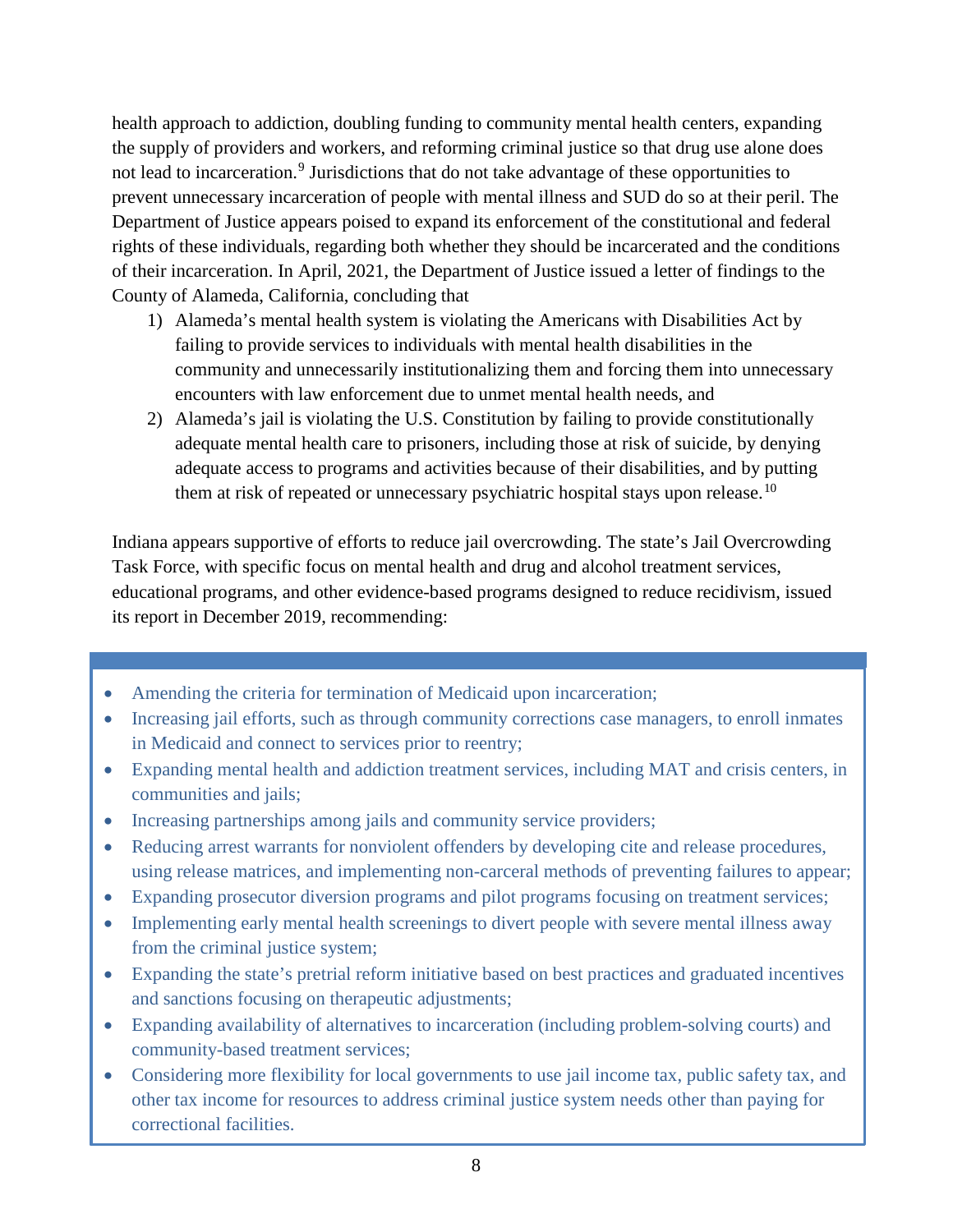The Task Force also recommended the state invest in these efforts by appropriating additional funding for the Recovery Works pilot project authorized by IC 12-23-1902(d), increasing community supervision staffing levels, and reviewing reimbursement levels for felons held in county jails. While the Task Force found that inadequate data collection was a major hurdle to targeting interventions, it nonetheless found that incarceration of people with mental illness and SUD was sufficiently documented and sufficiently critical to require immediate intervention.

#### **B. National Data on Prevalence of Substance Use Disorders and Mental Illness in Police Interactions and Jail Populations**

Recent incidents continue to highlight the need for law enforcement not to be the only available response to people in mental health or substance use crises. For example, police killings of people in mental health crises in Philadelphia and Rochester in just the last several months have sparked community concern.<sup>[11](#page-8-0)</sup> Indiana has not been immune to tragic outcomes.<sup>[12](#page-8-1)</sup> A *Washington Post* database of all reported police fatal shootings since 2015 shows that 23% of the individuals shot by police during the last five years had known mental illness.<sup>[13](#page-8-2)</sup> This is a significant undercount, as it includes only fatal shootings and only of persons the police, themselves, identified as mentally ill. Even this percentage, however, reflects a tremendous disproportionate incidence, as only approximately 5% of the U.S. population has a serious mental illness.<sup>[14](#page-8-3)</sup>

The Bureau of Justice Statistics ("BJS") reported in 2017 that, based on 2011 and 2012 surveys, approximately 26% of jail inmates had experienced serious mental illness within the previous 30 days.[15](#page-8-4) Approximately 44% of jail inmates had a history of mental illness. Inmates with more

**Nationally, approximately 44% of jail inmates had a history of mental illness. Approximately 63% of sentenced jail inmates met DSM-IV criteria for drug dependence or abuse, compared with approximately 5% of the general population.** 

than one arrest were more likely to have mental illness than those experiencing their first arrest.<sup>[16](#page-8-5)</sup> Notably, the prevalence of mental illness did not vary significantly between those incarcerated for violent crimes and property crimes or across lengths of sentence.<sup>[17](#page-8-6)</sup>

In addition, according to a 2017 BJS report, based on

 $\overline{a}$ 

<span id="page-8-0"></span><sup>11</sup> [https://www.nbcnews.com/news/us-news/family-says-walter-wallace-jr-killed-philadelphia-police](https://www.nbcnews.com/news/us-news/family-says-walter-wallace-jr-killed-philadelphia-police-needed-mental-n1245166)[needed-mental-n1245166;](https://www.nbcnews.com/news/us-news/family-says-walter-wallace-jr-killed-philadelphia-police-needed-mental-n1245166) [https://www.nytimes.com/2020/10/09/nyregion/daniel-prude-rochester-police](https://www.nytimes.com/2020/10/09/nyregion/daniel-prude-rochester-police-mental-health.html)[mental-health.html.](https://www.nytimes.com/2020/10/09/nyregion/daniel-prude-rochester-police-mental-health.html)<br><sup>12</sup> [https://www.wthr.com/article/news/crime/police-investigating-fatal-shooting-air-force-veteran-during-](https://www.wthr.com/article/news/crime/police-investigating-fatal-shooting-air-force-veteran-during-mental-health-emergency/531-d245c6fd-bea2-42cb-be6d-7659439f3b61)

<span id="page-8-1"></span>[mental-health-emergency/531-d245c6fd-bea2-42cb-be6d-7659439f3b61.](https://www.wthr.com/article/news/crime/police-investigating-fatal-shooting-air-force-veteran-during-mental-health-emergency/531-d245c6fd-bea2-42cb-be6d-7659439f3b61)<br>
<sup>13</sup> [https://www.washingtonpost.com/graphics/investigations/police-shootings-database/.](https://www.washingtonpost.com/graphics/investigations/police-shootings-database/)<br>
<sup>14</sup> U.S. Bureau of Justice Statistics (BJS), Indicators of Mental

<span id="page-8-2"></span>

<span id="page-8-3"></span>and Jail Inmates, 2011-12 (June 2017), [https://www.bjs.gov/content/pub/pdf/imhprpji1112.pdf,](https://www.bjs.gov/content/pub/pdf/imhprpji1112.pdf) 4. <sup>15</sup> Id. at 1

<span id="page-8-5"></span><span id="page-8-4"></span><sup>16</sup> Id. at 7.

<span id="page-8-6"></span> $17$  Id. at 6.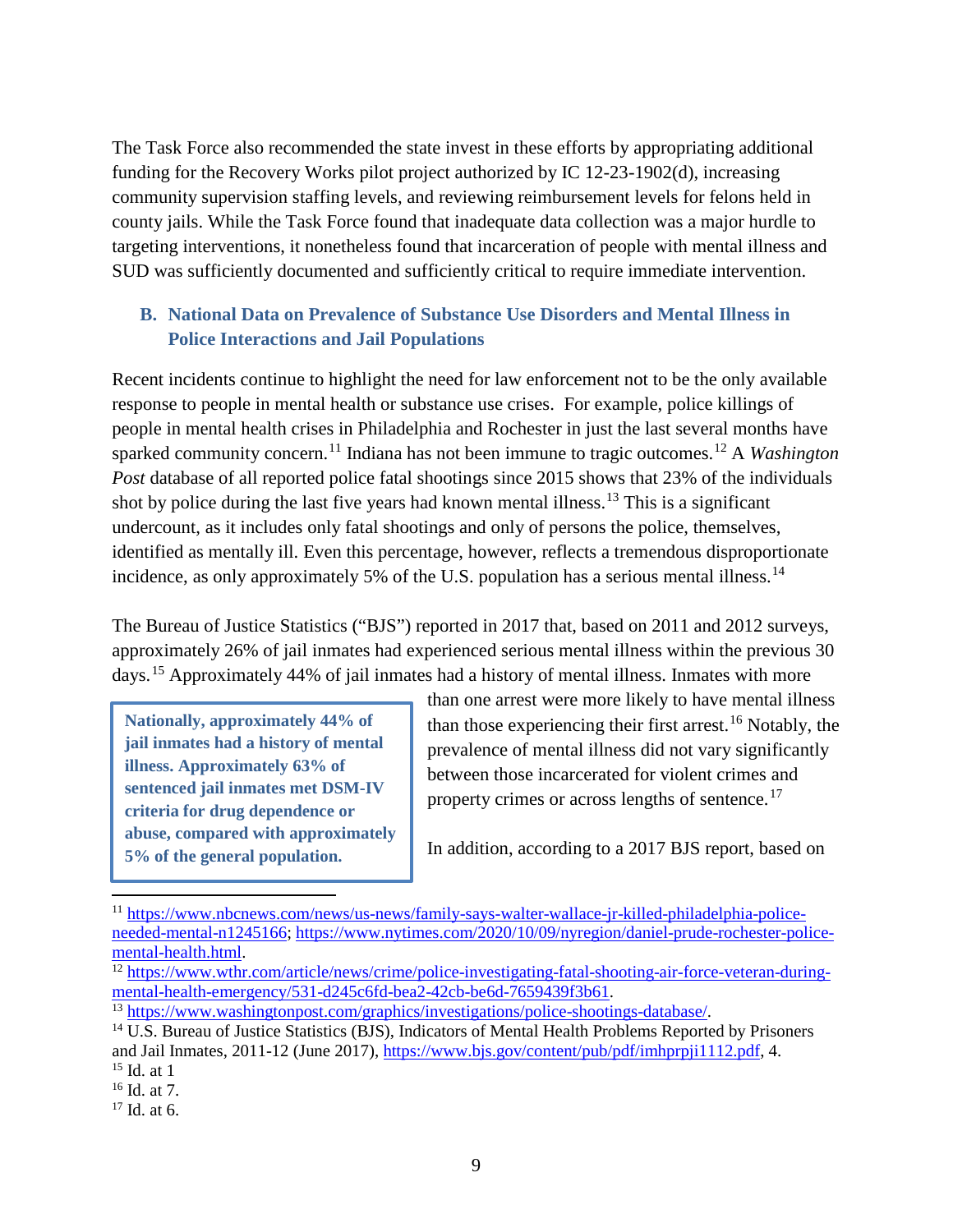2007–2009 data, approximately 63% of sentenced jail inmates met DSM-IV criteria for drug dependence or abuse, compared to approximately 5% of the general population.<sup>[18](#page-9-0)</sup> Notably, these figures do not include alcohol dependence and abuse. Prevalence of drug dependence/abuse was higher among those incarcerated for property and drug offenses than for violent offenses, and jail inmates with drug dependence/abuse represented approximately 45% of those incarcerated for DWI/DUI and 51% for public order offenses.<sup>[19](#page-9-1)</sup> Some 37% of jail inmates incarcerated for property offenses, 29% of those incarcerated for drug offenses, and 14% of those incarcerated for violent offenses reported that they committed the crime to obtain drugs or money for drugs.<sup>[20](#page-9-2)</sup>

However, arrests tell only a small part of the story. A 2006 Canadian study found that, by far, most police interventions with people with mental illness were for Potential Offenses ("incidents stemming from crises, contentious situations that may degenerate into violence, and antisocial acts or situations that suggest a crime is about to be committed") (31%), Individuals in Distress  $(34%)$ , and Noncriminal Incidents  $(27%)$ .<sup>[21](#page-9-3)</sup> Police were called to intervene with people with mental illness as Individuals in Distress and for Noncriminal Incidents disproportionally to such calls for individuals without disabilities, although those calls rarely resulted in arrest.<sup>[22](#page-9-4)</sup>

#### **C. Monroe County Data on Prevalence of Substance Use Disorders and Mental Illness in Police Interactions and Jail Populations**

The evidence indicates the prevalence of mental illness and SUD in MCCC is far greater in Monroe County than nationally. This is concerning and should be both a red flag to Monroe County and a call to action. Individuals both within and outside the criminal justice system in Monroe County estimate that 75–80% of the individuals in MCCC at any given time have mental illness and/or SUD. However, self-report surveys such as those conducted for BJS have not been implemented in Monroe County. Nor are current MCCC intake screenings or other data designed to reliably collect or track this information. However, by all accounts, this is a crisis that the County has simply failed to count. Finally, although on the national level, criminal justice involvement increased the likelihood that an individual participated in a drug treatment program (8% participation without criminal justice involvement versus 35% participation by probation/parole population and 30% participation by those arrested),  $^{23}$  $^{23}$  $^{23}$  MCCC is not currently equipped to guide people into treatment upon reentry. As a result, MCCC sees individuals with

<span id="page-9-0"></span><sup>&</sup>lt;sup>18</sup> BJS, Drug Use, Dependence, and Abuse Among State Prisoners and Jail Inmates, 2007-2009, [https://www.bjs.gov/content/pub/pdf/dudaspji0709.pdf,](https://www.bjs.gov/content/pub/pdf/dudaspji0709.pdf) 1.

<span id="page-9-1"></span> $^{19}$  Id. at 3.

<span id="page-9-2"></span> $20$  Id. at 6.

<span id="page-9-3"></span><sup>21</sup> Charette, et al., PSYCHIATRIC SERVICES, Vol. 65, No. 4, *Police Encounters Involving Citizens with Mental Illness: Use of Resources and Outcomes*, Table 1 (2014).

<span id="page-9-4"></span> $22$  However, even in these types of calls, which rarely led to arrest in general, these interventions were twice as likely to lead to arrest when an individual with a mental illness was involved than when a person without a mental illness was involved. *Id*. at 514.

<span id="page-9-5"></span><sup>&</sup>lt;sup>23</sup> BJS, Drug Use, Dependence, and Abuse Among State Prisoners and Jail Inmates, 2007-2009, at 14.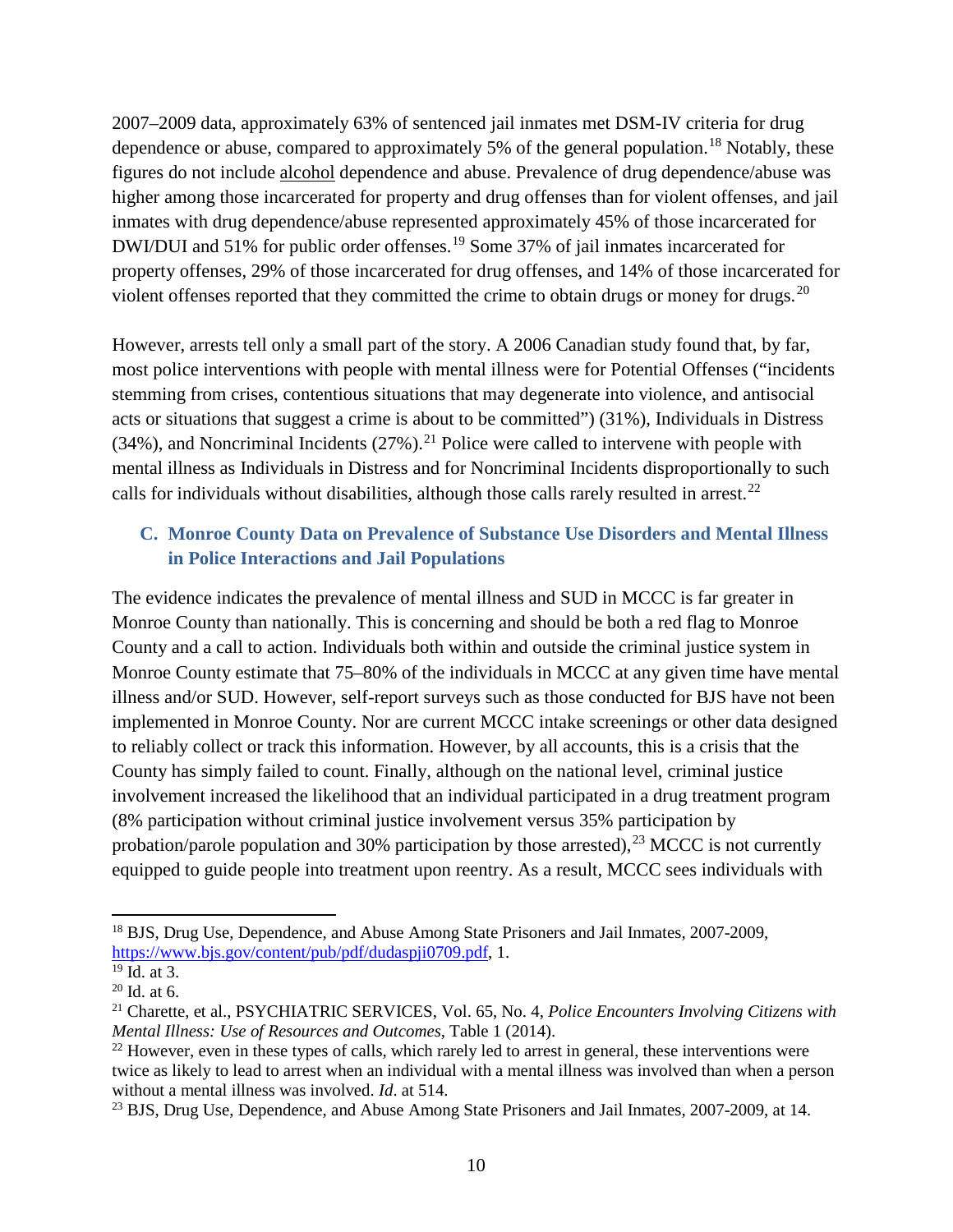mental illness and SUD return and return and return.

MCCC had 4,869 bookings in 2019, a slight decrease from 2018. MCCC has 294 beds, including 2 holding beds, 4 segregation beds, and 1 padded cell bed.<sup>[24](#page-10-0)</sup> Bookings resulted in an average daily inmate population in 2019 of 280, but monthly averages ranging from 239 to 301. If, as estimated, 75% of jail inmates have mental illness and/or SUD, some 3,650 bookings would involve someone with mental illness and/or SUD per year.

Despite the failure to specifically count inmates with mental illness or SUD, the charges for which people are booked demonstrate that these illnesses are significant causes of MCCC overcrowding. The MCCC 2019 Annual Report states that the top ten booking types in 2019 included Operating While Intoxicated (#1), Violation of Terms of Placement (#2), Failure to Appear Warrant (#3), Probation Violation (#4), Possession of Methamphetamine (#8), Public Intoxication (#9), and Possession of Paraphernalia (#10). The number of Public Intoxication bookings decreased substantially from a high of 1,156 in 2011 to a low of 171 in 2016, but rose (to 206) in 2018. Notably, the number and percentage of women booked for Public Intoxication has increased from a low of 35 (13%) in 2014 to 51 ([25](#page-10-1)%) in 2018.<sup>25</sup>

In addition, the average length of stay at MCCC for Public Intoxication has dramatically increased from a low of 1.9 days in 2012 to a high of 20.3 days in 2018, when **Public Intoxication accounted for 4,173 MCCC days**. [26](#page-10-2) **All possession crimes amounted to 11,214 days in MCCC in 2018**. [27](#page-10-3) Other drug-, alcohol-, and mental health-associated bookings also resulted in substantial jail stays, according to 2018 data:

- Operating While Intoxicated  $-7,421$  days (340 bookings averaging 22 days);
- Minor Possessing Alcohol 3,034 days (119 bookings averaging 26 days);
- Disorderly Conduct 1,737 days (82 bookings averaging 21 days);
- Drug Court Violations 899 days (55 bookings averaging 16 days).<sup>[28](#page-10-4)</sup>

Individuals in the jail's Detox Unit detoxifying from drug or alcohol account for a significant number of daily beds in MCCC, especially on Fridays, Saturdays, and Sundays.<sup>[29](#page-10-5)</sup> In 2018, an average of 9.5 inmates were detoxing in jail per day, with a maximum of 31 inmates detoxing on at least one day.[30](#page-10-6) The Annual Report also reports 834 suicide observations in 2019, an increase

<span id="page-10-0"></span>l <sup>24</sup> 2019 Monroe County Correctional Center Annual Jail Report at 3.

<span id="page-10-1"></span><sup>&</sup>lt;sup>25</sup> RJS Consulting, MCCC Public Intoxication Bookings - Gender 2003-2018; RJS Consulting LOS Charges 2003-2018.

<span id="page-10-2"></span><sup>&</sup>lt;sup>26</sup> RJS Consulting, MCCC Public Intoxication Bookings Number of Days Length of Stay 2003-2018. <sup>27</sup> Id.

<span id="page-10-4"></span><span id="page-10-3"></span><sup>28</sup> Id.

<span id="page-10-5"></span><sup>29</sup> RJS Consulting, MCCC Detox Unit Count 2012-2019.

<span id="page-10-6"></span><sup>&</sup>lt;sup>30</sup> RJS Consulting, MCCC Number Inmates Per Day in Detox Unit.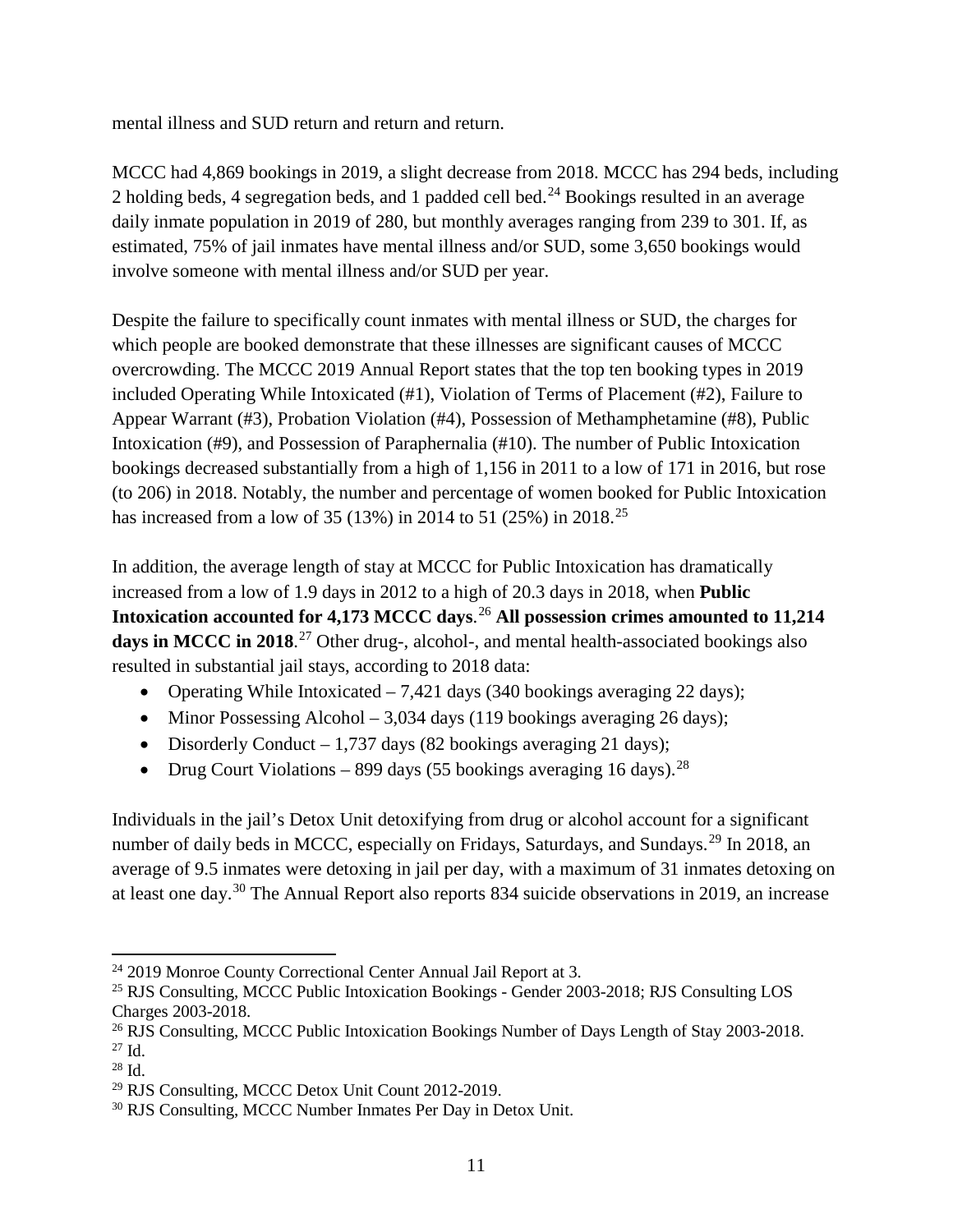of 73 over 2018 and an increase of 186 over  $2017$ .<sup>[31](#page-11-0)</sup>

The FBI's database for 2019 did not show arrest data for the Monroe County Sherriff.<sup>[32](#page-11-1)</sup> The Sheriff's arrest data for  $2018^{33}$  $2018^{33}$  $2018^{33}$  show 551 arrests, of which more than half were for crimes associated with drugs, alcohol, or mental illness:

- 153 arrests (28%) for Driving Under the Influence, the largest category;
- 111 arrests (20%) for Drug Abuse Violations, the second largest category (100 of which were for possession);
- 10 arrests (2%) for Disorderly Conduct, the seventh largest category;
- 9 arrests (2%) for Liquor Law violations, the eighth largest category;
- $5(1\%)$  arrests for Drunkenness.

| Arrest data from Monroe County's three law enforcement agencies:                                    |      |               |        |               |  |
|-----------------------------------------------------------------------------------------------------|------|---------------|--------|---------------|--|
|                                                                                                     | 2018 | $\frac{6}{6}$ | 2019   | $\frac{0}{0}$ |  |
| MCS Drug/Alcohol Offenses                                                                           | 278  | 50%           | $\ast$ | $*$           |  |
| <b>MCS</b> Mental Illness Offenses                                                                  | 10   | 2%            | $\ast$ | $*$           |  |
| <b>BPD Drug/Alcohol Offenses</b>                                                                    | 594  | 27%           | 982    | 28%           |  |
| <b>BPD Mental Illness Offenses</b>                                                                  | 111  | 5%            | 248    | 7%            |  |
| <b>IUPD Drug/Alcohol Offenses</b>                                                                   | 510  | 75%           | 379    | 69%           |  |
| * MCSD switched in March to NIBRS from UCR, as such Federal database does not reflect partial years |      |               |        |               |  |



A review of Bloomington Police Department ("BPD") arrest data reported to the Federal Bureau

<span id="page-11-0"></span><sup>&</sup>lt;sup>31</sup> 2019 Monroe County Correctional Center Annual Jail Report at 4.<br><sup>32</sup> FBI Crime Data Explorer, https://crime-data-explorer.fr.cloud.gov/explorer/agency/IN0530000/arrest.

<span id="page-11-2"></span><span id="page-11-1"></span><sup>&</sup>lt;sup>33</sup> FBI Crime Data Explorer, [https://crime-data-explorer.fr.cloud.gov/explorer/agency/IN0530000/arrest.](https://crime-data-explorer.fr.cloud.gov/explorer/agency/IN0530000/arrest)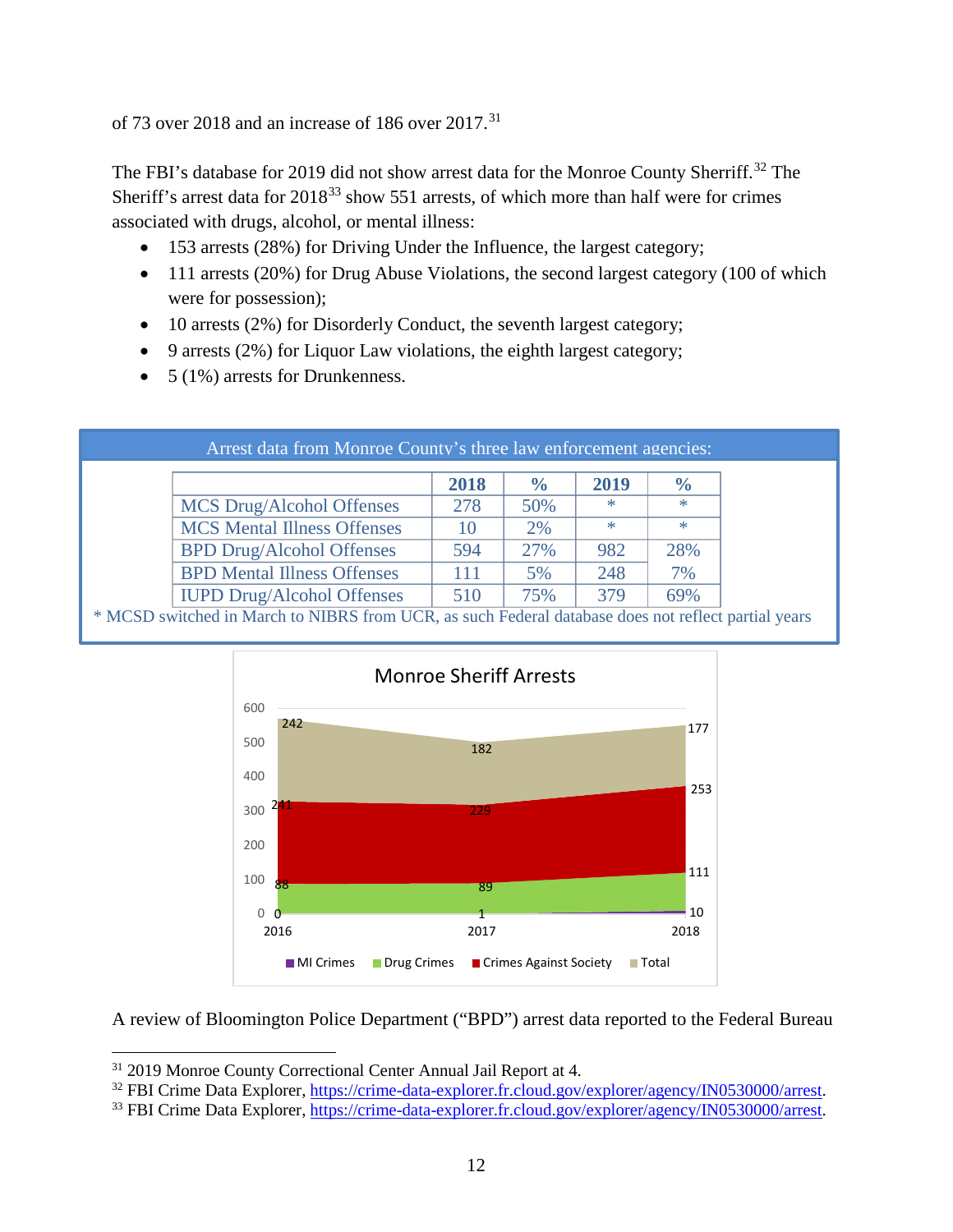of Investigation for 2019[34](#page-12-0) shows 982 arrests for drug- and alcohol-related offenses (28% of all arrests):

- 458 arrests (13%) for Drug Abuse Violations making it the second largest category of enumerated arrests (388 of these arrests were for possession);<sup>[35](#page-12-1)</sup>
- Drunkenness, at 308 arrests (9%), was the fourth largest category;
- Driving Under the Influence (186 arrests, 5%) the seventh largest category;
- "Possession, Etc. Liquor Laws" (30 arrests. 1%) was the 14th largest category.

The BPD also reported 248 arrests in categories often associated with mental illness,<sup>[36](#page-12-2)</sup> including:

- Disorderly Conduct (240 arrests, 7%) the fifth largest category;
- Vagrancy (6 arrests);

 $\overline{\phantom{a}}$ 

• Curfew and Loitering (2 arrests).



Although similar percentages were reported (27–36% drug- and alcohol-related) in 2015–2018. the total number of BPD arrests grew by 62%, or 1,354 arrests, in 2019 compared to 2018 and prior years. Therefore, the raw numbers of people arrested for substance-related offenses increased from 594 in 2018 to 982 in 2019, a 65% increase. The number of people arrested for

<span id="page-12-0"></span><sup>&</sup>lt;sup>34</sup> FBI Crime Data Explorer, [https://crime-data-explorer.fr.cloud.gov/explorer/state/indiana/arrest.](https://crime-data-explorer.fr.cloud.gov/explorer/state/indiana/arrest)<br><sup>35</sup> FBI Crime Data Explorer, Bloomington Police Department, https://crime-data-

<span id="page-12-1"></span>[explorer.fr.cloud.gov/explorer/agency/IN0530100/arrest.](https://crime-data-explorer.fr.cloud.gov/explorer/agency/IN0530100/arrest) The catch-all category "All Other Offenses (Except Traffic)" accounted for the most arrests (610).

<span id="page-12-2"></span><sup>36</sup> Fisher, et al., PSYCHIATRIC SERVICES, *Patterns and Prevalence of Arrest in a Statewide Cohort of Mental Health Care Consumers*, Vol. 57, No. 11 (2006).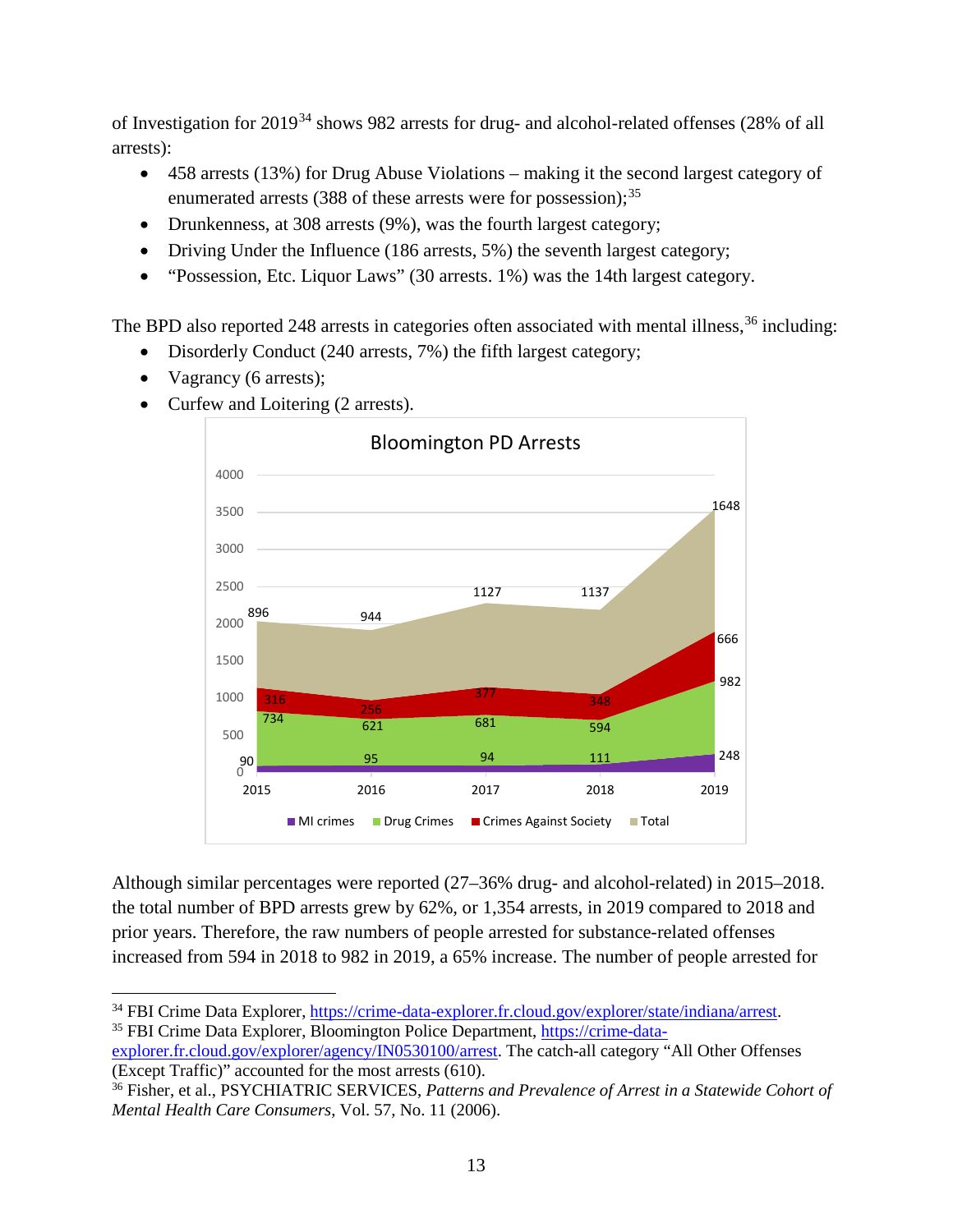mental-illness-associated offenses more than doubled from 111 in 2018 to 248 in 2019.

The Indiana University: Bloomington Police Department ("IUPD") reported a total of 549 arrests in 2019.Of these, 379 (69%) were alcohol- or drug-related. Arrests for "Crimes Against Society" (including drug- and alcohol- offenses), as opposed to crimes against persons or property, were 92% of all IU arrests.<sup>[37](#page-13-0)</sup> The highest category of arrests in 2019 was for violations of the liquor laws (152 arrests, 28%), such as underage possession and possession on IU's dry campus. By contrast, BPD arrests for liquor law violations constituted only 1% of arrests (30). Although the number and percentage of IUPD arrests for drug and alcohol offenses has been dropping in recent years, these figures indicate that IU and the Monroe County community have different priorities regarding criminalization of these activities. Yet, MCCC bears the burden of the arrests.



Of note are BPD arrest rates for "Drunkenness," or Public Intoxication, and Disorderly Conduct, which are Class B misdemeanors. Disorderly Conduct is defined as fighting or tumultuous conduct, making unreasonable noise, or disrupting a lawful assembly. Public Intoxication is only a criminal offense if the person is endangering someone's life, breaching the peace, or harassing another person. Notably, police have complete discretion not to arrest for this offense, as the IN Code provides that no one can maintain a legal action against an officer for failing to enforce it.

These arrest numbers indicate a substantial use of law enforcement and MCCC resources to respond to individuals with substance use (including alcohol) and mental illness needs, with all the predictable impacts on criminal justice budgets and on individuals' employment, family,

 $\overline{a}$ 

<span id="page-13-0"></span><sup>37</sup> FBI Crime Data Explorer, IU: Bloomington, [https://crime-data-](https://crime-data-explorer.fr.cloud.gov/explorer/agency/IN0530100/arrest)

[explorer.fr.cloud.gov/explorer/agency/IN0530100/arrest.](https://crime-data-explorer.fr.cloud.gov/explorer/agency/IN0530100/arrest) IU did not report for 2016, and its 2017 report showed less than 40% of the number of arrests in past and subsequent years, indicating that reporting may not have been complete in 2017.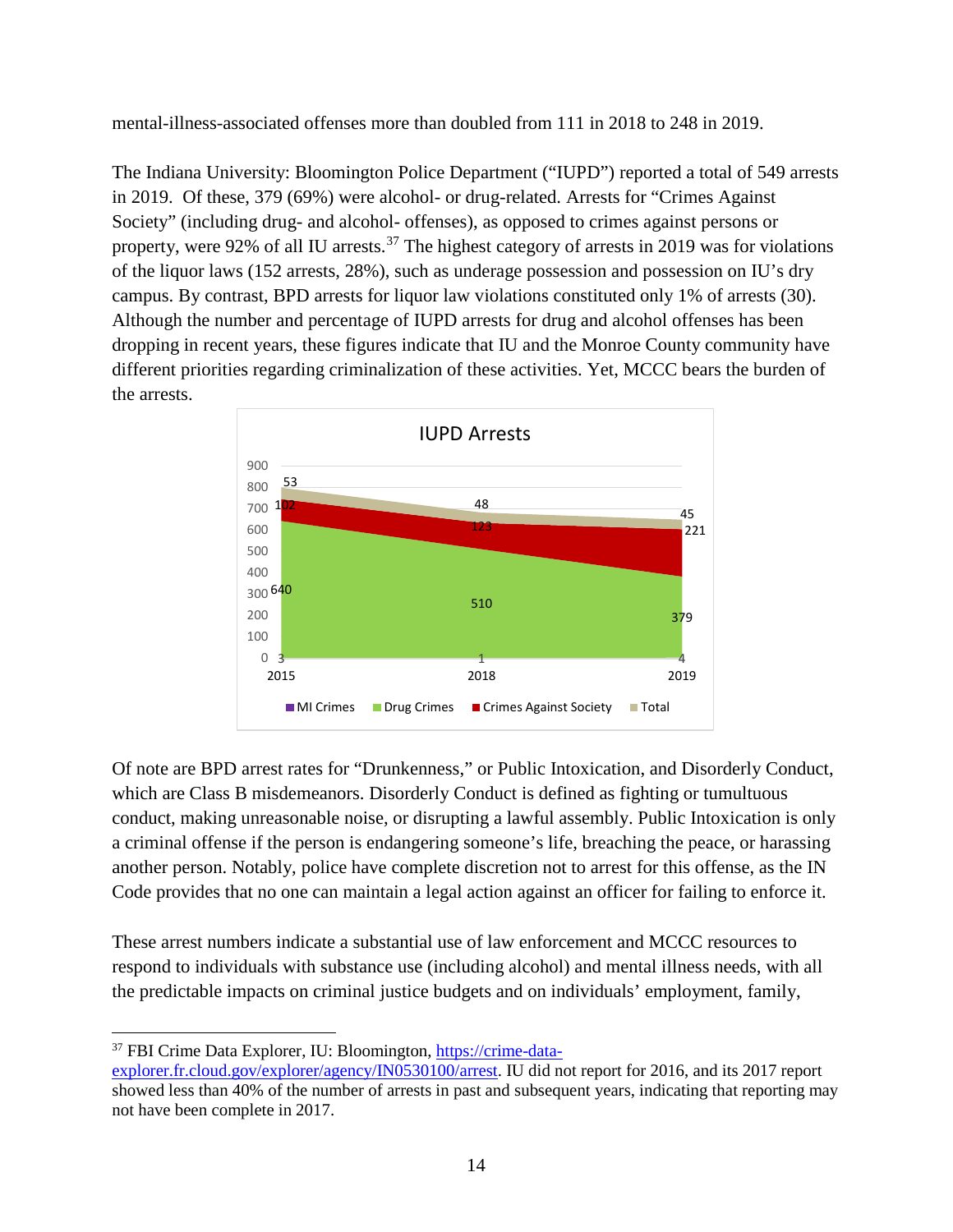housing, and health. These numbers, however, substantially underestimate the impact of substance use/mental illness on local government. Many police interventions with people experiencing drug/alcohol use or mental illness issues – such as welfare checks, transporting individuals to treatment services or responding to drug overdoses – do not result in arrest. Bloomington Police data on service calls for 2017 show nearly 4,000 welfare checks, 800 calls for drugs, 650 involving alcohol, and 235 for mental health.<sup>[38](#page-14-0)</sup> Annual overdose deaths in Monroe County have ranged from 25 to 28 consistently from 2016–2019, with 15 overdose deaths in the first half of 2020.<sup>[39](#page-14-1)</sup> Those interventions divert law enforcement resources from responding to crimes, take additional time compared to interventions for people without SUD and mental illness, and are not the central mission, or skill set, of law enforcement.<sup>[40](#page-14-2)</sup>

Substance use and mental health crises also impact other entities, such as hospitals. In 2017, IU Health Bloomington handled 3,591 drug/alcohol abuse-related Emergency Room visits, and  $1,107$  overdoses.<sup>[41](#page-14-3)</sup>

**In short, in order to reduce jail overcrowding and unnecessary incarceration of its residents, Monroe County must prioritize alternatives to incarceration (diversion) for violation of court-imposed requirements, for substance use violations, for detox, and for mental illness-related offenses. To the extent people cannot be diverted from criminal justice involvement, Monroe County must ensure that the jail operates as a pipeline into treatment, rather releasing people to the never-ending revolving door of crisis, relapse, and recidivism that destroys lives, families, communities, and County budgets.** 

#### **D. Effects of Incarceration of Individuals with Mental Illness and Substance Use Disorders**

Law enforcement interventions with individuals with mental illness and substance use disorders have long-lasting and serious negative effects on the affected individuals, their families, their communities, and law enforcement and jails. When a significant public safety need is not present, law enforcement interactions, arrests, and incarceration of individuals with mental illness and substance use disorders should be avoided in favor of alternatives.

The use of law enforcement personnel to respond to individuals with mental illness and

<span id="page-14-0"></span><sup>&</sup>lt;sup>38</sup> Bloomington First Responders Dashboard, available at [https://www.bloomingtonrevealed.com/first](https://www.bloomingtonrevealed.com/first-responders)[responders.](https://www.bloomingtonrevealed.com/first-responders) 39 [https://www.in.gov/isdh/27393.htm.](https://www.in.gov/isdh/27393.htm) 40 Charette, *Police Encounters Involving Citizens with Mental Illness: Use of Resources and Outcomes*,

<span id="page-14-1"></span>

<span id="page-14-2"></span>supra note 11, at 514.

<span id="page-14-3"></span><sup>&</sup>lt;sup>41</sup> Monroe County Comprehensive Community Plan, 2019 Update at 16. This represents over 18 per 100,000 people.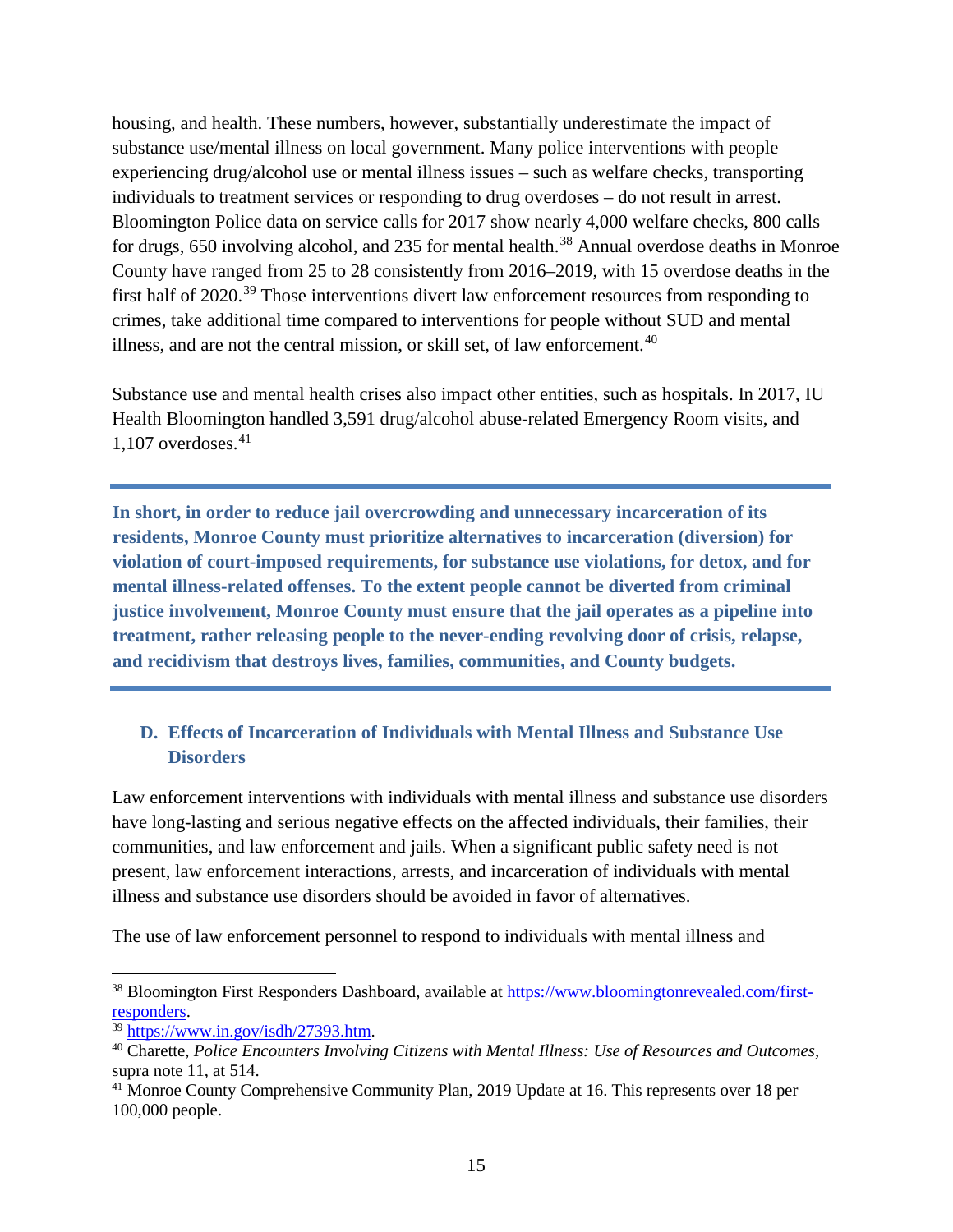substance use disorders can have deleterious effects on law enforcement and criminal justice personnel and resources. Police do not want to kill or harm people with mental illness, people in crisis, or people experiencing drug addiction. It is often devastating to the officers who do so. Police are rightly dedicated to, and necessary for, protecting the safety of their communities. Similarly, corrections, prosecutors, and court staff do their best to respond to the needs of inmates with these conditions. They are hampered by the fact that law enforcement and corrections systems and facilities were not designed or funded to provide intensive mental health and substance use treatment. It is now clear that, in order to be most effective, treatments need to be provided in communities, not in institutions. Monroe County has an opportunity to consider how this can be done at the local level, using the local control, discretion, authority and funds that are available. There are executive and fiscal decisions that could be made by Monroe County, if the will exists, to re-shape how people are being treated and dollars are being spent.

#### *1. Effects on Law Enforcement and Jails*

The 2006 Canadian study discussed above found that law enforcement officers were disproportionally called to respond to non-criminal incidents involving people with mental illness, thus diverting them from responding to criminal activity. The study also found that police responses to people with mental illness took much more time than responses to people without mental illness. The study found that interventions involving individuals with a mental illness represented 4.4% of all police interventions, but they took twice as much police time as interventions involving a control sample.

After controlling for the occurrence of arrest and the severity of the intervention, the analysis

showed that an intervention involving an individual with a mental illness still used nearly 90% more resources than interventions involving the control sample. $42$ 

Police interactions with individuals with substance use

**An intervention involving an individual with a mental illness used nearly 90% more resources than interventions involving the control sample.**

disorders are more likely to result in arrests than similar interactions with individuals with mental illness, because the fact of possession of an illegal substance is, itself, a crime, regardless of whether any other crime is being committed. In addition, law enforcement often responds to overdose calls that are unlikely to result in arrest.<sup>[43](#page-15-1)</sup>

<span id="page-15-0"></span> $42$  Id. at 515.

<span id="page-15-1"></span><sup>&</sup>lt;sup>43</sup> In Indiana, the drug overdose death rate in 2018 was 25.6 out of 100,000,  $18<sup>th</sup>$  worst in the nation (2018) data showed a decrease from 2017, but 2020 provisional data shows an increase). Centers for Disease Control and Prevention, National Center for Health Statistics, Key Health Indicators, available at <https://www.cdc.gov/nchs/pressroom/states/indiana/in.htm> (2020); CDC, NCHS, Vital Statistics Rapid Release: Provision Drug Overdose Death Counts, available at [https://www.cdc.gov/nchs/nvss/vsrr/drug](https://www.cdc.gov/nchs/nvss/vsrr/drug-overdose-data.htm)[overdose-data.htm](https://www.cdc.gov/nchs/nvss/vsrr/drug-overdose-data.htm) (2020). Monroe County's overdose death rate was 16.9 out of 100,000. Drug Overdose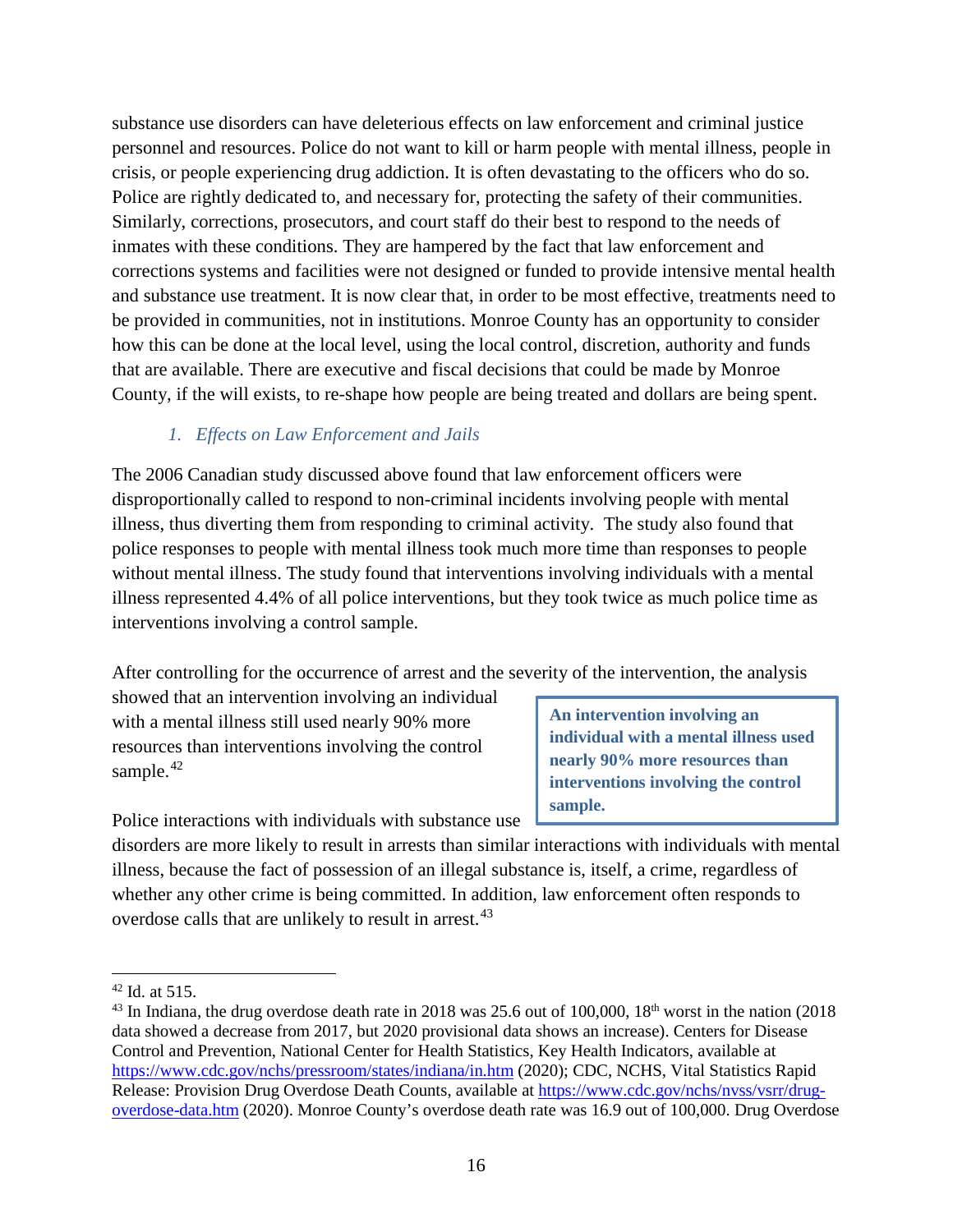These interactions take law enforcement away from mission-critical efforts to prevent and respond to violent and property crime and create additional stresses on law enforcement officers. According to a convening by the National Institute of Justice, the RAND Corporation, and the Police Executive Research Forum, "[b]ecause of their role in responding to the opioid crisis, law enforcement officers experience additional physical dangers, mental trauma, and stressors."<sup>[44](#page-16-0)</sup>

Arrests of people with mental illness, substance use disorders, and alcoholism also increase burdens on corrections systems, including MCCC, prosecutors and public defenders, courts, and probation offices. These individuals have unique needs and jail facilities and staff, including those at MCCC, do not have adequate facilities, skills or treatment resources to address them.

In addition, these impacts on the justice system do not end when a person leaves (or avoids) jail. Monroe County's 2018 annual Probation Report shows that 700 people were under supervision for drug offenses (328 for felonies and 372 for misdemeanors). It is not clear how many of these probationers were under pre-conviction supervision. Based on Probation budget figures for 2018, Monroe County's cost of probation supervision averages \$1,118 per individual, per year or, in total, \$782,794 annually for supervised probation of individuals awaiting conviction or convicted of drug and alcohol offenses. In addition, when an individual does not succeed on probation, the burden on both the individual and the criminal justice system increases further.

#### *2. Effects on Individuals, Families, and Communities*

Involvement in the criminal justice system causes lasting harm to individuals, their families, and their communities. Even relatively short pretrial detention has been shown to have significant negative effects on people's ability to leave the criminal justice system, resulting in more convictions and guilty pleas, longer sentences, higher fees, and even more likely future criminal

justice involvement.<sup>[45](#page-16-1)</sup> Detention also has a devastating effect on individuals' ability to succeed, and therefore remain, outside the criminal justice system. Research into the National Longitudinal Survey of Youth in 2010 showed that serving time in prison was associated with a

**Recent homelessness was 7.5 to 11.3 times more common among jail inmates than in the general population.** 

Epidemic in Indiana: Behind the Numbers, at 5, available at

[https://www.in.gov/isdh/files/85\\_Drug%20Overdose%20Data%20Brief\\_2019.pdf](https://www.in.gov/isdh/files/85_Drug%20Overdose%20Data%20Brief_2019.pdf) (2019)

<span id="page-16-0"></span><sup>44</sup> Priority Criminal Justice Needs Initiative, *Law Enforcement Efforts to Fight the Opioid Crisis*, at 2, available at

[https://www.rand.org/content/dam/rand/pubs/research\\_reports/RR3000/RR3064/RAND\\_RR3064.pdf](https://www.rand.org/content/dam/rand/pubs/research_reports/RR3000/RR3064/RAND_RR3064.pdf) (2019).

<span id="page-16-1"></span><sup>45</sup> Vera Institute, *Justice Denied: The Harmful and Lasting Effects of Pretrial Detention*, available at <https://www.vera.org/downloads/publications/Justice-Denied-Evidence-Brief.pdf> (April 2019); Heaton, Mayson & Stevenson, T*he Downstream Consequences of Misdemeanor Pretrial Detention*, 69 Stanford Law Review 711, available at<https://perma.cc/8BB3-8BPY> (March 2017).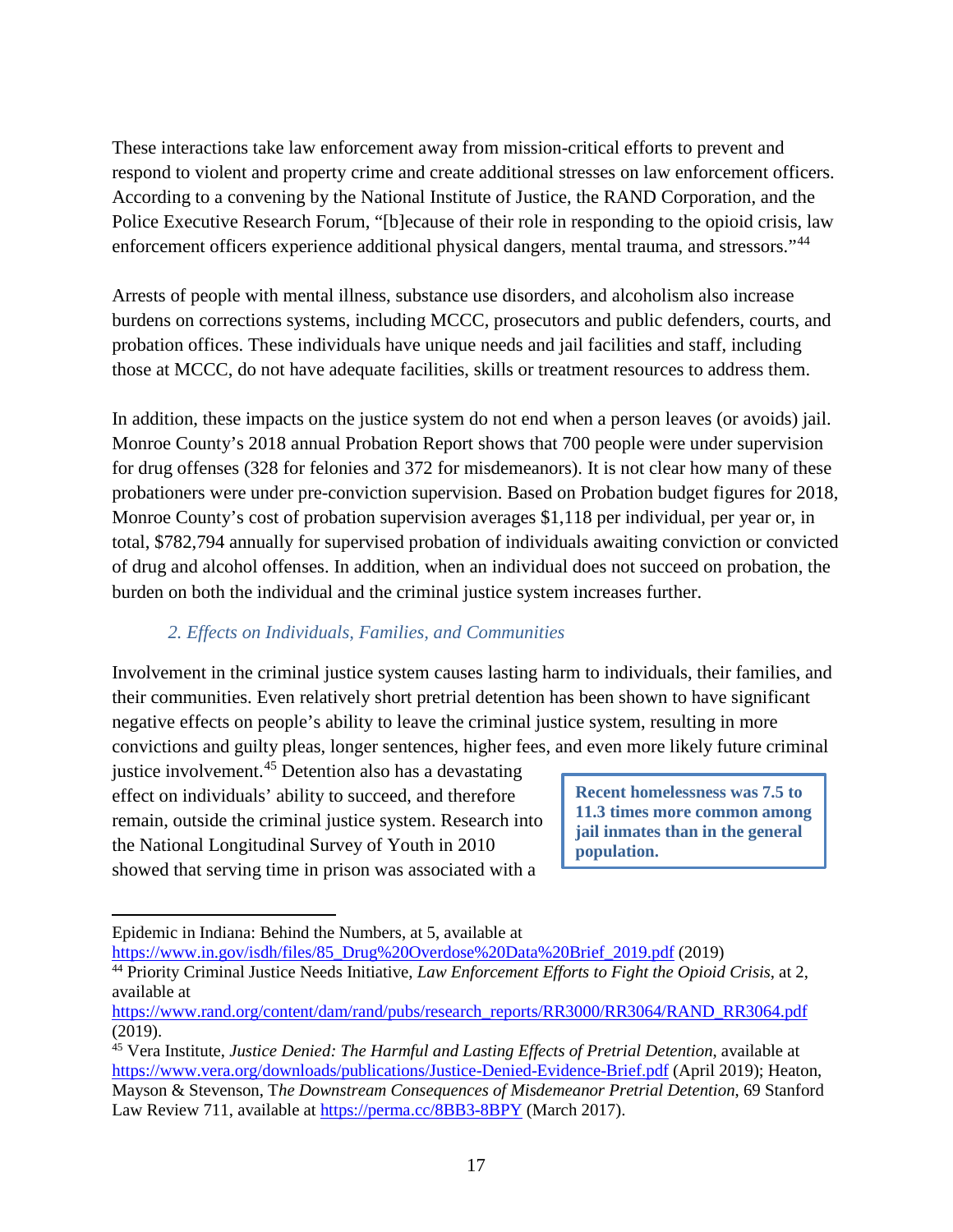40% reduction in earnings, as well as reduced job tenure, reduced wages, and higher unemployment.<sup>[46](#page-17-0)</sup> Approximately 27% of formerly incarcerated people are unemployed.<sup>[47](#page-17-1)</sup> Even short-term detention can harm economic outcomes, as not showing up for work even for a few days is likely to result in termination and loss of positive references and other benefits, all of which have domino effects on other areas of life, such as access to credit, housing, transportation, and healthcare. Homelessness and incarceration increase the risk of each other exponentially and in a vicious cycle, particularly for those with mental illness or SUD.<sup>[48](#page-17-2)</sup>

These impacts do not end with the incarcerated person. Partners and children of incarcerated

**Children of incarcerated parents are, on average, six times more likely to become incarcerated themselves.**

people lose the economic contributions of their family members, leading to eviction and housing instability, greater reliance on public benefits, crushing debt, and other long-term consequences. Partners, children, and extended family members also must often interrupt their own employment and education to address their family

members' incarceration (*e.g.*, arranging bail, attending court, testifying, visiting during established hours) and to make up for their family members' contributions of time for non-employment matters, such as child care.<sup>[49](#page-17-3)</sup>

In addition, "[h]aving a parent incarcerated is a stressful, traumatic experience of the same magnitude as abuse, domestic violence and divorce, with a potentially lasting negative impact on a child's well-being."[50](#page-17-4) Based on 2011–2012 data, these effects are being felt by at least 11%  $(177,000)$  of Indiana children, the second highest percentage in the country, after Kentucky.<sup>[51](#page-17-5)</sup>

 $\overline{a}$ 

<span id="page-17-0"></span><sup>46</sup> Western & Pettit, *Incarceration & Social Inequality*, Daedalus Journal of the Academy of Arts & Sciences, at 13, available at [https://www.amacad.org/sites/default/files/daedalus/downloads/Su2010\\_On-](https://www.amacad.org/sites/default/files/daedalus/downloads/Su2010_On-Mass-Incarceration.pdf)[Mass-Incarceration.pdf](https://www.amacad.org/sites/default/files/daedalus/downloads/Su2010_On-Mass-Incarceration.pdf) (Summer 2010). See also Brennan Center for Justice, *Conviction, Imprisonment, and Lost Earnings*, at 2, available at [https://www.brennancenter.org/sites/default/files/2020-](https://www.brennancenter.org/sites/default/files/2020-09/EconomicImpactReport_pdf.pdf) [09/EconomicImpactReport\\_pdf.pdf](https://www.brennancenter.org/sites/default/files/2020-09/EconomicImpactReport_pdf.pdf) (Sept. 2020) (2017 data showing average earnings loss of 16% for a misdemeanor conviction, 21.7% for a felony conviction without imprisonment, and 51.7% for imprisonment). Explanations for this employment effect include the negative attitudes of employers about criminal records, incarceration's interruption of work experience, and negative habits and behaviors that are needed in prison but poorly suited to the workplace.

<span id="page-17-1"></span><sup>47</sup> Couloute & Kopf, *Out of Prison & Out of Work: Unemployment among formerly incarcerated people*, Prison Policy Initiative, available at<https://www.prisonpolicy.org/reports/outofwork.html> (July 2018).

<span id="page-17-2"></span><sup>48</sup> Greenberg, et al., *Jail Incarceration, Homelessness, and Mental Health: A National Study*, 59 Psychiatric Services 2, at 175, available at<https://homelesshub.ca/sites/default/files/Greenberg.pdf> (Feb. 2008); Bailey et al., *No Access to Justice: Breaking the Cycle of Homelessness and Jail*, Vera Institute of Justice Evidence Brief, available at [https://www.safetyandjusticechallenge.org/wp](https://www.safetyandjusticechallenge.org/wp-content/uploads/2020/08/homelessness-brief-web.pdf)[content/uploads/2020/08/homelessness-brief-web.pdf](https://www.safetyandjusticechallenge.org/wp-content/uploads/2020/08/homelessness-brief-web.pdf) (August 2020).

<span id="page-17-3"></span><sup>49</sup> Annie E. Casey Fdn., *A Shared Sentence: the devastating toll of parental incarceration on kids, families, and communities* at 4, available at [https://www.aecf.org/m/resourcedoc/aecf-asharedsentence-](https://www.aecf.org/m/resourcedoc/aecf-asharedsentence-2016.pdf#page=5)[2016.pdf#page=5](https://www.aecf.org/m/resourcedoc/aecf-asharedsentence-2016.pdf#page=5) (April 2016).

<span id="page-17-4"></span> $\overline{50}$  Id.

<span id="page-17-5"></span><sup>&</sup>lt;sup>51</sup> Id. at 5. Notably, this percentage counts only children whose incarcerated parent lived with them at some point.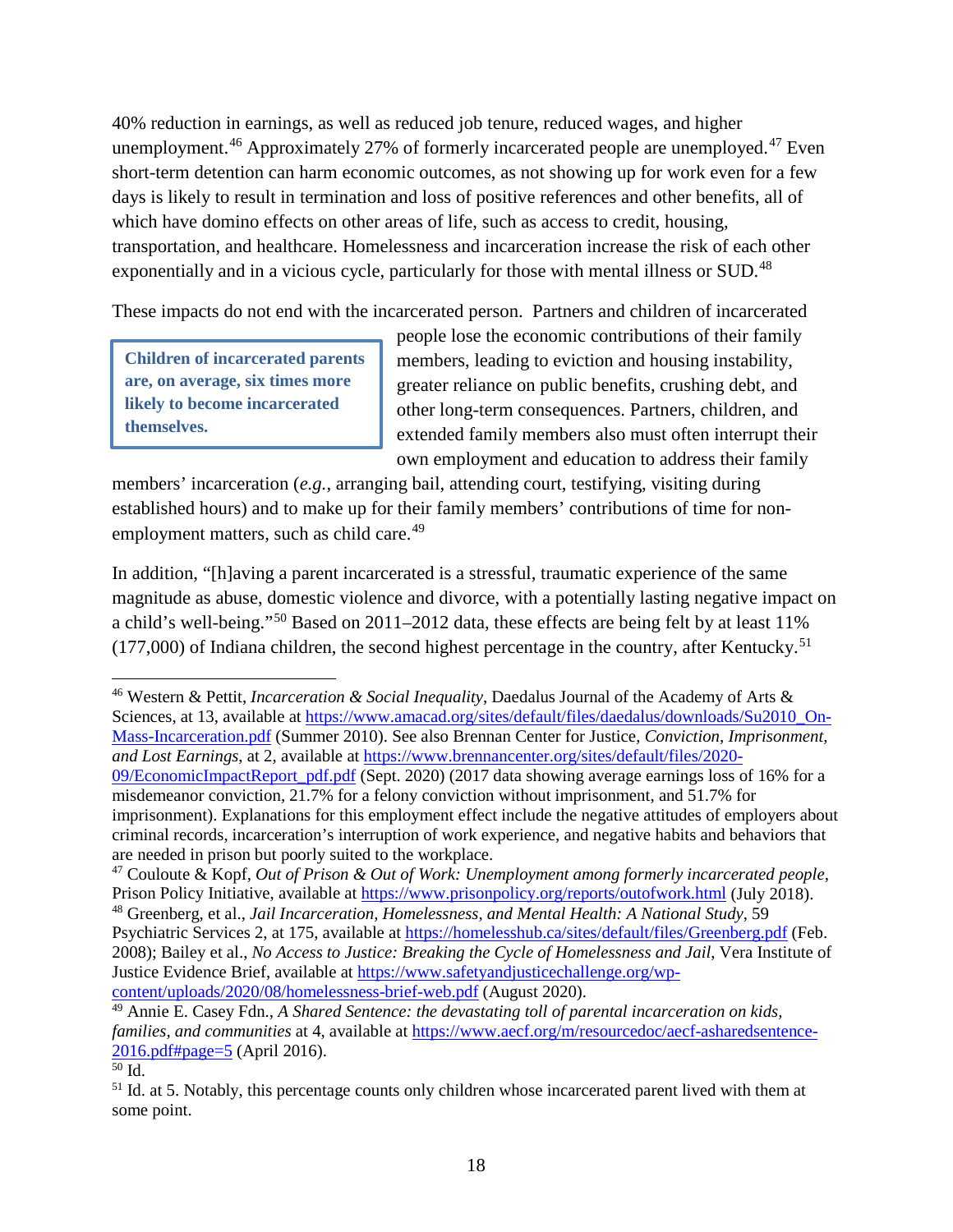Children of incarcerated parents may be, on average, six times more likely to become incarcerated themselves and are more likely than their peers to experience reactive attachment disorder, academic setbacks, antisocial behaviors, and intergenerational incarceration.<sup>[52](#page-18-0)</sup> Research indicates these effects are greatest among children whose mothers are incarcerated,<sup>[53](#page-18-1)</sup> a great concern in light of the fact that 70% of women in prison are mothers. In addition, research suggests that parental incarceration significantly increases children's risk of developing mental illness in early adulthood.<sup>[54](#page-18-2)</sup> Notably, Monroe County's CHINS cases have increased in recent years, possibly as a result of increase parental incarceration. These intergenerational effects of incarceration increase the long-term burdens on Monroe County's budgets and on the health and success of its children and its community.

Finally, incarceration harms communities. "In areas where a sizable portion of residents are behind bars, the effect is cumulative: The sheer number of absent people depletes available workers and providers while constraining the entire community's access to opportunity – including individuals who have never been incarcerated."[55](#page-18-3) Formerly incarcerated individuals face severe employment barriers, particularly when their convictions involve substance use disorders or mental illness, thus depriving their families and communities of needed income.

#### **E. Substance Use and Mental Health Treatment Needs in Monroe County**

The high rates of arrests for drug- and alcohol-related offenses and mental-illness-related offenses in Monroe County should come as no surprise. The resources needed to prevent those diseases from leading to criminal justice involvement are lacking in the community. The 2018 IU University Health Bloomington Hospital Community Health Needs Assessment  $("Assessment")<sup>56</sup>$  $("Assessment")<sup>56</sup>$  $("Assessment")<sup>56</sup>$  of Monroe, Lawrence, and Owen Counties identified drug and substance abuse and mental health treatment as some of the most significant needs in the communities. Monroe County was in the bottom quartile of Indiana Counties on several health indicators, including poor mental health days (#83 out of 94 counties), excessive drinking (#92 out of 94), percent uninsured (#72), and severe housing problems (#92), and in the bottom half on several others,

https://digitalscholarship.unly.edu/cgi/viewcontent.cgi?article=1052&context=mcnair\_posters (2013); Martin, Hidden Consequences: The Impact of Incarceration on Dependent Children, National Institute of Justice Issue 278, at 2-4, available at<https://www.ncjrs.gov/pdffiles1/nij/250349.pdf> (May 2017). <sup>53</sup> Hidden Consequences, at 2.

<span id="page-18-0"></span> $\overline{a}$  $52$  Bailey & Wakefield, Emotional, Psychological, and Behavioral Challenges of Children with Incarcerated Parents, available at

<span id="page-18-2"></span><span id="page-18-1"></span><sup>&</sup>lt;sup>54</sup> Garris, et. al, Association of Childhood History of Parental Incarceration and Juvenile Justice Involvement with Mental Health in Early Adulthood, Journal of the American Medical Association, available at

[https://jamanetwork.com/journals/jamanetworkopen/fullarticle/2749232?utm\\_campaign=articlePDF&utm](https://jamanetwork.com/journals/jamanetworkopen/fullarticle/2749232?utm_campaign=articlePDF&utm_medium=articlePDFlink&utm_source=articlePDF&utm_content=jamanetworkopen.2019.10465) [\\_medium=articlePDFlink&utm\\_source=articlePDF&utm\\_content=jamanetworkopen.2019.10465](https://jamanetwork.com/journals/jamanetworkopen/fullarticle/2749232?utm_campaign=articlePDF&utm_medium=articlePDFlink&utm_source=articlePDF&utm_content=jamanetworkopen.2019.10465) (2019).  $\overline{55}$  Id. at 4.

<span id="page-18-4"></span><span id="page-18-3"></span><sup>56</sup> IU Health Bloomington Hospital, Community Health Needs Assessment, available at [https://cdn.iuhealth.org/resources/Bloomington-Hospital-CHNA\\_2018](https://cdn.iuhealth.org/resources/Bloomington-Hospital-CHNA_2018-compressed.pdf?mtime=20181219131956) [compressed.pdf?mtime=20181219131956](https://cdn.iuhealth.org/resources/Bloomington-Hospital-CHNA_2018-compressed.pdf?mtime=20181219131956) (November 26, 2018).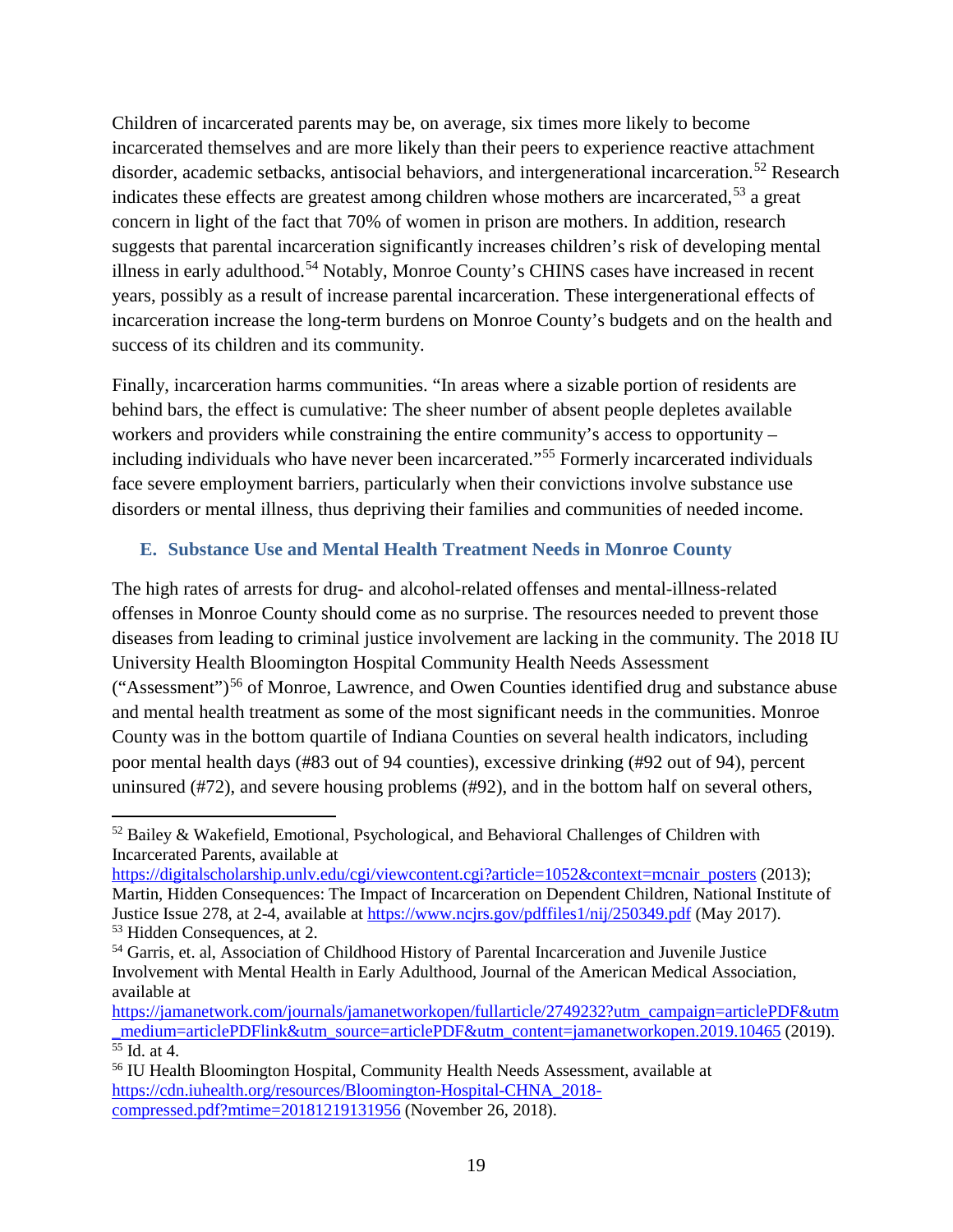such as unemployment (#[57](#page-19-0)).<sup>57</sup> Suicide mortality rates were higher than average in Monroe County.[58](#page-19-1) Survey participants reported on average 4.4 mentally unhealthy days reported in the past 30 days in Monroe County, higher than the state average and considerably higher than the national average. Nearly 21% of participants reported excessive drinking, exceeding state and national averages.[59](#page-19-2)

A recent Community Need Index calculation based on barriers to health care access identified Monroe ZIP code 47404 as a "highest need" area, with 47403, 47406, and 47408 ranking as "high need."[60](#page-19-3) In the face of these high needs, Monroe County was designated as a medically underserved area and a Health Professional Shortage Area for Mental Health. [61](#page-19-4)

A significant number of Monroe County residents do not have access to the resources they need. Monroe County's poverty rate, at 25%, is above both the Indiana and U.S. averages. Poverty rates for residents of color is higher than the average for white residents. Monroe's unemployment rate is above the state average. This has a significant impact on access to healthcare, because most people receive health insurance benefits through their employers. The greatest uninsured rate in the county occurs in ZIP code 47403 and is above the state average.<sup>[62](#page-19-5)</sup> Monroe County's uninsured rate is over 12% among individuals under age 65.<sup>[63](#page-19-6)</sup>

2018 IU University Health Bloomington Hospital Community Health Needs Assessment

Although Monroe County has an abundance of resources, it is often difficult to get economically disadvantaged populations to affordable providers.

- There is a need for more mental health providers, particularly those that use medication-assisted treatment.
- Navigating the healthcare system in Monroe County is very difficult for many residents, especially those on fixed incomes or in high economic need.<sup>1</sup>

Monroe County's significant homeless population is both a result and an epicenter of these unmet needs. According to the annual Point In Time homelessness count, Monroe County homelessness has remained high in recent years and increased to 380 people in 2019.<sup>[64](#page-19-7)</sup>

<span id="page-19-0"></span><sup>57</sup> Id, Ex. 23.

<span id="page-19-1"></span><sup>58</sup> Id. at 7-9.

<span id="page-19-2"></span><sup>59</sup> Id. Ex. 24. Monroe County residents also reported exceedingly high rates of death from chronic liver disease and cirrhosis. Id. Ex. 26.

<span id="page-19-3"></span><sup>60</sup> Id. App. 34.

<span id="page-19-4"></span> $61$  Id. at 9.

<span id="page-19-5"></span><sup>62</sup> Id. at 24.

<span id="page-19-6"></span><sup>63</sup> Id. App. 24.

<span id="page-19-7"></span><sup>&</sup>lt;sup>64</sup> Indiana 2019 Region 10 Point In Time Homeless Count 1/23/19, on file with authors; Homelessness: Unpacking the Point in Time Count, available at [https://www.monroeunitedway.org/WakeUp-](https://www.monroeunitedway.org/WakeUp-PointInTimeCount)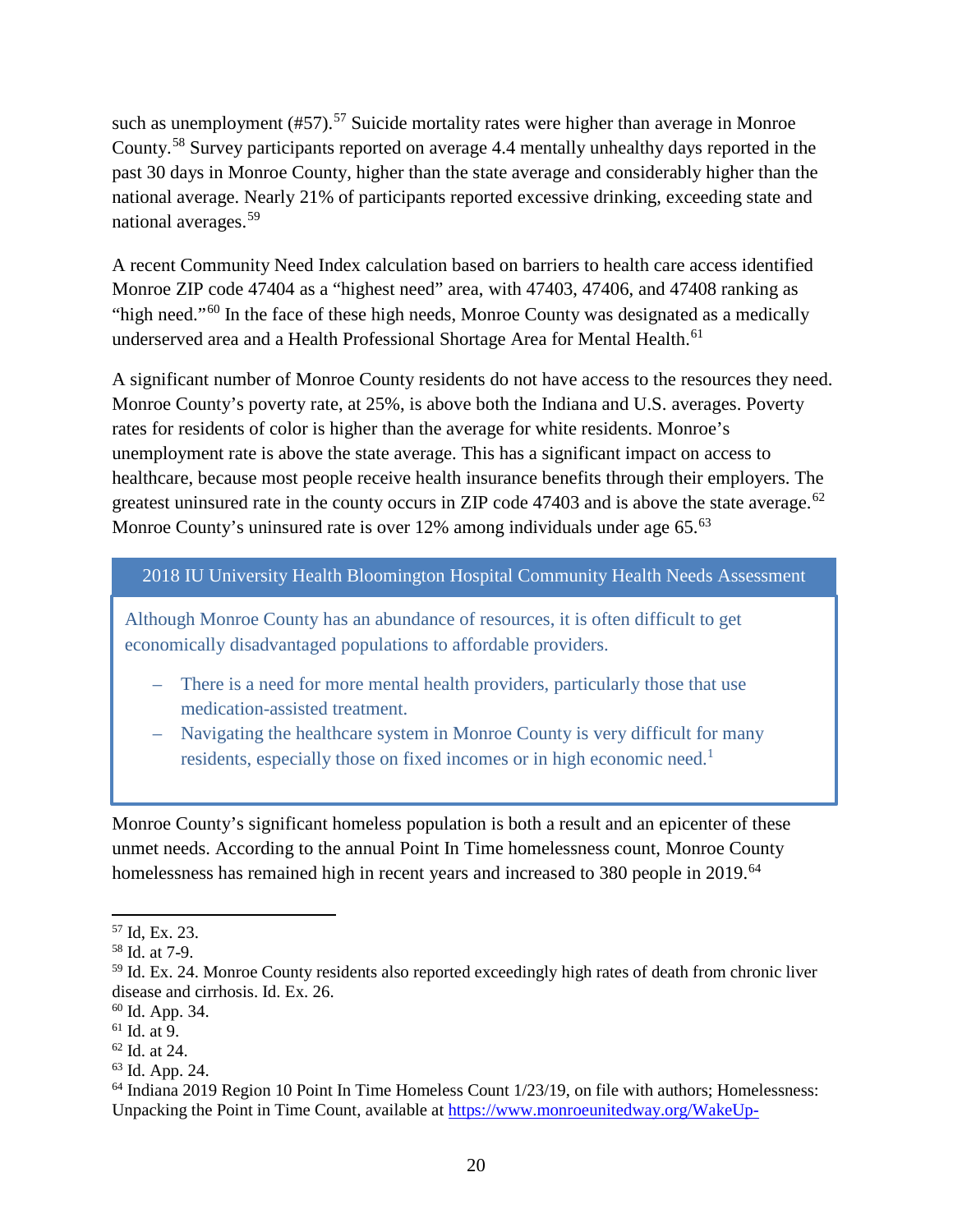Chronically homeless individuals – defined as those with disabilities experiencing long-term homelessness – in Monroe County rose from 31 in 2018 to 46 in 2019, after dropping from 63 in 2017 when supported housing apartments became available.<sup>[65](#page-20-0)</sup> According to self-reports, about 27% of homeless people have serious mental illness and 19% have a substance use disorder.<sup>[66](#page-20-1)</sup>

**Of persons who used meth, 57.7% reported mental illness, and 25% reported serious mental illness in the past year.**

Arrest and bookings data, as well as reports from providers, indicates that major SUD issues

in Monroe County are marijuana, alcohol and methamphetamine.<sup>[67](#page-20-2)</sup> This is not to say that opioids and marijuana use are not contributing to incarceration and treatment needs. They are, but alcohol and methamphetamine appear to be the addictive drugs contributing to the greatest number of encounters between individuals and law enforcement, as well as the largest contributors to homelessness and other crises.

#### **METHAMPHETAMINE & ADHD**

Alcohol and methamphetamine addiction should challenge our traditional assumptions about addicts and effective responses to addiction. While traditional beliefs about people with SUD are incorrect for nearly every substance, the view that SUD is caused by character flaws or lifestyle choices is particularly erroneous in regard to alcohol and meth. People addicted to alcohol are introduced to it because it is inescapably available, legal, and perceived as harmless. People who become addicted to alcohol, thus, come from every walk of life.

While methamphetamine is not legal, it is closely related to legal drugs for attention-deficit hyperactivity disorder ("ADHD"). Approximately 23% of people with SUD meet the diagnostic criteria for  $ADHD<sup>1</sup>$ , compared to only 5% of the general population.<sup>1</sup> This suggests that individuals may be using meth as self-medication.

Mental illness is common among methamphetamine users, with 57.7% of persons who used methamphetamine reporting any mental illness and 25% reporting serious mental illness during the past year.[68](#page-20-3) These are likely underestimates, as the research did not include unsheltered homeless people, incarcerated people, or people in hospitals or institutions. Methamphetamine

**ADHD is about 2–6 times more common in methamphetamine users than non-users.**

may also contribute causally to mental illness. As a result, combinations of SUD and mental health treatment for cooccurring disorders is key to recovery. A gap in such treatment exists in many communities, including Monroe

[PointInTimeCount;](https://www.monroeunitedway.org/WakeUp-PointInTimeCount)

l

[https://www.monroeunitedway.org/sites/monroeunitedway.org/files/uw\\_files/untitled%20folder4/Wake%](https://www.monroeunitedway.org/sites/monroeunitedway.org/files/uw_files/untitled%20folder4/Wake%20Up!%20Point%20in%20Time%20Count/PIT%20Trends%20in%20Homelessness%20-%20National%2C%20State%2C%20and%20Local.pdf) [20Up!%20Point%20in%20Time%20Count/PIT%20Trends%20in%20Homelessness%20-](https://www.monroeunitedway.org/sites/monroeunitedway.org/files/uw_files/untitled%20folder4/Wake%20Up!%20Point%20in%20Time%20Count/PIT%20Trends%20in%20Homelessness%20-%20National%2C%20State%2C%20and%20Local.pdf)

<span id="page-20-0"></span> $<sup>65</sup>$  Indiana 2019 Region 10 Point In Time Homeless Count 1/23/19, on file with authors.</sup>

<span id="page-20-1"></span><sup>&</sup>lt;sup>66</sup> Bloomington Social Services Dashboard, available at [https://www.bloomingtonrevealed.com/social](https://www.bloomingtonrevealed.com/social-services)[services.](https://www.bloomingtonrevealed.com/social-services)<br><sup>67</sup> Centerstone 2020 CMHC Report – Top 5 Substances Served – Marijuana/Hashish- 986; Alcohol – 931;

<span id="page-20-2"></span>Methamphetamin – 537; Opiates – 328; Heroin – 283.

<span id="page-20-3"></span><sup>68</sup> Jones, et al., Patterns and Characteristics of Methamphetamine Use Among Adults – United States, 2015-18, CDC Morbidity and Mortality Weekly Report, available at [https://www.ncbi.nlm.nih.gov/pmc/articles/PMC7725509/,](https://www.ncbi.nlm.nih.gov/pmc/articles/PMC7725509/) (March 27, 2020).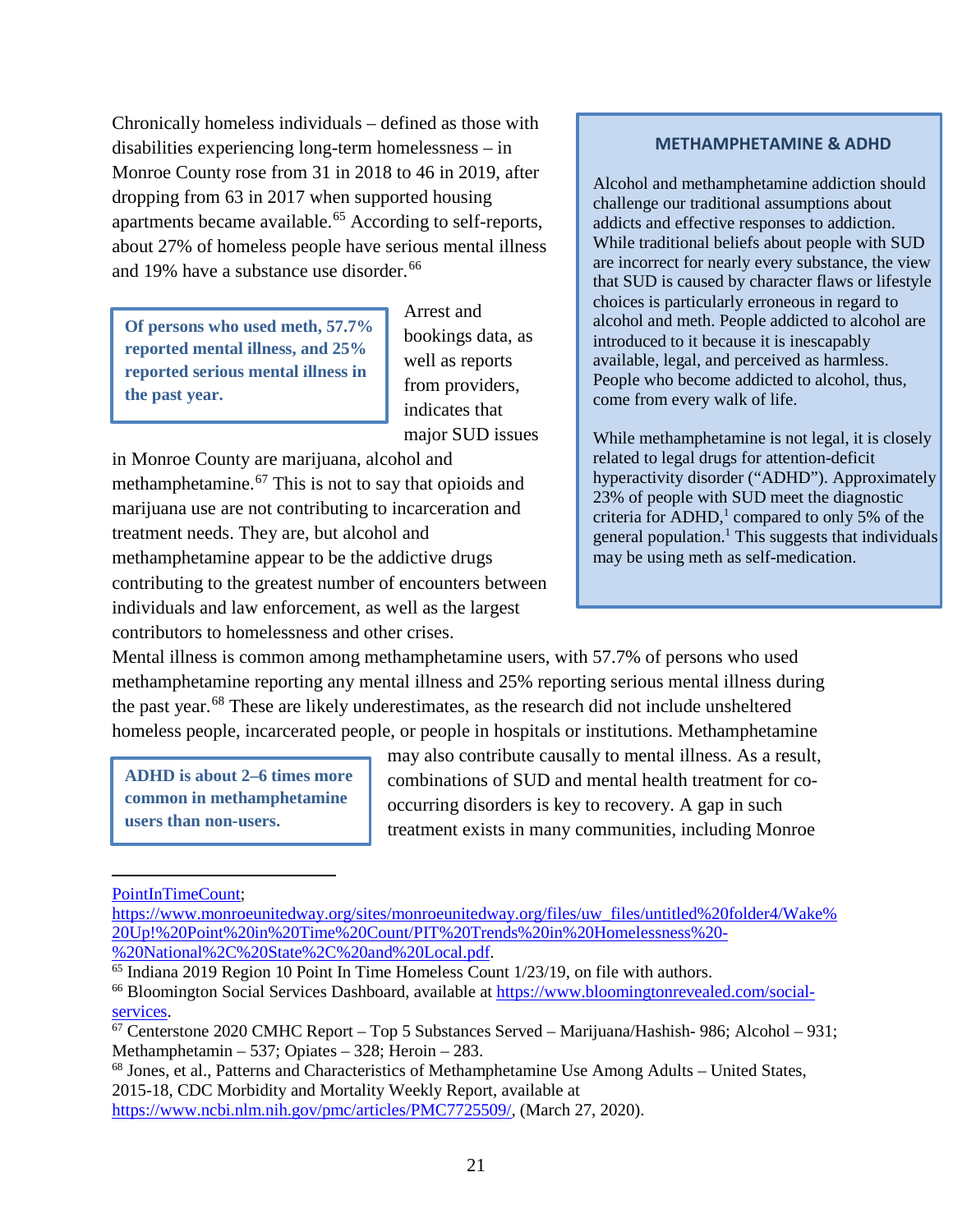County. The overlaps of mental illness and ADHD with SUD, and particularly with methamphetamine use, council for an increased focus on diagnosis and treatment, rather than punishment, for these individuals.

#### **F. Funding Resources**

Law enforcement, corrections, and criminal justice expenses are borne by the Monroe County budget. For 2021, expenses (not including special purpose and public safety funds), are expected to be approximately:

| Jail                   | \$6.7 million  |
|------------------------|----------------|
| Courts                 | \$3.8 million  |
| Probation              | \$4.8 million  |
| Prosecutor             | \$3.7 million  |
| <b>Public Defender</b> | \$2.4 million  |
| Sheriff                | \$6.4 million  |
| <b>Total</b>           | \$27.8 million |

Thus, it costs nearly \$28 million, or over \$5,700 a person, to primarily "serve" the 4,869 people booked into the MCCC.<sup>[69](#page-21-0)</sup> Even excluding the costs of the Sheriff's office, the per inmate cost is approximately \$4,400. By contrast, applying that amount to treatment and services could pay the Medicaid monthly payments plus one third to half of the average rent for two people to live in a two-bedroom apartment for a year.<sup>[70](#page-21-1)</sup> This is consistent with research in Maryland showing that incarceration of a drug offender cost \$20,000 while treatment cost \$4,000. The Maryland data also showed that \$1 of in-prison treatment yields a benefit of \$1.91–\$2.69 compared to failure to treat in prison. However, community treatment outside of prison yields \$3.30 for every dollar spent, and drug courts yield \$2.83 per dollar spent.<sup>[71](#page-21-2)</sup> Thus, an investment of \$4,000 for community-based mental health treatment could generate \$13,200 in benefits and savings, while an investment of \$4,000 in drug treatment could generate \$11,320, compared to the same \$4,000 in in-prison treatment generating \$7,640-\$10,760.

Moreover, mental health and substance use treatment services are covered by federal, state, and private funds. For individuals not eligible for Medicaid or Medicare, those services can be funded by private insurance. Treatment for Medicaid-eligible individuals is covered by state and federal Medicaid funding. The federal government reimburses nearly 66% of Indiana's Medicaid

<span id="page-21-0"></span> $\overline{\phantom{a}}$ <sup>69</sup> Some of these expenses are reimbursed by the state.

<span id="page-21-1"></span> $70$  Based on average rent Bloomington-wide of \$1075 per month for a two-bedroom apartment and average rent of \$650 for a two-bedroom apartment in particular areas of Bloomington.

<span id="page-21-2"></span>[https://www.zumper.com/rent-research/bloomington-in.](https://www.zumper.com/rent-research/bloomington-in)<br><sup>71</sup> McVay et al., Treatment or Incarceration? National and State Findings on the Efficacy and Cost Savings of Drug Treatment Versus Imprisonment, Justice Policy Institute available at <http://www.justicepolicy.org/research/2023> (2004).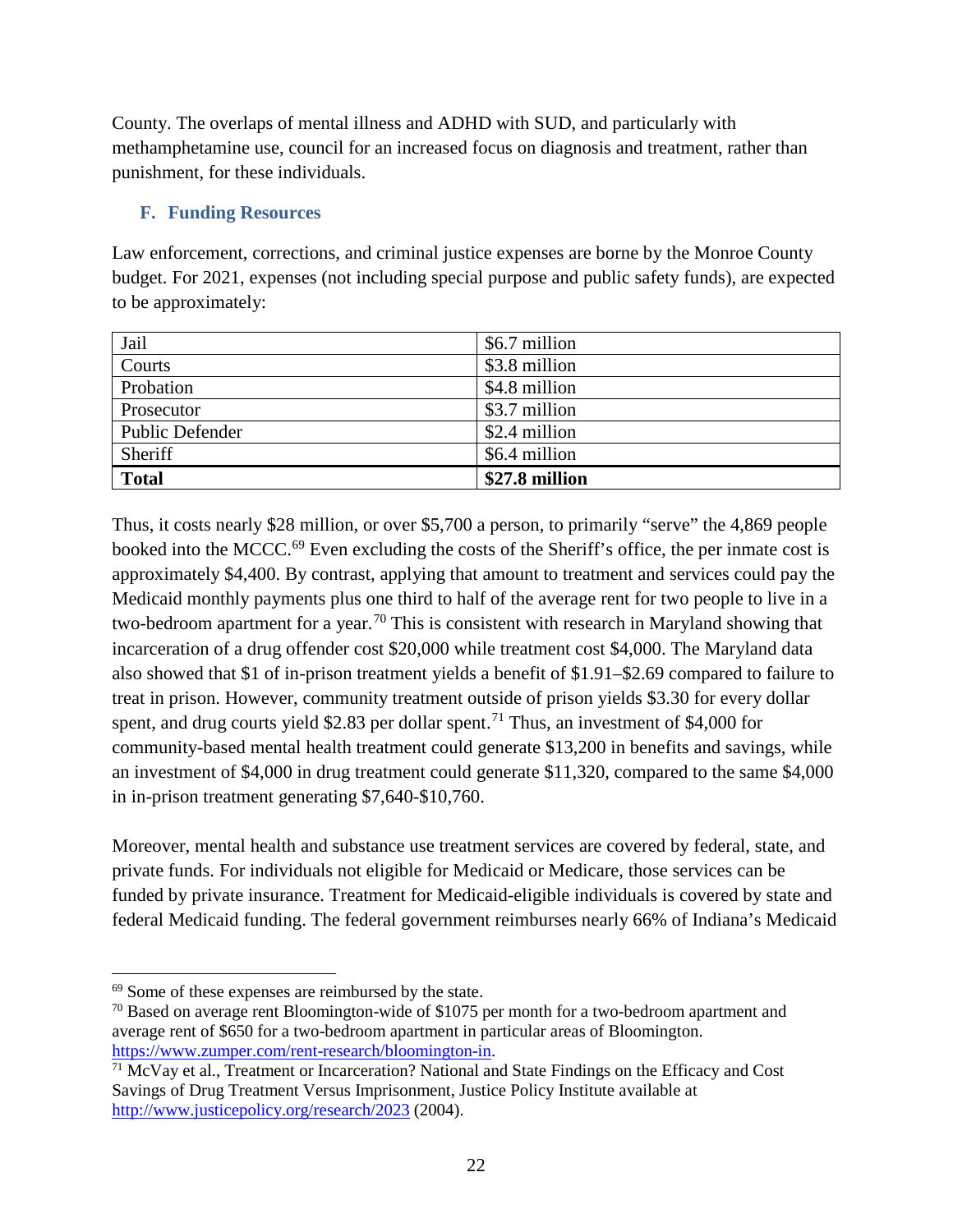costs.<sup>[72](#page-22-0)</sup> Because of Monroe County's relatively high poverty rate (20.8% overall in 2019;<sup>[73](#page-22-1)</sup> nearly twice that rate for Black residents and over twice that rate for Asian and Latino residents<sup>[74](#page-22-2)</sup>) many residents are likely eligible for Medicaid. At the same time, Monroe's high  $(12.3%)$  uninsured rate among working age adults<sup>[75](#page-22-3)</sup> indicates that individuals are not enrolling in Medicaid.<sup>[76](#page-22-4)</sup>

IU's uninsured student population may be playing a role in these figures as well. While young, otherwise-healthy students often believe insurance to be unnecessary, the prevalence of arrests by IUPD for liquor law, drug abuse, and driving under the influence violations suggests access to treatment services is a need for this population. In addition, the extremely high uninsured rates for Asian and Latino residents indicates immigration status may be a barrier to some Monroe County residents, as undocumented immigrants are ineligible for federal and Indiana Medicaid, Medicare, the Children's Health Insurance Program, or the Affordable Care Act marketplaces. Most lawfully present noncitizen immigrants, such as Legal Permanent Residents and "green card" holders, must wait five years before enrolling in Medicaid.

In Indiana, individuals are eligible for Medicaid if they meet income limits (up to \$17,829 annual income for an individual; up to \$36,590 for a family of four). Generally, Indiana Medicaid requires members to contribute financially upon enrollment (\$10) and monthly (up to 3% of income).<sup>[77](#page-22-5)</sup> Employers and providers can make these contributions on individuals' behalf.

Indiana Medicaid's covered substance use disorder treatments include early intervention, outpatient, intensive outpatient, partial hospitalization, residential and inpatient treatment, withdrawal management, opioid treatment (including methadone, buprenorphine, naloxone, naltrexone), and addiction recovery management (including peer recovery coach) services.

In addition, Indiana's Adult Mental Health Habilitation program, under Social Security Act

<span id="page-22-0"></span>l  $72$  Congressional Research Service, Medicaid's Federal Medical Assistance Percentage, available at <https://fas.org/sgp/crs/misc/R43847.pdf> (July 29, 2020). In addition, during the COVID19 pandemic, federal matching rates have been temporarily increased by 6.2%.

<span id="page-22-1"></span><sup>&</sup>lt;sup>73</sup> StatsIndiana, Monroe County, available at<br>https://www.stats.indiana.edu/profiles/profiles.asp?scope\_choice=a&county\_changer=18105.

<span id="page-22-2"></span><sup>&</sup>lt;sup>74</sup> IU Health Bloomington Hospital, Community Health Needs Assessment at 22-23.

<span id="page-22-3"></span><sup>75</sup> Id. at Ex. 24.

<span id="page-22-4"></span><sup>&</sup>lt;sup>76</sup> At the same time, Monroe County's unemployment rate is lower than the rest of the state, Bureau of Labor Statistics, Bloomington, IN Economy at a Glance, available at

[https://www.bls.gov/regions/midwest/in\\_bloomington\\_msa.htm.](https://www.bls.gov/regions/midwest/in_bloomington_msa.htm) This suggests many low-income, uninsured individuals are working, which can pose a barrier, in terms of reduced available time and energy, to seeking public services, such as Medicaid coverage. IU's student population, who are not included in the unemployment rate, may also contribute to the high uninsured rate.

<span id="page-22-5"></span><sup>77</sup> Indiana also charges people who use tobacco products an increased contribution amount as a tobacco surcharge. Given that nearly 20% of Monroe County residents smoke, IU Health Bloomington Hospital, Community Health Needs Assessment at Ex. 24, this may discourage Medicaid enrollment.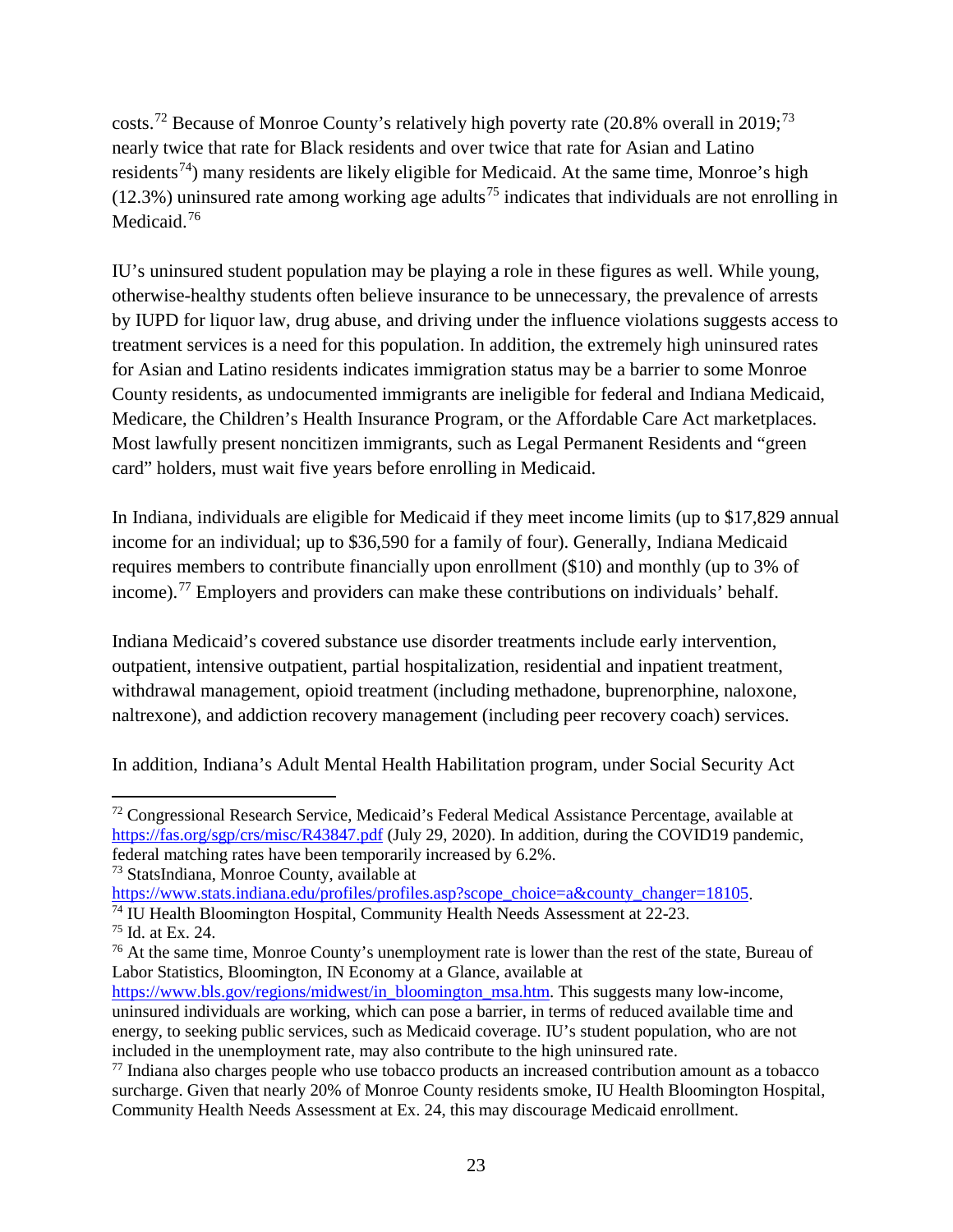section 1915(i) and a section 1115 demonstration project, funds intensive home and communitybased services for adults with serious mental illness and serious emotional disturbance, with or without co-occurring substance use disorders.<sup>[78](#page-23-0)</sup> These services include crisis intervention, therapy and behavioral support services, addiction counseling, care coordination, and medication support.

Indiana's Medicaid system has expanded coverage of telemedicine services for most healthcare services during the pandemic, including for medication assisted treatment prescriptions to treat opioid dependence and mental health services covered by the Home and Community-Based Services Waiver.<sup>[79](#page-23-1)</sup> This program has been highly successful, and Indiana may consider continuing telemedicine coverage after the pandemic.

Medicaid reimbursement is not available to otherwise-eligible individuals who are incarcerated.<sup>[80](#page-23-2)</sup> Therefore, treatment services provided in jail are not reimbursable by Medicaid. In fact, Medicaid is suspended for individuals on Medicaid who are incarcerated longer than 30 days. Jails are required to assist inmates who are incarcerated for more than 30 days to apply for or reinstate Medicaid and are allowed to act as the inmate's authorized representative for the application.<sup>[81](#page-23-3)</sup> Upon release, the inmate must activate their enrollment or reinstatement. It is essential to begin the application/reinstatement process early, as processing can take 45–90 days.

## **H. Legal Requirements Affecting Public Health and Incarceration**

The Americans with Disabilities Act ("ADA") $82$  protects those with mental illness and substance use disorders from discrimination.<sup>[83](#page-23-5)</sup> Criminal justice activities, as well as healthcare systems, are covered by the ADA and the Department of Justice ("DOJ") has issued guidance explaining the ADA's requirements and providing examples and resources to support compliance.<sup>[84](#page-23-6)</sup>

*1. Criminal Justice Interactions*

<span id="page-23-0"></span> $\overline{\phantom{a}}$ <sup>78</sup> Division of Mental Health and Addiction, Adult Mental Health Habilitation Services, available at https://y-tac.org/wp-content/uploads/2020/12/Essential-Guide-to-School-Transition-YTAC.pdf.

<span id="page-23-1"></span> $^{79}$  [http://provider.indianamedicaid.com/ihcp/Bulletins/BT202022.pdf.](http://provider.indianamedicaid.com/ihcp/Bulletins/BT202022.pdf)<br><sup>80</sup> Presumptive Eligibility can be used for hospital inpatient treatment while incarcerated.

<span id="page-23-3"></span><span id="page-23-2"></span><sup>&</sup>lt;sup>81</sup> Frequently Asked Questions Regarding Medicaid and Inmates, available at [https://www.in.gov/medicaid/files/medicaid%20for%20inmates%20faqs.pdf.](https://www.in.gov/medicaid/files/medicaid%20for%20inmates%20faqs.pdf) 82 42 U.S.C. 12132-34; 28 C.F.R. Part 35.

<span id="page-23-5"></span><span id="page-23-4"></span><sup>83</sup> 28 C.F.R. § 35.108(b).

<span id="page-23-6"></span><sup>&</sup>lt;sup>84</sup> Examples and Resources to Support Criminal Justice Entities in Compliance with Title II of the ADA, available at<https://www.ada.gov/cjta.pdf> (DOJ Examples & Resources); Bazelon Center for Mental Health Law, "Diversion, Not Discrimination: How Implementing the Americans with Disabilities Act Can Help Reduce the Number of People with Mental Illness in Jails, available at [https://secureservercdn.net/198.71.233.254/d25.2ac.myftpupload.com/wp](https://secureservercdn.net/198.71.233.254/d25.2ac.myftpupload.com/wp-content/uploads/2018/07/MacArthur-White-Paper-re-Diversion-and-ADA.pdf)[content/uploads/2018/07/MacArthur-White-Paper-re-Diversion-and-ADA.pdf](https://secureservercdn.net/198.71.233.254/d25.2ac.myftpupload.com/wp-content/uploads/2018/07/MacArthur-White-Paper-re-Diversion-and-ADA.pdf) (2017).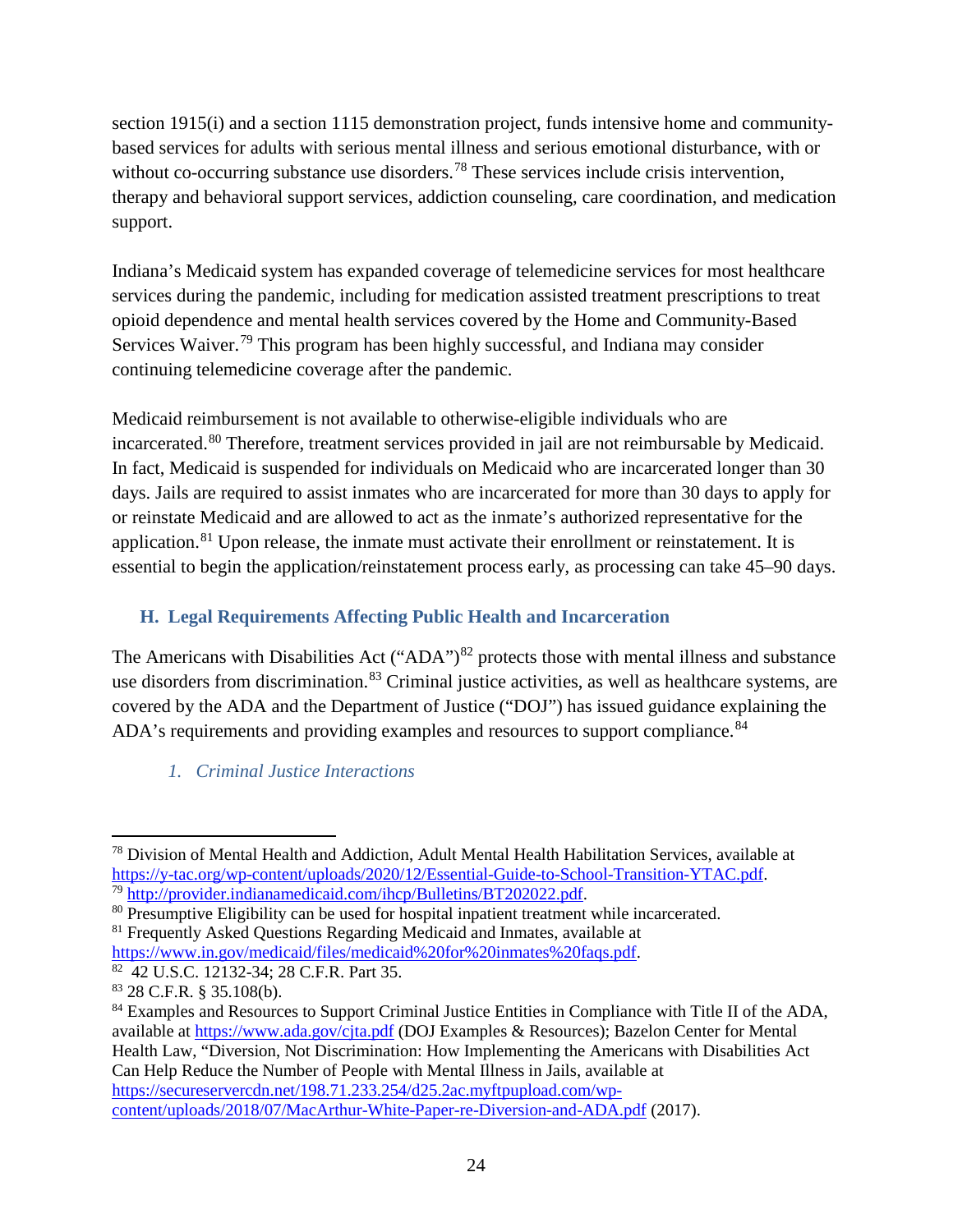#### a. Arrests

Title II of the ADA prohibits state and local governments, including their law enforcement agencies, from discriminating against individuals with disabilities and requires them to reasonably modify their policies, practices, and procedures to accommodate disabilities.<sup>[85](#page-24-0)</sup> The reasonable modification obligation applies whenever an agency's employee knows or reasonably should know that a person has a disability and needs a modification, even if the individual has not requested a modification, such as during a crisis, when the disability may interfere with the person's ability to articulate a request.[86](#page-24-1)

When a law enforcement officer responds to a mental health crisis or overdose and fails to deescalate the situation or insists on compliance with law enforcement demands, a danger of legal liability arises for unreasonable use of force and for violation of the ADA's requirement to reasonably modify policies and practices. DOJ's Examples & Resources guidance provides examples of how local law enforcement, corrections, and justice system leaders have facilitated compliance with this obligation, including:

- Training law enforcement officers that, when responding to a person in a mental health crisis who does not pose a significant safety threat, they should consider providing time and space to calm the situation.
- Training officers that, if available and appropriate, they should dispatch a crisis intervention team or officers trained in de-escalation techniques to the scene or involve mental health professionals.
- Requiring court staff to explore reasonable modifications to allow qualified individuals with these disabilities to participate in diversion and probation programs and specialty courts.
- Implementing policies that, in situations where a prisoner with these disabilities exhibits negative or disruptive behavior that does not pose a significant safety threat, encourage staff to seek assistance from prison-based crisis intervention teams and mental health professionals, involve officers trained in the use of de-escalation techniques, or forego discipline and provide treatment where it is apparent that a prisoner's behavior was related to a disability.<sup>[87](#page-24-2)</sup>
- Training personnel on:
	- o How non-medically trained criminal justice personnel can recognize common characteristics and behaviors associated with mental health disabilities or I/DD;
	- o How to interact with people with these disabilities and when and how to make reasonable modifications for people with these disabilities;
	- o What people with these disabilities may experience and how that may affect their interactions with others (*e.g.*, hearing voices);
	- o How to take appropriate steps to ensure effective communication with people with mental health disabilities;

<span id="page-24-0"></span><sup>85</sup> 28 C.F.R. § 35.130(b)(7).

<span id="page-24-1"></span><sup>86</sup> DOJ Examples & Resources at 3.

<span id="page-24-2"></span><sup>87</sup> Id.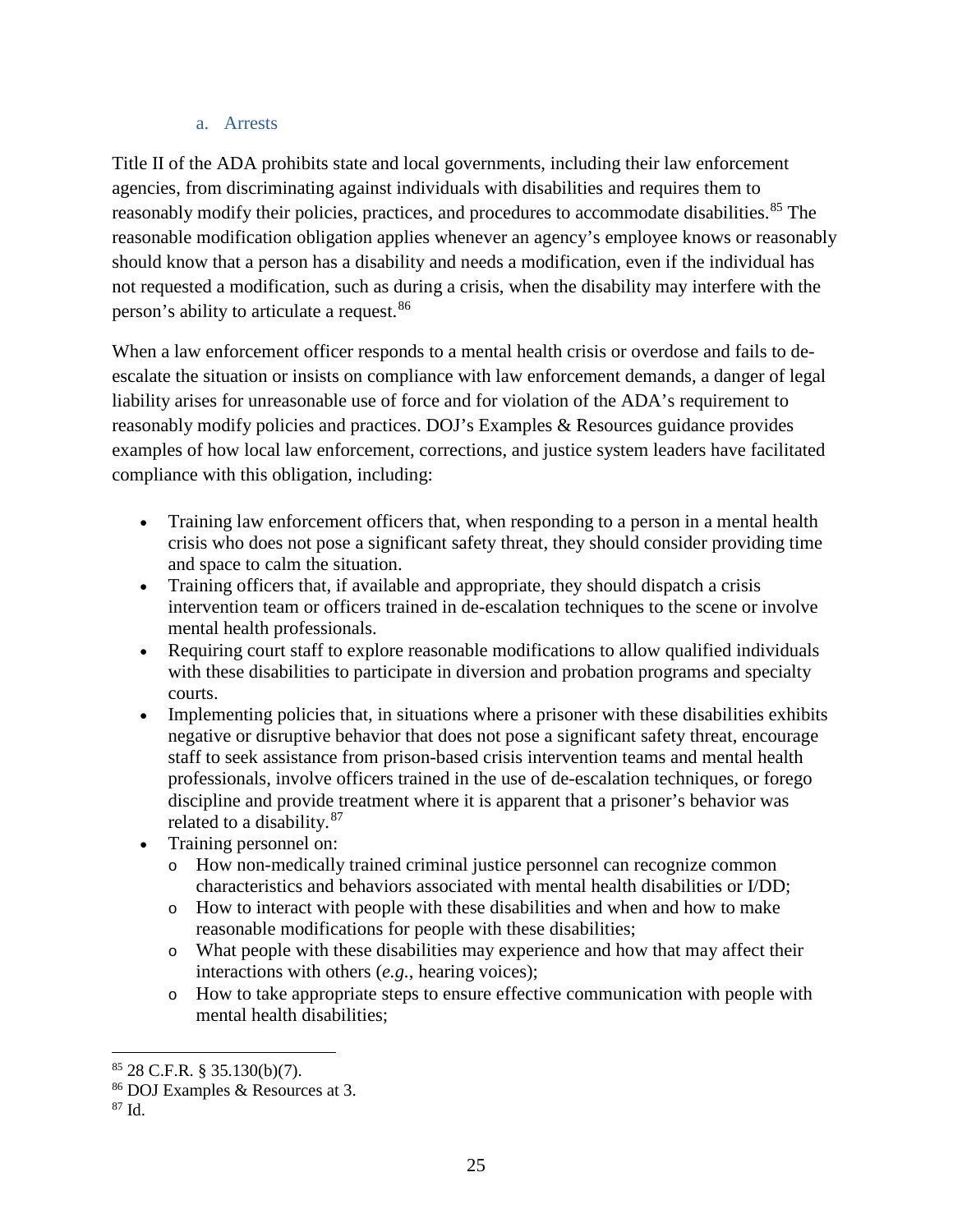- o How to avoid escalating interactions with people with these disabilities and how to use de-escalation or other alternative techniques to increase safety and avoid using force unnecessarily;
- o What local resources are available to provide treatment, services, or support for individuals with mental health disabilities and when and how to draw upon resources, such as crisis intervention teams, mobile crisis teams, assertive community treatment teams, or mental health providers.<sup>[88](#page-25-0)</sup>
- Training dispatchers on how to recognize and handle calls involving people with mental health disabilities and on:
	- o The availability of crisis intervention teams or other resources to respond to calls about individuals with mental health disabilities;
	- o When to dispatch crisis intervention teams or officers with training in interacting with people with these disabilities;
	- o When to consider dispatching a mental health provider rather than a police officer;
	- o Information about, and contact information for, community-based service providers;
	- o The importance of communicating information dispatchers receive about individuals' disabilities to responding officers or service providers.<sup>[89](#page-25-1)</sup>
- Reviewing policies and data regarding individuals involved in the criminal justice system and outcomes to determine whether people with disabilities are subjected to bias or discrimination and taking corrective measures.<sup>[90](#page-25-2)</sup>

DOJ found that the Baltimore Police Department was violating the ADA by frequently using force in the course of transporting people with mental illness for mental health evaluations and possible civil commitment.<sup>[91](#page-25-3)</sup> It found that training law enforcement officers on how to interact with individuals with mental health disabilities, de-escalate crises, and involve mental health professionals or specially trained crisis intervention officers is a reasonable modification required by the ADA.<sup>[92](#page-25-4)</sup> Although Baltimore had provided some specialized training to new officers, DOJ found it inadequate because it did not include all officers and Baltimore did not require an officer with the training or a mobile crisis team to be dispatched to crisis calls. As a result, DOJ found that Baltimore officers frequently failed to de-escalate encounters, resulting in handcuffing and detaining those in crisis and subjecting them to force unnecessarily.<sup>[93](#page-25-5)</sup>

The DOJ settlement with Baltimore required the City to assess its behavioral health service system, make recommendations, and implement the recommendations to address gaps in behavioral health services, such as assertive community treatment, permanent supported housing, targeted case management, crisis services, and substance use disorder services, that lead to

<span id="page-25-0"></span> $\overline{\phantom{a}}$ <sup>88</sup> Id. at 5-6.

<span id="page-25-1"></span><sup>89</sup> Id. at 6.

<span id="page-25-2"></span> $90$  Id.

<span id="page-25-3"></span> $91$  See DOJ Investigation of the Baltimore Police Department at 80, available at <https://www.justice.gov/crt/file/883296/download> (2016).

<span id="page-25-4"></span> $92$  Id. at 81.

<span id="page-25-5"></span><sup>93</sup> Id. at 80-85.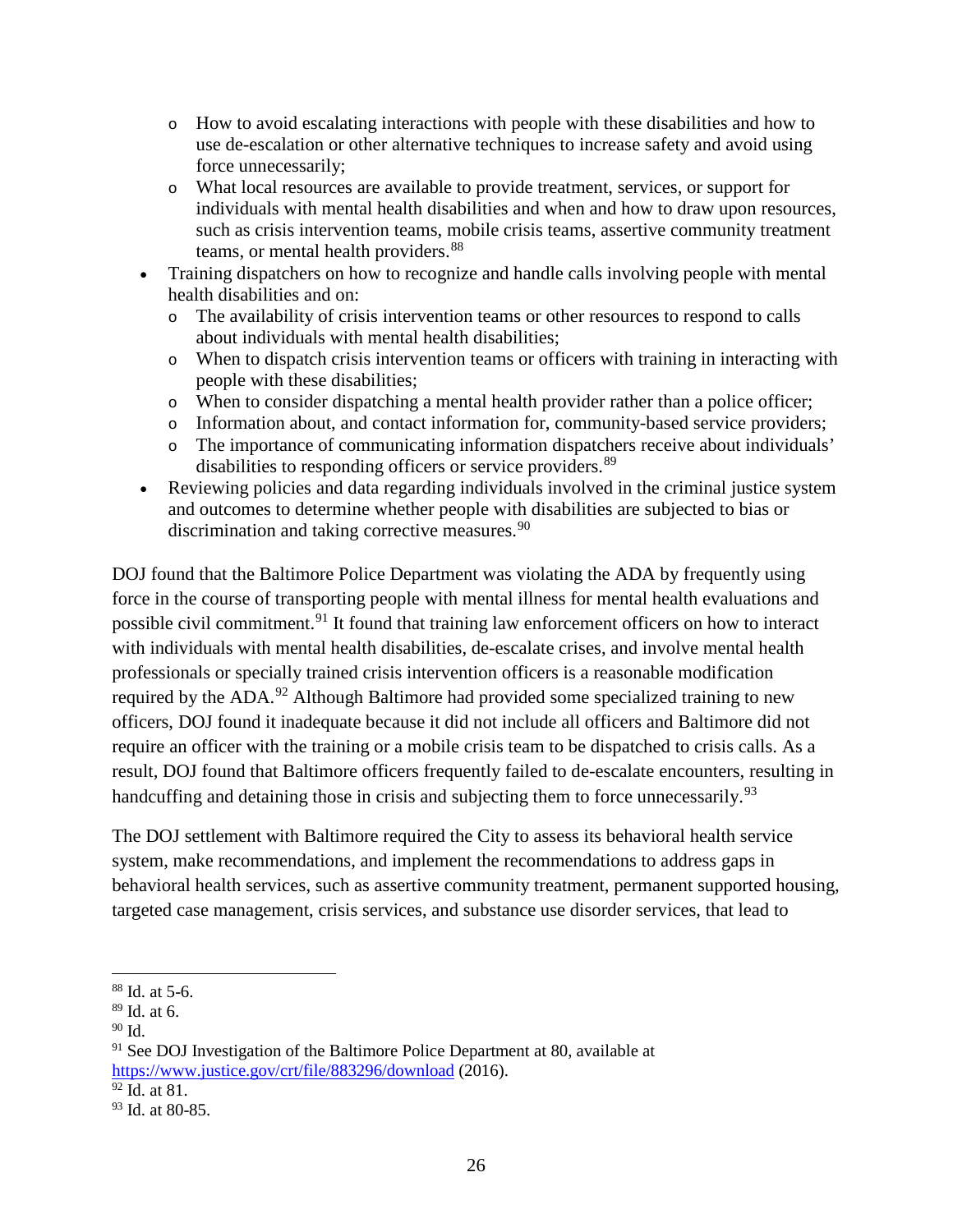#### DOJ Baltimore Consent Decree

Required the Police Department to:

- Establish a preference for the least police-involved response possible to respond to crisis calls, including diverting people to mental health service providers rather than jail or emergency rooms;
- Implement a Crisis Intervention Team (CIT) Program;
- Train enough CIT Officers with 40 hours of specialized training to ensure there are enough CIT Officers to cover all shifts and all districts, and ensure that at least one CIT Officer responds to all incidents where it is known or reasonably should be known that an individual with mental illness is involved;
- Provide 8 hours CIT Training to all officers (and 16 hours for new recruits);
- Provide CIT training to all dispatchers and revise its dispatch policies to limit police involvement in crises and, instead, dispatch mobile crisis teams and other services, and to send CIT Officers when police involvement is necessary;
- Designate a Crisis Intervention Coordinator;
- Develop and implement a Crisis Intervention Plan to ensure CIT Officers are available to respond to all incidents involving an individual in crisis;
- Expand its Collaborative Planning and Implementation Committee to identify strategies to reduce unnecessary encounters with police by people with mental illness;
- Collect, analyze, and report data on mental illness or crisis in police calls;
- Ensure its use of force policy prioritizes de-escalation techniques and takes into consideration whether noncompliance may be due to a medical or mental health disability, behavioral health crisis, ... or drug or alcohol use.<sup>1</sup>

preventable criminal justice involvement.<sup>[94](#page-26-0)</sup>

#### b. Incarceration

l

The DOJ Examples and Resources guidance also provides examples of how corrections entities and courts have ensured they do not contribute to the unnecessary incarceration of individuals

<span id="page-26-0"></span><sup>94</sup> U.S. v. Police Department of Baltimore City, Consent Decree, at 34, available at [https://www.justice.gov/crt/case-document/file/925036/download.](https://www.justice.gov/crt/case-document/file/925036/download)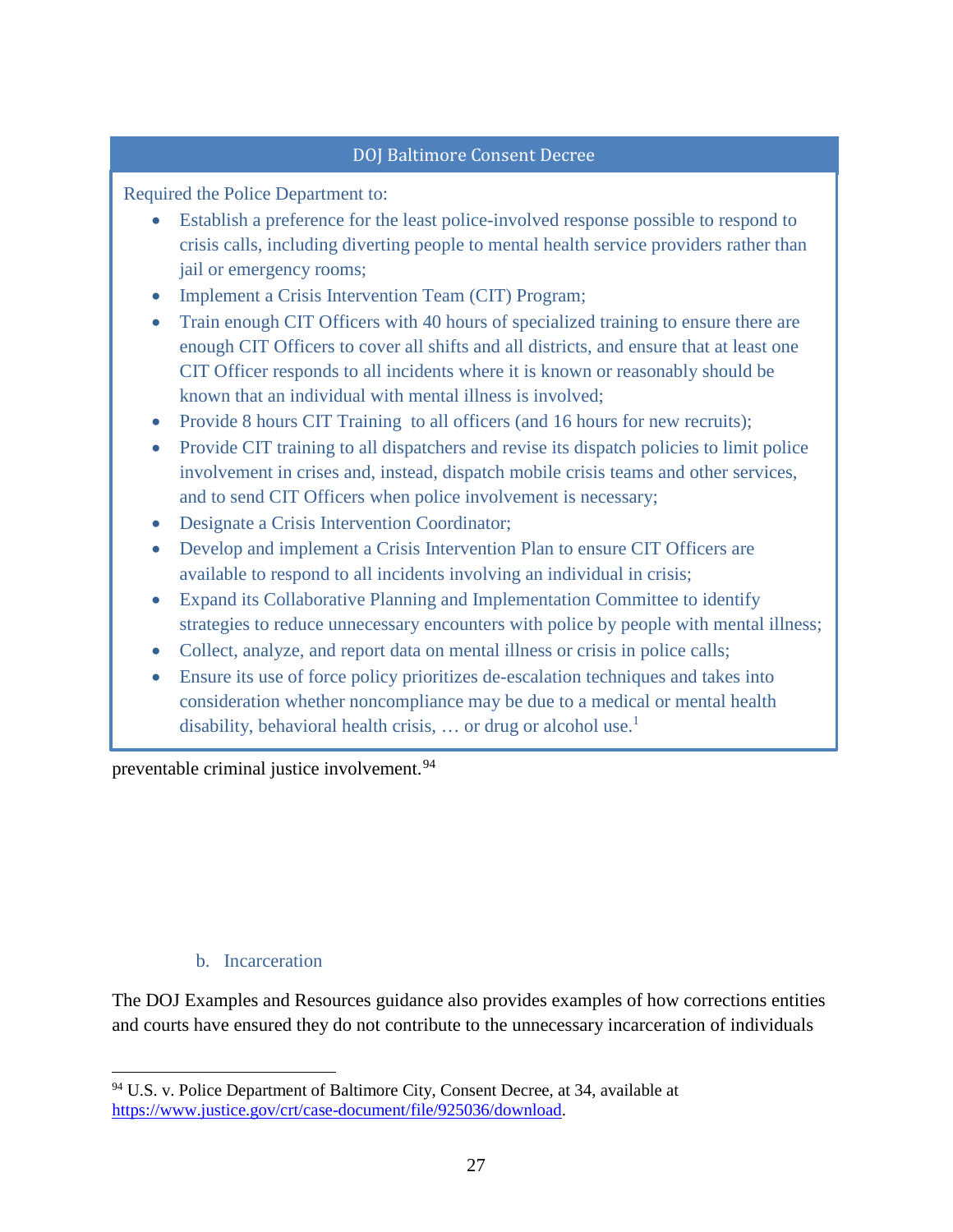with disabilities, including:

- Training and supervising staff to conduct screening interviews of all prisoners upon admission to help identify prisoners with mental health disabilities or I/DD.
- Forbidding use of non-essential eligibility criteria in diversion or re-entry programs that courts or corrections operate, mandate, or contract with.<sup>[95](#page-27-0)</sup>

The Constitution imposes requirements for mental health care for jail inmates, including:

- There must be a systematic program for screening and evaluating inmates in order to identify those needing mental health services.
- There must be a mental health treatment program that involves more than segregation and close supervision.
- There must be trained Mental Health Professionals in sufficient numbers to provide the identification and treatment services in an individualized manner to treatable inmates suffering a serious mental disorder.
- There must be maintenance of accurate, complete, confidential records.  $96$

Applying both the Civil Rights of Institutionalized Persons Act ("CRIPA") and the ADA, DOJ has also focused its enforcement on ensuring that jails comply with constitutional standards and prevent unnecessary harm to inmates, including, specifically, inmates with mental illness. Segregation and mental health treatment of inmates with mental illness have been a particular focus of these enforcement efforts. Regarding mental health treatment, DOJ has found jails to be in violation of the constitution and federal law when they:

- Failed to provide constitutionally adequate mental health care to inmates, as evidenced by lack of proper screening for inmates with mental illness, lack of adequate treatment planning, lack of adequate administration of medications and psychotherapy, and inadequate treatment and supervision of suicidal inmates;
- Failed to identify and treat, at intake, inmates withdrawing from drugs or alcohol;
- Prolonged use of restrictive housing on inmates with serious mental illness, as evidenced by large numbers and percentages of inmates with mental illness in segregation, long stays in segregation, high rates of suicide threats and self-inflicted injuries among segregated inmates, and overlap between inmates in restrictive housing and inmates transferred to psychiatric hospitals;
- Placed inmates in restrictive housing because of their mental illnesses, without other disciplinary reason.<sup>[97](#page-27-2)</sup>

 $\overline{a}$ <sup>95</sup> DOJ Examples & Resources at 4-5.

<span id="page-27-1"></span><span id="page-27-0"></span><sup>96</sup> *See, e.g., Ruiz v. Estelle*, [503 F. Supp. 1265 \(S.D. Tex. 1980\).](http://en.wikipedia.org/wiki/Case_citation)

<span id="page-27-2"></span> $97$  Investigation of the Hampton Roads Regional Jail (Portsmouth, Virginia), available at <https://www.justice.gov/crt/case-document/file/1121176/download> (2018); Investigation of the Miami-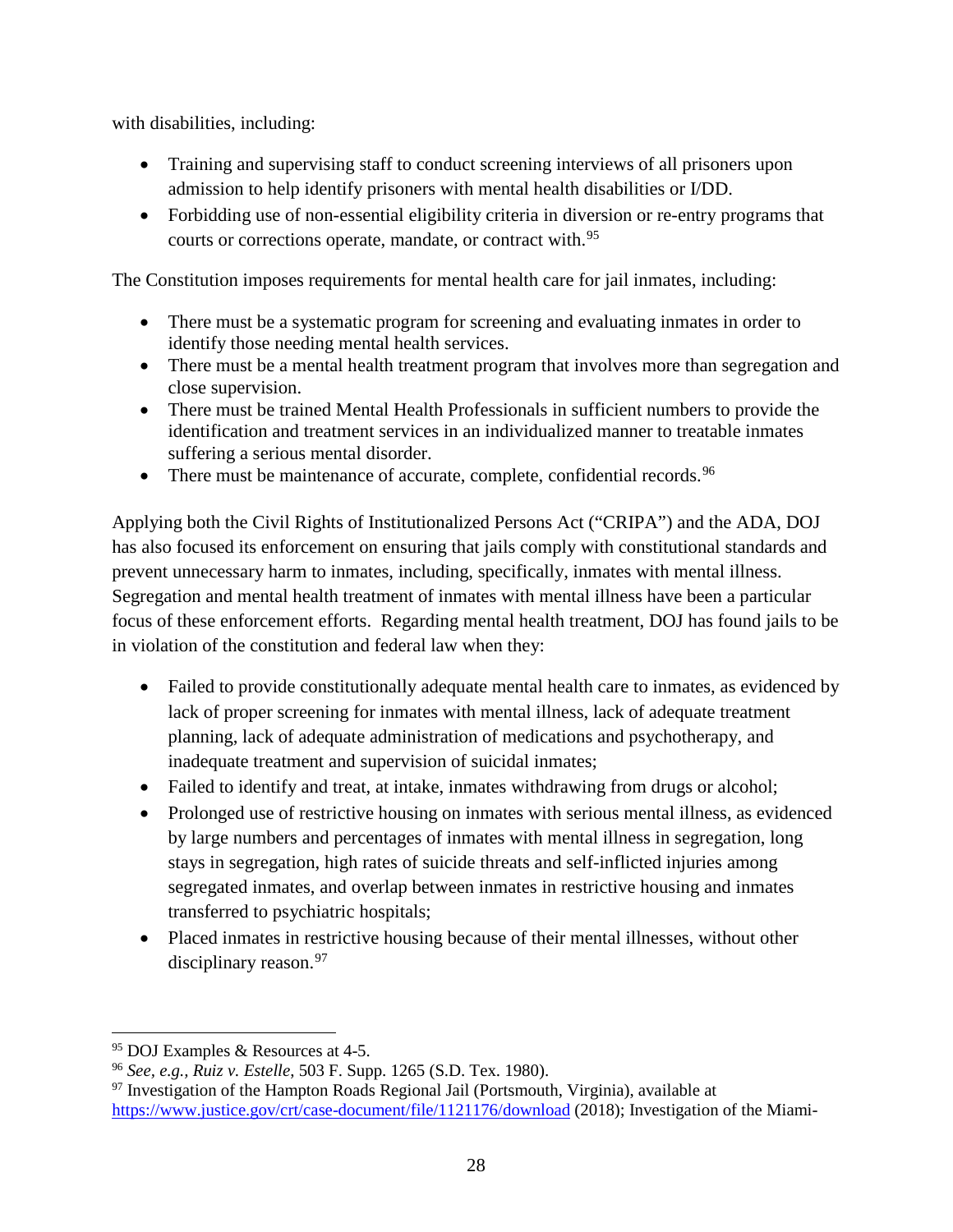To correct such violations, DOJ has demanded jurisdictions:

- Ensure adequate intake screening for mental illness is conducted by staff trained to identify mental health issues and is reviewed by mental health professionals, and that current medications are accurately reported;
- Conduct comprehensive mental health assessments within 14 days of arrival by a psychiatrist or registered nurse ("RN");
- Ensure timely access to mental health professionals when an inmate is presenting mental illness symptoms;
- Obtain mental health records from prior treatment providers;
- Develop appropriate, detailed treatment plans for inmates with mental health needs;
- Ensure all prisoners with serious mental health needs receive regular, consistent therapy and counseling;
- Increase psychiatry coverage and support staff;
- Ensure timely medication ordering and fulfillment, as well as timely psychiatrist followup for new or changed medications;
- Provide discharge planning for inmates needing further treatment upon reentry, including:
	- o Arranging appointments with community mental health providers and ensuring inmates meet with the provider prior to, or at the time of, discharge to facilitate a warm hand-off;
	- o Providing referrals for ongoing treatment post-release; and
	- o Arranging with local pharmacies to have prescriptions renewed to ensure they have sufficient supply through their next appointment.
- Ensure psychiatric assessment and treatment of inmates in restrictive housing who show symptoms of decompensation;
- Prevent inmates with mental illness from being placed in segregation because of their illnesses or because of the lack of services for their illness.

Regarding segregation, DOJ has required jails to

l

- Presume that segregation is contraindicated for inmates with serious mental illness;
- Ensure mental health professionals conduct mental health rounds at least weekly to assess the effect of segregation on each inmate, *in addition to providing treatment*;
- Include the input of mental health professionals in decision-making when considering placing inmates with mental illness in segregation;
- Screen inmates on the mental health caseload within 24 hours of placement in segregation by a mental health professional;

Dade County Jail, available at [https://www.justice.gov/sites/default/files/crt/legacy/2011/08/29/Miami-](https://www.justice.gov/sites/default/files/crt/legacy/2011/08/29/Miami-Dade_findlet_8-24-11.pdf)[Dade\\_findlet\\_8-24-11.pdf](https://www.justice.gov/sites/default/files/crt/legacy/2011/08/29/Miami-Dade_findlet_8-24-11.pdf) (2011).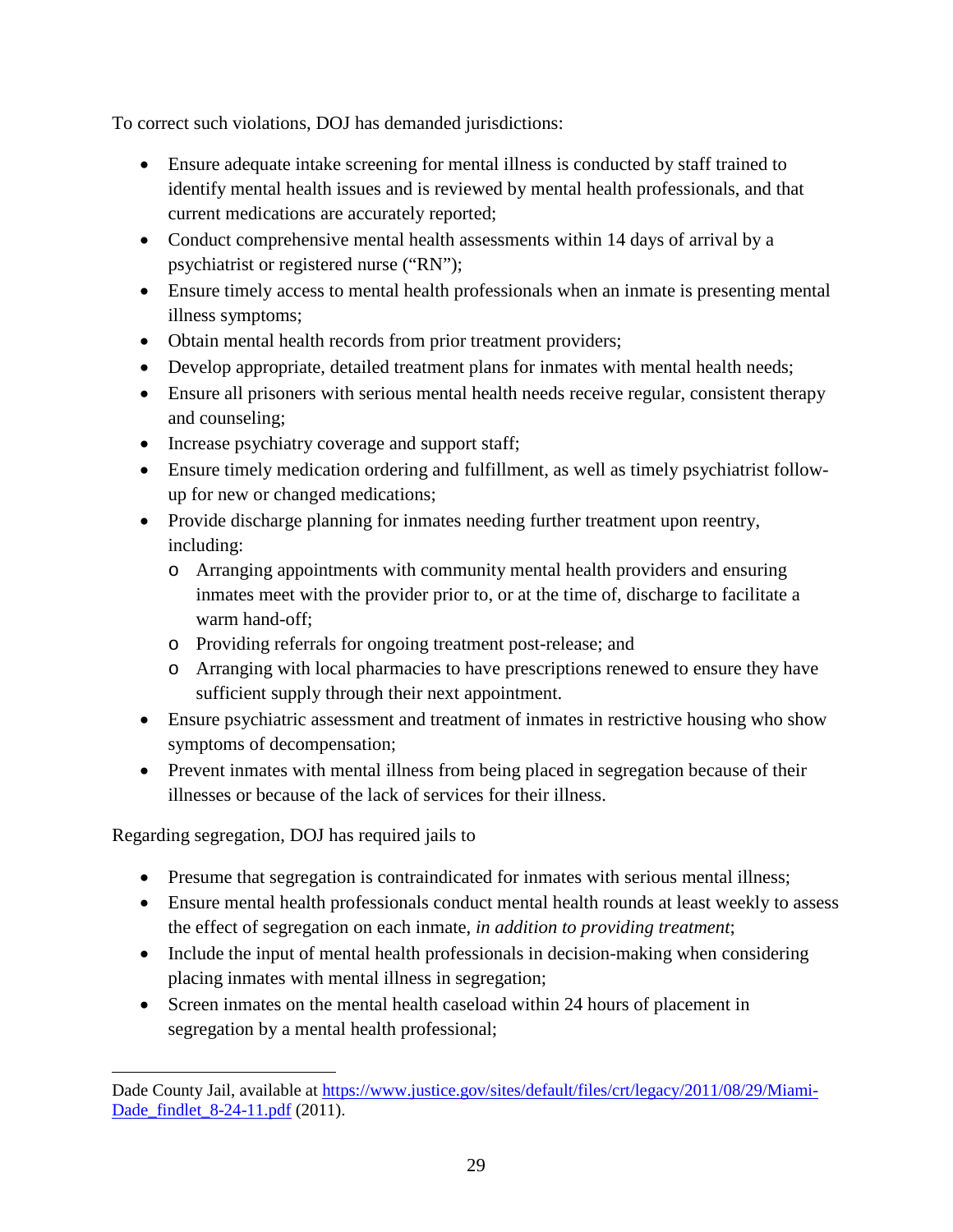- Stop placement in segregation for any inmate determined by a mental health professional to have a serious mental illness or to exhibit acute mental health contraindications, in the absence of documented extraordinary circumstances; and
- Immediately refer any inmate in segregation who shows signs of decompensation or of serious mental illness to a mental health professional.<sup>[98](#page-29-0)</sup>

## *2. Treatment and Crisis Services*

The ADA also requires state and local governments to administer services in the most integrated setting appropriate to the needs of individuals with disabilities.<sup>[99](#page-29-1)</sup> This requirement has been interpreted by the U.S. Supreme Court to require state and local governments that provide disability-related healthcare and habilitative services to do so in community-based, rather than institutional, settings.[100](#page-29-2) 

The ADA, as interpreted in the *Olmstead* decision, recognizes that segregation and institutions are not necessary to treat disabilities, but have been used for the convenience of service systems, rather than the needs of persons with disabilities. The *Olmstead* integration mandate requires the provision of community-based services for people with disabilities whenever (a) such services are appropriate; (b) the affected persons do not oppose community-based treatment; and (c) community-based services can be reasonably accommodated, taking into account the resources available to the entity and the needs of other persons with disabilities. The *Olmstead* requirement to provide community-based services applies both to people who are already in institutions and to people who are at risk of institutionalization.

Following the ADA and the *Olmstead* decision, state and local governments have been required to shift their services from institutions, such as nursing homes, psychiatric hospitals, adult homes, training centers, separate schools, and sheltered workshops, to individual homes, integrated classrooms, and integrated jobs, where persons with disabilities can receive the services they need while interacting regularly with people without disabilities. In addition, jurisdictions have been required to provide transition services to people with disabilities who have been unnecessarily institutionalized to assist them in moving to community settings.

Most relevant to Monroe County's Criminal Justice Project, DOJ has highlighted the connected obligations of healthcare services and criminal justice systems regarding incarceration and the ADA integration mandate. In its Examples and Resources guidance, DOJ provides:

States, counties, and cities, which often administer both criminal justice and disability service systems, have obligations under the ADA to ensure people with mental health

 $\overline{a}$ 

<span id="page-29-0"></span><sup>98</sup> Settlement Agreement Between the United States of America and Hinds County, Mississippi Regarding the Hinds County Jail, available at<https://www.justice.gov/crt/file/883861/download> (2016). <sup>99</sup> 28 C.F.R. 35.130(d).

<span id="page-29-2"></span><span id="page-29-1"></span><sup>100</sup> *Olmstead v. L.C.*, 527 U.S. 581 (1999).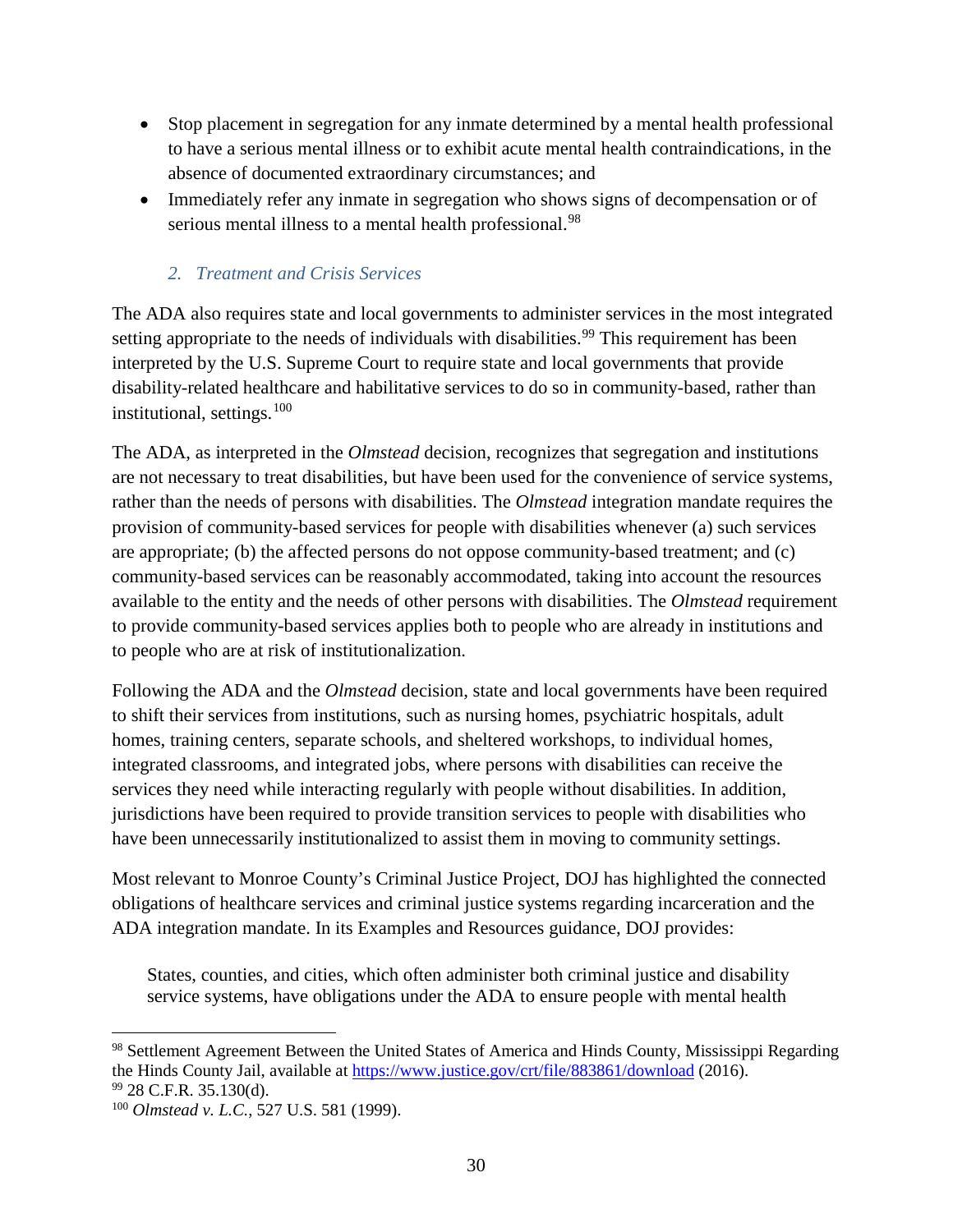disabilities or I/DD receive services in the most integrated setting appropriate to their needs. Services such as scattered-site supported housing, Assertive Community Treatment (ACT), crisis services, intensive case management, respite, personal care services, behavior support, nursing care, peer support, and supported employment services can support a jurisdiction's efforts to divert people with these disabilities from the criminal justice system and serve them in their communities.

State and local governments must prevent unnecessary institutionalization of people with disabilities. Governments have complied with this obligation by using community-based treatment services to keep people with disabilities out of the criminal justice system. These governments have recognized that the responsibility for effectively serving people with mental health disabilities or I/DD cannot fall to law enforcement alone. Therefore, they ensure that their disability service systems offer sufficient community-based services and support criminal justice entities to coordinate with, and divert to, community-based services.

Criminal justice entities have collaborated with their jurisdiction's mental health and disability services programs and with service providers on the following:

- Ensuring that law enforcement officers have contact information for relevant service providers and developing policies for when dispatchers or law enforcement officers should contact mental health service providers rather than engage in arrests.
- Helping individuals with these disabilities access community-based services. Federal resources may be available to help individuals connect with and participate in these services. When release conditions include finding housing and employment, agencies have prepared their staff to facilitate access to community-based supported housing and employment services or have modified such conditions when needed to avoid discrimination.
- Facilitating Medicaid or health insurance enrollment for prisoners with disabilities, identifying community-based service providers, and collaborating with providers to complete intake interviews and schedule initial appointments before release.
- Developing policies, procedures, and training on diversion, de-escalation, release planning, use of force, and discipline. [101](#page-30-0)

DOJ has found jurisdictions to be violating the ADA *Olmstead* integration mandate when their community mental health service array did not provide sufficient community-based services to allow people to avoid emergency rooms, psychiatric hospitals, or other mental health institutions. DOJ has found violations when insufficient community-based mental health services, such as ACT, supported housing, mobile crisis, crisis stabilization, peer support services, case management, and supported employment puts people at risk of institutionalization.<sup>[102](#page-30-1)</sup> In New

<span id="page-30-0"></span><sup>101</sup> DOJ Examples & Resources at 6-7.

<span id="page-30-1"></span><sup>&</sup>lt;sup>102</sup> See DOJ Letter of Findings to Delaware, available at [https://www.justice.gov/sites/default/files/crt/legacy/2010/12/15/DPC\\_findlet\\_11-09-10.pdf](https://www.justice.gov/sites/default/files/crt/legacy/2010/12/15/DPC_findlet_11-09-10.pdf) (2010); DOJ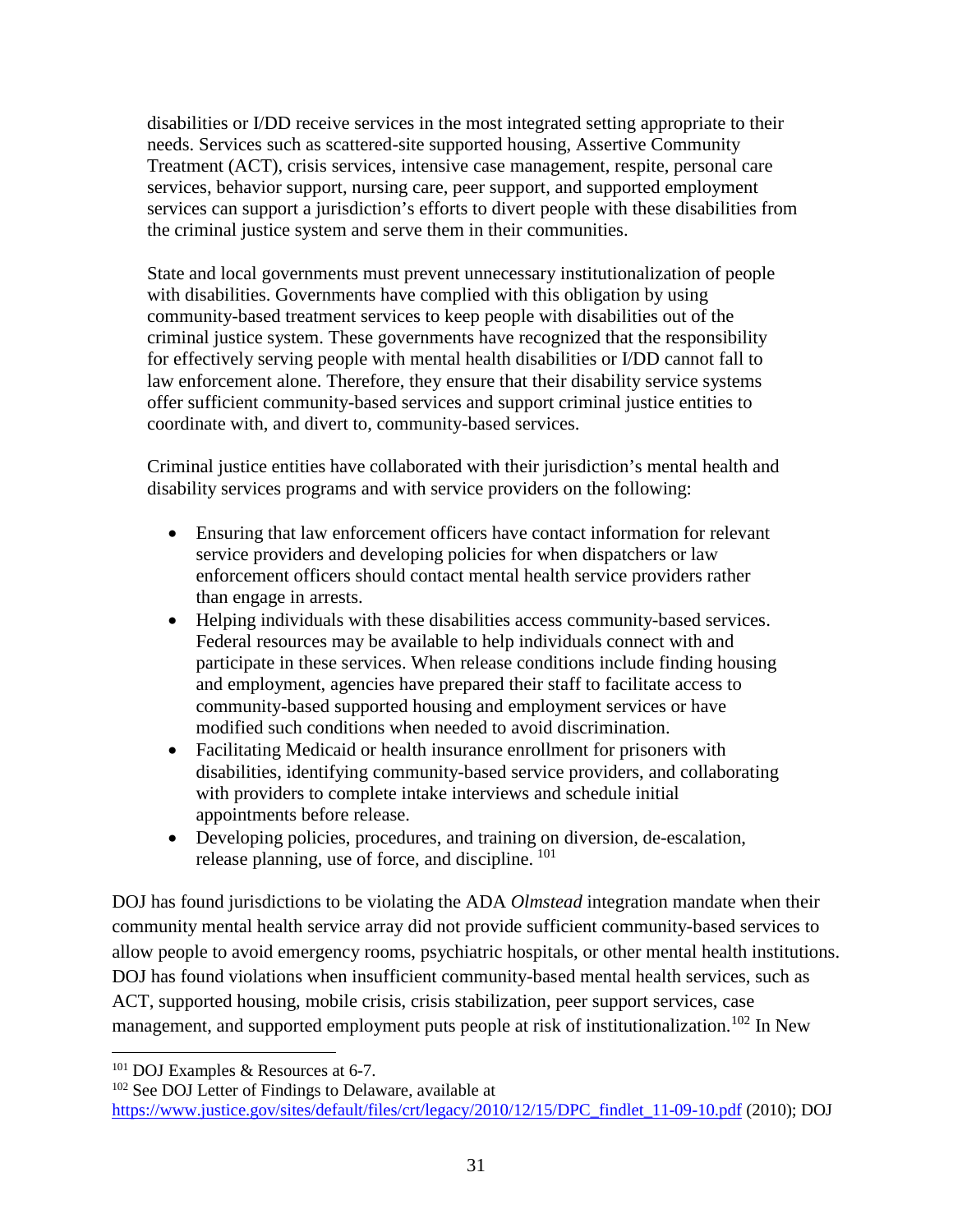Hampshire, the Justice Department specifically referenced the fact that a lack of sufficient community-based mental health services "contribute[s] to negative outcomes for persons with mental illness, such as the day-to-day harms associated with improperly treated and/or untreated mental health conditions, needless visits to local hospital emergency departments, needless admissions to institutional settings, … *and the serious incidents that prompt involvement with law enforcement, the correctional system, and the court system*." It found that "Community capacity in New Hampshire has declined in recent years and this has led to … a greater likelihood that some will end up in even less desirable settings not designed to provide mental health care, such as the state corrections system and the county jails."

In developing solutions, DOJ's settlements with Delaware and New Hampshire explicitly targeted "individuals who have had criminal justice involvement as a result of their mental illness" as priorities for community-based services. DOJ thus recognized that criminal justice involvement of individuals with mental illness is evidence of the inadequacy of a mental health services system and that those individuals are at "high risk of unnecessary institutionalization."

The DOJ settlements in Delaware and New Hampshire laid out the main elements of an *Olmstead*-compliant crisis service system. Such a system should be available 24/7 and provide timely and accessible services and supports to individuals experiencing a crisis at the site of the crisis, stabilize individuals quickly, promptly assess them, and identify and connect them to the services and supports necessary to meet their needs in a timely manner, including;

- 24/7 Crisis Hotlines staffed by licensed clinical professionals to assess crises and provide information about and referrals to available resources;
- 24/7 Mobile Crisis teams able to respond within an hour, composed of clinicians and peer specialists and an on-call psychiatrist, that offer crisis de-escalation at the site of the crisis, as well as via telephone or video, and are able to work with law enforcement;
- 24/7 Crisis Walk-In Centers for psychiatric and counseling services during a crisis;
- Crisis Stabilization Services for short-term acute inpatient care up to 14 days;
- 24/7 Community Crisis Apartments where individuals can receive crisis services for up to 7 days;
- Assertive Community Treatment multi-disciplinary teams (including, at least, a psychiatrist, nurse, clinician, functional support worker, and peer specialist) available 24/7 offering customized individual services, supports, treatment, and rehabilitation including case management, assessments, psychiatric services, employment and housing assistance, family support and education, substance abuse services, and crisis services to up to 10 people at a time;
- Intensive Case Management teams composed of clinical mental health professionals and

Letter of Findings to New Hampshire, available at

[https://www.justice.gov/sites/default/files/crt/legacy/2011/04/13/New\\_Hampshire\\_MH\\_findlet\\_04-07-](https://www.justice.gov/sites/default/files/crt/legacy/2011/04/13/New_Hampshire_MH_findlet_04-07-11.pdf) [11.pdf](https://www.justice.gov/sites/default/files/crt/legacy/2011/04/13/New_Hampshire_MH_findlet_04-07-11.pdf) (2011).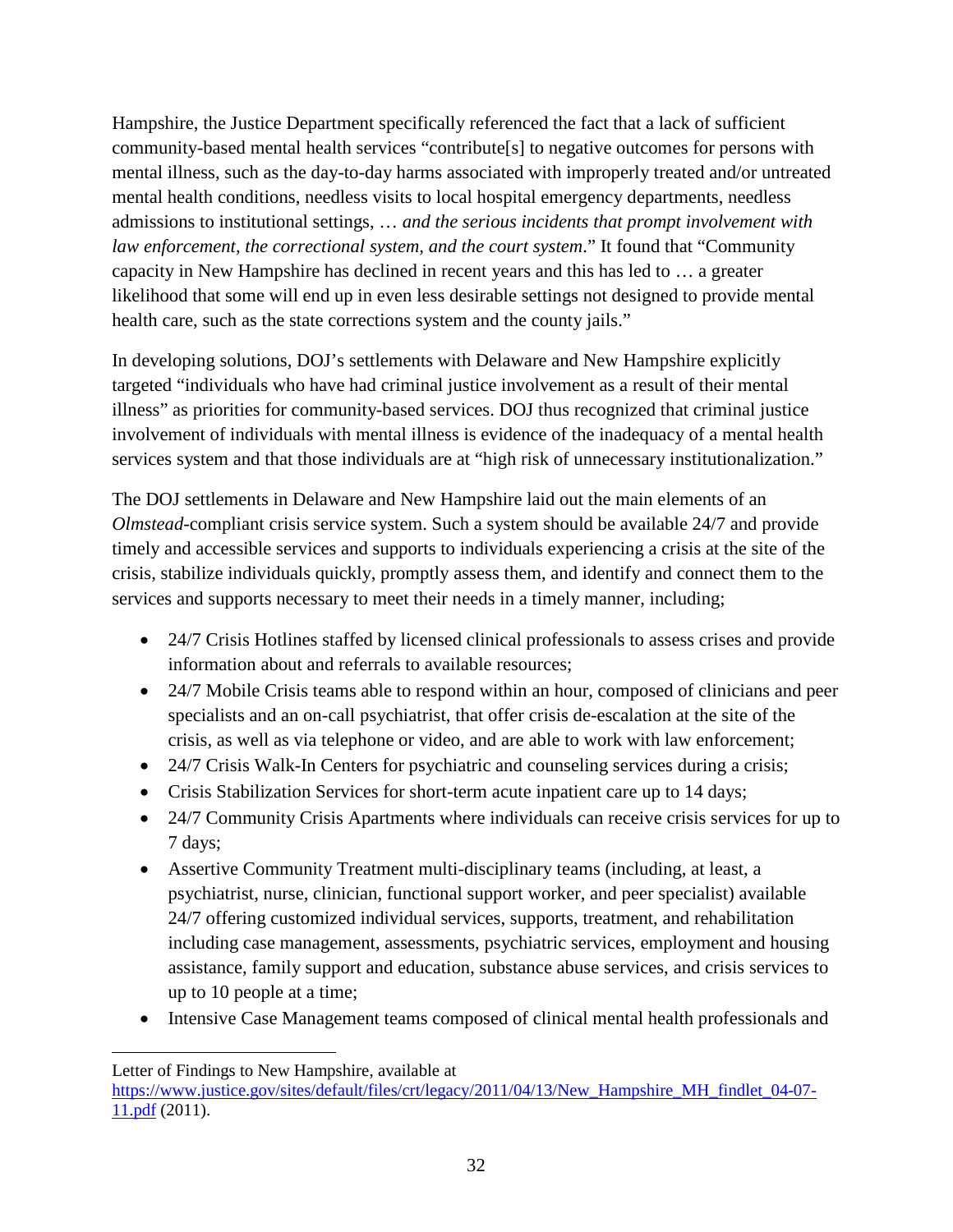case managers, to help people identify and access supports and services and coordinate treatment and support services;

- Case Managers to coordinate treatment and supports for no more than 35 individuals each;
- Supported Housing that is permanent, scattered-site single-occupancy or family housing with tenancy rights that are not conditioned on participation in treatment or program compliance and that provides flexible support services;
- Community Residences serving up to 4 individuals with complex needs by coordinating care, services, and treatment;
- Supported Employment services in accordance with the Dartmouth evidence-based model, providing individualized assistance in identifying, obtaining, and maintaining integrated, paid, competitive employment;
- Rehabilitation Services, including education, substance abuse treatment, volunteer work, and recreational activities to develop and enhance social, functional, and academic skills;
- Family Supports that teach families skills and strategies for supporting their family member's treatment and recovery;
- Peer Support Programs through which peers who have personal experience with mental illness and recovery deliver peer services and supports to help individuals develop skills in managing and coping with symptoms, self-advocacy, and using natural supports;
- Transition Planning services that identify the services and supports each individual needs to live in an integrated community setting, the providers to deliver the services, any barriers to community living and plans to overcome them, and regular monitoring.

# *Hinds County, Mississippi*

DOJ has also required corrections entities to help lead efforts to divert persons with disabilities from criminal justice into treatment, including in Hinds County, Mississippi, where the jail agreed to "work toward the goal of population reduction in a manner that preserves public safety, prioritizes diversion for unnecessary criminal justice involvement, and reduces recidivism," particularly for individuals with mental health disabilities. Hinds County agreed to establish a criminal justice coordinating committee to enhance coordination between criminal justice and mental health agencies to prevent unnecessary arrest and detention and connect individuals with disabilities to mental health services, to screen inmates for mental illness as part of booking and provide treatment and therapeutic housing, to notify community mental health providers when releasing an inmate with mental illness, to arrange a warm hand-off to a mental health provider upon release, and to provide sufficient medications until the appointment. $<sup>1</sup>$ </sup>

**I. Essential Community Services for Diversion from Criminal Justice**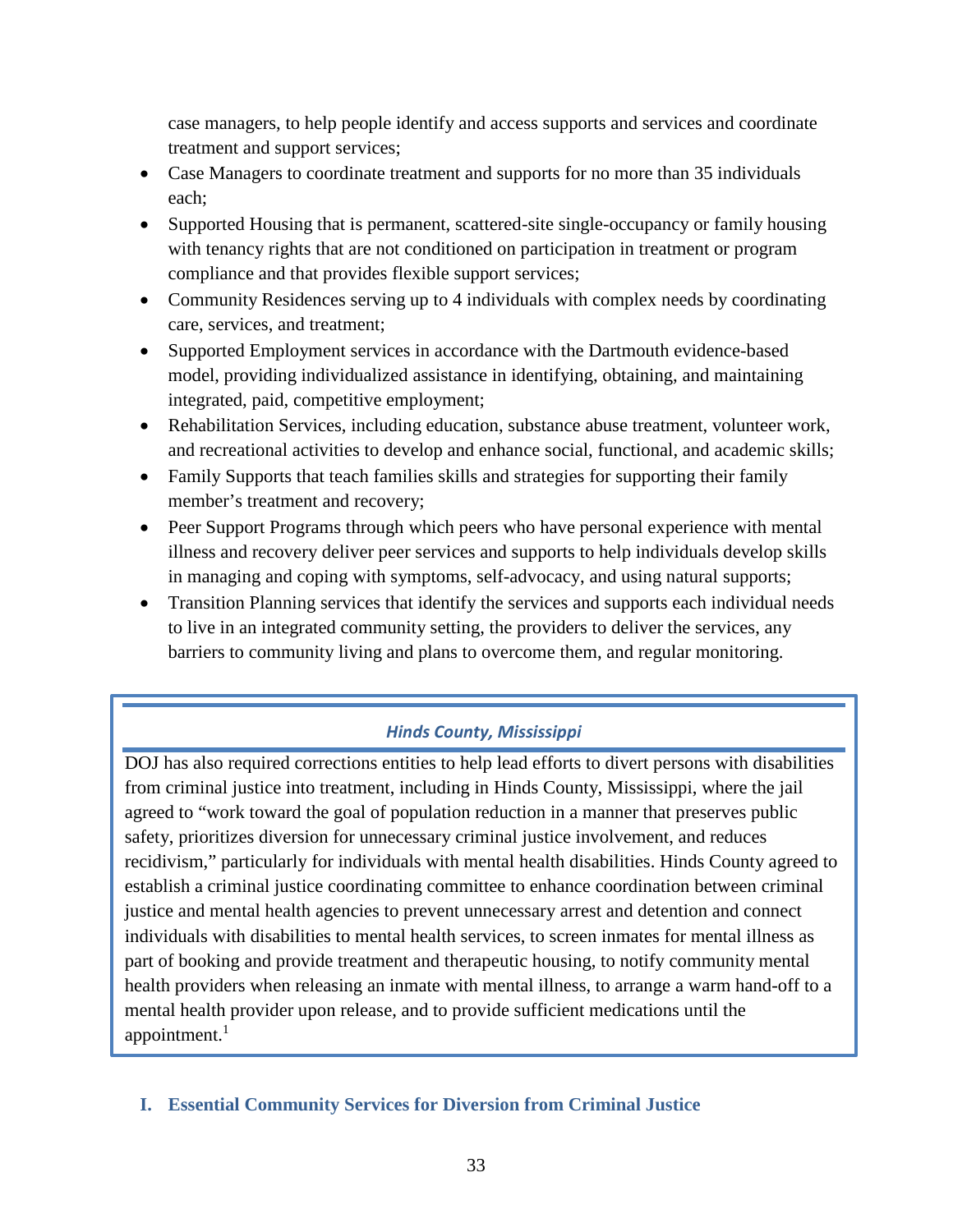Inclusivity, along with the Bazelon Center for Mental Health Law, researched the essential community-based services that need to be available in order to successfully divert people with mental illness and SUD from criminal justice involvement to treatment and to help avoid crises and prevent recidivism. In our report, "Diversion to What? Essential Community-Based Services," we identify the following mental health services as essential:

- Assertive Community Treatment
- Supported Housing
- Mobile Crisis Services
- Supported Employment
- Peer Support Services

 $\overline{\phantom{a}}$ 

We identify the following SUD services as essential:

- Cognitive Behavioral Therapy
- Contingency Management/Motivational Incentives
- Medication-Assisted Treatment

Importantly, jurisdictions that have implemented some or all of these essential services have seen remarkable drops in incarceration and institutionalization of people with mental illness and SUD. For example, in Delaware, according to a monitor overseeing the implementation of crisis services, peer supports, ACT, supported housing, and supported employment, the

reforms to the state's mental health system have also helped reduce unnecessary arrests and incarceration of people with SPMI. For instance, Delaware created two statewide mobile crisis teams that typically divert 80 to 90 percent of people they encounter from hospitalization and criminal justice interaction. The state's crisis walk-in center in Sussex County diverts about 70 percent of people from further hospitalization or criminal justice interaction. This walk-in center reports that it takes law enforcement officers less than 10 minutes on average to drop-off an individual in a mental health crisis, which spares police officers an unnecessary and lengthy emergency room admission or jail booking process. Delaware also operates a peer program in the state's Mental Health Court that serves people with SPMI or co-occurring disorders. Mental Health Court Peers support individuals throughout the process and help defendants access community resources that are necessary to increased stability in the community, including housing and transportation.<sup>[103](#page-33-0)</sup>

<span id="page-33-0"></span><sup>&</sup>lt;sup>103</sup> Federal Court Terminates Agreement after Delaware Reforms Service System for People with Mental Illness, available at [https://www.justice.gov/opa/pr/federal-court-terminates-agreement-after-delaware](https://www.justice.gov/opa/pr/federal-court-terminates-agreement-after-delaware-reforms-service-system-people-mental)[reforms-service-system-people-mental.](https://www.justice.gov/opa/pr/federal-court-terminates-agreement-after-delaware-reforms-service-system-people-mental)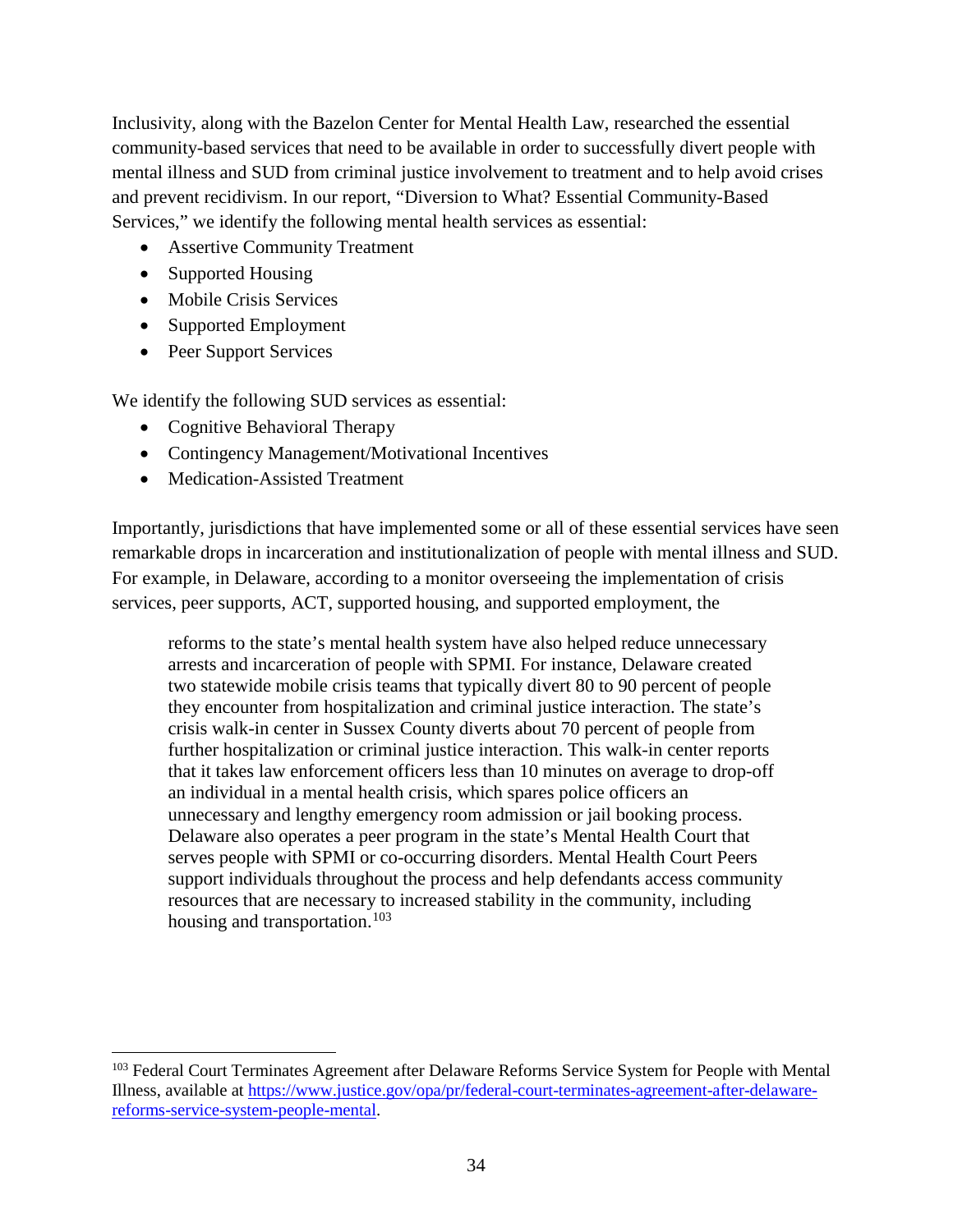# In the first six months of health care professionals replacing police officers, no one they encountered was arrested

DPD Chief Pazen, who is fond of the STAR program, says it frees up officers to do their jobs: fight crime.



Chris Richardson and Carleigh Sailon with the Mental Health Center of Denver (left and right) and Spencer Lee, a Denver Health paramedic, stand in front of the Support Team Assisted Response's nev van. June 8, 2020. (Kevin J. Beaty/Denverite)



Feb. 02, 2021, 5:00 a.m.

**[https://denverite.com/2021/02/02/in-the-first-six-months-of-health-care-professionals-replacing](https://denverite.com/2021/02/02/in-the-first-six-months-of-health-care-professionals-replacing-police-officers-no-one-they-encountered-was-arrested/)[police-officers-no-one-they-encountered-was-arrested/](https://denverite.com/2021/02/02/in-the-first-six-months-of-health-care-professionals-replacing-police-officers-no-one-they-encountered-was-arrested/)**

Monroe County, itself, may have already seen some results of investing in community-based services for people with mental illness and SUD on the criminal justice system. In 2013–2014, when Shalom Center's first permanent supportive housing project opened, bookings for Public Intoxication dropped substantially. Again in 2016, when Centerstone's first major permanent supportive housing project opened, bookings for mental-illness- and addiction-related crimes, such as Public Intoxication, fell substantially.<sup>[104](#page-34-0)</sup> Monroe County should watch for a similar drop following the upcoming opening of another supportive housing facility in 2021.

# **II. SEQUENTIAL INTERCEPT MODEL**

The best practice in identifying key points where SUD and mental illness can be addressed in a

<span id="page-34-0"></span>l <sup>104</sup> RJS Consulting, MCCC Public Intoxication Bookings - Gender 2003-2018;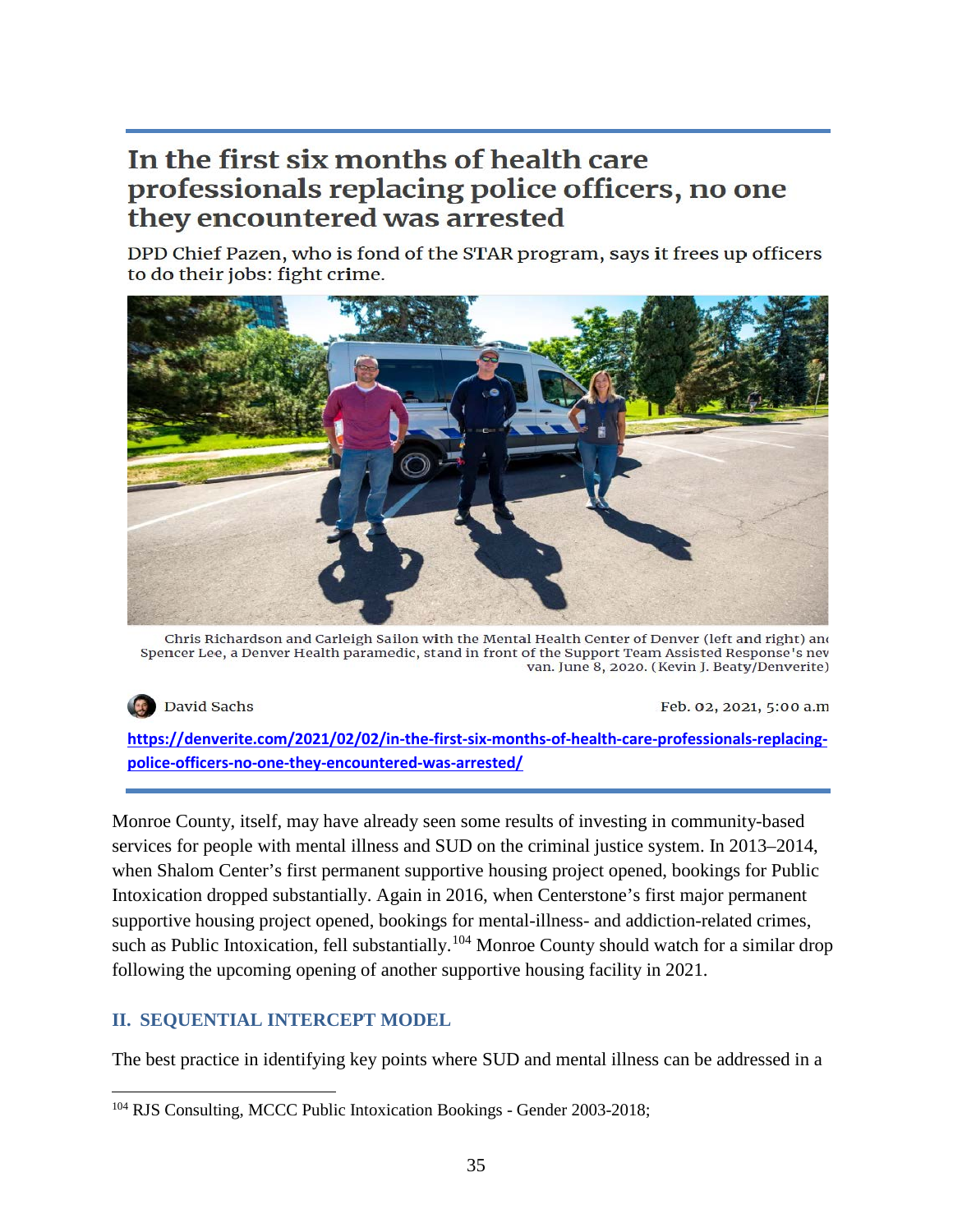criminal justice system is Sequential Intercept Mapping (SIM). SIM helps communities identify resources and gaps in services at each intercept point and develop strategic action plans to address them.<sup>[105](#page-35-0)</sup> SAMHSA offers mapping workshops through its GAINS Center to help communities plot their Sequential Intercept Maps, introduce best practices, identify available and missing services, build collaborative relationships, and develop shared action plans. An example of a map is below. The intercept points are:

**Intercept 0)** Community/Crisis Services – Opportunities to divert people into local treatment services, whether through 911 or other connections, without arrest or charge, such as mobile crisis and co-responders, emergency room diversion, and police-behavioral health collaborations;

**Intercept 1)** Law Enforcement – Diversion by law enforcement or other emergency service providers to treatment services without arrest or charge, including dispatcher training, specialized police response, affirmative interventions with frequent utilizers, and post-crisis follow up;

**Intercept 2)** Initial Detention/Initial Court Hearings – Diversion to community-based treatment by jail clinicians, social workers, or court officials during jail intake, booking, or initial hearing, including screening for mental illness and SUD, data-matching between jail and community-based treatment providers, and pretrial diversion and supervision;

**Intercept 3)** Jails/Courts – Diversion to community-based services through jail or court processes and programs after booking, including problem-solving courts, and services that prevent the worsening of a person's illness during jail stay, such as jail-based programming and health care services;

**Intercept 4)** Reentry – Supported reentry into the community after jail to link people in jail to treatment services and to reduce further justice involvement after release, such as transition planning by reentry coordinators, peer support staff, and/or community in-reach by providers, medication and prescription access upon release, and warm hand-offs from corrections to providers; and

**Intercept 5)** Community Corrections – Specialized community-based criminal justice supervision with added supports for people with mental illness and SUD to prevent violations or offenses.

SAMHSA provides a great deal of information on the SIM model<sup>[106](#page-35-1)</sup> and offers grants,

<span id="page-35-0"></span>l <sup>105</sup> SAMHSA, The Sequential Intercept Model, available at [https://www.samhsa.gov/criminal-juvenile](https://www.samhsa.gov/criminal-juvenile-justice/sim-overview)[justice/sim-overview;](https://www.samhsa.gov/criminal-juvenile-justice/sim-overview) Council of State Governments Stepping Up Initiative, Conducting a Comprehensive Process Analysis, available at https://csgjusticecenter.org/wp-<br>content/uploads/2020/02/JC\_Stepping-Up-In-Focus\_Conducting-a-Comprehensive-Process-Analysis.pdf.

<span id="page-35-1"></span> $106$  [https://www.youtube.com/playlist?list=PLBXgZMI\\_zqfTZLFkwVAUAypnpsWWc\\_G9b.](https://www.youtube.com/playlist?list=PLBXgZMI_zqfTZLFkwVAUAypnpsWWc_G9b)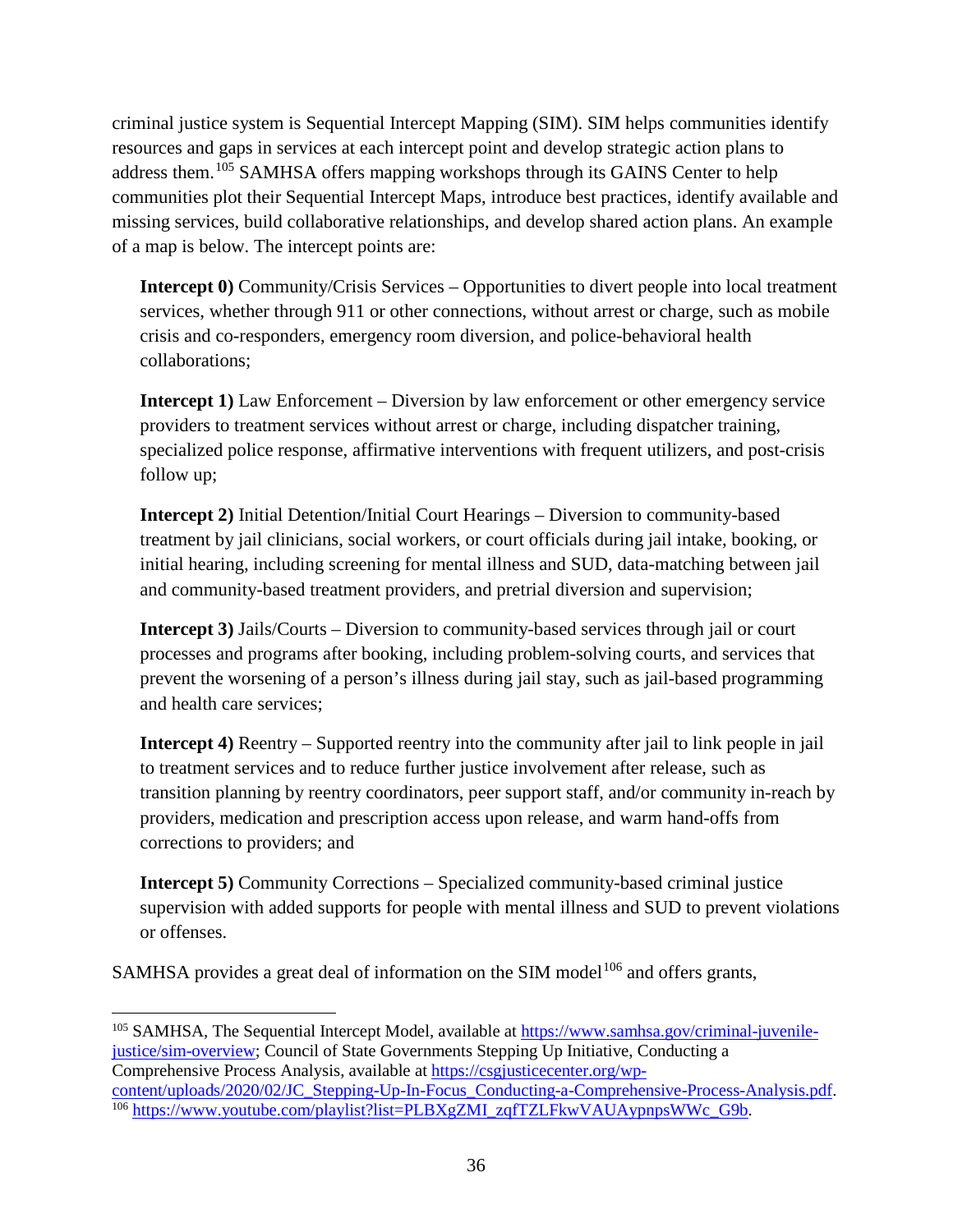workshops, webinars, virtual learning communities, and communities of practice to state and local governments.<sup>[107](#page-36-0)</sup> Examples of Sequential Intercept Maps are widely available, including those in 31 Ohio counties, <sup>[108](#page-36-1)</sup> Tulsa County, Oklahoma, <sup>[109](#page-36-2)</sup> and Missoula County, Montana. <sup>[110](#page-36-3)</sup>

In the SIM model, the focus should be on increasing effectiveness of services and diversion at Intercept 0, relying on the community services system, rather than the criminal justice system. The County should, therefore, focus on improving services at Intercept 0, while training and requiring stakeholders at Intercepts 1–5 to facilitate diversion of individuals who come into the criminal justice system back to Intercept 0.



This report follows a SIM framework, but expands it to add Intercept 6, addressing communitybased SUD and mental illness treatment to prevent crisis and criminal interactions from happening in the first place. Improving these community-based services at Intercept 6 will prevent individuals with these disabilities from encountering the criminal justice system at all, thus reducing costs to the County and trauma and collateral consequences to the individuals. We acknowledge that not all of our recommendations are within the Monroe County government's sole power or authority. Certain recommendations may require involvement, or even leadership, by other entities. Building on this report, a SIM process could help generate the shared vision, goals, and commitment to allow all the needed stakeholders to play their important roles and to prioritize the stakeholders' implementation of this Report's recommendations.

# **III.MONROE COUNTY STRENGTHS AND GAPS REGARDING REDUCING INCARCERATION AND INCREASING TREATMENT OF PEOPLE WITH MENTAL HEALTH AND SUBSTANCE USE DISORDERS**

## **A. Infrastructure - Leadership, Community Support, and Coordination**

l

<span id="page-36-1"></span><span id="page-36-0"></span>

<sup>&</sup>lt;sup>107</sup> [https://www.prainc.com/pra-authors/samhsas-gains-center/.](https://www.prainc.com/pra-authors/samhsas-gains-center/)<br><sup>108</sup> [https://www.neomed.edu/cjccoe/sequential-intercept-mapping/county-reports/.](https://www.neomed.edu/cjccoe/sequential-intercept-mapping/county-reports/)

<span id="page-36-3"></span><span id="page-36-2"></span><https://tulsacounty.org/TulsaCounty/SIM/Sequential%20Intercept%20Model%20Mapping%20Report.pdf> <sup>110</sup> [https://www.missoulacounty.us/home/showdocument?id=72690.](https://www.missoulacounty.us/home/showdocument?id=72690)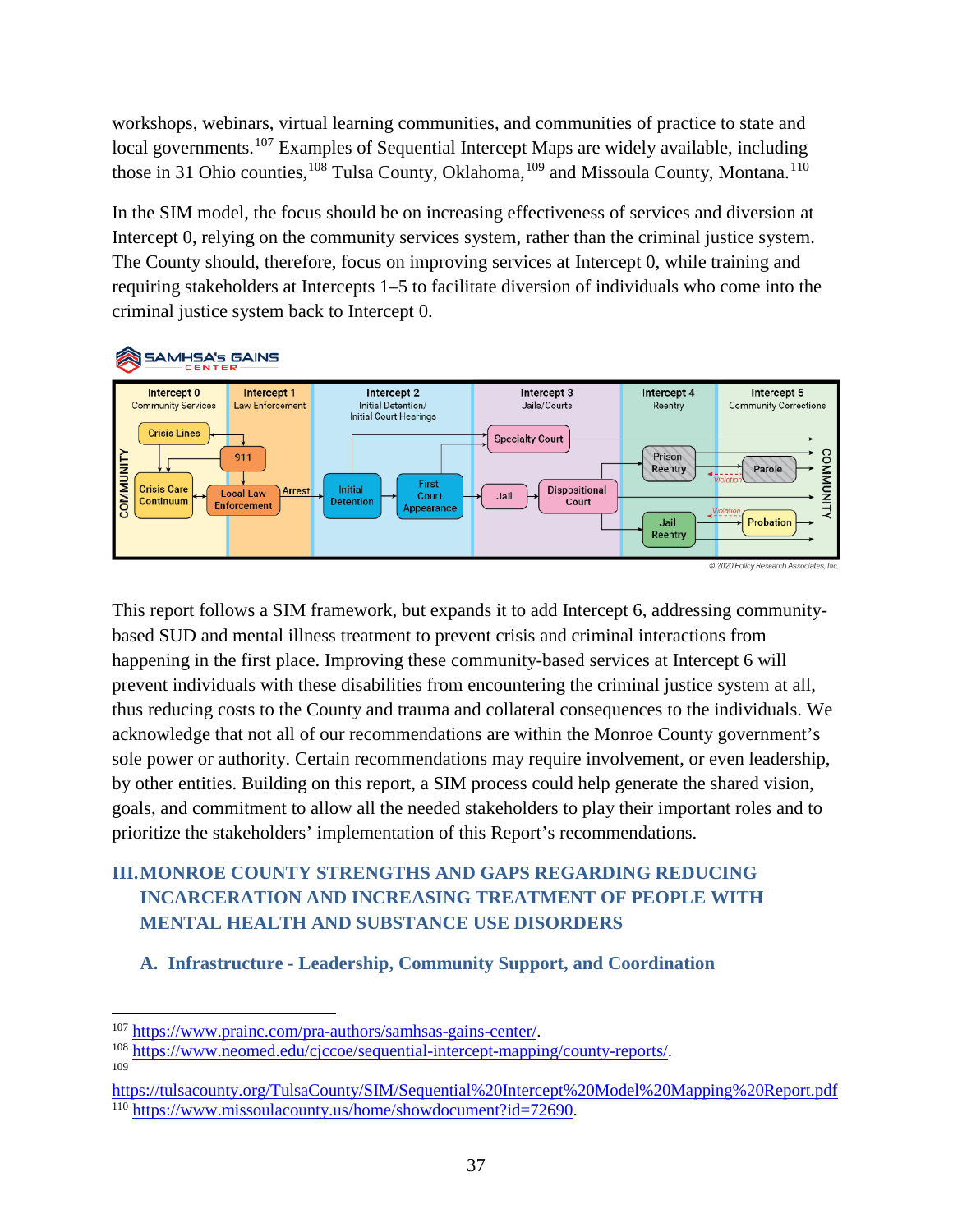Key elements of a successful effort to reduce incarceration of people with mental illness and SUD are strong leadership, community support, and coordination across responsible entities.<sup>[111](#page-37-0)</sup> The MacArthur Foundation identified key roles counties play in reducing mental illness in  $iails:$ <sup>[112](#page-37-1)</sup>

- Leadership and collaboration (identifying a champion; creating or engaging criminal justice planning groups);
- Resources (developing or identifying pre-arrest and pre-booking diversion alternatives; identifying diverse funding strategies; enrolling individuals into health coverage and connecting them with care);
- Data and information sharing (working with what you have; collecting date on multiple system touch points; agreeing on what can and should be shared).

A successful effort will usually involve a county-wide team, including people responsible for budget, key leaders from the justice system, and key leaders from the service provider system, with a clear mandate and commitment to making needed changes. Other jurisdictions that have undertaken concerted efforts to reduce incarceration of people with mental illness and SUD have identified six "pivotal factors:"

- Centralized Point of Coordination for Planning and Organization
- A Champion/Leader
- Information Sharing
- Cross-System Training
- Defining the Target Group
- Jail In-Reach
- 1. Strengths:
	- a. The State's Jail Overcrowding Task Force has shown that there is some state-level commitment to addressing jail overcrowding and expanding alternatives.<sup>[113](#page-37-2)</sup>
	- b. Indiana law provides for special taxes for corrections and public safety. Monroe County has implemented these and used some of these funds to improve non-carceral efforts, such as electronic monitoring and problem-solving court staff.<sup>[114](#page-37-3)</sup>

<span id="page-37-0"></span>l <sup>111</sup> Haneberg, et al., *Reducing the Number of People with Mental Illnesses in Jail: Six Questions County Leaders Need to Ask*, [https://stepuptogether.org/wp-content/uploads/2017/01/Reducing-the-Number-of-](https://stepuptogether.org/wp-content/uploads/2017/01/Reducing-the-Number-of-People-with-Mental-Illnesses-in-Jail_Six-Questions.pdf)

<span id="page-37-1"></span><sup>&</sup>lt;sup>112</sup> County Roles and Opportunities in Reducing Mental Illness in Jails, available at https://www.naco.org/sites/default/files/documents/SJC-Mental%20Illness-Final.pdf.

<span id="page-37-2"></span> $113$  Indiana Jail Overcrowding Task Force Report, [https://www.in.gov/judiciary/iocs/files/jail](https://www.in.gov/judiciary/iocs/files/jail-overcrowding-report.pdf)[overcrowding-report.pdf](https://www.in.gov/judiciary/iocs/files/jail-overcrowding-report.pdf) (2019).

<span id="page-37-3"></span><sup>114</sup> [https://www.co.monroe.in.us/egov/documents/1606971557\\_80061.pdf.](https://www.co.monroe.in.us/egov/documents/1606971557_80061.pdf)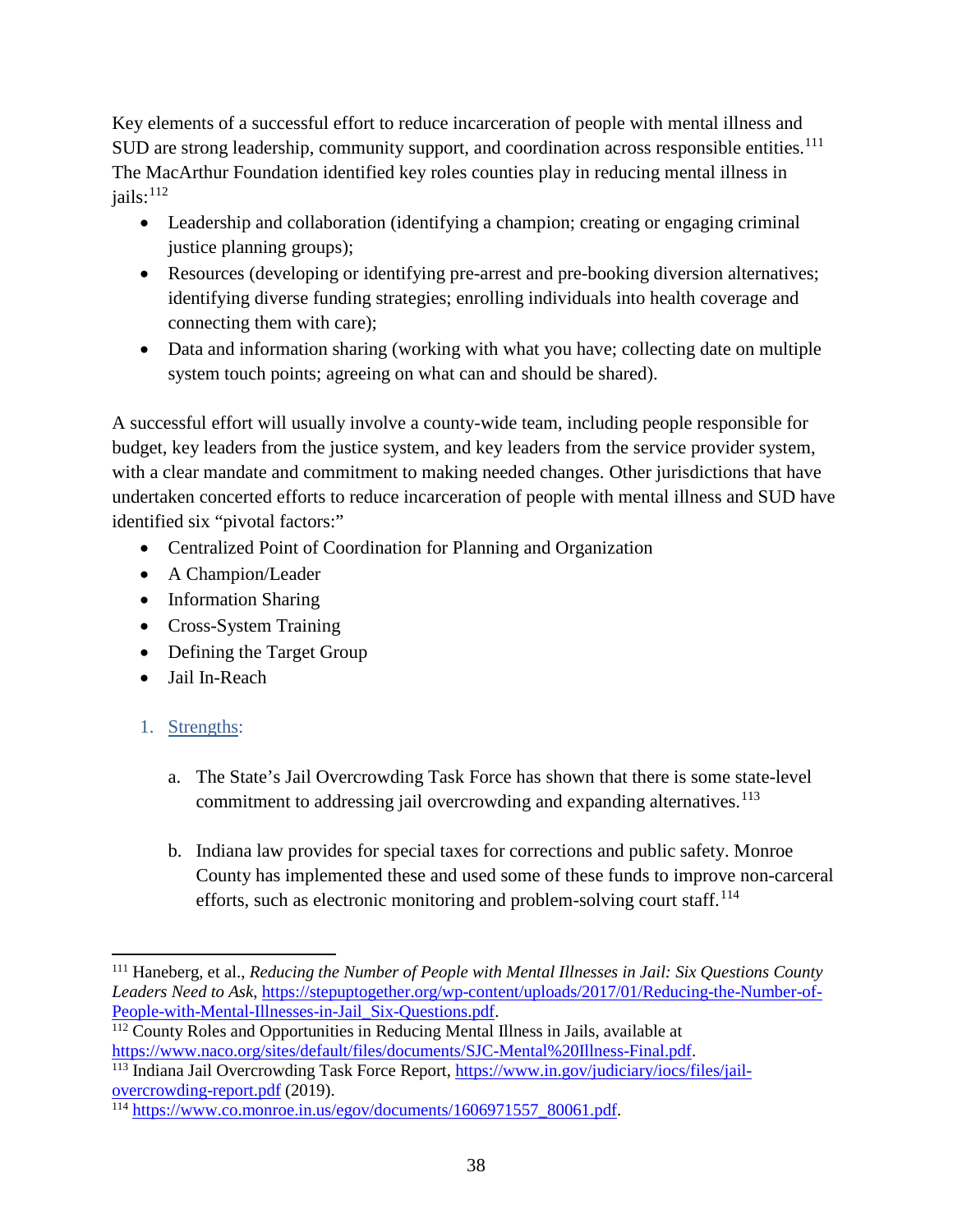- c. Monroe County leadership has a strong commitment to criminal justice reform, reducing jail crowding, and ensuring all residents have access to appropriate treatment and services. County leaders have publicly committed to these goals, have invested in identifying means of achieving these goals, and have worked to be responsive to community concerns.
- d. Service providers, nonprofits, employers, housing providers, and community members working on mental health, substance use, and other services and supports that can help reduce incarceration are willing and able to collaborate and work together without unnecessary disputes over turf or funding.

## 2. Gaps:

- a. State law permits counties to assess taxes specifically for corrections, I.C. 6-3.6-6- 2.7, and public safety, I.C. 6-3.6-6-8. Monroe County appears to have implemented these taxes and generates \$3.16 million and \$3.6 million in annual revenue respectively. However, under state law, revenue from these taxes is limited to supporting correctional and rehabilitation facilities in the county and only 20% of any revenue can be used for operations. Although the Indiana Jail Overcrowding Task Force has recommended increased flexibility for permissible uses of these funds, such as for alternatives to incarceration, or a greater percentage for operating funds for better reentry and treatment services, the laws have not been amended.
- b. Monroe County has used only a small amount (3%) of its corrections and public safety tax revenues for efforts that explicitly support reductions of jail overcrowding, with the vast majority of revenue going to corrections officers, sheriff's deputies and dispatch interlocal emergency management.
- c. Bloomington City leadership, BPD leadership, IUPD leadership, and IU in general are not fully engaged in, and coordinated with, the County government's efforts. In addition, in the aftermath of recent events and the growing divisions nationally, distrust may be developing among stakeholders in the community, County and local government officials, and law enforcement based on their expressed responses to the events. If stakeholders begin to refuse to work together, communicate, and participate in collaborative efforts, it could make achievement of shared goals much more difficult and waste resources and time that could be more effectively used.
- d. There is no single county-wide cross-stakeholder leadership for coordination of planning and efforts to address the needs of people with mental illness and SUD. Collaboration mechanisms among providers have resulted in a plethora of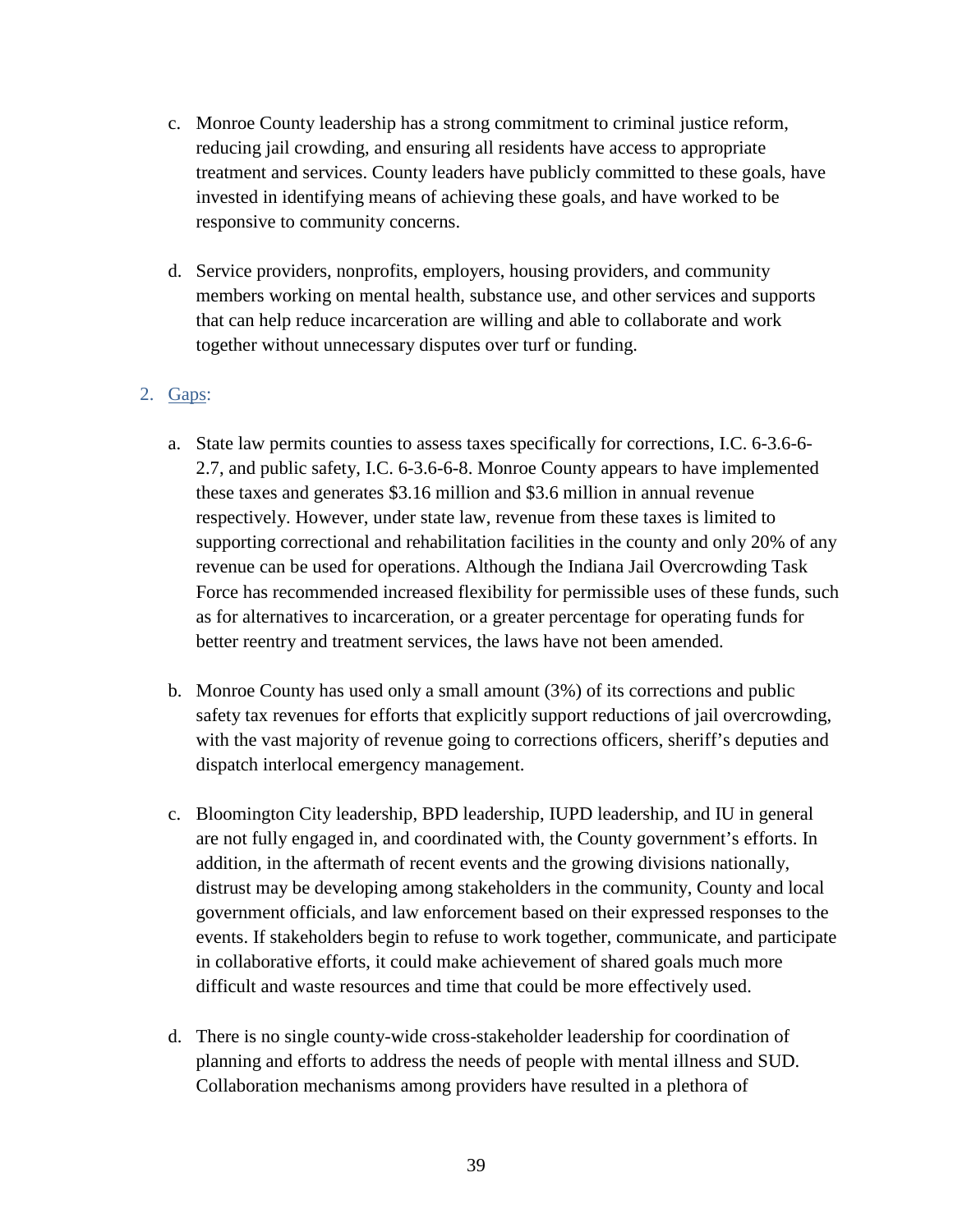coordinating groups regarding various issues related to the incarceration and treatment of people with SUD and mental illness, from the perspectives of homelessness, mental illness, SUD, employment, housing, etc.. Many stakeholders are involved in many groups, which makes participation in all of them burdensome and duplicative. To some extent, different groups were created because traditionally SUD and mental health have been subject to different funding streams and different treatment within the public health systems and because the state provided support for different elements at different times.

- e. Some members of County law enforcement and court leadership are perceived as having concerns about diverting people to certain treatment services, such as Medication Assisted Treatment, and may be hesitant to fully engage in diversion or alternatives to incarceration when a crime has been committed, even if treatment could provide a more effective means of preventing recidivism. In addition, law enforcement, corrections, and court staff may be hesitant to pursue new ways of working because of the risk that they will not have sufficient resources.
- f. Inclusivity researchers had trouble getting data from MCCC and various providers about the numbers of people with mental illness and SUD in their services. For example, one important indicator that a health care system is failing to prevent SUD and mental health crises before they result in incarceration or institutionalization is data on mental illness- and SUD-related visits to emergency departments and psychiatric hospitals. However, neither the researchers nor the County staff were able to obtain that data. Because of the lack of data on frequent users of the criminal justice, emergency and inpatient behavioral health, and homelessness systems, it is currently not possible to identify the community-based service needs of frequent users and target those services to them to prevent crises and criminal justice interactions. This data would help Monroe County prioritize the development of the services recommended in Intercept 6 and target them to frequent users first.
- 3. Recommendations:
	- a. **Work with the state legislature to expand flexibility** of the corrections, I.C. 6-3.6- 6-2.7, and public safety, I.C. 6-3.6-6-8, tax revenues to support reducing incarceration and implementing other recommendations of the Jail Overcrowding Task Force.
	- b. **Work with the state legislature and state Medicaid and mental health agencies** to secure statewide or local authority to pursue American Rescue Plan funding through which the federal government will pay 85% of the cost of mobile crisis teams for three years. **Work with the state Medicaid and mental health agencies** to take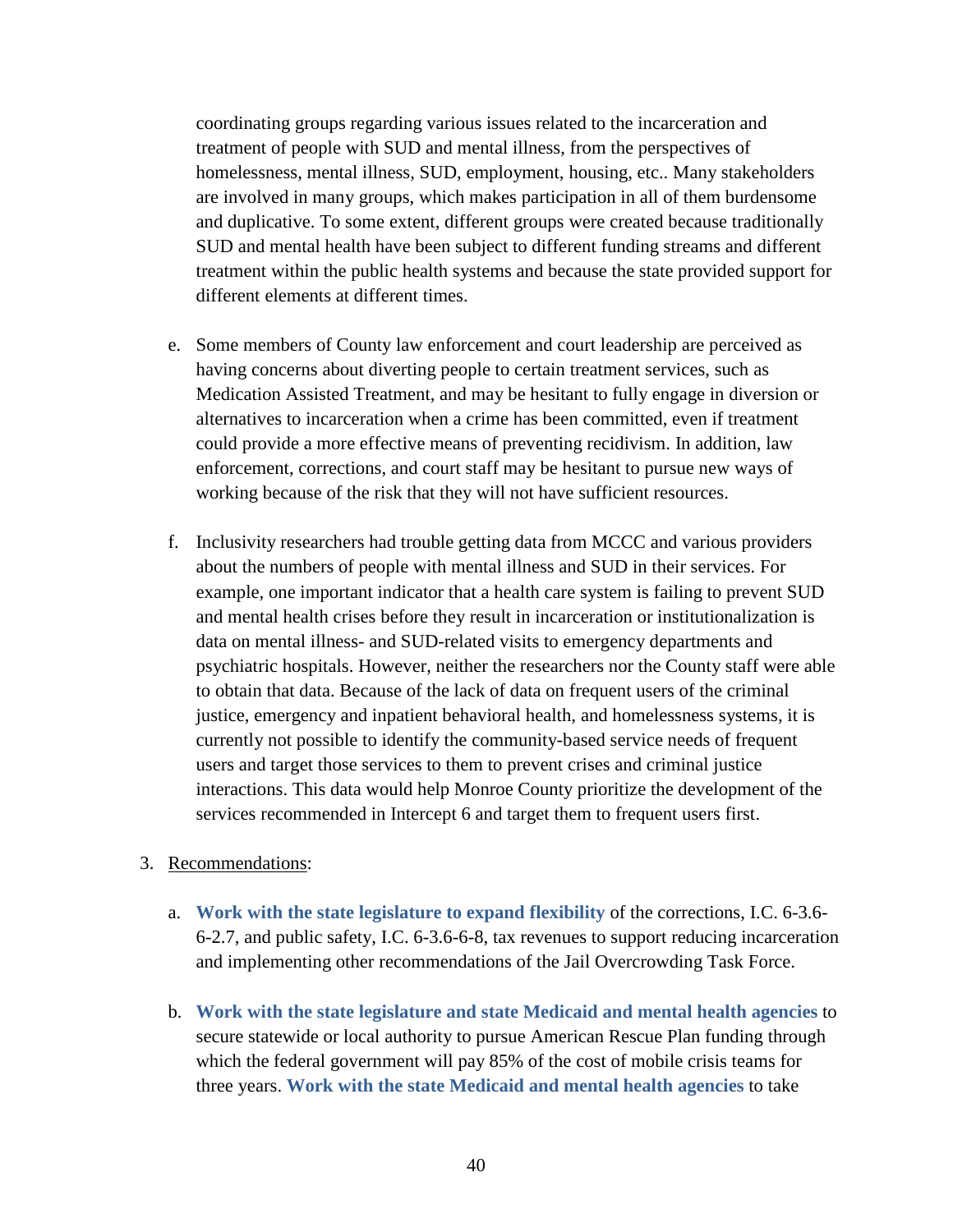advantage of the enhanced federal match rate for home and community-based mental health services under the American Rescue Plan, to expand capacity for case management, mental health rehabilitative, waiver, and other services.

- c. **Explore the bounds of permissible uses of tax revenues** for corrections, I.C. 6-3.6- 6-2.7, and public safety, I.C. 6-3.6-6-8, to support efforts to reduce incarceration by implementing non-law-enforcement crisis interventions, using alternatives to incarceration, and improving treatment and reentry preparation in MCCC.
- d. **Engage leaders among Bloomington City, BPD, IU, and IUPD in the Criminal Justice Project efforts.**
- e. **Convene stakeholders**, including community, provider, law enforcement, university, and local government leadership in a facilitated process to establish shared goals and trust. Work to address resource concerns for stakeholders who will be responsible for carrying out priority activities (*e.g.*, shift resources to new priorities, supplement resources temporarily, seek additional resources). Stakeholders may have different perspectives on the issue of people with mental illness/SUD in jail and at risk of jail, and a shared framework should be developed.
- f. **Engage collaboratively in a Sequential Intercept Mapping process** through a SAMHSA workshop or independently with the Bazelon Center for Mental Health Law, Policy Research Associates, or another qualified facilitator. Beware allowing this process to duplicate the work of this Report by focusing on gathering data about existing resources. Focus, instead, on shared goals, stakeholder leadership and responsibility, and strategies and priorities for addressing the gaps that exist.

#### g. **Reduce the number, and increase the efficiency of collaboration efforts** by

- o Appointing a Coordination Leader to conduct a network analysis of the coordinating groups that exist, identify gaps, overlap, and duplication, identify more efficient means of collaboration, develop the infrastructure for the group(s), and facilitate the group(s) to develop consensus on shared structure, goals, activities, responsibilities, reporting and troubleshooting mechanisms. The Coordination Leader should have access to, and support from, local government decisionmakers and resources, as well as strong connections to community stakeholders.
- o Combining coordination groups to focus on the targeted group and reduce the number of meetings (especially combining SUD and mental illness groups).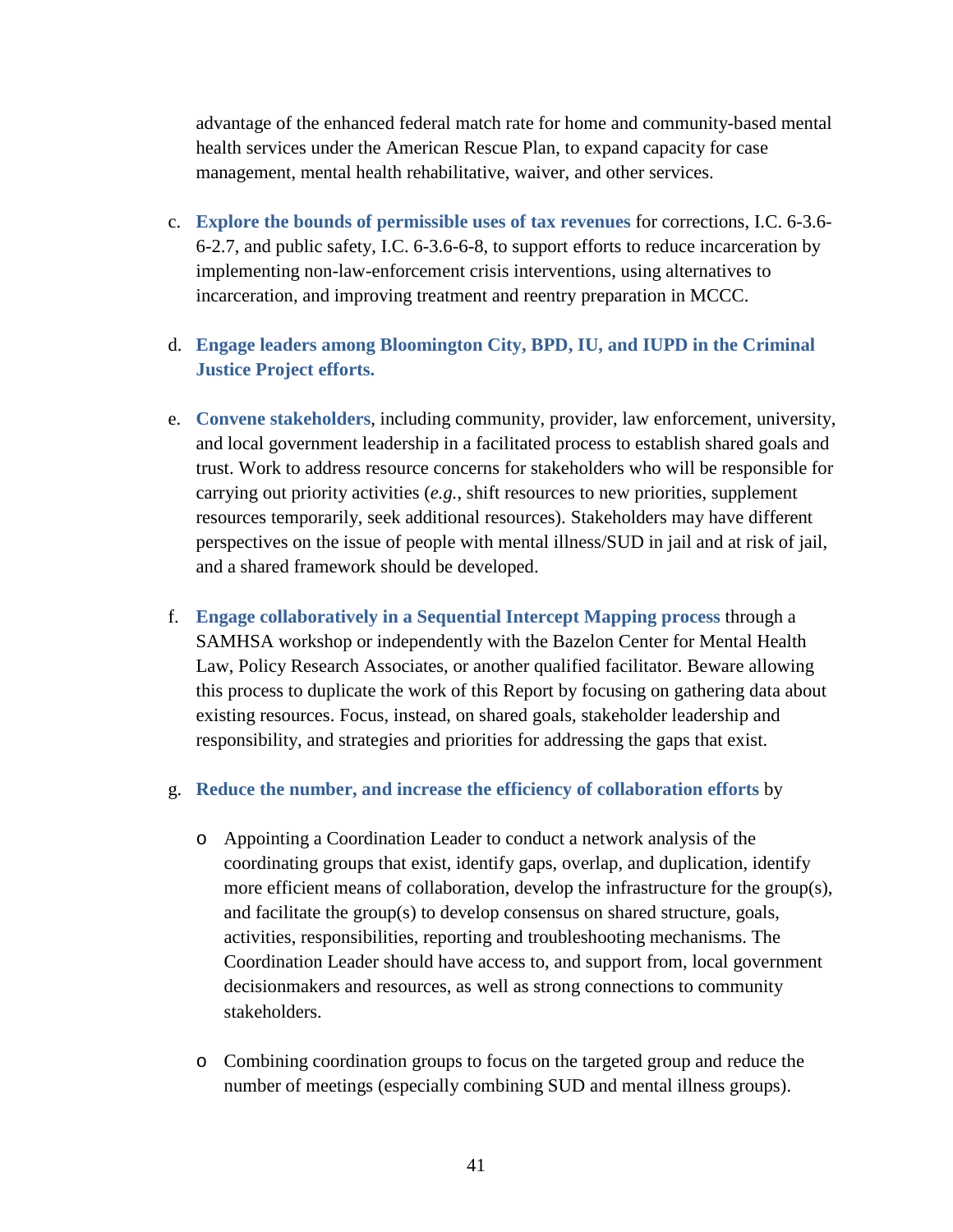- o Focusing the group(s) on systemic changes needed to achieve the overarching goals of reducing incarceration and recidivism, increasing treatment, and preventing crises from SUD and mental illness.
- o Establishing subcommittees within groups to address specific issues (*e.g.*, housing, employment, transportation) and report back to the full group.
- o Ensuring the right people are included and committed to attendance and participation, including relevant County, Bloomington, and IU leadership.
- o Identifying goals, agendas, research, and other activities to be conducted, parties responsible, timelines for completion, and reporting mechanisms.
- h. **Increase education of stakeholders in courts and law enforcement** regarding the evidence base for needed solutions, including MAT and alternatives to incarceration, and regarding the budget and resource benefits of such solutions.
- i. **Engage emergency departments, psychiatric hospitals, MCCC, and local law enforcement** regarding numbers and characteristics of emergency room patients, psychiatric hospital patients, arrestees and inmates, and the community-based services that could prevent such admissions. Implement integrated data systems between criminal justice and public health providers to cross-walk data between the two systems, making it possible to identify the needs of frequent users of public health and criminal justice systems and to target services to meet those needs.<sup>[115](#page-41-0)</sup> This lack of data inhibits any effort to target needed services to frequent users of crisis and law enforcement services. These entities are justifiably concerned about revealing HIPAA-protected information unlawfully. The most effective mechanism for compliance is to seek individuals' consent to sharing their personally identifiable information with agencies they choose. Therefore, Monroe County should develop a consent form that seeks consent to share with identified agencies specific information of most use.[116](#page-41-1)
- 4. Resources

<span id="page-41-0"></span><sup>115</sup> Vera Institute, Closing the Gap: Using Criminal Justice and Public Health Data to Improve the Identification of Mental Illness, p. 21-24 and 32-35, available at

<span id="page-41-1"></span>[https://www.vera.org/downloads/Publications/closing-the-gap-using-criminal-justice-and-public-health](https://www.vera.org/downloads/Publications/closing-the-gap-using-criminal-justice-and-public-health-data-to-improve-the-identification-of-mental-illness/legacy_downloads/closing-the-gap-report.pdf)[data-to-improve-the-identification-of-mental-illness/legacy\\_downloads/closing-the-gap-report.pdf](https://www.vera.org/downloads/Publications/closing-the-gap-using-criminal-justice-and-public-health-data-to-improve-the-identification-of-mental-illness/legacy_downloads/closing-the-gap-report.pdf) (2012). <sup>116</sup> See<https://www.hhs.gov/hipaa/for-professionals/faq/mental-health/index.html> regarding ability to share information with and from law enforcement.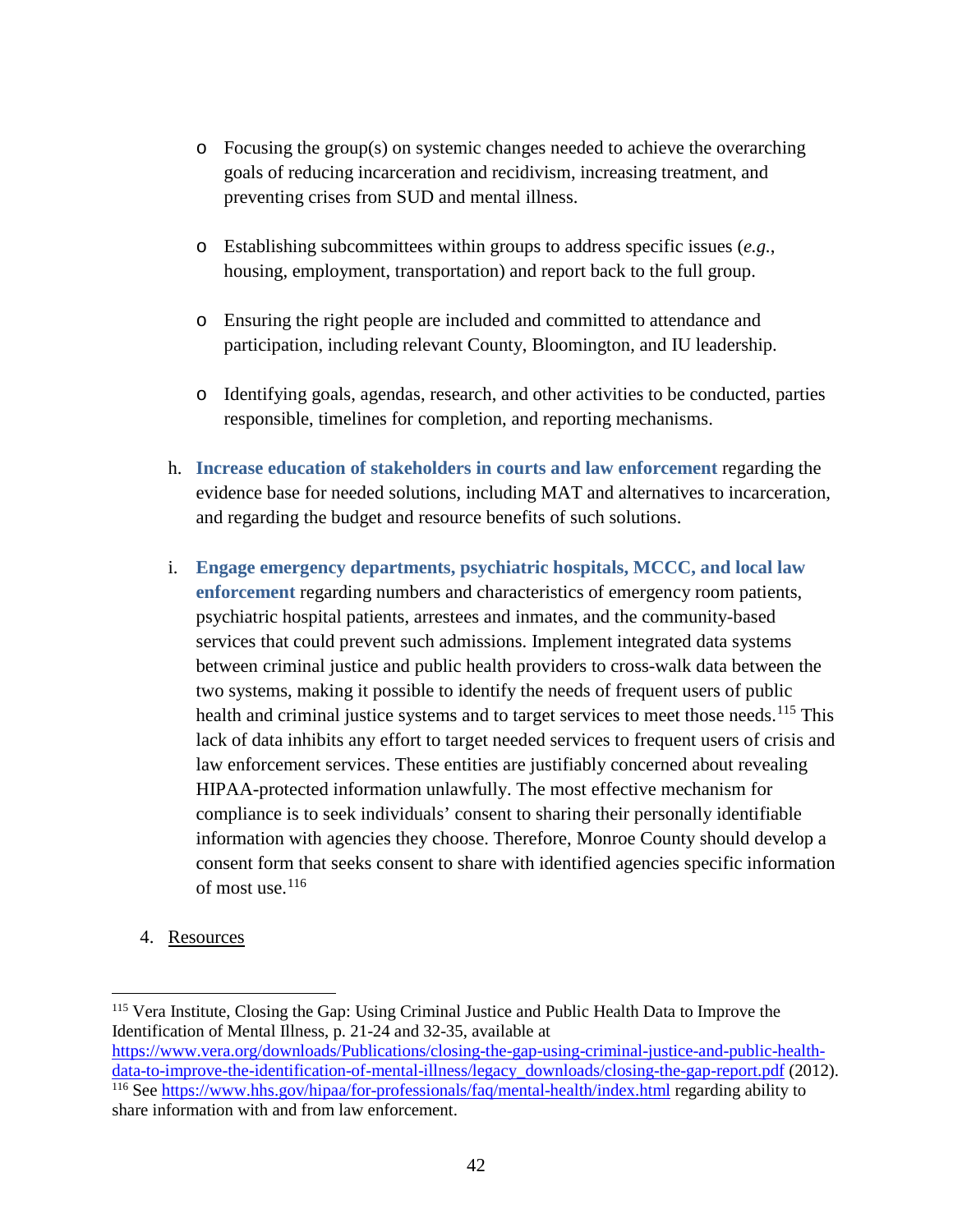- a. Council of State Governments Justice Center, Adults with Behavioral Health Needs Under Correctional Supervision: A Shared Framework for Reducing Recidivism and Promoting Recovery, available at [https://csgjusticecenter.org/wp](https://csgjusticecenter.org/wp-content/uploads/2020/02/9-24-12_Behavioral-Health-Framework-final.pdf)[content/uploads/2020/02/9-24-12\\_Behavioral-Health-Framework-final.pdf.](https://csgjusticecenter.org/wp-content/uploads/2020/02/9-24-12_Behavioral-Health-Framework-final.pdf)
- b. County Roles and Opportunities in Reducing Mental Illness in Jails, available at [https://www.naco.org/sites/default/files/documents/SJC-Mental%20Illness-Final.pdf.](https://www.naco.org/sites/default/files/documents/SJC-Mental%20Illness-Final.pdf)
- c. Haneberg, et al., *Reducing the Number of People with Mental Illnesses in Jail: Six Questions County Leaders Need to Ask*, [https://stepuptogether.org/wp](https://stepuptogether.org/wp-content/uploads/2017/01/Reducing-the-Number-of-People-with-Mental-Illnesses-in-Jail_Six-Questions.pdf)[content/uploads/2017/01/Reducing-the-Number-of-People-with-Mental-Illnesses-in-](https://stepuptogether.org/wp-content/uploads/2017/01/Reducing-the-Number-of-People-with-Mental-Illnesses-in-Jail_Six-Questions.pdf)Jail Six-Questions.pdf.
- d. SAMHSA, The Sequential Intercept Model, available at [https://www.samhsa.gov/criminal-juvenile-justice/sim-overview.](https://www.samhsa.gov/criminal-juvenile-justice/sim-overview)
- e. Council of State Governments Stepping Up Initiative, Conducting a Comprehensive Process Analysis, available at [https://csgjusticecenter.org/wp](https://csgjusticecenter.org/wp-content/uploads/2020/02/JC_Stepping-Up-In-Focus_Conducting-a-Comprehensive-Process-Analysis.pdf)[content/uploads/2020/02/JC\\_Stepping-Up-In-Focus\\_Conducting-a-Comprehensive-](https://csgjusticecenter.org/wp-content/uploads/2020/02/JC_Stepping-Up-In-Focus_Conducting-a-Comprehensive-Process-Analysis.pdf)[Process-Analysis.pdf.](https://csgjusticecenter.org/wp-content/uploads/2020/02/JC_Stepping-Up-In-Focus_Conducting-a-Comprehensive-Process-Analysis.pdf)
- f. Examples of Sequential Intercept Maps
	- Blueprint for Mental Health Reform: A Strategic New Approach Addressing the Intersection of Mental Health, Homelessness and Criminal Justice in San Diego County, available at [https://www.sdcda.org/Content/Preventing/Blueprint%20for%20Mental%20Health](https://www.sdcda.org/Content/Preventing/Blueprint%20for%20Mental%20Health%20Reform.pdf)
		- [%20Reform.pdf.](https://www.sdcda.org/Content/Preventing/Blueprint%20for%20Mental%20Health%20Reform.pdf)
	- Tulsa, OK, Sequential Intercept Model Mapping Report, available at [https://tulsacounty.org/TulsaCounty/SIM/Sequential%20Intercept%20Model%20M](https://tulsacounty.org/TulsaCounty/SIM/Sequential%20Intercept%20Model%20Mapping%20Report.pdf) [apping%20Report.pdf](https://tulsacounty.org/TulsaCounty/SIM/Sequential%20Intercept%20Model%20Mapping%20Report.pdf)
	- Sequential Intercept Model Mapping Report for Missoula County, MT, available at <https://www.missoulacounty.us/home/showdocument?id=72690>
	- Sequential Intercept Mapping Springfield, MA, available at [https://www.mass.gov/doc/sequential-intercept-mapping-report](https://www.mass.gov/doc/sequential-intercept-mapping-report-springfield/download)[springfield/download](https://www.mass.gov/doc/sequential-intercept-mapping-report-springfield/download)
	- Sequential Intercept Mapping Report- Milwaukee County, WI, available at [https://www.milwaukee.gov/CJC1/MilwaukeeCountyWISIMReport-](https://www.milwaukee.gov/CJC1/MilwaukeeCountyWISIMReport-FinalwithAppendices.pdf)[FinalwithAppendices.pdf](https://www.milwaukee.gov/CJC1/MilwaukeeCountyWISIMReport-FinalwithAppendices.pdf)
- g. Vera Institute, Closing the Gap: Using Criminal Justice and Public Health Data to Improve the Identification of Mental Illness, available at [https://www.vera.org/downloads/Publications/closing-the-gap-using-criminal-justice](https://www.vera.org/downloads/Publications/closing-the-gap-using-criminal-justice-and-public-health-data-to-improve-the-identification-of-mental-illness/legacy_downloads/closing-the-gap-report.pdf)[and-public-health-data-to-improve-the-identification-of-mental](https://www.vera.org/downloads/Publications/closing-the-gap-using-criminal-justice-and-public-health-data-to-improve-the-identification-of-mental-illness/legacy_downloads/closing-the-gap-report.pdf)[illness/legacy\\_downloads/closing-the-gap-report.pdf](https://www.vera.org/downloads/Publications/closing-the-gap-using-criminal-justice-and-public-health-data-to-improve-the-identification-of-mental-illness/legacy_downloads/closing-the-gap-report.pdf) (2012).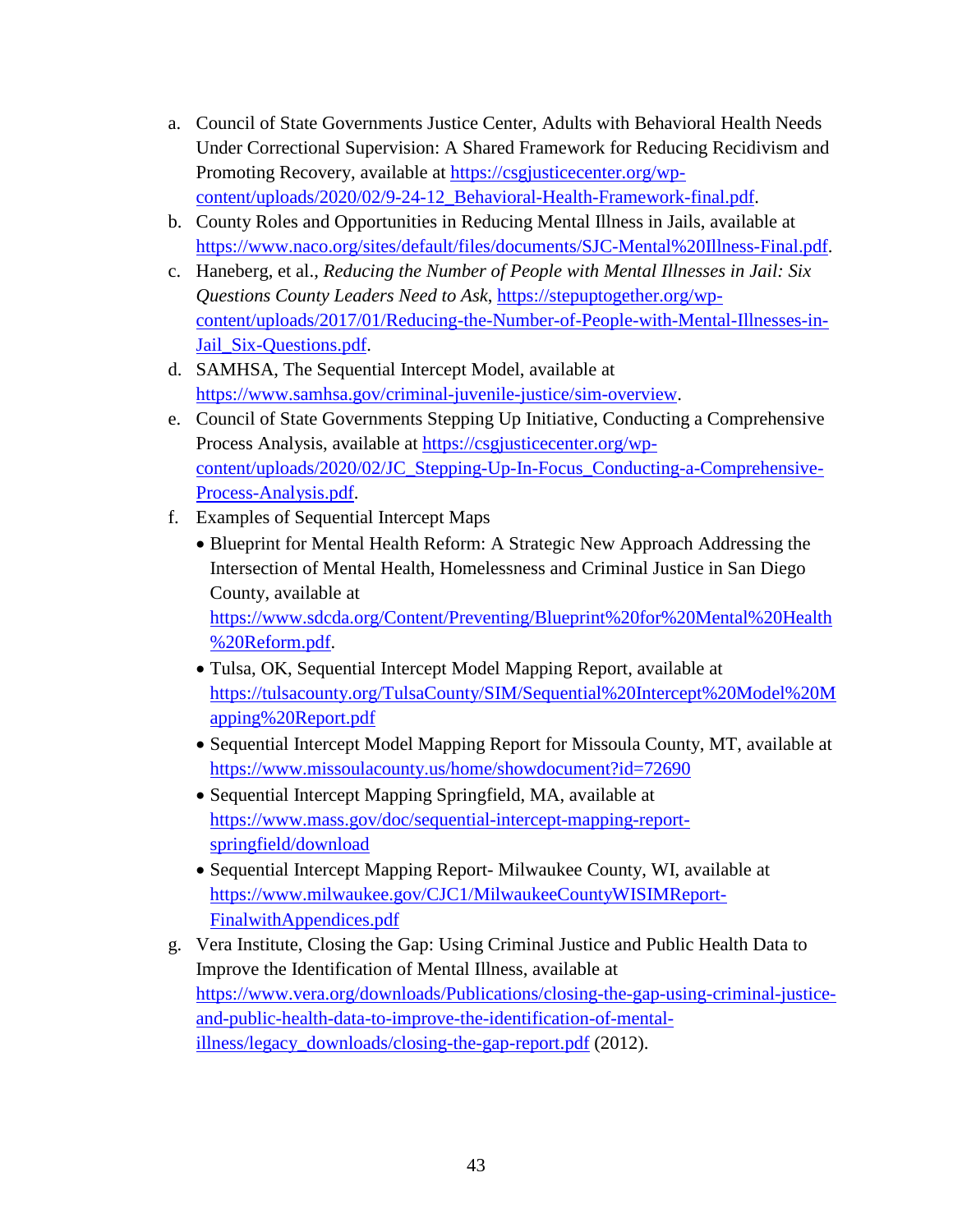h. HHS, Health Information Privacy, [https://www.hhs.gov/hipaa/for](https://www.hhs.gov/hipaa/for-professionals/faq/mental-health/index.html)[professionals/faq/mental-health/index.html](https://www.hhs.gov/hipaa/for-professionals/faq/mental-health/index.html) regarding ability to share information with and from law enforcement.

## **B. Preventing Crisis - Mental Health and SUD Treatment Services**

This intercept is an addition to the traditional Sequential Intercept Model. This recognizes that preventing incarceration and reincarceration of people with mental illness/SUD requires the prevention of crisis. While the criminal justice system is rightly focused on responding to crises, we must look beyond the entry and exit points of the criminal justice system to identify the most effective, and cost-effective, ways of providing treatment and supports before a crisis begins. This intercept, therefore, looks to ways the County can support community-based non-crisisdriven interventions that will avoid interactions between people with mental illness/SUD and the criminal justice system. Not only will focusing on strengthening the community-based mental health/SUD system reduce the burdens on the criminal justice system and avoid collateral harms to individuals from encountering that system, but focusing resources on community-based treatment will help shift costs from Monroe County to the state and federal governments.

## 1. Strengths:

- a. Most of the types of community-based services Monroe County needs to support people with SUD and mental illness exist in the County. Monroe County providers are experienced, qualified, and deeply committed to serving people with SUD and mental illness and to making Monroe County a safe and healthy community.
- b. Indiana Medicaid and DMHA provide coverage (at state and federal cost) for the vast majority of services needed for SUD and mental illness treatment in Monroe County. Monroe County has a Community Mental Health Center (Centerstone) that can provide the more restricted services, as well as a few providers, including Centerstone and the local hospitals, that can authorize presumptive eligibility to overcome some application delays. Additional providers are working at becoming certified to provide Medicaid services and DMHA SUD services.
- c. In an effort to attract more physicians to accept Medicaid patients, the Affordable Care Act initially mandated a Medicaid reimbursement rate "fee bump" to increase the Medicare-to-Medicaid rate ratios for 2013–2014. The federal government initially paid the entire cost of the increase. The fee bump appears to have had some success, and Indiana has continued the increased rates after federal funding stopped.<sup>[117](#page-43-0)</sup>

<span id="page-43-0"></span>l <sup>117</sup> [https://khn.org/news/15-states-extend-health-laws-higher-medicaid-payments-to-doctors/.](https://khn.org/news/15-states-extend-health-laws-higher-medicaid-payments-to-doctors/)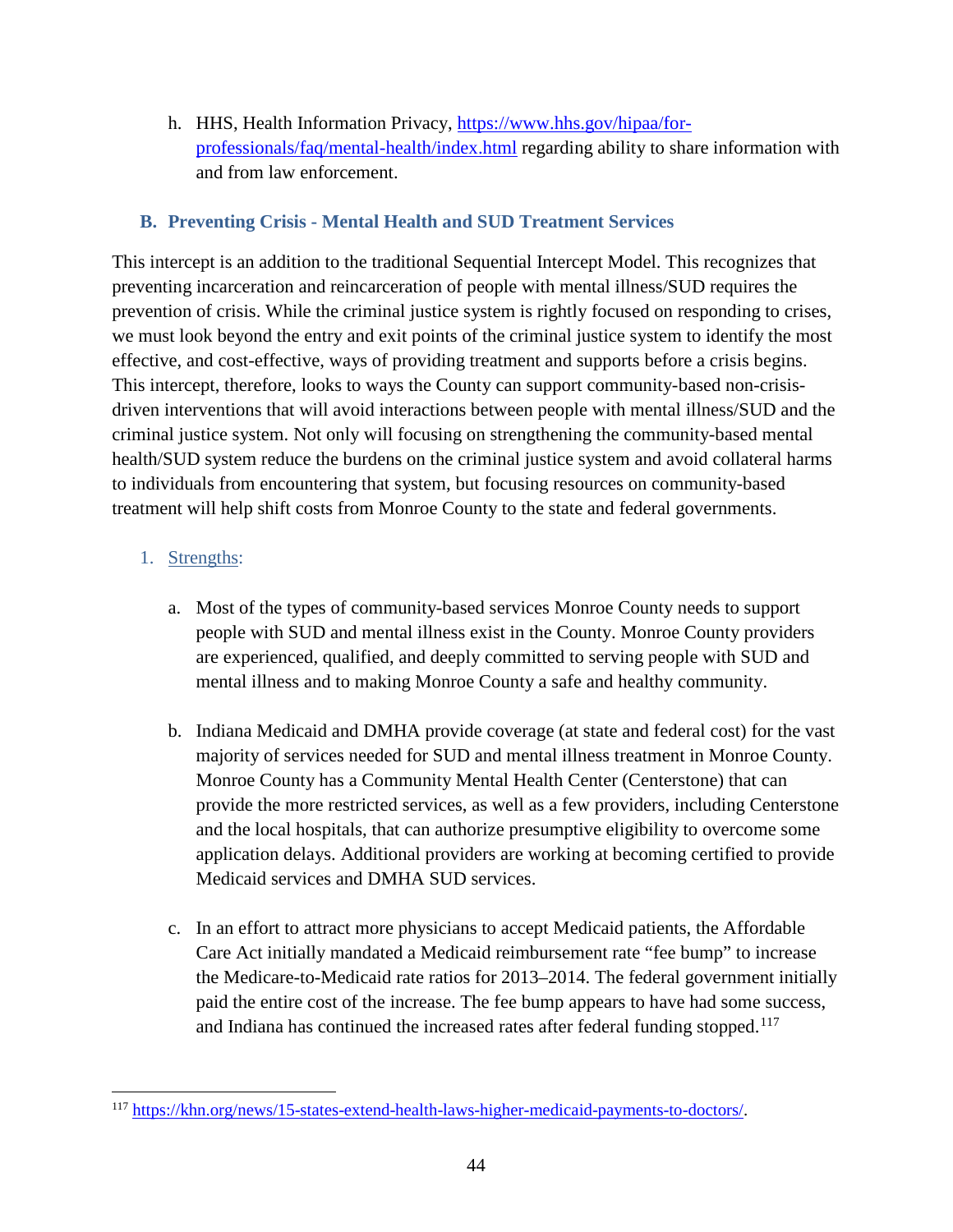- d. Leading employer Peter Yonkman at Cook Medical has become an ambassador for employment of people leaving incarceration, including those with SUD and mental illness, and is helping to lead other employers.
- 2. Gaps:

l

- a. **Essential treatment services for mental illness and SUD**. A number of essential services for preventing crises and diverting people with SUD and mental illness from criminal justice involvement are not available in sufficient quantity or with sufficient timeliness. Having sufficient, timely, and easy access to services is essential to helping people with SUD and mental illness. The nature of these diseases often interferes with people's ability to seek, and succeed in, treatment. Therefore, availability, timeliness, and ease of access are essential in order to take advantage of people's ability to seek treatment at the time they seek it. Most stakeholders agreed that the following necessary services are unavailable or not available in sufficient quantity to meet the need in Monroe County:
	- o **SUD treatment services, in particular Medication Assisted Treatment and residential treatment**, are insufficient to meet the need. CleanSlate and Groups Recover Together offer MAT; Centerstone recently received a grant to begin MAT; Amethyst House offers residential SUD treatment and has a long waitlist for services, indicating that demand substantially exceeds current capacity.
	- o **Assertive Community Treatment (ACT)** Centerstone has one ACT team of 12 staff serving over 80 people. No specialized Forensic Assertive Community Treatment is available in Monroe County.
	- o **Peer Support Services**  Centerstone and several SUD service providers provide peer support services. However, paid peer specialists are not available in sufficient numbers at every intercept point. Because of the importance of shared life experience in treating individuals with mental illness and SUD, particularly those with history of incarceration, peer support should be an available element of all service and treatment at all intercept points. Training and work as a peer support provider also provides meaningful employment opportunities to individuals who face a number of employment barriers.<sup>[118](#page-44-0)</sup>

<span id="page-44-0"></span><sup>&</sup>lt;sup>118</sup> SAMHSA, Peer Support Roles in Criminal Justice Settings, available at [https://ndcrc.org/wp](https://ndcrc.org/wp-content/uploads/2020/08/Peer_Support_Roles_in_Criminal_Justice_Settings.pdf)[content/uploads/2020/08/Peer\\_Support\\_Roles\\_in\\_Criminal\\_Justice\\_Settings.pdf](https://ndcrc.org/wp-content/uploads/2020/08/Peer_Support_Roles_in_Criminal_Justice_Settings.pdf) (August 2017).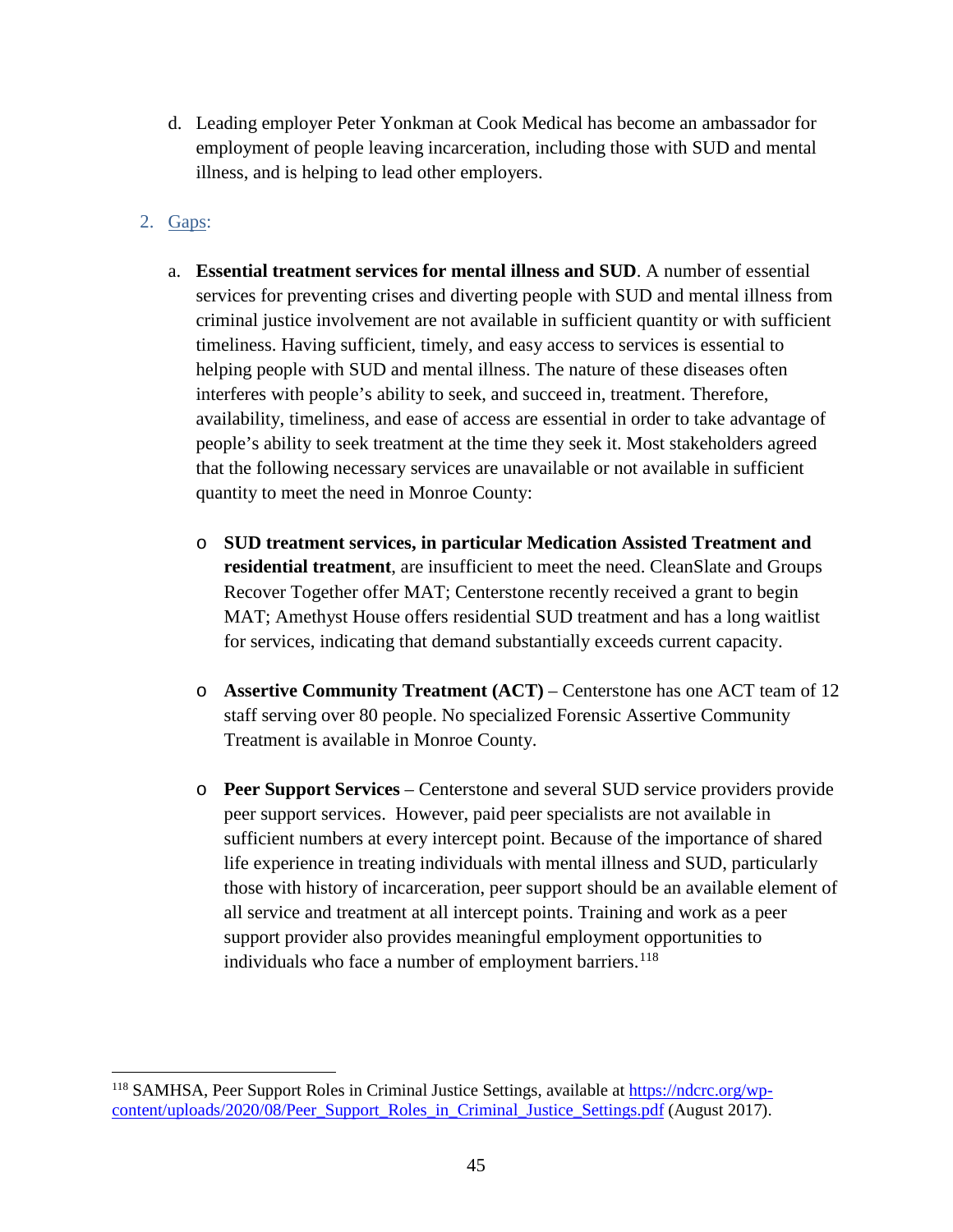- **Permanent supportive housing** using a Housing First model<sup>[119](#page-45-0)</sup>
	- o Stable, affordable housing supported by flexible treatment and other services is often the key to sustained recovery for people with serious mental illness and SUD. Centerstone offers permanent supportive housing to approximately 100 people with mental illness and 20 people with SUD, including some families. Shalom Center offers approximately 100 permanent supportive housing units, including some family units. Indiana Center for Recovery also offers permanent supportive housing to its clients. All the available permanent supportive housing programs in Monroe show tremendous success for those who are able to participate. Estimated need is for 50–100 more PSH units.<sup>[120](#page-45-1)</sup>
	- o Most SUD and mental health services and supports in Monroe County are site-based, rather than available in homes in the community or on the streets. Overreliance on site-based treatment services can make it difficult for some people to keep appointments because of transportation, cognitive, technological, and other barriers. Single-site housing and employment also tend to be more expensive,  $121$  take longer to develop/build than scattered-site services, and often face opposition from neighbors if they are located (as they need to be) in residential neighborhoods. They also may be less effective, at least for people with mental illness, because they tend to segregate individuals from the broader community and to stigmatize receiving services, which discourages individuals from seeking treatment and may hinder successful integration into the community. Finally, overreliance on segregated site-based settings risks violation of the ADA/*Olmstead* integration mandate.<sup>[122](#page-45-3)</sup> As a result, best practices call for scattered-site services, particularly for permanent supportive housing and supported employment, and for mobile service

<span id="page-45-2"></span> $121$  National Academies Press, "Permanent Supportive Housing: Evaluating the Evidence for Improving [Health Outcomes Among People Experiencing Chronic Homelessness,](https://www.nap.edu/catalog/25133/permanent-supportive-housing-evaluating-the-evidence-for-improving-health-outcomes)" Chapter 5, at 87 (2018) at 87, available at<https://www.nap.edu/read/25133/chapter/7#87> ("With respect to costs, a report by the General Accounting Office (GAO) estimated that the average total 30-year costs for one-bedroom units in the same general location are 8–19 percent higher for programs that produce housing (such as the construction of a single-site supportive housing building) compared to housing vouchers (which are used in scattered-site supportive housing programs) [\(GAO, 2002\)](https://www.nap.edu/read/25133/chapter/12#backmatter01_pz164-5)")

<span id="page-45-3"></span><sup>122</sup> See Settlement Agreement, U.S. v. New York, [https://www.ada.gov/olmstead/olmstead\\_cases\\_list2.htm#ny.](https://www.ada.gov/olmstead/olmstead_cases_list2.htm#ny)

<span id="page-45-0"></span><sup>&</sup>lt;sup>119</sup> https://files.hudexchange.info/resources/documents/Housing-First-Permanent-Supportive-Housing-<br>Brief.pdf: https://www.prainc.com/gains-survival-recovery-housing-promotes-success/.

<span id="page-45-1"></span><sup>&</sup>lt;sup>120</sup> Indiana Housing and Community Development Authority, Supportive Housing Initiative, available at https://www.in.gov/ihcda/4091.htm.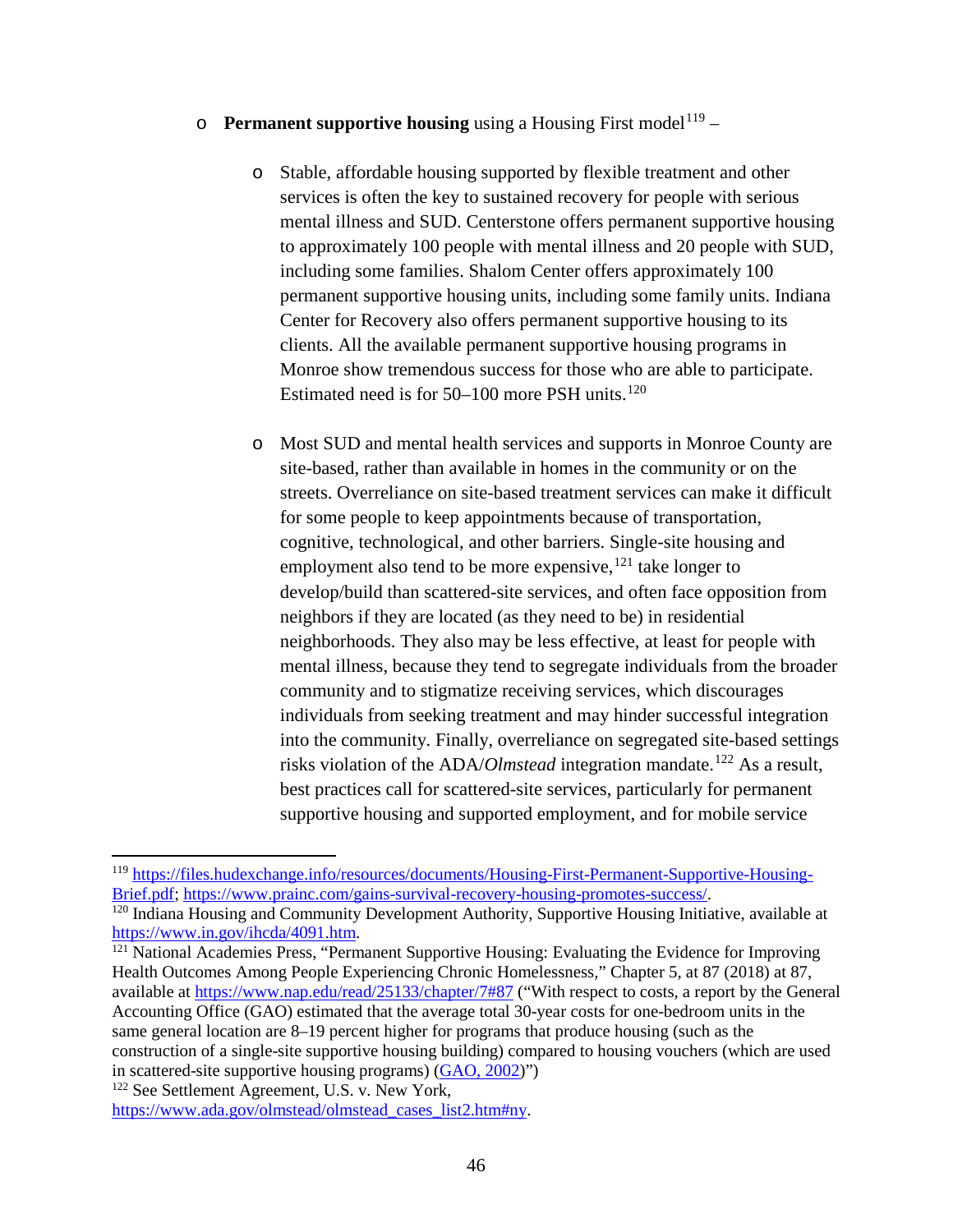availability of crisis services and homeless services. In Monroe County, Centerstone and Shalom provide a limited amount of scattered-site permanent supportive housing, but landlord unwillingness to offer affordable rents or to rent to people with serious mental illness or SUD remains a barrier.

- o **Job placement and supported employment** Jobs are foundational to helping people with SUD and mental illness succeed in recovery and achieve housing, self-sufficiency and stability.<sup>[123](#page-46-0)</sup> In short, for many, jobs are treatment. Yet many employers are reluctant to hire former jail inmates or people with criminal convictions, SUD, or mental illness, especially felons and people on MAT. Goodwill/New Beginnings employs approximately 20 clients per week in its own facility for a 6-month program. Centerstone has hired over 87 homeless residents with SUD and/or mental illness to work seasonally for the Bloomington City Parks Department over the past 5 years and is expanding to serve the Department of Public Works year-round. These workers are supervised and supported by people who are in long term recovery, who provide important peer supports. Made Up Minds offers supported employment by employing 4–8 people at a time and contracting them out to community employers, then helping them move through the ABC (A Job – Better Job – Career) Kickstart model. In part because of employer resistance, too many of these programs are site-based or providerbased, rather than supporting people in regular community employment. As a result of this limitation, and community employer hesitance to hiring these individuals, these programs cannot meet the current demand for their services.
- o **Psychiatrist Services**, including individual psychiatry, street psychiatry, and remote (telephone/video) psychiatry services are limited. Many stakeholders noted a lack of psychiatrists available to serve Medicaid patients, uninsured patients, and underinsured patients. It takes 4–5 months to get into mental health treatment and 8–10 months to get a psychiatrist. This is a nationwide problem, as just 62% of psychiatrists nationwide accept any insurance and only 35% will accept new Medicaid patients.<sup>[124](#page-46-1)</sup> The 2019 Indiana Access Monitoring Review Plan confirms this deficit, in the availability of psychiatry services for Medicaid patients with both mental illness and SUD.<sup>[125](#page-46-2)</sup>

 $\overline{\phantom{a}}$ 

<span id="page-46-2"></span>[https://www.in.gov/fssa/ompp/files/Indiana-Access-Monitoring-Review-Plan-2019-Update.pdf.](https://www.in.gov/fssa/ompp/files/Indiana-Access-Monitoring-Review-Plan-2019-Update.pdf)

<span id="page-46-0"></span><sup>123</sup> IPS Employment Center, What is IPS?, available at [https://ipsworks.org/index.php/what-is-ips/;](https://ipsworks.org/index.php/what-is-ips/) [https://www.samhsa.gov/homelessness-programs-resources/hpr-resources/employment;](https://www.samhsa.gov/homelessness-programs-resources/hpr-resources/employment)<br>https://www.ncbi.nlm.nih.gov/pmc/articles/PMC5846108/

<span id="page-46-1"></span> $124$  Health Payer Intelligence, PCPs, Psychiatrists Much Less Likely to Accept Medicaid (2019), available at [https://healthpayerintelligence.com/news/pcps-psychiatrists-much-less-likely-to-accept-medicaid.](https://healthpayerintelligence.com/news/pcps-psychiatrists-much-less-likely-to-accept-medicaid) 125 2019 Indiana Access Monitoring Review Plan at 44-45, 48-49, 52, available at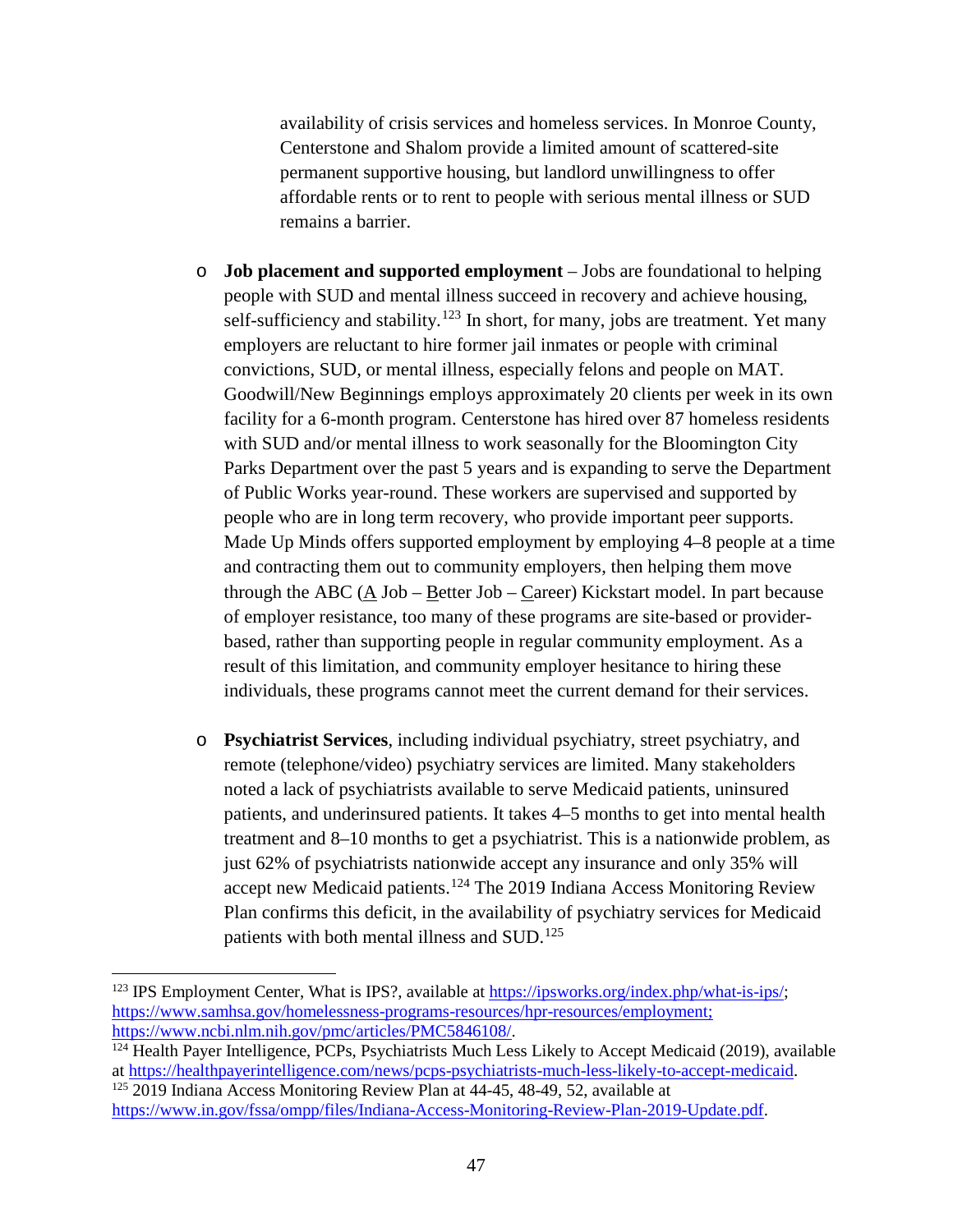- o It is widely believed that state-controlled Medicaid rates are insufficient to encourage psychiatrists to provide services to Monroe's target population when more lucrative private practices are available. In addition, psychiatrists who do serve these individuals experience high levels of stress, frustration, and income loss due to individuals' high needs, missed appointments, insurance loss, and failure to follow through on treatment. As a result, many psychiatrists who begin serving this community do not stay long-term.
- o A key factor for ensuring an adequate supply of psychiatrists and other medical providers for Medicaid patients is the Medicare-to-Medicaid reimbursement rates ratio. For "other services" (including psychiatry), Indiana's rate is .75. Indiana states that its ratio for behavioral health services is .8, meaning Medicaid providers receive 80% of what they would receive from Medicare. This is below the national average of .82.
- o Telepsychiatry and mobile psychiatry services are effective at reducing transportation and work barriers, delays in care, and stigma, as well as facilitating continuity of care and treatment compliance.<sup>[126](#page-47-0)</sup> Making telepsychiatry more available could increase the numbers of psychiatrists willing to serve target communities and increase the number of high-needs patients willing to engage in treatment. Indiana Medicaid currently covers telepsychiatry services.<sup>[127](#page-47-1)</sup>
- b. **Medicaid barriers**: While Indiana Medicaid covers most of the services needed in Monroe County, its coverage is neither generous nor easy to access. It is widely recognized that Medicaid enrollment is a complicated and difficult process, particularly for individuals with mental illness, SUD, homelessness, lack of access to technology, transportation, and other barriers.
	- o Individuals who are over the federal poverty limit must make regular monthly contributions. If they do not, they are disenrolled and "locked out" of enrollment for six months.[128](#page-47-2) Individuals who are below the federal poverty level (up to \$12,760 annual income for an individual; up to \$26,200 for a family of four) and

<span id="page-47-0"></span><sup>&</sup>lt;sup>126</sup> American Psychiatric Association, What is Telepsychiatry, available at https://www.psychiatry.org/patients-families/what-is-telepsychiatry.

<span id="page-47-1"></span> $127$  Center for Connected Health Policy, State Telehealth Laws and Reimbursement Policies, [https://www.cchpca.org/sites/default/files/2020-](https://www.cchpca.org/sites/default/files/2020-05/CCHP_%2050_STATE_REPORT_SPRING_2020_FINAL.pdf)

[<sup>05/</sup>CCHP\\_%2050\\_STATE\\_REPORT\\_SPRING\\_2020\\_FINAL.pdf](https://www.cchpca.org/sites/default/files/2020-05/CCHP_%2050_STATE_REPORT_SPRING_2020_FINAL.pdf) (Spring 2020).

<span id="page-47-2"></span><sup>&</sup>lt;sup>128</sup> Indiana is also authorized to lock out people who do not timely complete enrollment renewals, but is not currently exercising that authority.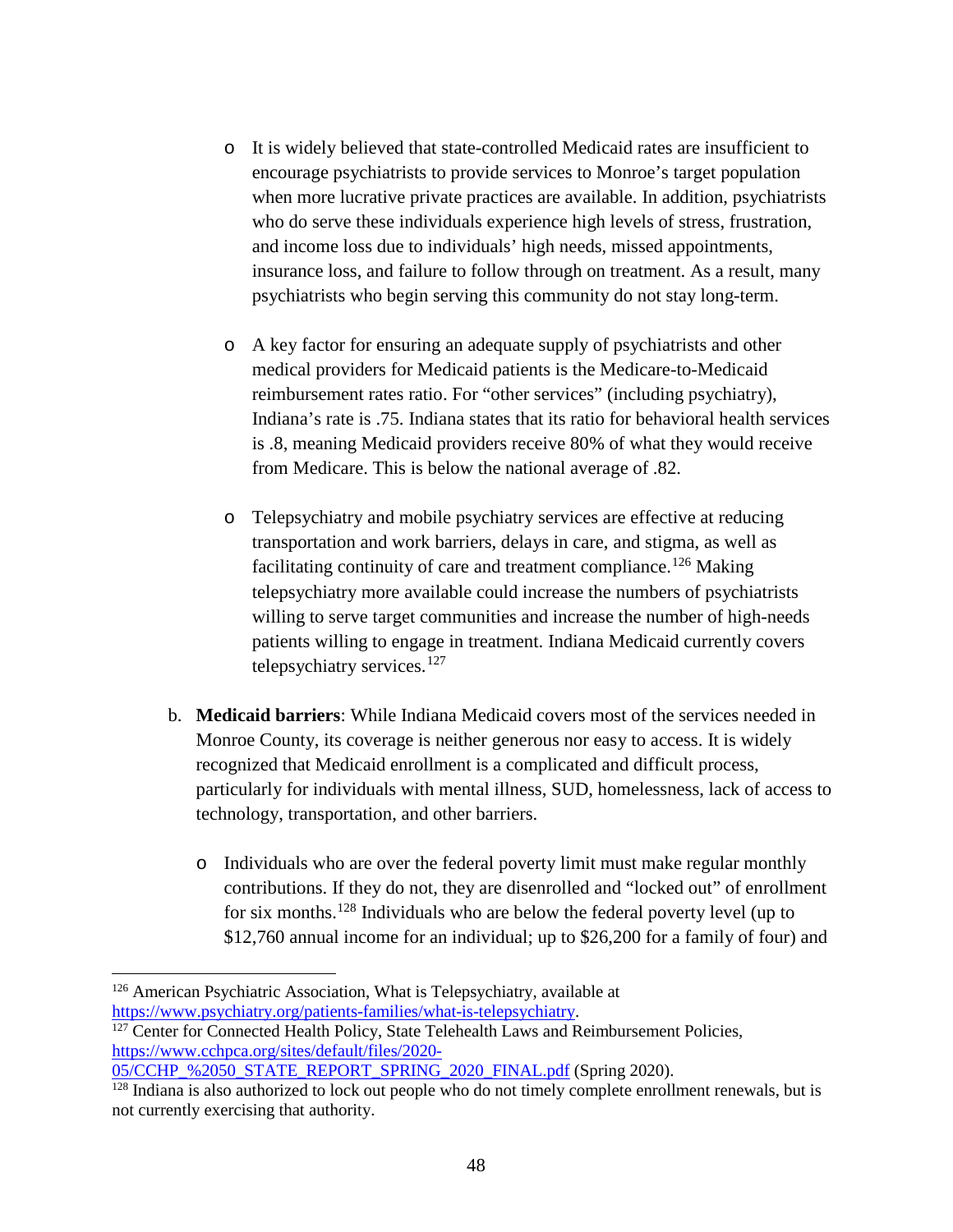do not make a contribution are eligible for a reduced-benefit package subject to copays for services, but only after 60 days.

- o As discussed above, enrollment processing takes 45–90 days. While generally Medicaid eligibility is retroactive to three months prior to application, Indiana has eliminated retroactive eligibility. (That elimination has been stayed pending ongoing litigation.) Any denial of retroactivity will create coverage gaps that result in people being unable to access treatment. A few providers (hospitals and CMHCs) can address this to some extent by temporarily approving patients for Medicaid pending a completed application, relying on "presumptive eligibility."
- o Beginning in 2019, Indiana added a work requirement to its Medicaid program, requiring any member to either 1) work at least 20 hours per week, 2) complete qualified activities, such as job search, education, job training, or volunteer work, for eight out of the 12 calendar months, or 3) be subject to an exemption, such as homelessness, age 60 or older, recently incarcerated or institutionalized, or participating in substance use disorder treatment. The work requirement is currently the subject of ongoing litigation and is not yet being enforced.
- o These current and impending barriers to initial and continued Medicaid coverage contribute to and threaten to further increase Monroe County's uninsured rate, likely leading more people to forego treatment of mental illness and substance use disorders, with likely further increased criminal justice effects.
- o In addition to the barriers to individual enrollment in Medicaid, providers report that they face difficulty and delays in getting approved to provide Medicaidfunded and DMHA-approved services, and that Medicaid rates are inadequate to recruit and retain staff for some services, *e.g.*, psychiatry.
- c. **Structural Barriers to Treatment**: External barriers interfere with individuals accessing some services before a crisis. Individuals with these disabilities are often experiencing life stressors (parenting, housing instability, work instability, financial difficulties) in addition to and/or as a result of their illnesses. As a result, even seemingly small difficulties or delays in access can defeat people from receiving treatment until a crisis occurs. External barriers to treatment in Monroe County include:
	- o Public transportation has limited routes, schedules, and hours of operation, with even more limited service on Saturdays and no service on Sundays, which makes getting to appointments difficult, efficiently, logistically, and cognitively.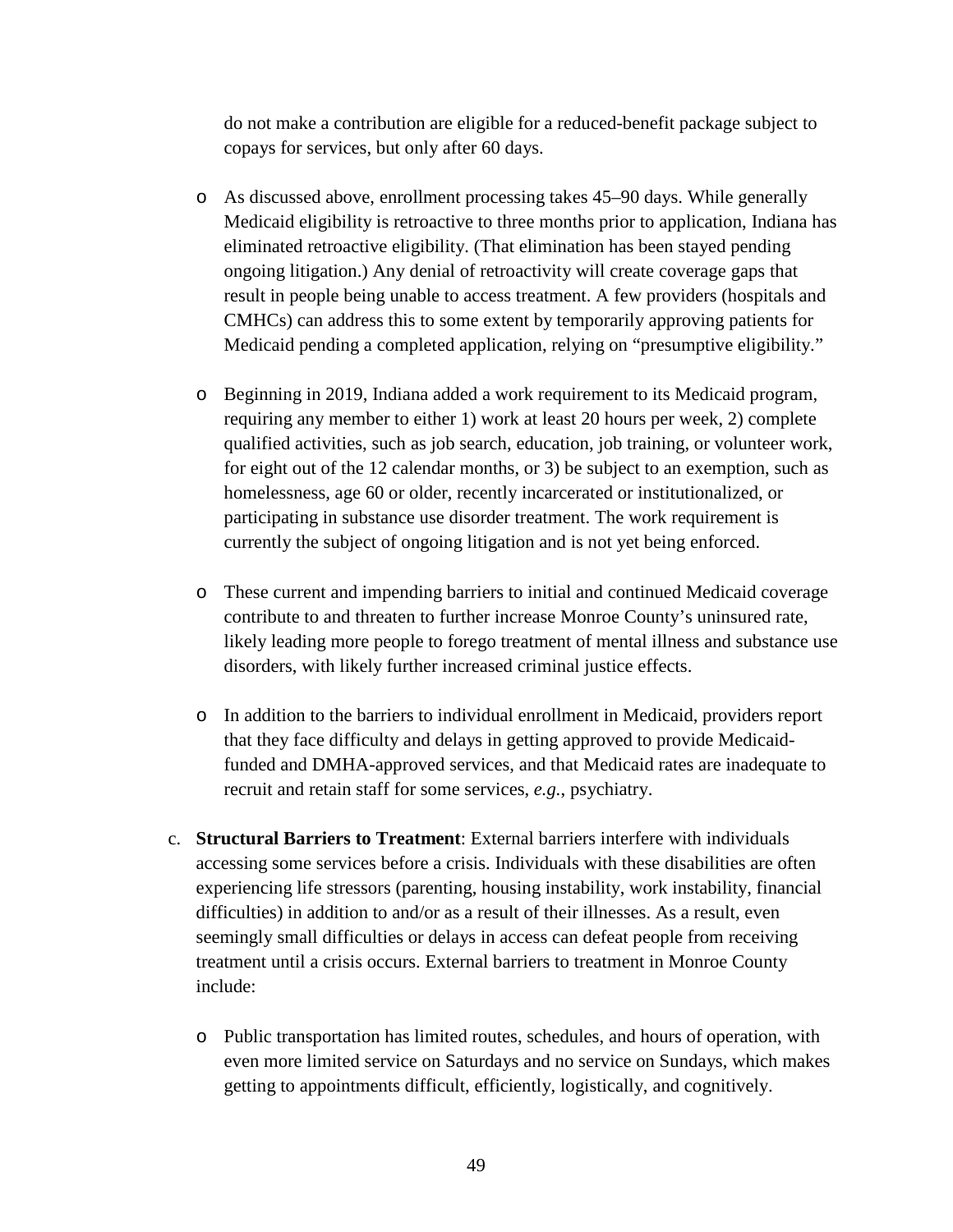**Transportation is reported to be the biggest reason people miss appointments**, which has domino effects in terms of providers' ability to get paid for their time and their level of frustration with serving lower-income clients. It also impacts clients' ability to achieve and maintain consistency and stability, to maintain employment, and to comply with diversion, probation/parole, and court requirements. In addition, lack of affordable, readily available transportation likely contributes to the high numbers of **Driving Under the Influence (340 arrests per year) arrests** contributing to MCCC overcrowding.

- o **Fair market rents are beyond reach for individuals working minimum wage jobs or on Social Security Income, and affordable housing in Monroe County is very limited.** While more affordable options may be available outside Bloomington, those do not provide the connections to treatment, services, and peer support that people with mental illness and SUD need, may disconnect them from family, and offer little affordable transportation. High rents are also a barrier to scattered-site supportive housing and sober living, resulting in providers of these services having to charge rents or initial fees that are out of reach for individuals who would benefit. Monroe County lacks sufficient affordable housing to support the need for permanent supportive housing. Twenty-four percent of homeowners and 64% of renters (including 47% of non-student households) spend more than 30% of their income on housing.<sup>[129](#page-49-0)</sup> A renter would need to earn \$16.90 per hour to afford a 2-bedroom apartment in the County, yet the mean renter wage is only  $$10.86$  per hour.<sup>[130](#page-49-1)</sup> Minimum-wage workers can afford only \$377 per month in rent, and individuals relying on Social Security Income can only afford \$235 per month, while fair market rent for a studio apartment is \$646 per month.<sup>[131](#page-49-2)</sup>
- o **Public and subsidized housing is limited.** Federal Section 8 vouchers, which pay rent exceeding 30% of a person's income, are in short supply and subject to a long waitlist. Bloomington's Public Housing Authority has approximately 1,300 housing vouchers and a waitlist of 1,000 people who are expected to wait 6–12 months before securing housing. The waitlist is not first-come, first-served, but ranks people based on factors such as whether they are the head of a household, whether any member of the household has a disability, is a victim of domestic violence or is a veteran, and whether the individual is working full or part time.

 $\overline{a}$ 

<span id="page-49-0"></span><sup>&</sup>lt;sup>129</sup> Monroe County Affordable Housing Advisory Commission, Housing is a Human Right, March 2019.

<span id="page-49-1"></span><sup>130</sup> National Low Income Housing Coalition, *Out of Reach 2020: Indiana*, available at [https://reports.nlihc.org/oor/indiana.](https://reports.nlihc.org/oor/indiana)

<span id="page-49-2"></span>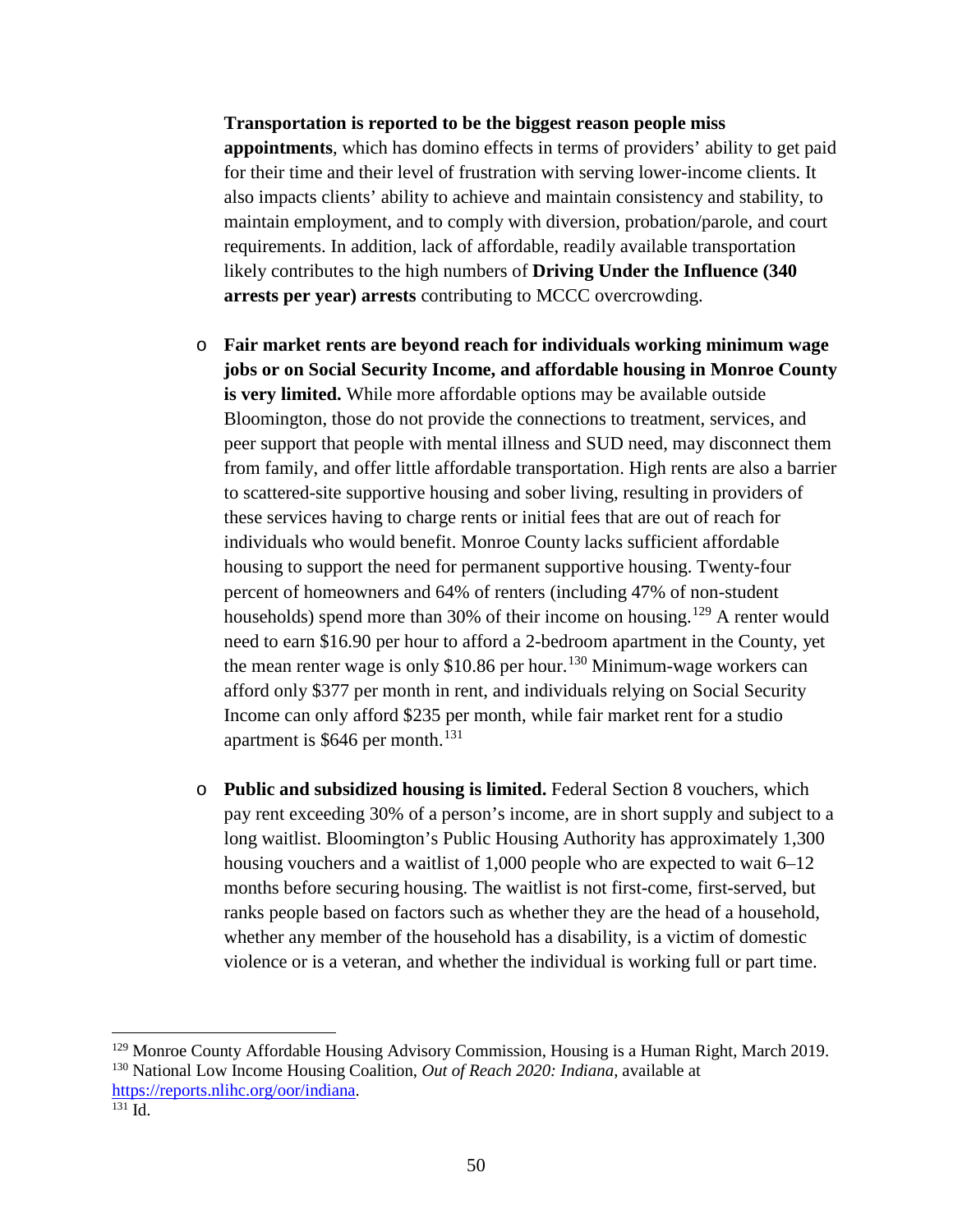Individuals seeking public or subsidized housing are often excluded if they have a criminal record.

o **Access to jobs** is often key to recovery, both for SUD and mental illness, and to avoiding criminal justice involvement and homelessness.[132](#page-50-0) However, in Monroe County, many employers resist hiring people with known mental illness, drug use, or criminal records (particularly felonies). Employer engagement efforts have been attempted in Monroe County, with some success.

## 3. Recommendations:

a. Essential Services – A **Frequent Users Program (FUSE),** if data were available to identify such users (see above), would allow Monroe County to identify those most in need of the recommended service array and roll services out on a pilot basis to frequent users before extending them more broadly.

## • **SUD treatment**

- o Assist qualified providers to become approved for Medicaid- and/or DMHAfunded MAT and residential SUD treatment.
- o Seek (through grants or other funding mechanisms) or provide funding for MAT, residential treatment and detox for uninsured individuals.
- o Provide non-jail detox services to those not eligible for hospital detox, perhaps through collaboration with the STRIDE Center.<sup>[133](#page-50-1)</sup>

## • **Telepsychiatry**

- o Work with the State to ensure continuation and expansion of telepsychiatry reimbursement after the pandemic, ensure telepsychiatry is reimbursed at the same rates as in-person visits, and ensure prescribing can be accomplished via telehealth.
- o Work with Centerstone to seek or provide funding for equipment and secure software for video psychiatry and street psychiatry services to make psychiatry services accessible for patient where they live and when they are available, ease overhead burdens on psychiatrists, and reach people who are unhoused.
- **ACT Services**

<span id="page-50-0"></span><sup>&</sup>lt;sup>132</sup> [https://www.samhsa.gov/homelessness-programs-resources/hpr-resources/employment.](https://www.samhsa.gov/homelessness-programs-resources/hpr-resources/employment)<br><sup>133</sup> Harris County, TX Sobering Center, [https://houstonrecoverycenter.org/harris-county-substance-abuse-](https://houstonrecoverycenter.org/harris-county-substance-abuse-sobering-center-tours/)

<span id="page-50-1"></span>[sobering-center-tours/.](https://houstonrecoverycenter.org/harris-county-substance-abuse-sobering-center-tours/)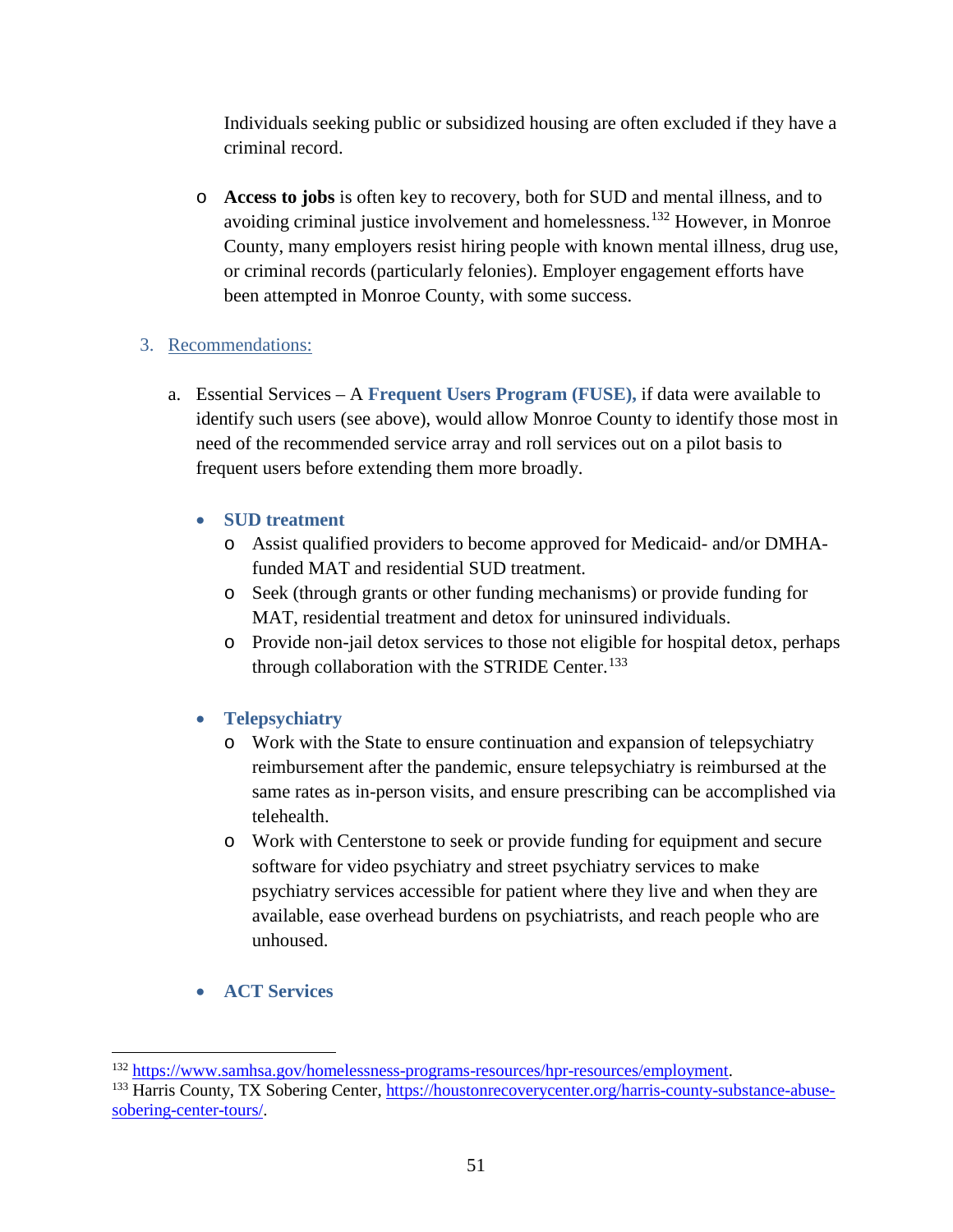- o Evaluate the Centerstone ACT team to ensure it is serving everyone who would benefit (the .06% of adult population figure is based on costeffectiveness of ACT versus hospitalization, not on everyone who would benefit from ACT). Consider expanding ACT to those with fewer hospitalizations (especially if they also have incarceration(s)) as appropriate.
- o Because of the importance of employment to recovery, support increased capacity of the ACT team to provide supported employment services in community employment.
- o Work with Centerstone to develop a Forensic ACT Team to serve individuals with mental illness and history of incarceration.
- **Peer Support Services** Provide training toward any necessary certifications for Peer Support Specialists with lived experience of mental illness, SUD, and incarceration. Hire qualified Peer Support Specialists to provide services at all intercept points, including crisis diversion, jail programming, court diversion, reentry, and community-based services. There are a few peer-run organizations among Monroe County's recovery community organizations who can assist in identifying existing peer support services. In addition
	- o Identify desired practice standards and core competencies, and develop training, certification, and continuing education opportunities, and job qualifications;
	- o Provide training, certification, and continuing education opportunities at low or no cost;
	- o Prioritize lived experience, including experience in incarceration, and address how to overcome hiring barriers based on criminal background checks;
	- o Ensure compensation and reimbursement rates for peer staff are adequate and reflects the value of their contribution.
- **Scattered Site Permanent Supportive Housing (PSH)**[134](#page-51-0) Estimated need for permanent supportive housing is approximately an additional 50–100 scatteredsite units, including units for reentering citizens and homeless individuals with mental illness and/or SUD. Supportive housing treatment services are reimbursable by Medicaid, but room and board supports must be covered through separate funding. Monroe County's high market rents make providing scatteredsite permanent supportive housing challenging.
	- o Partner with housing developers, the Housing Authority, and community service providers to set aside a percentage of new and existing housing to be designated as scattered-site PSH. Indianapolis launched an Integrated

l

<span id="page-51-0"></span><sup>&</sup>lt;sup>134</sup> SAMHSA, Permanent Supportive Housing: Building Your Program, available at [https://www.ncceh.org/media/files/files/3f79fb85/samhsa-key-elements-of-psh.pdf.](https://www.ncceh.org/media/files/files/3f79fb85/samhsa-key-elements-of-psh.pdf)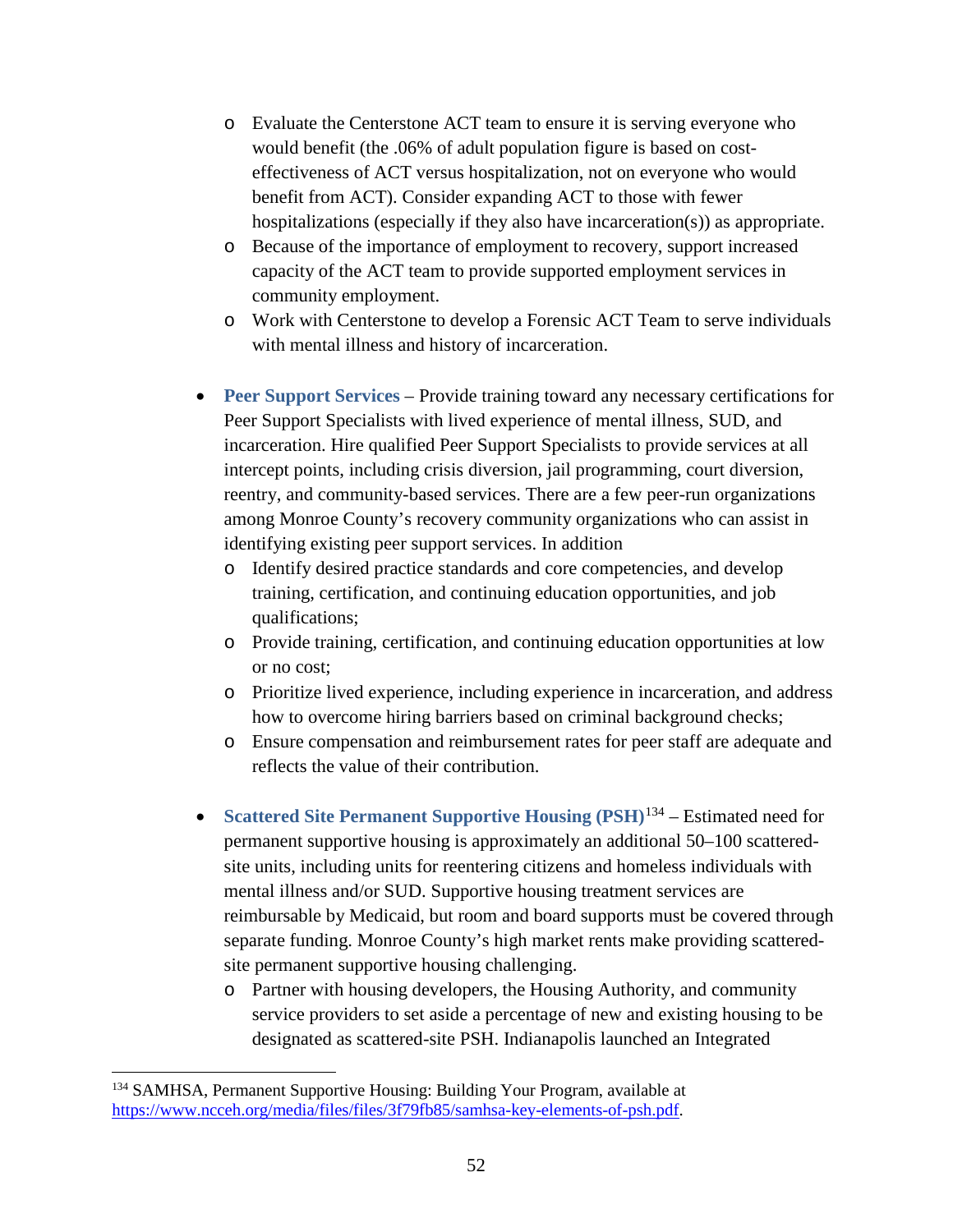Supportive Housing Initiative in 2017 to create approximately 500 rental units, 25% of which would be designated as PSH. Use low-income housing tax credits, community-based development organization funds, and bonds to assist with financing and Section 8 housing vouchers to subsidize rent payments.[135](#page-52-0)

- o Lease or sell County-owned property to developers at reduced cost on the condition that it provide a mix of affordable and PSH housing.
- o Explore purchasing scattered-site condominium units or houses to lease as PSH to low-income residents.
- o Encourage landlords to rent to residents participating in PSH (and relax their screening criteria regarding credit, past evictions, and criminal justice involvement) by
	- Educating landlords about the need and benefits and challenging their assumptions about risk. $136$
	- Connecting landlords with County or service provider teams that will provide services and supports and respond quickly to concerns.[137](#page-52-2)
	- Creating a Risk Reduction Fund for landlords who participate in PSH. This is a pooled fund participating landlords can access to cover damage, nonpayment/ abandonment, disruption, and eviction. [138](#page-52-3)
	- Loaning PSH participants security deposits, allowing repayment in monthly installments with low interest, or paying for security deposit insurance for participating landlords and/or tenants.[139](#page-52-4) Cincinnati recently passed a law requiring landlords to accept security deposit insurance, monthly installments, or capped up-front deposits (no more than ½ of a month's rent). $140$
	- Subsidizing rent (short-term or long-term) for targeted individuals in scattered-site PSH, using state and/or County funds.

<span id="page-52-0"></span>[https://www.in.gov/ihcda/files/IISHI-%20RFQ%20for%20Developers%20\(00028682-2xD2C80\).pdf.](https://www.in.gov/ihcda/files/IISHI-%20RFQ%20for%20Developers%20(00028682-2xD2C80).pdf) 136 Rural Supportive Housing Initiative, Engaging Landlords to Serve Vulnerable Populations, available at

<span id="page-52-1"></span>[https://www.cibhs.org/sites/main/files/file-attachments/ca\\_lle\\_ppt\\_9.24.18.pdf?1538760945;](https://www.cibhs.org/sites/main/files/file-attachments/ca_lle_ppt_9.24.18.pdf?1538760945) U.S. Interagency Council on Homelessness, Landlord Engagement, available at

l <sup>135</sup> IHCDA Request for Qualifications for Development Teams, available at

<span id="page-52-2"></span>[https://www.usich.gov/solutions/housing/landlord-engagement/.](https://www.usich.gov/solutions/housing/landlord-engagement/)<br><sup>137</sup> See Arlington County, VA Landlord Partnership, available at<br>https://publicassistance.arlingtonva.us/arlington-landlord-partnership/.

<span id="page-52-3"></span> $\frac{138}{2}$  Descriptions and information about such funds in Denver, Orlando, Portland, and Seattle are available a[t https://www.usich.gov/tools-for-action/engaging-landlords-risk-mitigation-funds-community-profiles/.](https://www.usich.gov/tools-for-action/engaging-landlords-risk-mitigation-funds-community-profiles/) See also District of Columbia program, https://dhs.dc.gov/release/mayor-bowser-announces-landlord-partnership-fund.

<span id="page-52-4"></span><sup>&</sup>lt;sup>139</sup> https://www.localhousingsolutions.org/act/housing-policy-library/security-deposit-and-or-first-and-<br>last-months-rent-assistance-overview/security-deposit-and-or-first-and-last-months-rent-assistance/

<span id="page-52-5"></span><sup>&</sup>lt;sup>140</sup> [https://www.washingtonpost.com/realestate/clearing-a-housing-access-hurdle-options-for-a-security](https://www.washingtonpost.com/realestate/clearing-a-housing-access-hurdle-options-for-a-security-deposit/2020/05/20/4508d4e6-5263-11ea-b119-4faabac6674f_story.html)[deposit/2020/05/20/4508d4e6-5263-11ea-b119-4faabac6674f\\_story.html.](https://www.washingtonpost.com/realestate/clearing-a-housing-access-hurdle-options-for-a-security-deposit/2020/05/20/4508d4e6-5263-11ea-b119-4faabac6674f_story.html)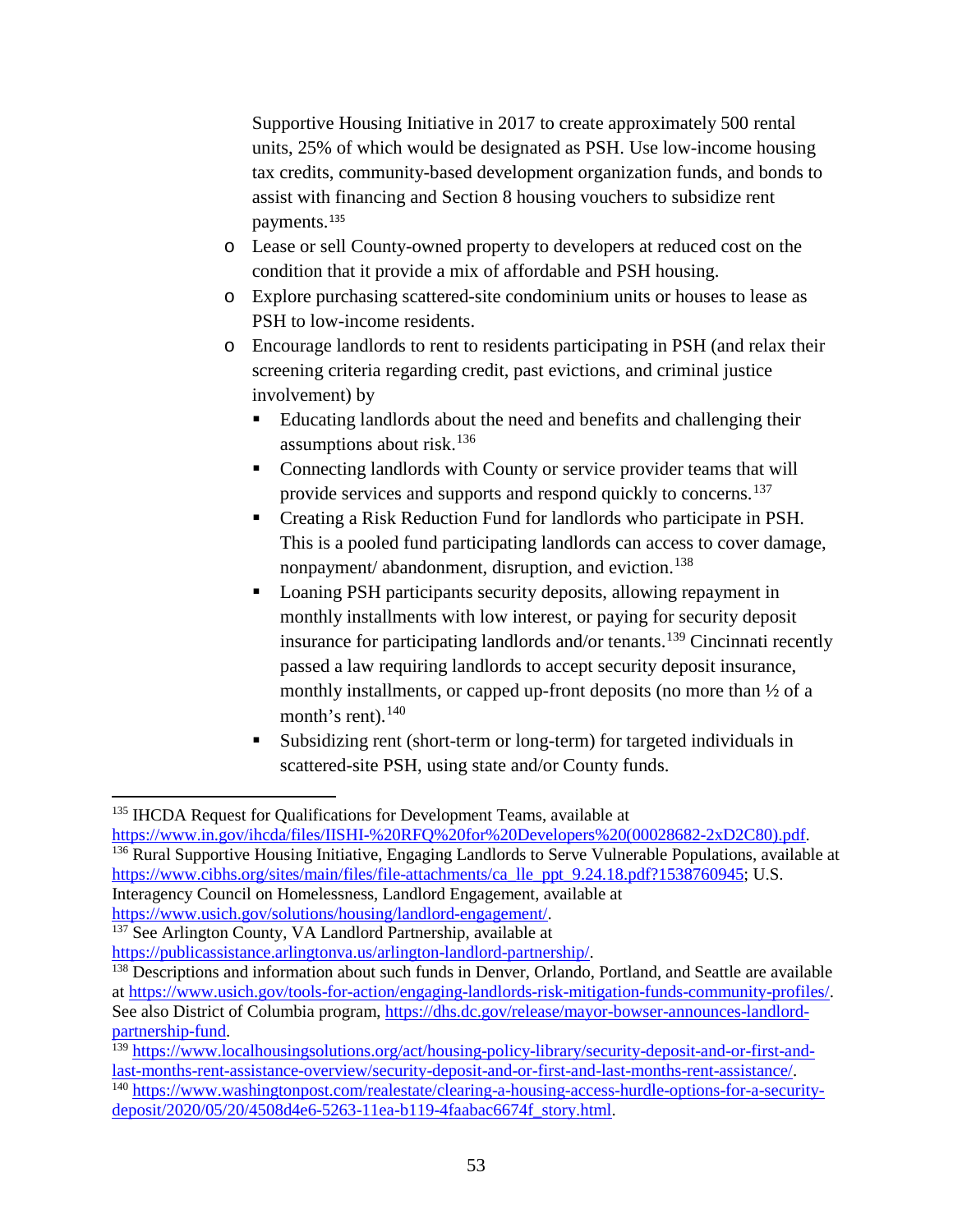- **Supported Employment (aka Individual Placement and Support)**[141](#page-53-0) Supported community engagement services, such as supported employment, are reimbursable for recipients of Adult Mental Health Habilitation services through Community Mental Health Centers such as Centerstone and through Vocational Rehabilitation. The biggest obstacle to supported employment of individuals with mental illness/SUD is employer reluctance to hiring.
	- o Working with community-based employment services providers serving those with mental illness/SUD, those who are homeless, and those returning after incarceration (e.g., MUM ABC Kickstart program and HIRE), develop a robust supported employment program for the target population, without relying on facility-based or provider-based employment. Fully utilize all available reimbursement systems for services for those eligible and identify any needed unreimbursed services or ineligible members of the target populations and identify funds to cover those services and target groups.<sup>[142](#page-53-1)</sup>
	- o Appoint or fund centralized staff responsible for developing and supporting supported employment services, including educating employers
	- o Work with Vocational Rehabilitation and supported employment providers to engage employers to hire individuals participating in supported employment services.
		- Employer engagement programs are available through Dave's Killer Bread Foundation (they also make great everything bagels);  $^{143}$  $^{143}$  $^{143}$  the U.S. Department of Labor Office of Disability Employment Policy;<sup>[144](#page-53-3)</sup> and DisabilityIN,<sup>[145](#page-53-4)</sup> among others.
		- Explore employer incentives, such as subsidized paid apprenticeships or internships guaranteeing successful apprentices/interns will retain permanent employment, providing insurance against problems/absences, and County procurement preferences for employers who participate in supported employment programs.

<span id="page-53-0"></span><sup>&</sup>lt;sup>141</sup> Bazelon Center for Mental Health Law, Getting to Work: Promoting Employment of People with Mental Illness, available at [http://www.bazelon.org/wp-content/uploads/2017/01/Getting-to-Work.pdf;](http://www.bazelon.org/wp-content/uploads/2017/01/Getting-to-Work.pdf) Bazelon Center for Mental Health Law, Advances in Employment Policy for Individuals with Serious Mental Illness, available at [http://www.bazelon.org/wp-content/uploads/2018/10/Supported-Employment-](http://www.bazelon.org/wp-content/uploads/2018/10/Supported-Employment-Report_Oct-2018.pdf)Report Oct-2018.pdf (describing successful initiatives in Delaware, Illinois, and New Jersey). <sup>142</sup> SAMHSA, Supported Employment: Building Your Program, available at

<span id="page-53-2"></span><span id="page-53-1"></span>file:///C:/Users/Eve/AppData/Local/Temp/buildingyourprogram-se\_0-1.pdf. 143 <https://dkbfoundation.org/>

<span id="page-53-3"></span><sup>144</sup> <https://www.dol.gov/agencies/odep/program-areas/mental-health>

<span id="page-53-4"></span><sup>145</sup> <https://diabilityin.org/resources/>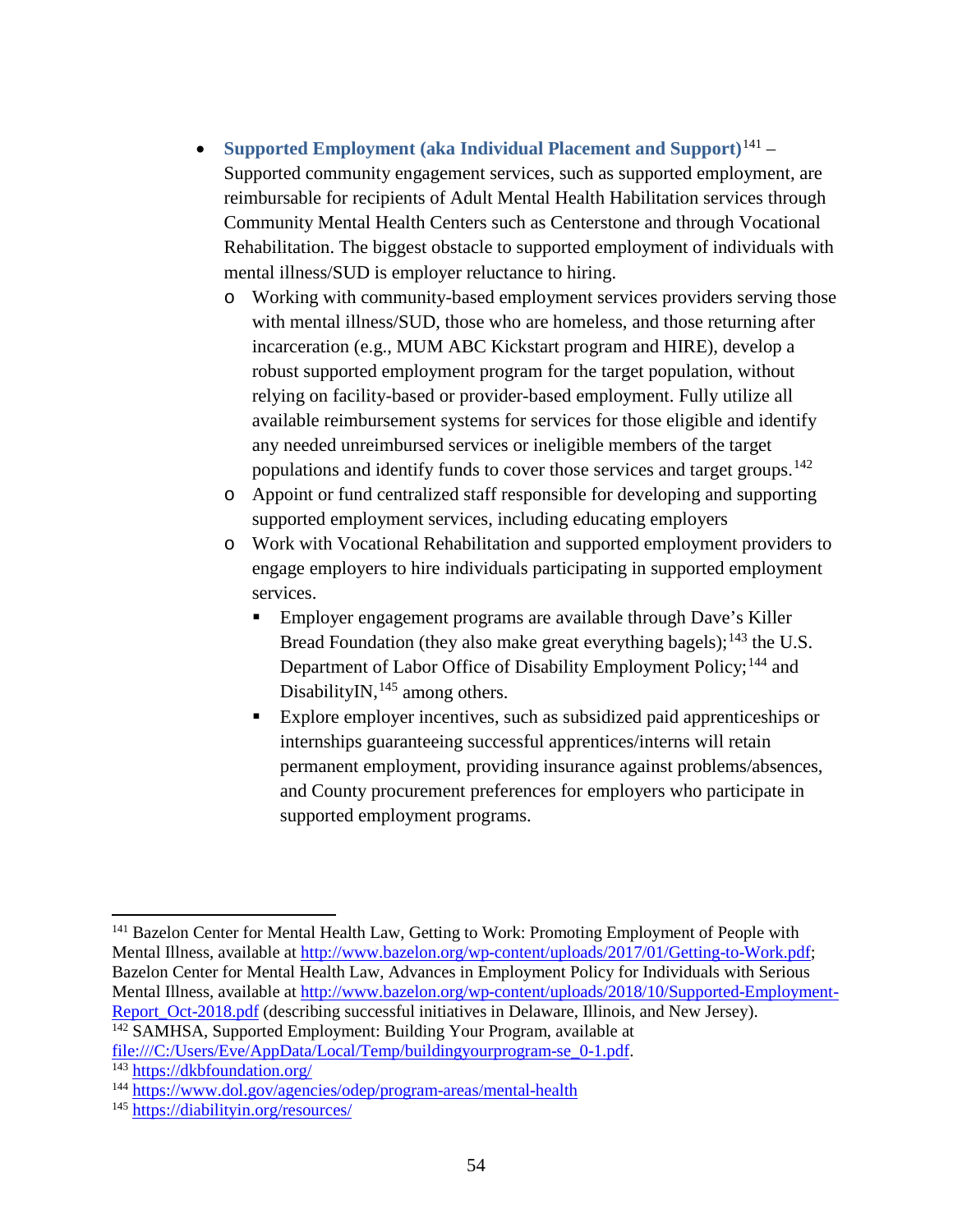- b. **Make the practice of psychiatry for the most at-risk members of the community more attractive**.
	- o Work with the state to increase Medicaid rates for psychiatry services.
	- o In the meantime, subsidize Medicaid rates and provide other supports to psychiatrists.
	- o Work with IU School of Medicine to explore offering a psychiatry residency program at IU Bloomington. Currently IU psychiatry residencies are offered only in Indianapolis. Such residency programs could include a public service component and/or scholarships that require or incentivize remaining in Monroe County and serving uninsured and Medicaid-eligible communities.
	- o Explore paid community service fellowships, full- or part-time, for qualified psychiatrists willing to serve uninsured and Medicaid-eligible Monroe County residents.
	- o Psychiatry practice for people with high needs who miss appointments is frustrating to providers, who already struggle with low reimbursement rates and have higher-paying private practice options. Consider combatting these frustrations by subsidizing reminders and transportation for clients (particularly those leaving incarceration and those at high risk of incarceration) and/or guaranteeing payment for missed appointments for high-risk individuals.
- c. **Subsidize nonemergency medical transportation** for target populations. Currently, limited Medicaid coverage means people can only access health providers who are located on the limited bus route. This limits availability of providers and makes it very hard to schedule an appointment during off-work hours and make it to the appointment on time on the bus. Explore partnering with insurance companies/Medicaid MCOs to cover some of the cost of transportation to treatment.<sup>[146](#page-54-0)</sup>
	- o Subsidize on-demand (*e.g.*, Uber/Lyft) or volunteer transportation for targeted individuals employed in shift work or weekend work or at sites not on public transportation routes, as well as for court appearances, supervision, etc. Both Uber (Uber Central and Uber Health) and Lyft offer the option of an entity (business or health care) creating a restricted account for the use of

<span id="page-54-0"></span> $\overline{\phantom{a}}$ <sup>146</sup> [https://www.cnbc.com/2018/03/14/blue-cross-lyft-walgreens-and-cvs-partner-to-help-patients-get](https://www.cnbc.com/2018/03/14/blue-cross-lyft-walgreens-and-cvs-partner-to-help-patients-get-their-scripts.html?keyword=uber%20employee&matchtype=b&network=g&device=c&adgroup=uber-employee&gclid=CjwKCAiAu8SABhAxEiwAsodSZJZg0KPjAanfOsntFsaxKm8IFdrFDSWusi6-6tPrb20p8iareMUk2xoCtfAQAvD_BwE&utm_source=google&utm_medium=cpc&utm_content=SS&utm_campaign=Search-Prospecting-Competitor-Uber-Broad)[their-scripts.html?keyword=uber%20employee&matchtype=b&network=g&device=c&adgroup=uber](https://www.cnbc.com/2018/03/14/blue-cross-lyft-walgreens-and-cvs-partner-to-help-patients-get-their-scripts.html?keyword=uber%20employee&matchtype=b&network=g&device=c&adgroup=uber-employee&gclid=CjwKCAiAu8SABhAxEiwAsodSZJZg0KPjAanfOsntFsaxKm8IFdrFDSWusi6-6tPrb20p8iareMUk2xoCtfAQAvD_BwE&utm_source=google&utm_medium=cpc&utm_content=SS&utm_campaign=Search-Prospecting-Competitor-Uber-Broad)[employee&gclid=CjwKCAiAu8SABhAxEiwAsodSZJZg0KPjAanfOsntFsaxKm8IFdrFDSWusi6-](https://www.cnbc.com/2018/03/14/blue-cross-lyft-walgreens-and-cvs-partner-to-help-patients-get-their-scripts.html?keyword=uber%20employee&matchtype=b&network=g&device=c&adgroup=uber-employee&gclid=CjwKCAiAu8SABhAxEiwAsodSZJZg0KPjAanfOsntFsaxKm8IFdrFDSWusi6-6tPrb20p8iareMUk2xoCtfAQAvD_BwE&utm_source=google&utm_medium=cpc&utm_content=SS&utm_campaign=Search-Prospecting-Competitor-Uber-Broad) [6tPrb20p8iareMUk2xoCtfAQAvD\\_BwE&utm\\_source=google&utm\\_medium=cpc&utm\\_content=SS&ut](https://www.cnbc.com/2018/03/14/blue-cross-lyft-walgreens-and-cvs-partner-to-help-patients-get-their-scripts.html?keyword=uber%20employee&matchtype=b&network=g&device=c&adgroup=uber-employee&gclid=CjwKCAiAu8SABhAxEiwAsodSZJZg0KPjAanfOsntFsaxKm8IFdrFDSWusi6-6tPrb20p8iareMUk2xoCtfAQAvD_BwE&utm_source=google&utm_medium=cpc&utm_content=SS&utm_campaign=Search-Prospecting-Competitor-Uber-Broad) [m\\_campaign=Search-Prospecting-Competitor-Uber-Broad;](https://www.cnbc.com/2018/03/14/blue-cross-lyft-walgreens-and-cvs-partner-to-help-patients-get-their-scripts.html?keyword=uber%20employee&matchtype=b&network=g&device=c&adgroup=uber-employee&gclid=CjwKCAiAu8SABhAxEiwAsodSZJZg0KPjAanfOsntFsaxKm8IFdrFDSWusi6-6tPrb20p8iareMUk2xoCtfAQAvD_BwE&utm_source=google&utm_medium=cpc&utm_content=SS&utm_campaign=Search-Prospecting-Competitor-Uber-Broad)

[https://money.cnn.com/2018/03/05/technology/lyft-concierge-health-](https://money.cnn.com/2018/03/05/technology/lyft-concierge-health-care/index.html?keyword=uber%20employee&matchtype=b&network=g&device=c&adgroup=uber-employee&gclid=CjwKCAiAu8SABhAxEiwAsodSZJZg0KPjAanfOsntFsaxKm8IFdrFDSWusi6-6tPrb20p8iareMUk2xoCtfAQAvD_BwE&utm_source=google&utm_medium=cpc&utm_content=SS&utm_campaign=Search-Prospecting-Competitor-Uber-Broad)

[care/index.html?keyword=uber%20employee&matchtype=b&network=g&device=c&adgroup=uber](https://money.cnn.com/2018/03/05/technology/lyft-concierge-health-care/index.html?keyword=uber%20employee&matchtype=b&network=g&device=c&adgroup=uber-employee&gclid=CjwKCAiAu8SABhAxEiwAsodSZJZg0KPjAanfOsntFsaxKm8IFdrFDSWusi6-6tPrb20p8iareMUk2xoCtfAQAvD_BwE&utm_source=google&utm_medium=cpc&utm_content=SS&utm_campaign=Search-Prospecting-Competitor-Uber-Broad)[employee&gclid=CjwKCAiAu8SABhAxEiwAsodSZJZg0KPjAanfOsntFsaxKm8IFdrFDSWusi6-](https://money.cnn.com/2018/03/05/technology/lyft-concierge-health-care/index.html?keyword=uber%20employee&matchtype=b&network=g&device=c&adgroup=uber-employee&gclid=CjwKCAiAu8SABhAxEiwAsodSZJZg0KPjAanfOsntFsaxKm8IFdrFDSWusi6-6tPrb20p8iareMUk2xoCtfAQAvD_BwE&utm_source=google&utm_medium=cpc&utm_content=SS&utm_campaign=Search-Prospecting-Competitor-Uber-Broad) [6tPrb20p8iareMUk2xoCtfAQAvD\\_BwE&utm\\_source=google&utm\\_medium=cpc&utm\\_content=SS&ut](https://money.cnn.com/2018/03/05/technology/lyft-concierge-health-care/index.html?keyword=uber%20employee&matchtype=b&network=g&device=c&adgroup=uber-employee&gclid=CjwKCAiAu8SABhAxEiwAsodSZJZg0KPjAanfOsntFsaxKm8IFdrFDSWusi6-6tPrb20p8iareMUk2xoCtfAQAvD_BwE&utm_source=google&utm_medium=cpc&utm_content=SS&utm_campaign=Search-Prospecting-Competitor-Uber-Broad) [m\\_campaign=Search-Prospecting-Competitor-Uber-Broad.](https://money.cnn.com/2018/03/05/technology/lyft-concierge-health-care/index.html?keyword=uber%20employee&matchtype=b&network=g&device=c&adgroup=uber-employee&gclid=CjwKCAiAu8SABhAxEiwAsodSZJZg0KPjAanfOsntFsaxKm8IFdrFDSWusi6-6tPrb20p8iareMUk2xoCtfAQAvD_BwE&utm_source=google&utm_medium=cpc&utm_content=SS&utm_campaign=Search-Prospecting-Competitor-Uber-Broad)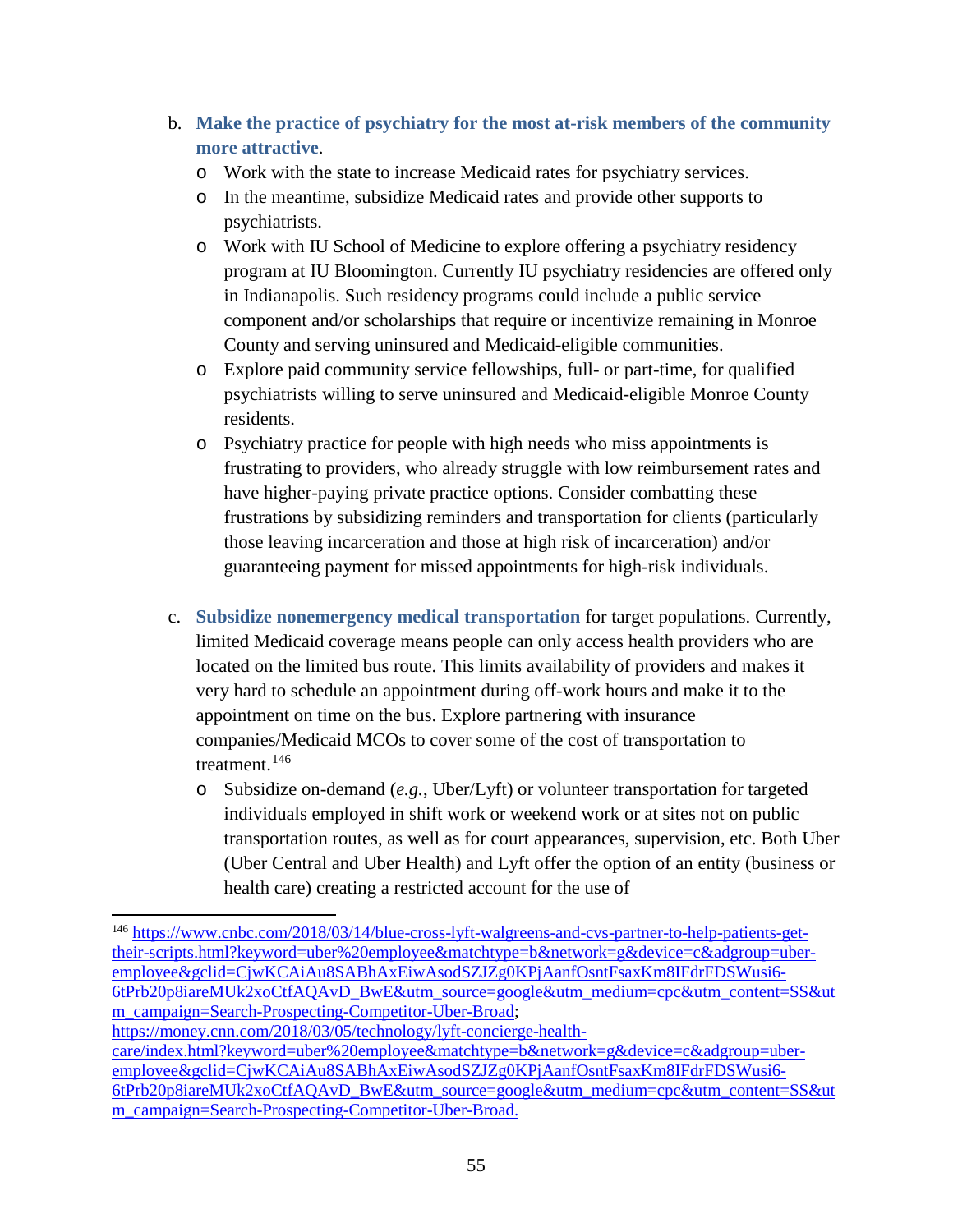employees/patients/customers that is direct-billed to the entity.<sup>[147](#page-55-0)</sup> These entities have also partnered with insurance companies and governments.

- d. **Increase Medicaid enrollment/insurance coverage and fill Medicaid gaps**.
	- o Fund monthly Medicaid contributions and copays to prevent targeted individuals from being disenrolled and locked out for 6 months.
	- o When targeted individuals are disenrolled and locked out, subsidize continued treatment.
	- o If/when the state eliminates retroactive Medicaid coverage, subsidize providers for part of what Medicaid would have paid for that period for targeted individuals, particularly if it affects services needed during the 60-day wait period for HIP Basic.
	- o Partner with IU to ensure students have coverage for mental health and SUD treatment (through IU insurance, campus mental health providers, and/or partnerships with community providers).
	- o Educate mixed-immigration-status families about their eligibility for Medicaid and about clinical programs that serve undocumented immigrants.
	- o Prepare for implementation of the Medicaid employment requirement by implementing a robust employment services program, including employer engagement, to prevent individuals from losing Medicaid coverage.

## e. **Address Structural Barriers to Treatment.**

- o Limited public Transportation is a barrier to treatment, as discussed above, as well as a barrier to employment and a contributor to criminal justice involvement of people with SUD. While driving while intoxicated is inexcusable, providing targeted populations relatively easy options to avoid the need to drive could substantially limit arrests and incarceration, as well as better serve individuals in reentry or recovery attempting to succeed in treatment and employment while restricted in driving.
	- Explore expanded late-night and weekend access to public transportation (for shift work and avoiding intoxicated driving). Smaller buses are an option for this.
	- Explore alternative transportation programs for people who are intoxicated to call on demand (especially Friday/Saturday night).<sup>[148](#page-55-1)</sup>
- o Limited affordable housing not only makes it more difficult to succeed in reentry or treatment after a crisis but contributes to crises, homelessness, and

<span id="page-55-0"></span><sup>&</sup>lt;sup>147</sup> See [https://help.uber.com/business/article/accessing-uber-health-or-uber-central?nodeId=07f4a003-](https://help.uber.com/business/article/accessing-uber-health-or-uber-central?nodeId=07f4a003-346a-478a-91eb-692bd6443a42)<br>346a-478a-91eb-692bd6443a42.

<span id="page-55-1"></span> $\frac{348}{148}$  See [https://www.ems.gov/pdf/811188.pdf.](https://www.ems.gov/pdf/811188.pdf)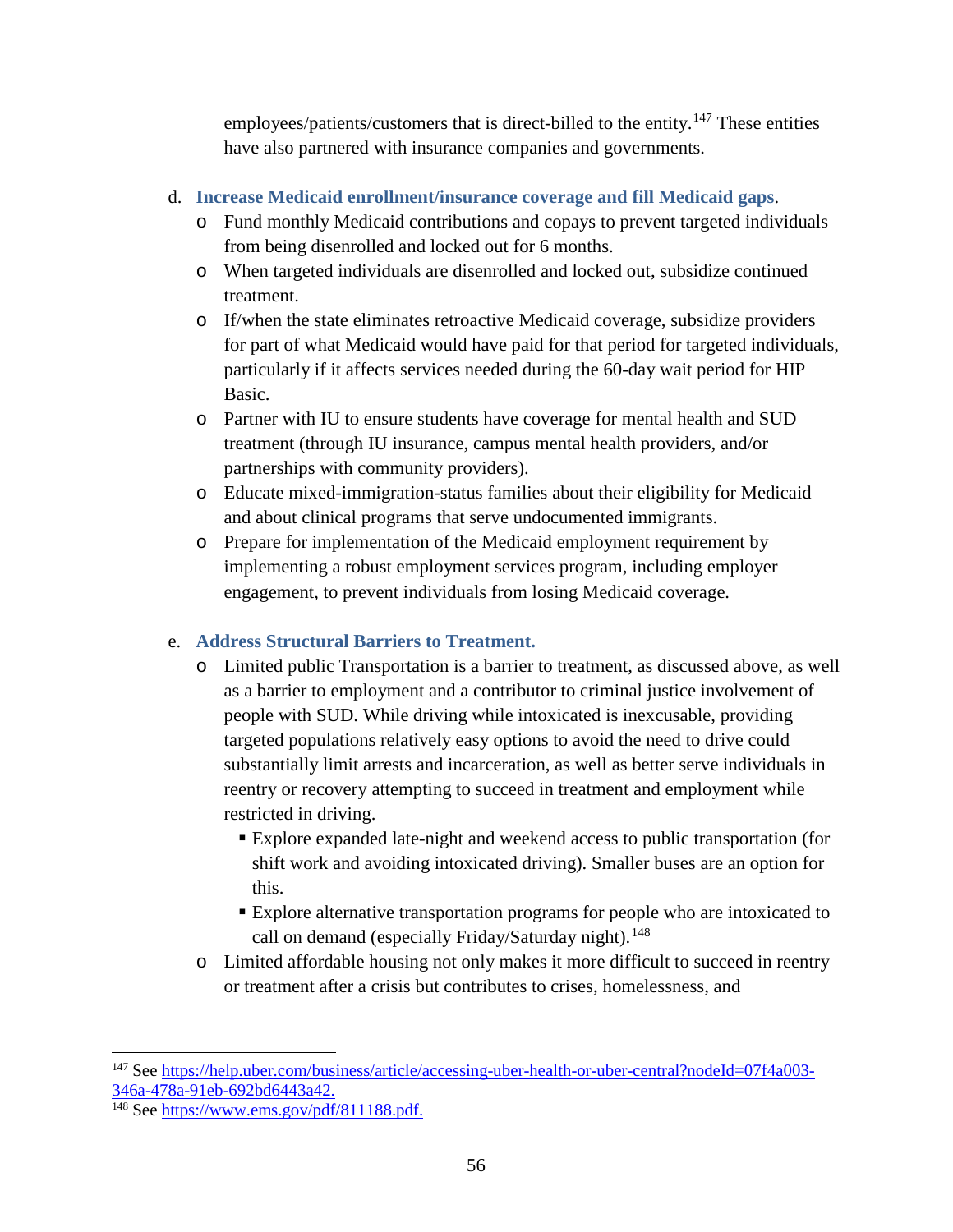incarceration. Expand on the landlord engagement programs discussed above to increase affordable housing.

## 4. Resources

- a. Detox Harris County has a new model program for detox, description and tour information available at [https://houstonrecoverycenter.org/harris-county-substance](https://houstonrecoverycenter.org/harris-county-substance-abuse-sobering-center-tours/)[abuse-sobering-center-tours/.](https://houstonrecoverycenter.org/harris-county-substance-abuse-sobering-center-tours/)
- b. Corporation for Supportive Housing, FUSE Introduction, Resources, and Tutorial, available at [https://www.csh.org/fuse/;](https://www.csh.org/fuse/) National Association of Counties, Supportive Housing for Justice-Involved Frequent Users of County Public Systems, available at [https://www.naco.org/sites/default/files/documents/Supportive\\_Housing\\_2013.pdf;](https://www.naco.org/sites/default/files/documents/Supportive_Housing_2013.pdf) Urban Institute, Frequent Users of Jail and Shelter Systems in the District of Columbia, available at

[https://www.urban.org/sites/default/files/publication/25101/412504-frequent-users](https://www.urban.org/sites/default/files/publication/25101/412504-frequent-users-of-jail-and-shelter-systems-in-the-district-of-columbia-an-overview-of-the-potential-for-supportive-housing.pdf)[of-jail-and-shelter-systems-in-the-district-of-columbia-an-overview-of-the-potential](https://www.urban.org/sites/default/files/publication/25101/412504-frequent-users-of-jail-and-shelter-systems-in-the-district-of-columbia-an-overview-of-the-potential-for-supportive-housing.pdf)[for-supportive-housing.pdf;](https://www.urban.org/sites/default/files/publication/25101/412504-frequent-users-of-jail-and-shelter-systems-in-the-district-of-columbia-an-overview-of-the-potential-for-supportive-housing.pdf) FUSE: Frequent User Systems Engagement, Lane County, OR, available at [https://www.sheltercare.org/fuse-frequent-user-systems](https://www.sheltercare.org/fuse-frequent-user-systems-engagement/)[engagement/;](https://www.sheltercare.org/fuse-frequent-user-systems-engagement/)

c. Indiana Continuum of Care Permanent Supportive Housing Administration Manual, available at

[https://www.in.gov/ihcda/files/CoC%20PSH%20Administration%20Manual.pdf;](https://www.in.gov/ihcda/files/CoC%20PSH%20Administration%20Manual.pdf) SAMHSA, Permanent Supportive Housing: Building Your Program, available at [https://www.ncceh.org/media/files/files/3f79fb85/samhsa-key-elements-of-psh.pdf.](https://www.ncceh.org/media/files/files/3f79fb85/samhsa-key-elements-of-psh.pdf)

- d. Rural Supportive Housing Initiative, Engaging Landlords to Serve Vulnerable Populations, available at [https://www.cibhs.org/sites/main/files/file](https://www.cibhs.org/sites/main/files/file-attachments/ca_lle_ppt_9.24.18.pdf?1538760945)[attachments/ca\\_lle\\_ppt\\_9.24.18.pdf?1538760945;](https://www.cibhs.org/sites/main/files/file-attachments/ca_lle_ppt_9.24.18.pdf?1538760945) U.S. Interagency Council on Homelessness, Landlord Engagement, available at [https://www.usich.gov/solutions/housing/landlord-engagement/;](https://www.usich.gov/solutions/housing/landlord-engagement/) Arlington County, VA Landlord Partnership, available at [https://publicassistance.arlingtonva.us/arlington-landlord-partnership/.](https://publicassistance.arlingtonva.us/arlington-landlord-partnership/)
- e. Descriptions of Risk Reduction Funds are available at [https://www.usich.gov/tools](https://www.usich.gov/tools-for-action/engaging-landlords-risk-mitigation-funds-community-profiles/)[for-action/engaging-landlords-risk-mitigation-funds-community-profiles/.](https://www.usich.gov/tools-for-action/engaging-landlords-risk-mitigation-funds-community-profiles/) See also District of Columbia program, [https://dhs.dc.gov/release/mayor-bowser-announces](https://dhs.dc.gov/release/mayor-bowser-announces-landlord-partnership-fund)[landlord-partnership-fund.](https://dhs.dc.gov/release/mayor-bowser-announces-landlord-partnership-fund)
- f. Bazelon Center for Mental Health Law, Getting to Work: Promoting Employment of People with Mental Illness, available at [http://www.bazelon.org/wp](http://www.bazelon.org/wp-content/uploads/2017/01/Getting-to-Work.pdf)[content/uploads/2017/01/Getting-to-Work.pdf;](http://www.bazelon.org/wp-content/uploads/2017/01/Getting-to-Work.pdf) Bazelon Center for Mental Health Law, Advances in Employment Policy for Individuals with Serious Mental Illness, available at [http://www.bazelon.org/wp-content/uploads/2018/10/Supported-](http://www.bazelon.org/wp-content/uploads/2018/10/Supported-Employment-Report_Oct-2018.pdf)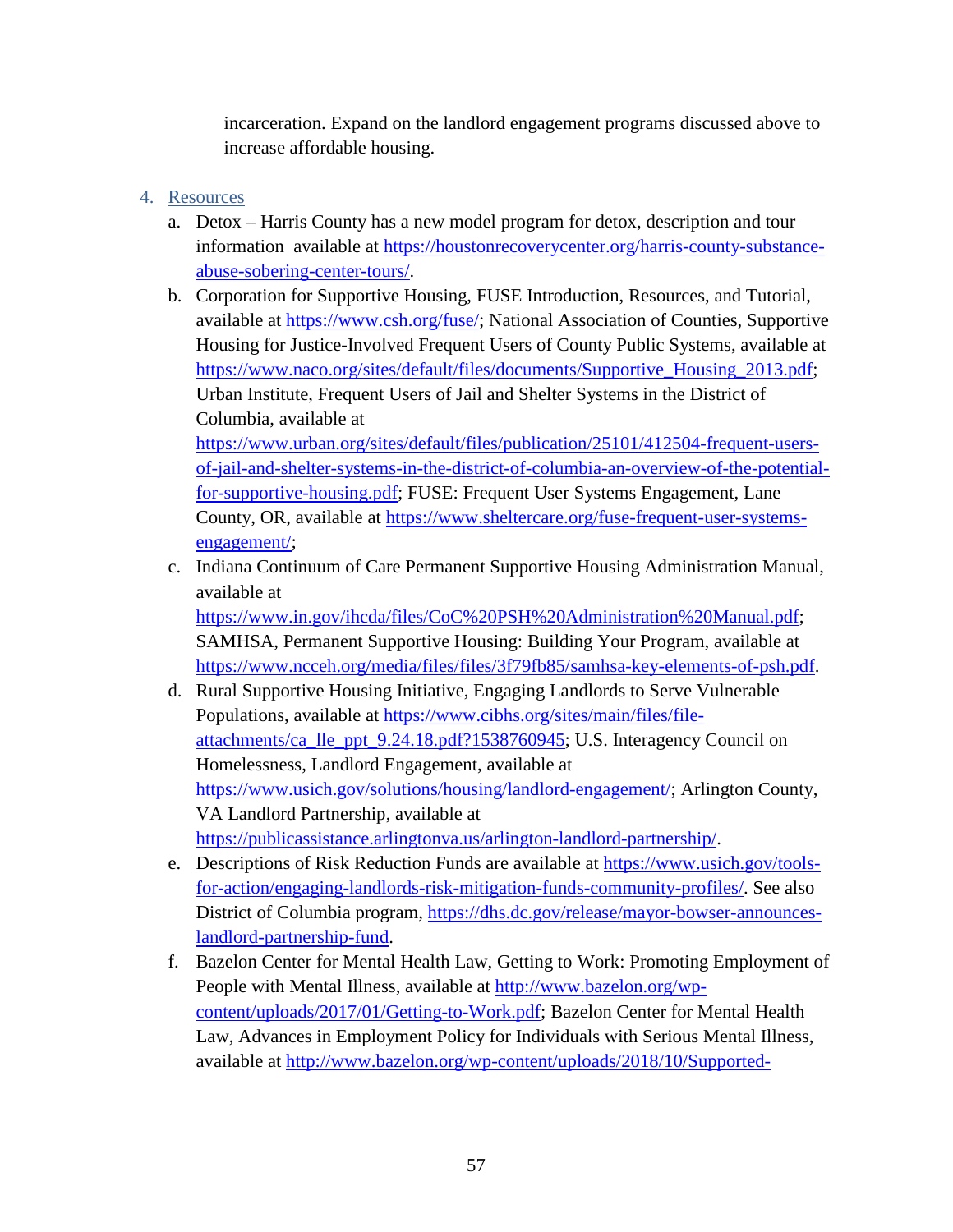[Employment-Report\\_Oct-2018.pdf](http://www.bazelon.org/wp-content/uploads/2018/10/Supported-Employment-Report_Oct-2018.pdf) (describing successful initiatives in Delaware, Illinois, and New Jersey).

g. SAMHSA, Supported Employment: Building Your Program, available at file:///C:/Users/Eve/AppData/Local/Temp/buildingyourprogram-se\_0-1.pdf.

## **C. Intercept 0 – Community Crisis Services**

Intercept 0 focuses on opportunities to divert people into local treatment services without arrest or charge, such as mobile crisis and co-responders, emergency room diversion, and policebehavioral health. **The goal of law enforcement, prosecutors, jails, and courts at Intercepts 1–5 should be to divert individuals with mental illness and SUD to Intercept 0**. Such diversion can reduce the need for, and cost of, every other intercept point. Because those intercept points are much more costly per offender for counties than community crisis services, the leveraging effect of such diversions can help "right-size" county criminal justice budgets.

## 1. Strengths

- a. Service providers in Monroe County understand and are capable of serving people in crisis. Many of the crisis response services needed in Monroe County exist in some respect, including Centerstone's Telephone Crisis Line, Wheeler Mission's (140 lowbarrier beds), and Shalom Center's (40 safe and sober beds) emergency shelters.
- b. Monroe County service providers have made efforts to develop and maintain coordinated service information through Findhelp.org (formerly Aunt Bertha).
- c. The new STRIDE Center is an excellent addition to Monroe County's crisis service array and is already achieving success in diverting individuals with mental illness and SUD from jail to treatment. STRIDE is a 24/7, low-barrier, voluntary crisis diversion center providing individualized trauma-informed approaches, service referrals and coordination, and laundry and shower facilities. STRIDE offers professional therapist, peer recovery specialist, recovery coaching, and LPN services. Guests are allowed to stay up to 23 hours and may make return visits. In what could be a model for further activities to reduce incarceration of this population, STRIDE is supported by the City of Bloomington, Monroe County, the Cook Group, Bloomington Health, the Community Foundation of Bloomington and Monroe County, IU Health, and the Division of Mental Health and Addiction ("DMHA"), as well as providers Centerstone, Amethyst House, IU Bloomington Hospital, Meadows Hospital, Wheeler Mission, Friend's Place, and Shalom Community Center, and both BPD and the Monroe County Sheriff.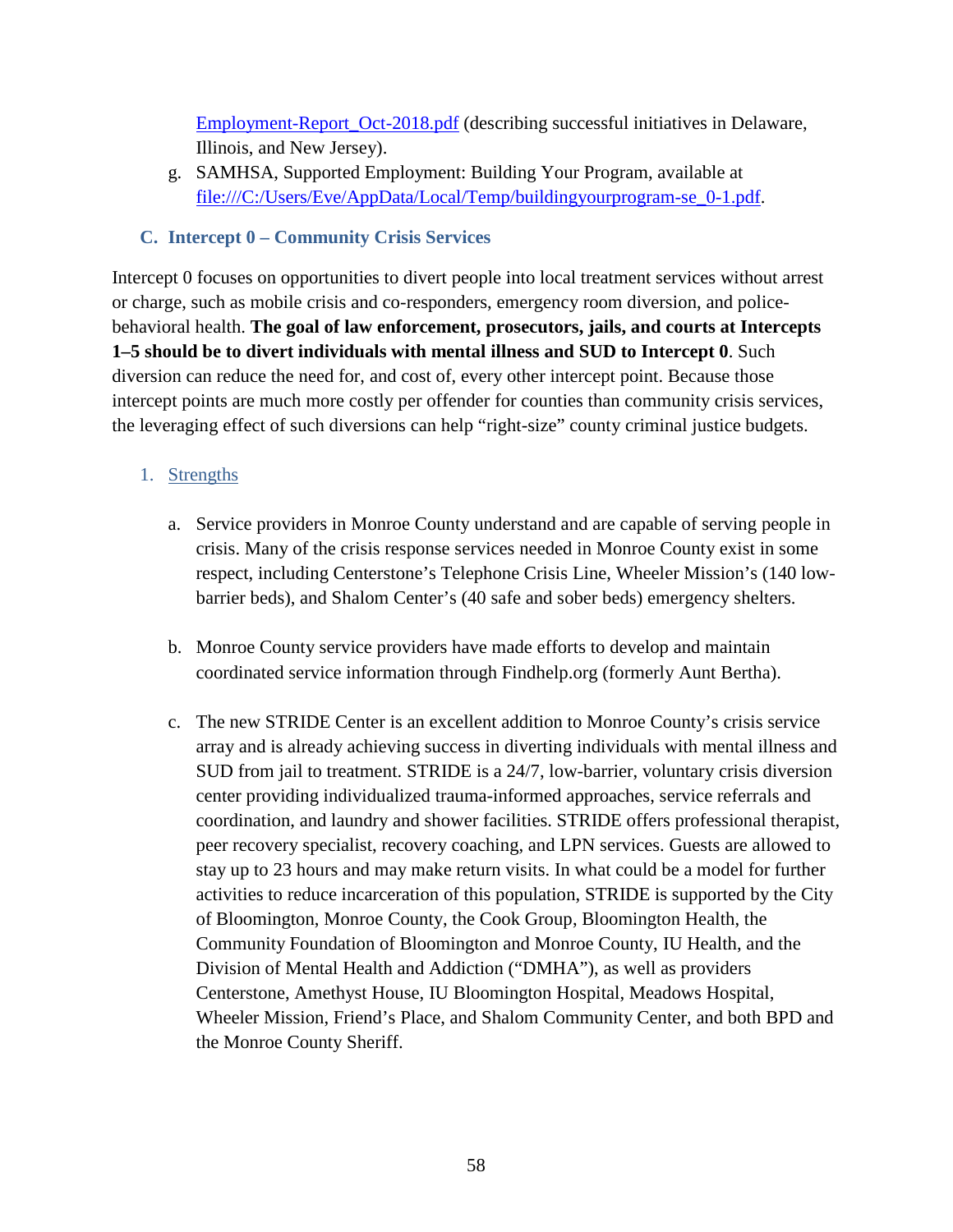Since opening on August 24, 2020, through December 11, 2020, STRIDE served 142 unique individuals (averaging just over 5 new visitors per week), many of whom returned for additional services, for 520 total visits (nearly 19 per week). By far the most referrals have been from BPD. STRIDE has largely met its goal of getting law enforcement officers in and out in less than 5 minutes. While many people arrive at STRIDE because law enforcement brings them, many return subsequently without law enforcement.

### 2. Gaps

 $\overline{a}$ 

- a. Some crisis services are unavailable or too limited, such as crisis phone lines, mobile crisis services, detox, Overdose Rapid Response teams, residential addiction treatment, intensive case management, and non-religious, low-barrier emergency shelter.
	- o **Non-law-enforcement options to seek help** in a crisis are essential to avoiding law enforcement involvement in non-criminal incidents. A non-law-enforcement crisis phone line is theoretically available through Centerstone, but it is not well known (most community members were not aware of its existence). More work clearly is necessary to ensure non-law-enforcement options are really available and known, both without calling 911 and when 911 makes decisions about dispatch.
	- o **Mobile crisis services**, which meet a person in crisis where they are, are also essential for helping people avoid law enforcement as the default response to crisis.[149](#page-58-0) Particularly in an area such as Monroe County, where public transportation resources are limited, requiring individuals in crisis to go to a particular location for services is likely to be unsuccessful. Although Centerstone offered mobile crisis service for a limited time under a DMHA grant, there is currently no mobile crisis service in Monroe County. Because dispatch generally sent law enforcement to respond to calls, law enforcement was reportedly resistant to calling mobile crisis services because officers had to wait for crisis services to arrive. This could be addressed by dispatching mobile crisis instead of, or at the same time as, law enforcement.
	- o **The lack of residential SUD treatment and detox** has been well documented by the Monroe County CARES Board in the County's Comprehensive Community Plan for the Governor's Commission for a Drug Free Indiana since at least  $2015^{150}$  $2015^{150}$  $2015^{150}$  and is confirmed by the high, and rising, number of people detoxing in

<span id="page-58-0"></span><sup>149</sup> *In the first six months of health care professionals replacing police officers, no one they encountered was arrested*, <u>https://denverite.com/2021/02/02/in-the-first-six-months-of-health-care-professionals-<br>replacing-police-officers-no-one-they-encountered-was-arrested/.</u>

<span id="page-58-1"></span> $150$  Monroe County Comprehensive Community Plan, 2019 Update.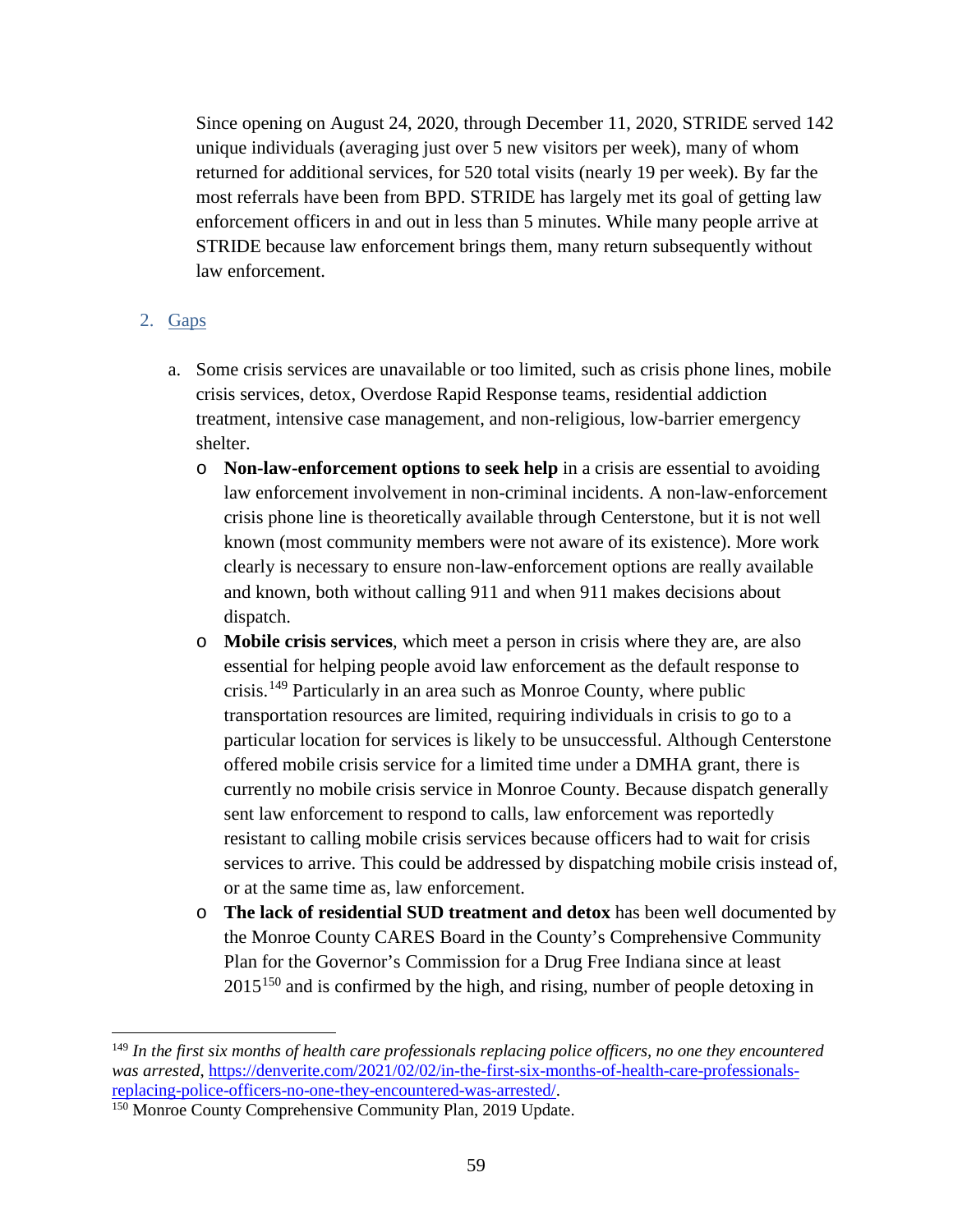jail. **Jail-based detox with current medical staffing, particularly on weekends when the need is greatest, is dangerous and a potential liability risk for MCCC.** Bloomington Meadows offers some detox beds for complex detox, but many sources report these are difficult to access. Indiana Center for Recovery is planning to offer detox and residential treatment.

- o **Overdose Rapid Response Teams** are being rolled out across the country to respond to overdoses in a way that helps overdose victims get into immediate treatment. Rapid (or "Quick") Response Teams are teams of law enforcement, emergency services, and treatment professionals that follow up with overdose victims within 24–72 hours of overdose to connect people with treatment options.[151](#page-59-0) Emergency Response ("CERT") is available in Southeastern Indiana through Choices,<sup>[152](#page-59-1)</sup> but it is not currently in place in Monroe County.
- o **Limited availability of urgent walk-in services and peer supports.** Walk-in clinics able to serve individuals in mental health crises without involving an emergency room or psychiatric hospital are essential to encourage people to seek treatment without the stigma often associated with mental illness. In addition, ensuring trained (and paid) Peer Specialists with lived experience with mental illness/SUD are available at walk-in clinics further reduces stigma and encourages engagement in treatment. Centerstone offers one walk-in clinic at its main office, but its hours are Monday to Friday 8:00 AM to 5:00 PM. The STRIDE Center is currently not open to self-referrals who have not previously been referred by law enforcement. The only 24/7 option is the emergency department.
- b. **Gaps Exist in the Continuum of Housing Options.** One result of SUD and mental illness is often homelessness, especially in areas such as Monroe County, where affordable housing is limited. Homelessness, particularly when combined with illegal drug use or mental illness, is also a substantial contributor to interactions with law enforcement, as homeless people often have no acceptable place to be during the day (leading to trespassing), have no access to toilet and bathing facilities (leading to indecent exposure), and have no resources for food or other necessities (leading to panhandling and petty theft).<sup>[153](#page-59-2)</sup> The United Way of Monroe County and Monroe

 $\overline{a}$ 

<span id="page-59-0"></span><sup>151</sup> See, e.g., Maine, [https://www.ems1.com/opioids/articles/maine-to-launch-rapid-response-team-to](https://www.ems1.com/opioids/articles/maine-to-launch-rapid-response-team-to-combat-opioid-crisis-GCkL21q7qrlPTHu7/)[combat-opioid-crisis-GCkL21q7qrlPTHu7/;](https://www.ems1.com/opioids/articles/maine-to-launch-rapid-response-team-to-combat-opioid-crisis-GCkL21q7qrlPTHu7/) Huntington, WVa, [https://www.opioidlibrary.org/wp](https://www.opioidlibrary.org/wp-content/uploads/2019/08/QRT_Brochure.pdf)[content/uploads/2019/08/QRT\\_Brochure.pdf;](https://www.opioidlibrary.org/wp-content/uploads/2019/08/QRT_Brochure.pdf) Kentucky and Ohio, [https://www.interactforhealth.org/qrt](https://www.interactforhealth.org/qrt-directory/)[directory/.](https://www.interactforhealth.org/qrt-directory/)<br><sup>152</sup> [https://www.choicesccs.org/uploads/articles/Choices\\_CERT\\_Brochure\\_PRINT.pdf.](https://www.choicesccs.org/uploads/articles/Choices_CERT_Brochure_PRINT.pdf)<br><sup>153</sup> Bailey, et al., *No Access to Justice, Breaking the Cycle of Homelessness and Jail*, Vera Institute

<span id="page-59-1"></span>

<span id="page-59-2"></span>Evidence Brief, at 4 (August 2020); Greenberg, et al., *Jail Incarceration, Homelessness, and Mental Health: A National Study*, 59 Psychiatric Services 2, at 175-76, available at

<https://homelesshub.ca/sites/default/files/Greenberg.pdf> (Feb. 2008).Metraux, et al., *Incarceration and Homelessness, 2007 National Symposium on Homelessness Research*, Chapter 9 at 6-8 and 11, available at<https://aspe.hhs.gov/system/files/pdf/174201/report.pdf#page=337> (2007).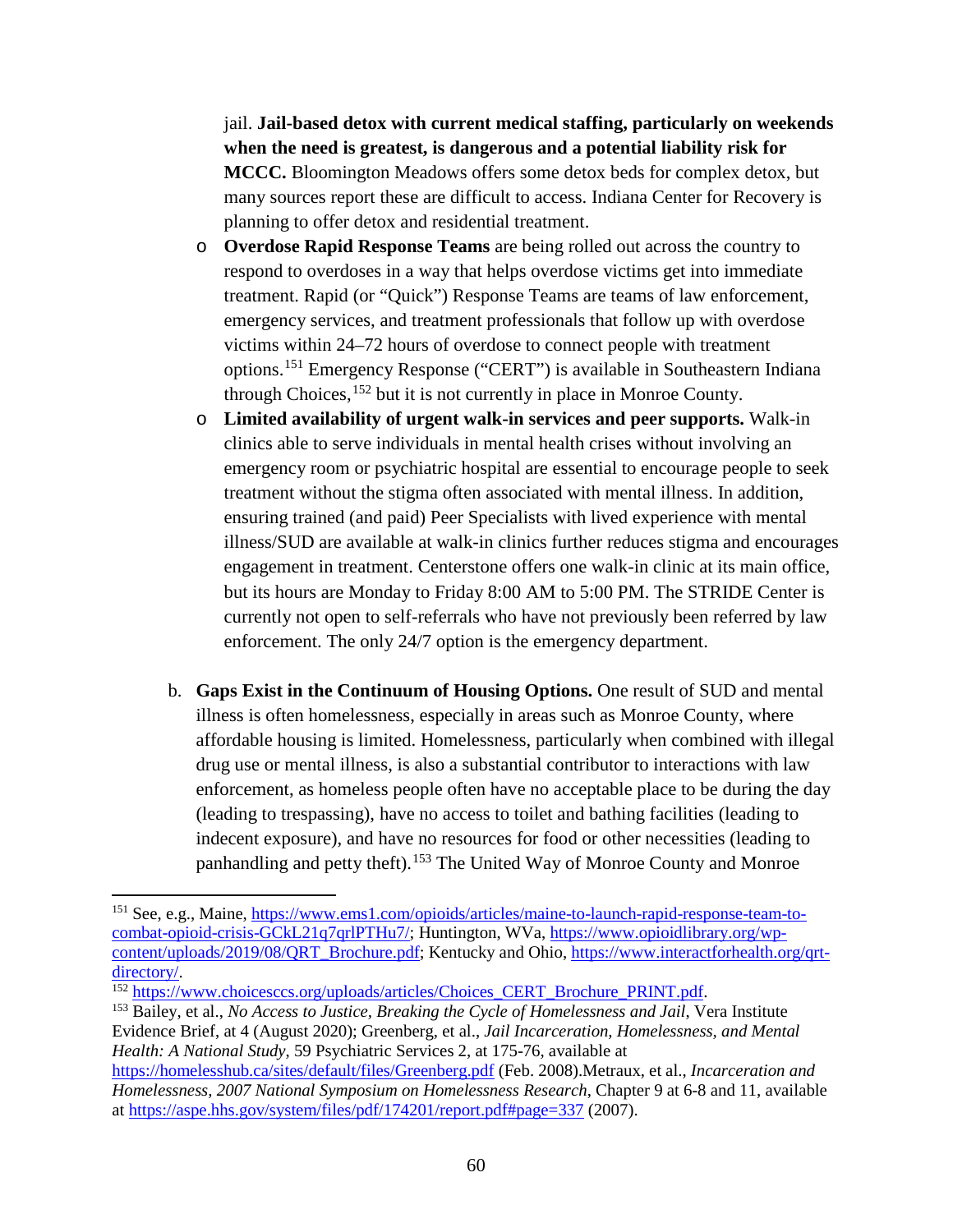County Community Foundation are leading a multi-stakeholder effort to coordinate effective anti-homelessness strategies and may provide key partnerships or models for efforts in this area. A range of long-term affordable and supportive housing options (Intercept 6) is, of course, the answer to avoiding criminal implications of such "survival behaviors." However, short-term housing options can reduce incarceration of people with SUD and mental illness who are homeless at Intercept 0. In Monroe County, there are short-term housing options, but they are primarily either faith-based (Wheeler Mission) and, therefore, of limited use to those who are unwilling or unable to participate in the religious faith, or require sobriety (Shalom Center's Friend's Place) before eligibility, which poses a barrier to those unable or unwilling to get sober immediately. In addition, the limited hours (nights only) of emergency shelters in Monroe County leave homeless individuals nowhere to legitimately be during the day and make employment difficult, particularly for people who do shift work and need to sleep during the day.

- c. **Shared up-to-date real-time data** about available services, slots, beds, and providers, as well as up-to-date eligibility, contact, and payment information, is important for crisis avoidance and response, case management, service coordination, diversion, and reentry. Government, community, and service provider stakeholders need just-in-time, up-to-date access to available human services information, particularly when seeking services for someone in crisis. Such shared data can break down silos, avoid over-stressing some providers when others have available capacity, increase the efficiency of service referrals for law enforcement, crisis responders, social workers, and case managers, among others, identify gaps in service availability, and track progress. The community's providers are currently using the national online tool, Findhelp.org (formerly Aunt Bertha), as a means of publishing information about available services, locations, and hours. However, this relies on individual providers to regularly update information, does not provide precise information about service slots currently available (*e.g.*, providers report all the services that they provide and then indicate whether services are "available" without indicating which services have slots available and which have waitlists), and does not allow other providers to know whether a client they are serving is also receiving services from another provider.
- d. Use of the **STRIDE Center** has been lower than expected, resulting in only approximately 5 new entries per week. STRIDE Center only has three years of funding.

#### 3. Recommendations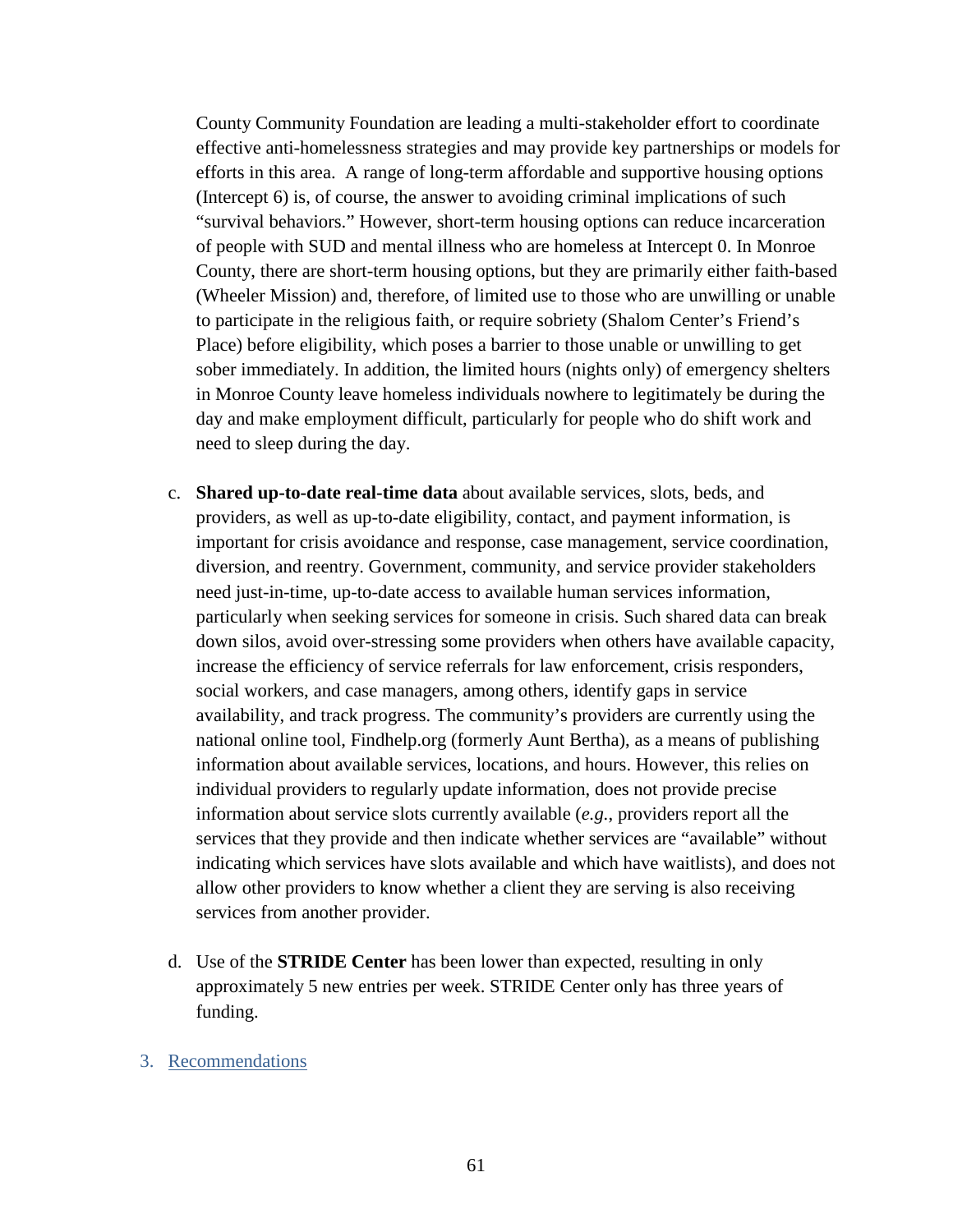- a. Expand non-law-enforcement crisis options.
	- o Work with Centerstone to **enhance the crisis telephone line** and increase community knowledge of the line and the services it can access.
	- o Work with Centerstone and the IU School or Social Work to **offer mobile crisis services** and increase community knowledge of the availability of, and eligibility for, the services. Social work students at IU are in need of practical experience and could support and learn from licensed providers in this practice. Particularly since the COVID-19 pandemic, video-based mental health services are more and more an option, which could supplement and improve the reach of non-lawenforcement mobile crisis services.
	- o **Train 911 dispatchers** about the crisis telephone line and mobile crisis services for response to non-criminal and non-dangerous service calls and train them to ask about mental illness and SUD history before making dispatch decisions. Train and require 911 dispatchers and law enforcement to call mobile crisis services in appropriate cases. **Facilitate direct connection** from 911 to crisis line so callers do not have to re-dial and law-enforcement dispatch as back-up when 911 refers to mobile crisis services.
	- o Work with SUD service providers, medical detox providers, and Indiana Medicaid, DMHA, and insurance providers to **establish Medicaid, insurance, and other funding for a detox service** to manage and minimize the physical harm of detoxification, acute intoxication, and withdrawal symptoms, and that includes evaluation, stabilization, and facilitating readiness for, and entry into, treatment.[154](#page-61-0) Detox should include SUD counseling and other non-medical services, should be evaluated, in part, by how successfully it prepares people for, and encourages them to enter, treatment, and should be bundled, for payment purposes, with SUD treatment when appropriate.[155](#page-61-1) The detox service should offer warm, direct hand-offs to a range of SUD and mental health treatment and wrap-around services, but not require the patient to commit to becoming an ongoing client of the detox provider.[156](#page-61-2) While some facility- or hospital-based detox may be necessary for individuals with complex medical needs or those who are homeless, services need to be provided in the settings that least interfere with

<span id="page-61-0"></span><sup>154</sup> According to SAMHSA, only about 1/5 of people discharged from acute care hospitals for detoxification receive SUD treatment during the hospitalization, and only 15% of those admitted through an emergency room for detox receive SUD treatment after discharge. Detoxification and Substance Abuse Treatment, A Treatment Improvement Protocol (TIP 45), at 8, available at [https://store.samhsa.gov/sites/default/files/d7/priv/sma15-4131.pdf.](https://store.samhsa.gov/sites/default/files/d7/priv/sma15-4131.pdf) 155 Id. at 8-9.

<span id="page-61-1"></span>

<span id="page-61-2"></span> $156$  Id. at 41-45.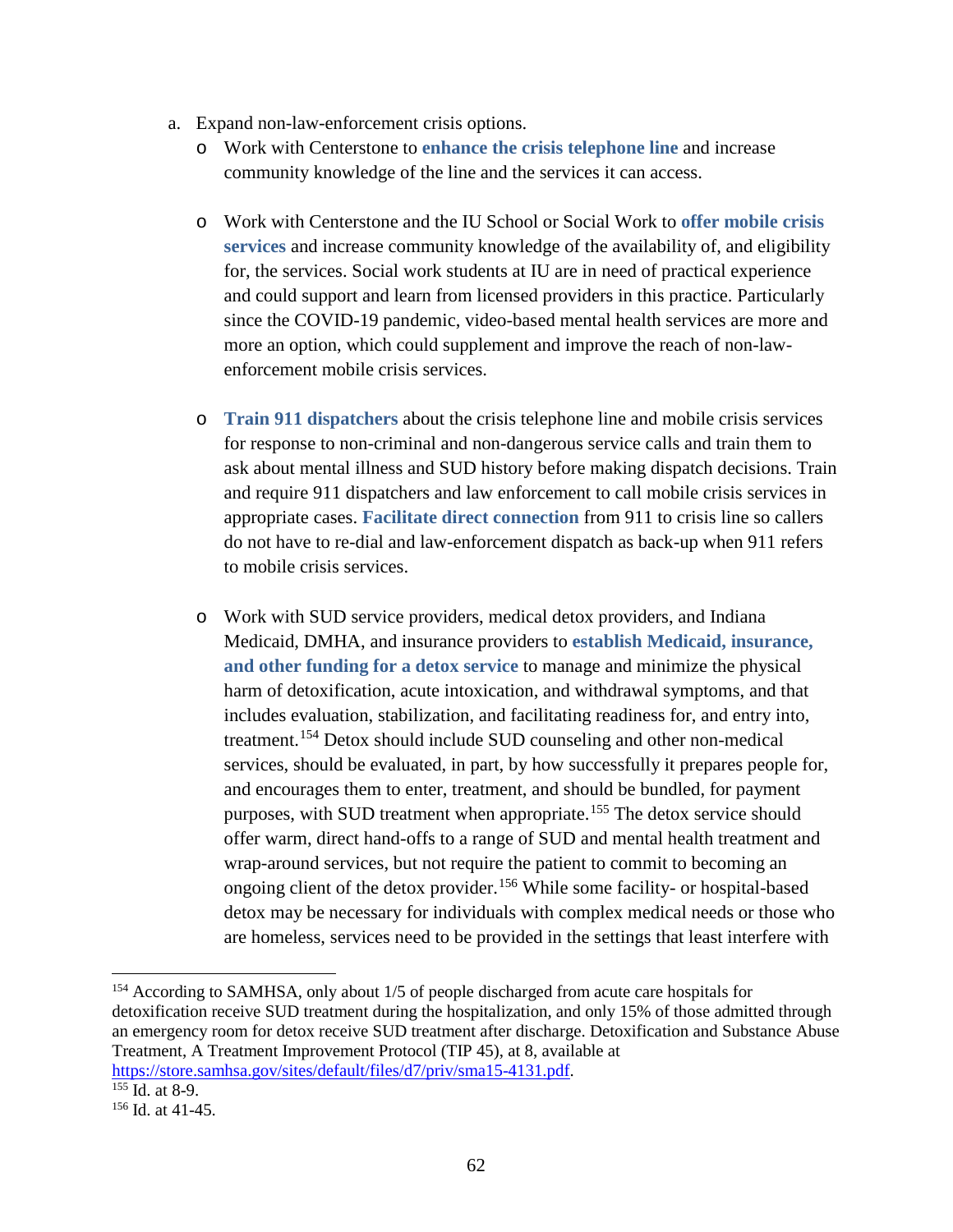their civil rights and community integration. Therefore, detox services should be offered in a variety of settings, including all five levels of Adult Detoxification levels of care (outpatient without extended onsite monitoring, outpatient with extended onsite monitoring, clinically managed residential, medically managed inpatient, and medically managed intensive inpatient).<sup>[157](#page-62-0)</sup>

- o **Implement an Overdose Rapid Response Team**, through a partnership among law enforcement, emergency responders, and treatment providers to follow up with individuals experiencing overdose quickly and facilitate entry into treatment, rather than criminal justice engagement. While law enforcement will be involved, to maintain the option of criminal involvement and allow investigation of crimes related to the overdose, the goal of the Team should be to help the individual access treatment quickly at a crucial time when they may be particularly ready to seek it. This will require agreements among the agencies to share information as appropriate and permitted by law, to train personnel, and to make team members available in a timely manner.
- b. **Expand emergency housing options.** Support the availability (through providing space and/or funding) of increased emergency shelter options for those who need low-barrier shelter but cannot access the Wheeler Mission because of its religious principles (e.g., non-Christian individuals and LGBTQ+ individuals).
- c. **Improve sharing of up-to-date information among providers** about what's available, where, and to whom, and facilitate rapid direct warm referrals to reduce bureaucratic hurdles. In addition, improve data-sharing regarding clients served by multiple agencies to allow providers to identify overlap, inconsistency, and gaps without relying on repeated self-reporting by clients. Other more customizable tools are available, such as
	- Benetech's Service Net system, [https://benetech.org/about/resources/benetech](https://benetech.org/about/resources/benetech-service-net/)[service-net/;](https://benetech.org/about/resources/benetech-service-net/) https://openreferral.org/release-announcement-benetech-service-netupgrade/, as well as tools that allow providers to know when clients are getting services from other providers, in order to facilitate collaboration.
	- My Resource Connection, which is hosted by counties and can collaborate with their local 211, United Way, and community providers. See [https://www.naco.org/sites/default/files/documents/SAMHSA%20Case%20Study](https://www.naco.org/sites/default/files/documents/SAMHSA%20Case%20Study%20-%20Johnson%20County%20Kan_FINAL.pdf) [%20-%20Johnson%20County%20Kan\\_FINAL.pdf.](https://www.naco.org/sites/default/files/documents/SAMHSA%20Case%20Study%20-%20Johnson%20County%20Kan_FINAL.pdf)
- d. In addition to increasing law enforcement's use of the STRIDE Center (see below), it is important to **expand availability of STRIDE Center services** to individuals

<span id="page-62-0"></span>l <sup>157</sup> Id. at 13.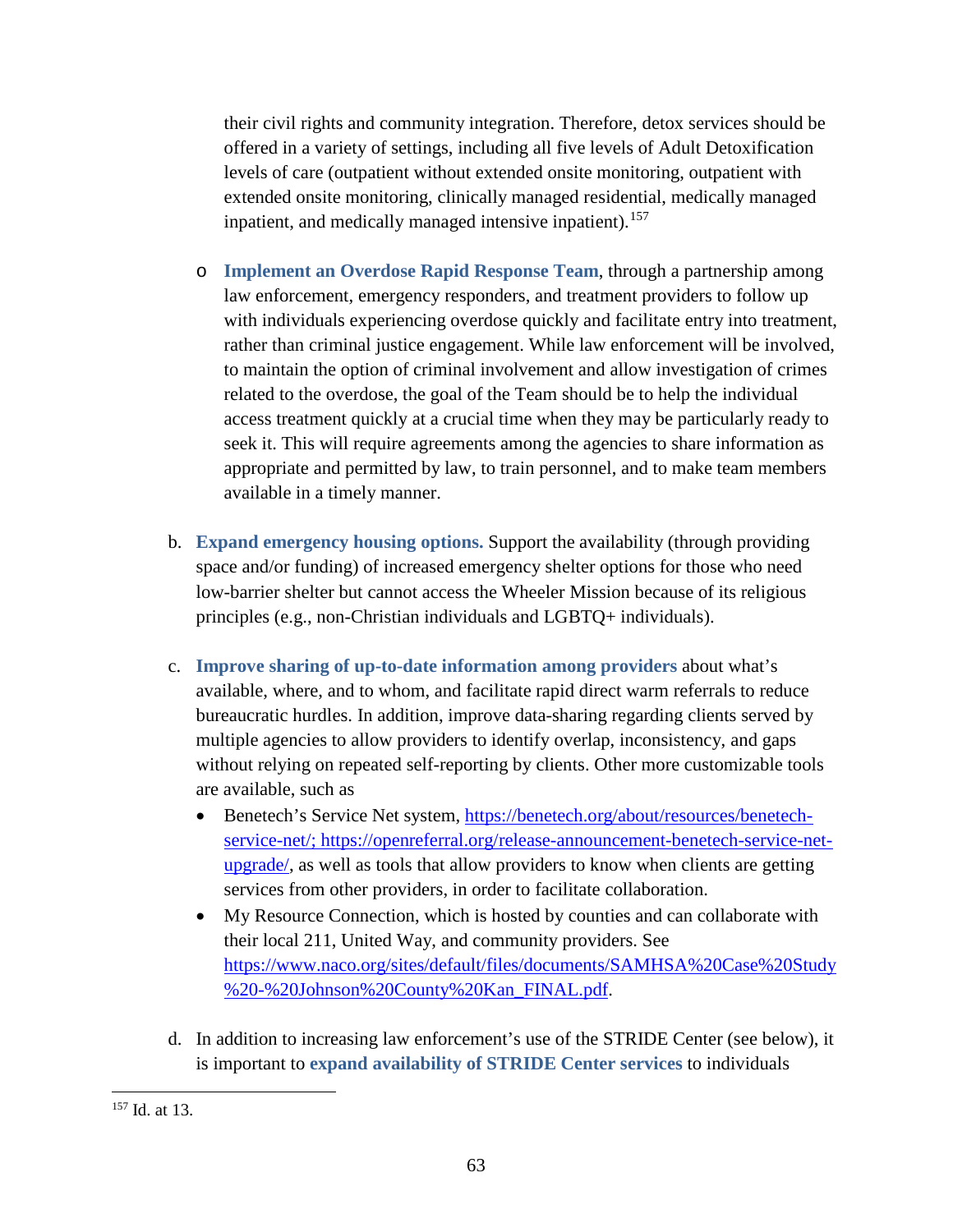referred by local hospital emergency departments and psychiatric units, detox providers, homeless shelters, and other providers who encounter crises. Such expansion was not planned to take place until after the first year after opening, but the STRIDE Center is a key resource for responding to crises and should be used to its fullest. The STRIDE Center is already reaching out to hospitals to educate them about the services the Center offers. **Secure the STRIDE Center's long-term stability**  beyond the initial three-year funding period. Working with Medicaid managed care organizations, insurance providers, and DMHA to make STRIDE services a billable service may be an option for sustainable funding. In addition, cost savings to the County from getting people to treatment services (paid for by insurance and the state and federal governments) instead of incarceration (paid for by the County General Fund) may justify increased County funding of the STRIDE Center.

e. **Support opening of 24/7 walk-in crisis centers in locations beyond Centerstone's main office** that do not require law enforcement or hospital referral. Monroe needs crisis walk-in centers where individuals or their families can seek crisis services without the fear of incarceration or hospitalization outside of normal business hours.

### 4. Resources

a. Police Mental Health Collaboration Toolkit, Delivering Behavioral Health (discussing mental health guidance for 911 dispatchers, co-location of mental health professionals in 911 dispatch centers, and behavioral health hotlines), available at <https://bja.ojp.gov/program/pmhc/behavioral-health#gcov4e>; [https://bja.ojp.gov/program/pmhc/learning/essential-elements-pmhc-programs/4-call](https://bja.ojp.gov/program/pmhc/learning/essential-elements-pmhc-programs/4-call-taker-and-dispatcher-protocols)[taker-and-dispatcher-protocols.](https://bja.ojp.gov/program/pmhc/learning/essential-elements-pmhc-programs/4-call-taker-and-dispatcher-protocols)

### **D. Intercept 1 – Law Enforcement**

Intercept 1 focuses on diversion by law enforcement or other emergency service providers to treatment services without arrest or charge, including through dispatch, specialized police response, affirmative interventions with frequent utilizers, and post-crisis follow up.

### 1. Strengths

- a. The new STRIDE Center is an excellent addition to Monroe County's crisis service array and is a tremendous resource for law enforcement to divert individuals with mental illness and SUD from jail to treatment.
- b. Bloomington Police Department has shown a strong commitment to addressing community concerns about the need for diversion, but other law enforcement officers have not been as receptive so far. BPD provides six specially trained Downtown Resource Officers ("DROs") engaging in diversion efforts among homeless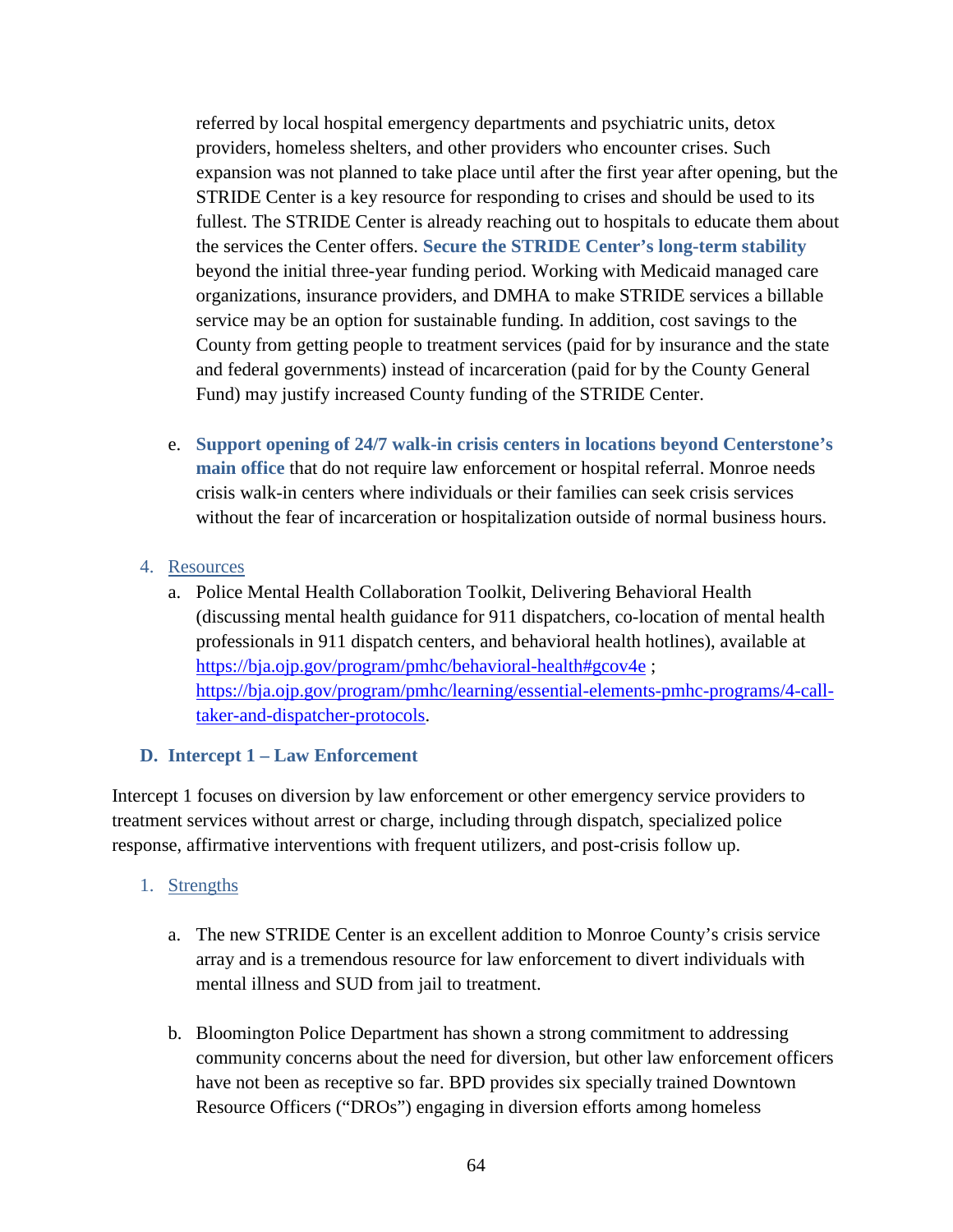communities, as well as a Police Social Worker to address root causes of police involvement and two non-sworn Neighborhood Resource Specialists to assist with welfare checks and dispute resolution. DROs responded to over 3,734 calls for service in 2017 and made referrals to social services, medical care, mental health treatment, and housing services.

- c. BPD has engaged in Crisis Intervention ("CIT"), de-escalation skills, and Mental Health First Aid training for officers and has joined the One Mind Challenge led by the International Association of Chiefs of Police to respond to people with mental illness. It has committed to 20% of officers being certified in CIT and 100% of officers and dispatchers are trained in Mental Health First Aid.
- d. BPD has experience with diversion programs, including the special diversion program used for the IU Little 500 Bicycle Race.

## 2. Gaps

a. Law enforcement use of the STRIDE Center has been less than should be expected. BPD's DROs use the Center, although they were limited during the pandemic by restrictions on transporting people. The Monroe County Sheriff and IUPD have barely used the Center at all. Based on the numbers of annual arrests per year for drug/alcohol/mental illness-related offenses, law enforcement are using STRIDE in only about 6% to 16% of drug/alcohol/mental illness-related incidents. IUPD, whose uniquely high numbers of arrests for alcohol offenses are burdening the MCCC, is barely using the STRIDE Center at all. Given the extraordinarily high percentage of inmates in MCCC estimated to have mental illness and the nearly 5,700 annual BPD calls for service for welfare checks, drugs, alcohol, and mental health, law enforcement use of this resource is strikingly low.

| <b>Entity</b>     | <b>Annual Drug/</b>       | <b>Avg. Arrests</b> | <b>Avg. Referrals to STRIDE</b> |
|-------------------|---------------------------|---------------------|---------------------------------|
|                   | <b>Alcohol/MI Arrests</b> | per Month           | per Month (Aug–Dec 2020)        |
| Sheriff $(2018)$  | 288                       | 24                  | 4(16%)                          |
| <b>BPD</b> (2019) | 1.230                     | 103                 | 15(15%)                         |
| IUPD $(2019)$     | 379                       | 32                  | 2(6%)                           |

BPD DROs are the primary users of the STRIDE Center, which makes sense. However, the lack of use by other law enforcement officers, as well as the anecdotal stories of individuals who have been brought to the Center, suggest that law enforcement is using the Center primarily to respond to their social work calls – for individuals who are not perceived as having committed any crime at all but simply needing social services help. In order for a diversion program to work effectively, it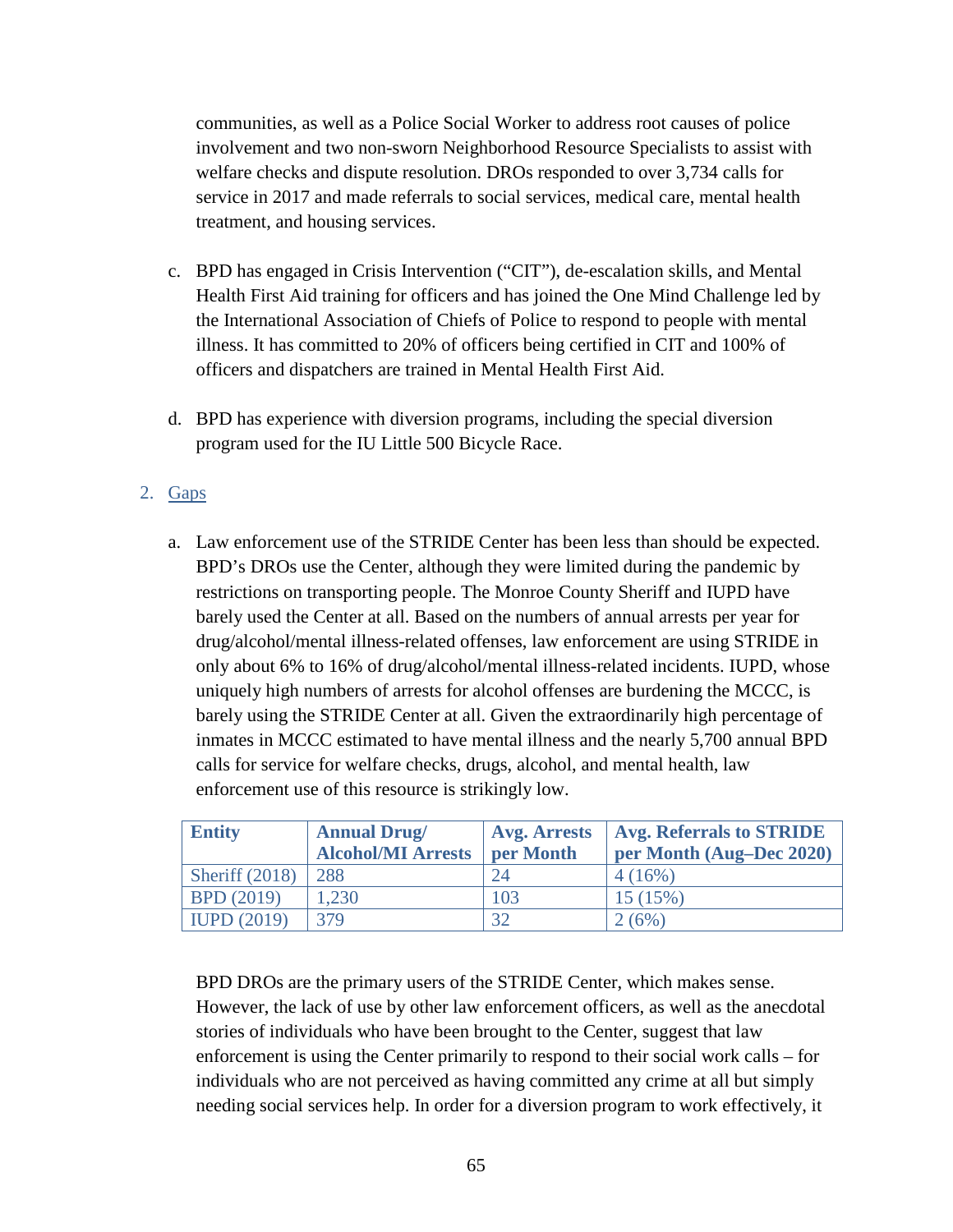must be available both for individuals in crisis who are not accused of a crime and for those who are accused of a crime but where discretion is available to use alternatives to arrest.

In Monroe County, disorderly conduct, public intoxication/drunkenness, underage liquor possession, and minor drug possession offenses account for large numbers of arrests, many of which should be directed to the STRIDE Center. Even referring just 20% of such arrests to the STRIDE Center has the potential to cut some 4,000 jail bed days from MCCC.

- b. BPD's DROs are a model program and, by all accounts, effective. However, their geographic reach is limited. The Monroe County Sheriff and IUPD, as well as other BPD officers, could benefit from learning from, and collaborating with, the DROs, so that their skills and resources can benefit individuals throughout the community.
- c. While BPD has implemented CIT training and Mental Health First Aid, it is unclear that either the Sheriff's office or IUPD has done the same. In addition, it is not clear whether 20% of BPD officers receiving the training is sufficient to ensure CIT officers are available to meet the need for all shifts. It is also not clear whether they receive the full 40-hour CIT training.
- d. It is unclear whether 911 dispatchers have been fully trained on alternatives to police responses to crises, whether they have been trained on the STRIDE Center or how and when to dispatch CIT-trained officers, the BPD DROs and social worker, or when to connect callers to non-law-enforcement crisis services. Monroe County should make sure that this becomes a priority for their combined dispatch center.

### 3. Recommendations

- a. Increase appropriate use of diversion options by law enforcement officers, including:
	- o **Train IUPD on STRIDE** and encourage IUPD leadership to use it (as well as its own code of conduct for student-involved incidents) in all appropriate cases. Make clear the wide range of appropriate cases for which STRIDE is an appropriate alternative, including disorderly conduct, public intoxication/drunkenness, underage liquor possession, minor drug possession offenses, and others in which arrest and booking is also an available option. Consider entering into or updating an MOU with IUPD regarding County expectations that IUPD will explore alternatives to incarceration prior to bringing people to MCCC.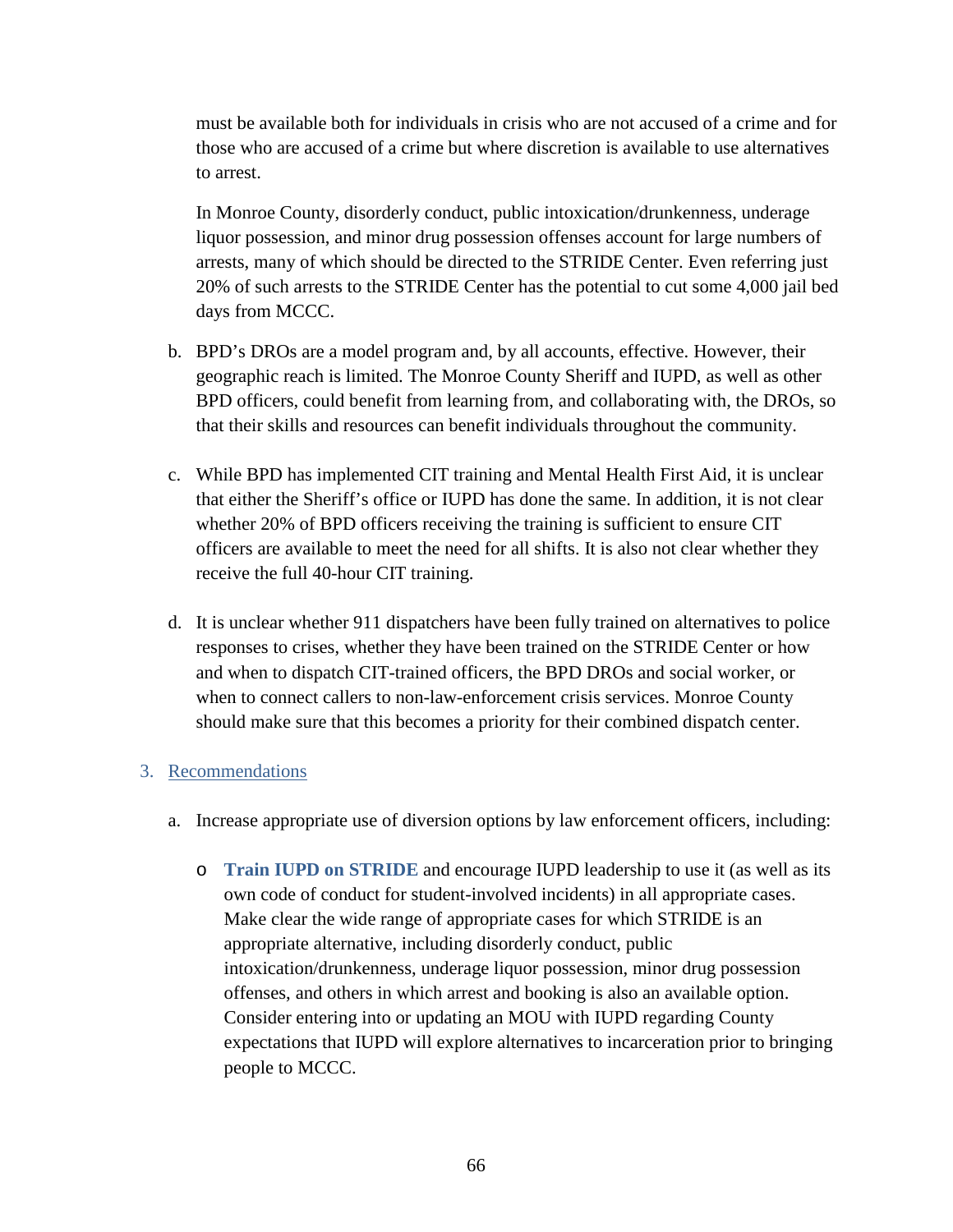- o **Train Monroe County Sheriff's Officers on STRIDE** and require its use in all appropriate cases, including disorderly conduct, public intoxication/drunkenness, underage liquor possession, minor drug possession offenses, and others when arrest and booking is also an available option.
- o **Increase BPD use of STRIDE** by emphasizing the broad range of calls for which STRIDE Center is an appropriate alternative, including disorderly conduct, public intoxication/drunkenness, underage liquor possession, minor drug possession offenses, and others in which arrest and booking is also an available option.
- o **Expand diversion techniques** used for the Little 500 to other events and types of offenses. Reduce the fees charged to alleged offenders for participation in the diversion program.
- b. **Implement DRO cross-training of Sheriff's officers and IUPD** officers (as well as BPD officers) on the skills, resources, and activities of BPD DROs and its social worker. Provide mechanisms (such as DRO and social worker contact information) for other officers to seek recommendations from DROs when encountering individuals who can be assisted to avoid incarceration.
- c. **Provide 40-hour CIT training** to Sheriff's officers and IUPD officers (and BPD officers if not already trained) sufficient to ensure CIT officers are available to meet the need  $24/7$  for all shifts and geographic areas.<sup>[158](#page-66-0)</sup> In addition, provide Mental Health First Aid training to all Sheriff's officers and IUPD officers.
- d. **Train 911 dispatchers in CIT and Mental Health First Aid** and to recognize service calls that may be appropriate for non-law-enforcement response or responses in which mobile crisis or other treatment provider is primary responder and law enforcement is backup. Again, because this is a combined dispatch center, Monroe County should insist this training becomes a priority.

### 4. Resources

 $\overline{\phantom{a}}$ 

a. Police-Mental Health Collaboration Programs: Checklist for Law Enforcement Leaders, available at [https://bja.ojp.gov/sites/g/files/xyckuh186/files/media/document/Checklist\\_LawEnfor](https://bja.ojp.gov/sites/g/files/xyckuh186/files/media/document/Checklist_LawEnforcementLeaders_final.pdf) [cementLeaders\\_final.pdf.](https://bja.ojp.gov/sites/g/files/xyckuh186/files/media/document/Checklist_LawEnforcementLeaders_final.pdf)

<span id="page-66-0"></span><sup>158</sup> The Major County Sheriffs of America recommends all sheriff's deputies receive CIT training. *Sheriffs Addressing the Mental Health Crisis in the Community and in the Jails* at 56, available at [https://cops.usdoj.gov/RIC/Publications/cops-w0869-pub.pdf.](https://cops.usdoj.gov/RIC/Publications/cops-w0869-pub.pdf)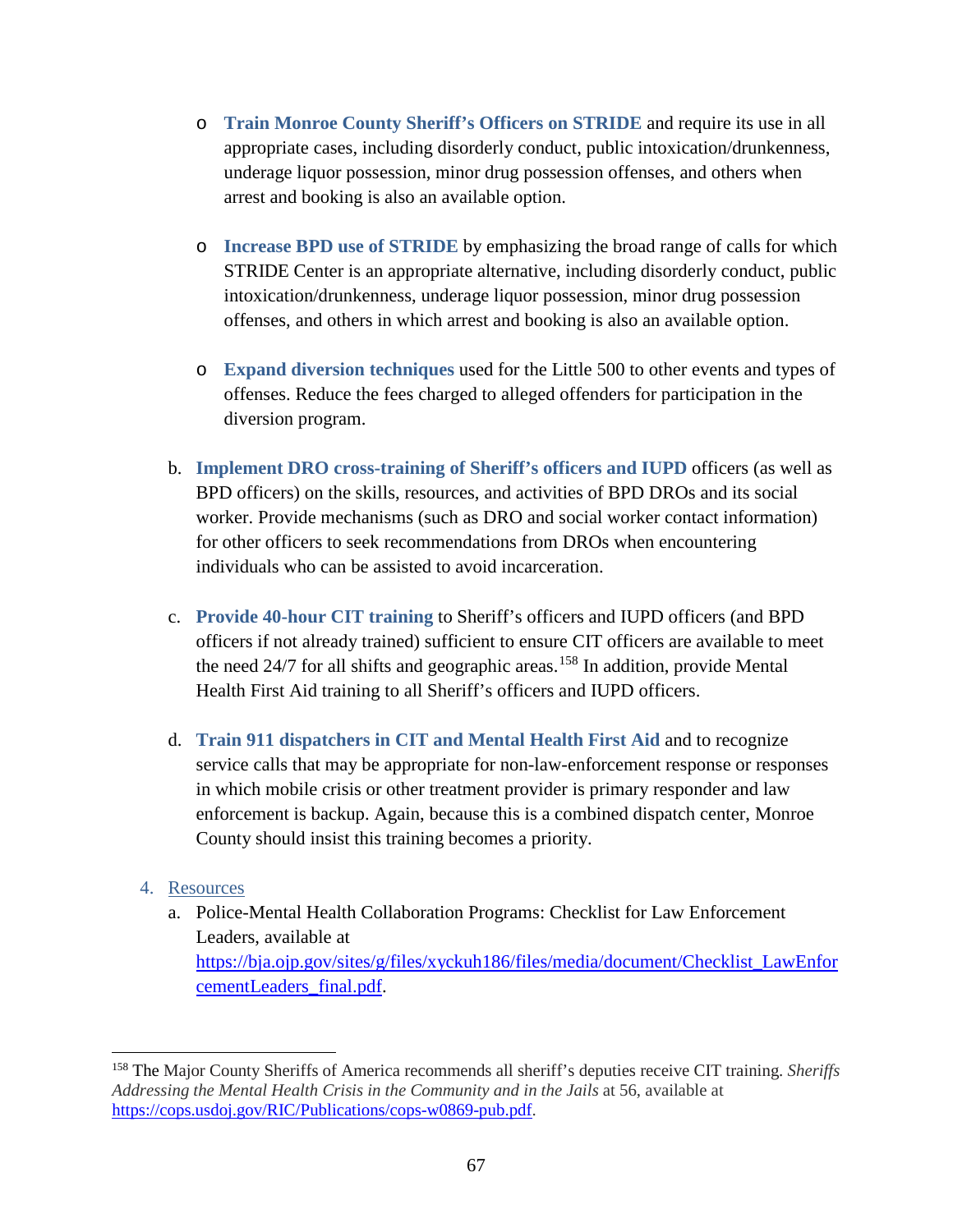- b. Training for Police-Mental Health Collaboration Programs, available at [https://bja.ojp.gov/program/pmhc/training.](https://bja.ojp.gov/program/pmhc/training)
- c. Managing Police-Mental Health Collaborations, available at [https://bja.ojp.gov/program/pmhc/managing.](https://bja.ojp.gov/program/pmhc/managing)
- d. Council of State Governments Justice Center, Police-Mental Health Collaboration (providing checklists, self assessment tools, resources, and models), available at [https://csgjusticecenter.org/projects/police-mental-health-collaboration-pmhc/.](https://csgjusticecenter.org/projects/police-mental-health-collaboration-pmhc/)
- e. CIT Training CIT International, [https://www.citinternational.org/Learn-About-CIT;](https://www.citinternational.org/Learn-About-CIT) SolutionPoint+, [https://solutionpointplus.com/.](https://solutionpointplus.com/)
- f. Council of State Governments Justice Center, Conducting Follow-up After a Crisis Encounter (providing information on information-sharing models and post-crisis response), available at [https://csgjusticecenter.org/projects/police-mental-health](https://csgjusticecenter.org/projects/police-mental-health-collaboration-pmhc/sharing-behavioral-health-information/developing-policies-and-procedures-to-guide-information-sharing/)[collaboration-pmhc/sharing-behavioral-health-information/developing-policies-and](https://csgjusticecenter.org/projects/police-mental-health-collaboration-pmhc/sharing-behavioral-health-information/developing-policies-and-procedures-to-guide-information-sharing/)[procedures-to-guide-information-sharing/.](https://csgjusticecenter.org/projects/police-mental-health-collaboration-pmhc/sharing-behavioral-health-information/developing-policies-and-procedures-to-guide-information-sharing/)

# **E. Intercept 2) - Initial Detention/Initial Court Hearings**

Intercept 2 focuses on situations in which arrest has occurred but opportunities exist for diversion to community-based treatment by jail or court officials during jail intake, booking, or initial hearing, including screening for mental illness and SUD, data-matching between jail and community-based treatment providers, and pretrial diversion and supervision;

### 1. Strengths

- a. An initial mental health/behavioral health screening is done by deputies at intake. If the inmate reports he or she is on a prescription, the record is place in a box for the medical team to address, typically the same or next day. Deputies are trained to call medical if a special need is detected.
- b. MCCC has a full-time Licensed Clinical Social Worker and an experienced Psychiatric Nurse Practitioner who can prescribe psychiatric medications and is onsite 1 day per week and on-call by telephone 24/7. Both these mental health professionals appear well qualified, experienced, and committed to doing their best for their patients. The jail is in the process of hiring a part-time (20 hours/week) social worker. The jail also has medical nurses in service 7 days a week, for 12 hours per day, but they do not appear to focus on mental health and SUD treatment.
- c. MCCC houses up to 7 inmates accepted into the problem-solving courts in a separate (K) block that provides them greater access to tools to assist with transition to the community.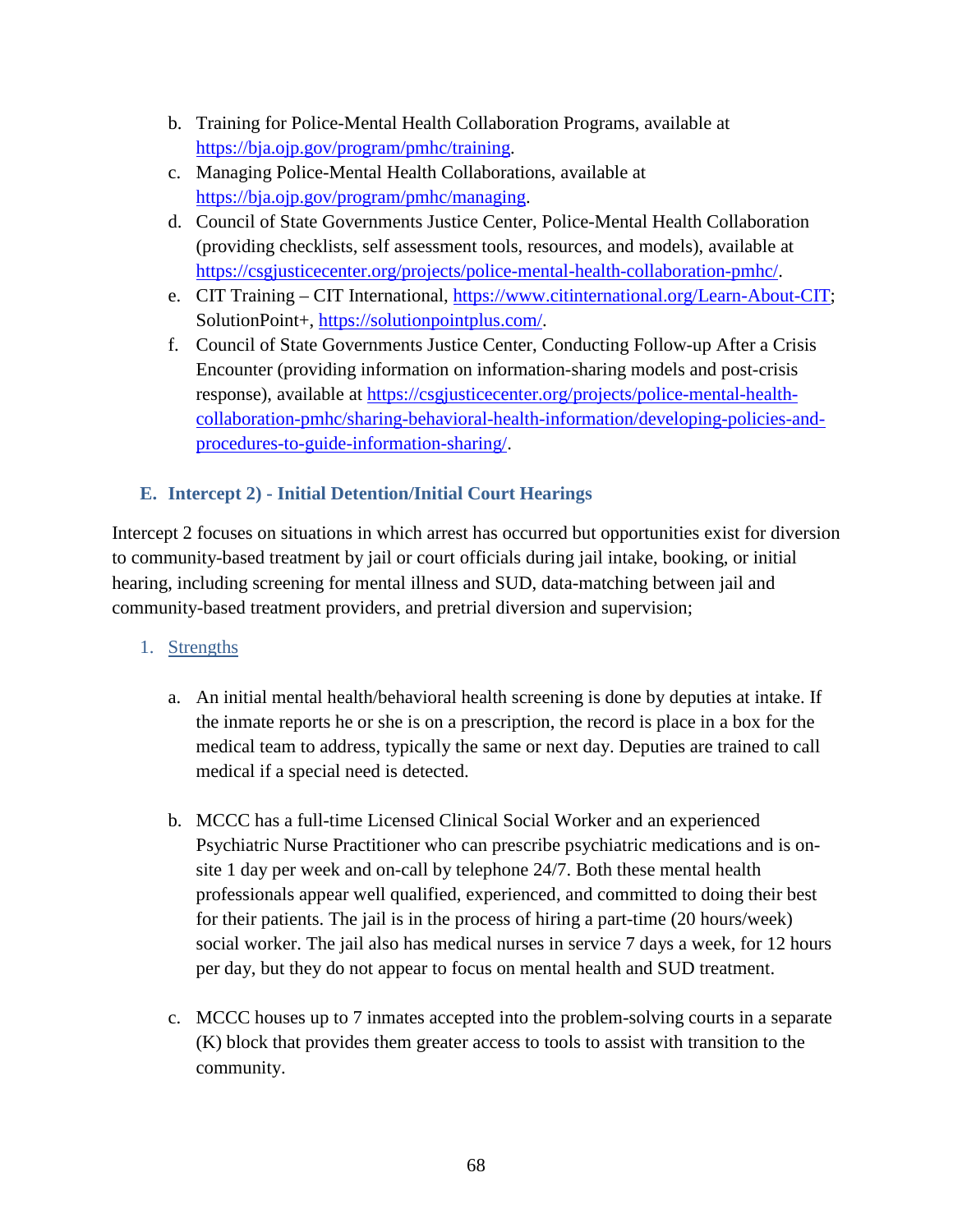### 2.  $Gaps$

 $\overline{\phantom{a}}$ 

a. **MCCC does not use a validated mental health or SUD screening tool** for its initial screenings and does not use qualified staff to administer its screenings. Initial screening for mental illness is essential to an effective diversion program.<sup>[159](#page-68-0)</sup> The DOJ has found other jails to be unconstitutionally placing inmates with mental illness at substantial risk of harm because their screening tools relied on self-reporting by inmates, were administered by deputies, or even by a nurse, without training in identifying symptoms of mental illness, and were not systematically reviewed by supervisors for accuracy. As a result, individuals with mental illness were under-identified and denied care or delayed in receiving care they needed.<sup>[160](#page-68-1)</sup> Yet, MCCC relies on uniformed officers to conduct screening. It is not clear to what extent those officers are trained or supervised for accuracy.

Perhaps as a result of this gap, when RJS Consulting conducted a site visit, the inmate count was 227 and 193 inmates were under medical care. However, only 35 were receiving mental health prescriptions. This is a red flag, considering that this represents only 15.4% of the population. By contrast, national studies indicate 30- 60% of a jail's population are diagnosed or diagnosable with a mental health disorder and staff believe it is more likely that 75–80% of MCCC's population has a mental health condition and/or SUD. It is likely that inmates are reluctant to share mental health and substance use information at booking to a uniformed deputy, in a nonprivate setting, and in response to a self-designed screening tool.

Relatedly, **MCCC did not provide data on mental illness and SUD among the inmate population.** Data collection on these populations is important to ensure staffing and services are available to meet their needs, to assess the success of interventions and programs designed to provide treatment and reduce their incarceration and recidivism, and to help identify gaps in community-based services

<span id="page-68-1"></span><sup>160</sup> Investigation of Mobile, AL County Metro Jail, at 18, available at [https://www.justice.gov/sites/default/files/crt/legacy/2010/12/15/MCMJ\\_findlet\\_01-15-09.pdf](https://www.justice.gov/sites/default/files/crt/legacy/2010/12/15/MCMJ_findlet_01-15-09.pdf) (2009); Investigation of Cook County Jail, at 60-61, available at [https://www.justice.gov/sites/default/files/crt/legacy/2011/04/13/CookCountyJail\\_findingsletter\\_7-11-](https://www.justice.gov/sites/default/files/crt/legacy/2011/04/13/CookCountyJail_findingsletter_7-11-08.pdf) [08.pdf](https://www.justice.gov/sites/default/files/crt/legacy/2011/04/13/CookCountyJail_findingsletter_7-11-08.pdf) (2008); Investigation of the Hampton Roads Regional Jail (Portsmouth, Virginia), available at <https://www.justice.gov/crt/case-document/file/1121176/download> (2018).

<span id="page-68-0"></span><sup>&</sup>lt;sup>159</sup> Council of State Governments Stepping Up Initiative, Implementing Mental Health Screening and Assessment, available at [https://stepuptogether.org/wp-content/uploads/In-Focus-MH-Screening-](https://stepuptogether.org/wp-content/uploads/In-Focus-MH-Screening-Assessment-7.31.18-FINAL.pdf)[Assessment-7.31.18-FINAL.pdf;](https://stepuptogether.org/wp-content/uploads/In-Focus-MH-Screening-Assessment-7.31.18-FINAL.pdf) Council of State Governments Justice Center, Guidelines for the Successful Transition of People with Behavioral Health Disorders from Jail and Prison, available at [https://csgjusticecenter.org/wp-content/uploads/2020/02/Guidelines-for-sucessful-transition](https://csgjusticecenter.org/wp-content/uploads/2020/02/Guidelines-for-sucessful-transition-summary.pdf)[summary.pdf;](https://csgjusticecenter.org/wp-content/uploads/2020/02/Guidelines-for-sucessful-transition-summary.pdf) Validation of the Brief Jail Mental Health Screen, available at https://ps.psychiatryonline.org/doi/10.1176/appi.ps.56.7.816.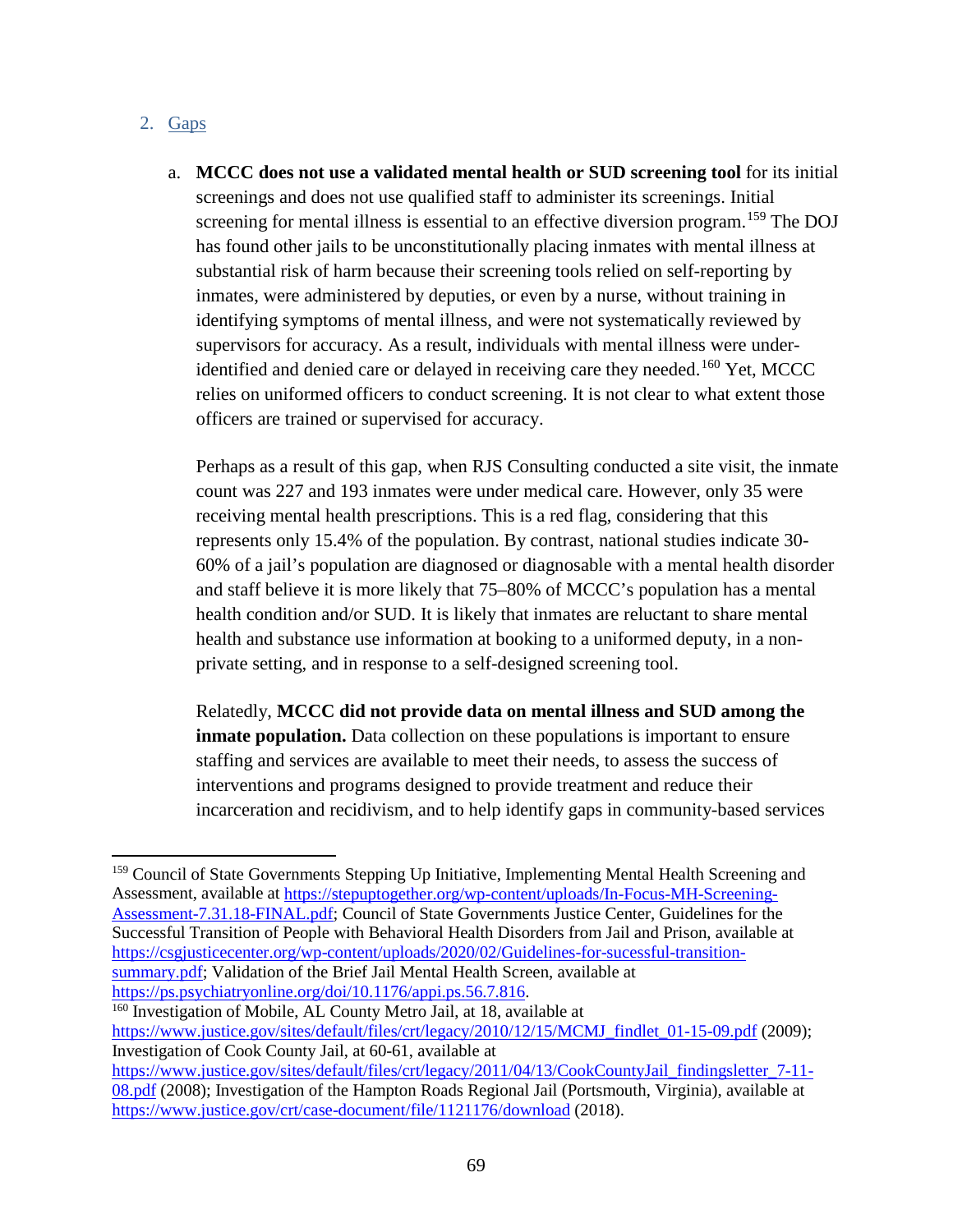that are leading to their incarceration. It is not clear whether MCCC has any data on the numbers, criminal offenses, diagnoses, treatment, and outcomes for these populations. DOJ has identified such data gaps as relevant to violations of federal  $law<sup>.161</sup>$  $law<sup>.161</sup>$  $law<sup>.161</sup>$ 

b. With some 250–320 inmates on any given day, and 75–80% of those having some form of mental illness and/or SUD, **MCCC is understaffed with mental health professionals**. As cited by DOJ, the American Psychiatric Association recommends one FTE psychiatrist for every  $75-100$  inmates with serious mental illness.<sup>[162](#page-69-1)</sup> The limited mental health staff available are forced to focus on addressing crises rather than diagnosis and treatment. This may contribute to the delays in identifying inmates as candidates for the mental health and drug courts, referrals to which, as noted in JCI's report, are taking over 30 days. Currently, there is no availability of video-based treatment. Mental health consultations must happen either in-person or by phone. Telephone interactions obviously limit a treating professional's ability to assess a patient's body language and affect and even to interact with the patient directly (as most calls are placed by an on-site nurse). Relying exclusively on in-person consultation results in limited availability of staff, limited hours, and logistical difficulties.

**Lack of mental health staffing on weekends**, when arrests related to SUD and mental illness are highest, delays diagnosis and treatment for those who do not have pre-existing diagnoses and disrupts treatment for those who already have diagnoses and treatment regimens. We encountered an inmate who was arrested on a Friday, reported their mental health diagnosis and their regular psychiatric medication, and did not receive the medication until Tuesday, when they appeared in court. A threeday break in medication may not only cause mental health symptoms to return, but may create additional, often severe, symptoms from withdrawal and can seriously set back individuals undergoing treatment. Mental health staff also reported delays in filling prescriptions after they are ordered, even during weekdays, suggesting a break in the fulfillment chain. These delays can cause devastating problems, not only for the individual inmates in terms of symptoms, but also inhibiting their ability to follow jail rules, avoid segregation, and demonstrate behavior appropriate for diversion or reduced sentences. For the corrections and court systems, these delays in treatment can lead to delays due to loss of, and restoration to, competency, or inability to appear at court, and miscarriages of justice when inmates are unable to demonstrate their true

 $\overline{a}$ 

<span id="page-69-0"></span><sup>&</sup>lt;sup>161</sup> Investigation of Mobile, AL County Metro Jail, at 19, available at [https://www.justice.gov/sites/default/files/crt/legacy/2010/12/15/MCMJ\\_findlet\\_01-15-09.pdf](https://www.justice.gov/sites/default/files/crt/legacy/2010/12/15/MCMJ_findlet_01-15-09.pdf) (2009) <sup>162</sup> Investigation of the Hampton Roads Regional Jail (Portsmouth, Virginia), available at

<span id="page-69-1"></span><https://www.justice.gov/crt/case-document/file/1121176/download> (2018).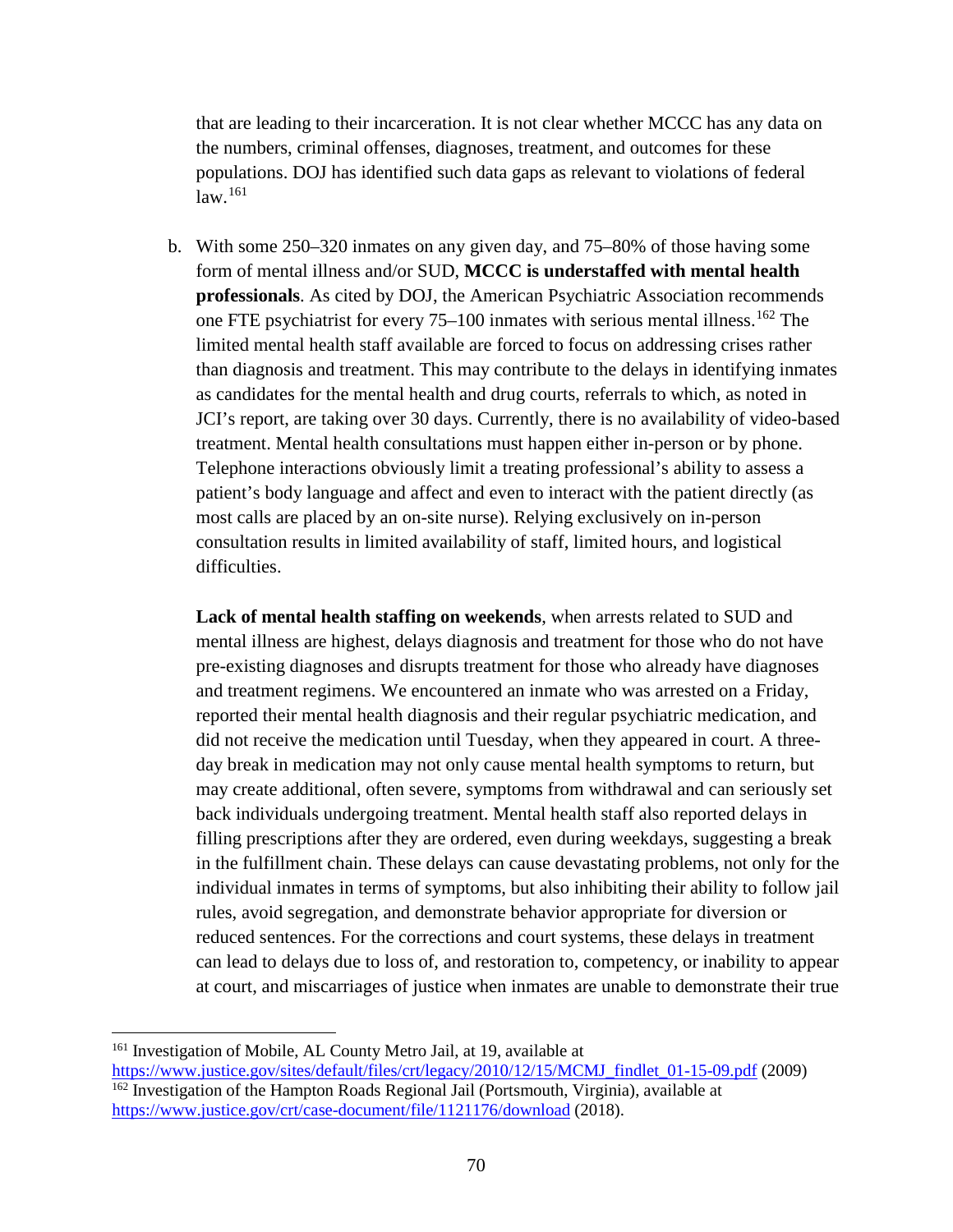character and eligibility for diversion. The DOJ has found other jails to be in violation of the Constitution and federal law for similar delays in providing medication to inmates with mental illness and for similarly limited hours of mental health staff. [163](#page-70-0)

c. **Lack of veteran-specific mental health and SUD interventions.** Staff report that many veterans are being seen in MCCC. Many veterans are reluctant to admit to trauma, mental illness, or SUD and require targeted approaches to diagnosis and treatment. Many jails nationwide have developed veteran-specific housing pods, allowing veteran inmates access to targeted services, veteran-specific benefits (such as connections to VA health and housing assistance upon reentry) and, importantly, peer supports. [164](#page-70-1) These programs have had significant success in reducing recidivism.[165](#page-70-2)

## 3. Recommendations

 $\overline{a}$ 

a. **Adopt validated screening tools**, such as the Brief Jail Mental Health Screen and Texas Christian University Drug Screen-V.[166](#page-70-3) When these tools identify mental health, SUD, or co-occurring disorders, follow up with timely comprehensive assessment and diagnosis by mental health professionals. When screening reveals prior mental health or SUD treatment, MCCC should have processes to timely seek a release from the inmate and request records from prior providers. **Utilize the results of the screening tools to track** numbers, criminal offenses, diagnoses, treatment, and outcomes for these populations in order to inform decisions about staffing and programming capacity, gaps within MCCC and in the community, and successful interventions.

[https://www.justice.gov/sites/default/files/crt/legacy/2012/04/23/parish\\_update\\_4-23-12.pdf;](https://www.justice.gov/sites/default/files/crt/legacy/2012/04/23/parish_update_4-23-12.pdf) Investigation of Mobile, AL County Metro Jail, at 21-23 and 26, available at [https://www.justice.gov/sites/default/files/crt/legacy/2010/12/15/MCMJ\\_findlet\\_01-15-09.pdf](https://www.justice.gov/sites/default/files/crt/legacy/2010/12/15/MCMJ_findlet_01-15-09.pdf) (2009).

<span id="page-70-1"></span><sup>164</sup> U.S. Dept. of Justice Nat'l. Inst. of Corrections, Barracks Behind Bars: In Veteran-Specific Housing Units, Veterans Help Veterans Help Themselves, available at

<https://info.nicic.gov/jiv/sites/info.nicic.gov.jiv/files/Barracks-Behind-Bars-508.pdf> (2018).

<span id="page-70-2"></span><sup>165</sup> Legal Help for Veterans, Jail Programs Help Veteran Inmates Work Through Problems and Reintegrate Into Society, available at [https://www.legalhelpforveterans.com/2018/02/28/jail-programs](https://www.legalhelpforveterans.com/2018/02/28/jail-programs-help-veteran-inmates-work-through-problems-and-reintegrate-into-society/)[help-veteran-inmates-work-through-problems-and-reintegrate-into-society/](https://www.legalhelpforveterans.com/2018/02/28/jail-programs-help-veteran-inmates-work-through-problems-and-reintegrate-into-society/) (reporting that an Albany, NY jail veterans pod program reduced recidivism to 6%, compared to 40% of the general population); [https://wesoldieron.org/albany-county-house-corrections/;](https://wesoldieron.org/albany-county-house-corrections/) [https://veterans.ny.gov/content/incarcerated](https://veterans.ny.gov/content/incarcerated-veterans-program)[veterans-program.](https://veterans.ny.gov/content/incarcerated-veterans-program)<br><sup>166</sup> SAMHSA, Screening and Assessment of Co-Occurring Disorders in the Justice System, Fig. 8 and p.

<span id="page-70-0"></span> $163$  Id (citing psychotropic medication delays as violations; citing mental health staffing of over 7 FTE mental health staff, with no mental health professional present on weekends, as inadequate for 500 prisoners with mental illness); Update to Letter of Findings, US' Civil Rights Investigation of the Orleans Parish Prison System, at 13-16, available at

<span id="page-70-3"></span><sup>58-61,</sup> available at file:///C:/Users/Eve/AppData/Local/Temp/pep19-screen-codjs.pdf (2019).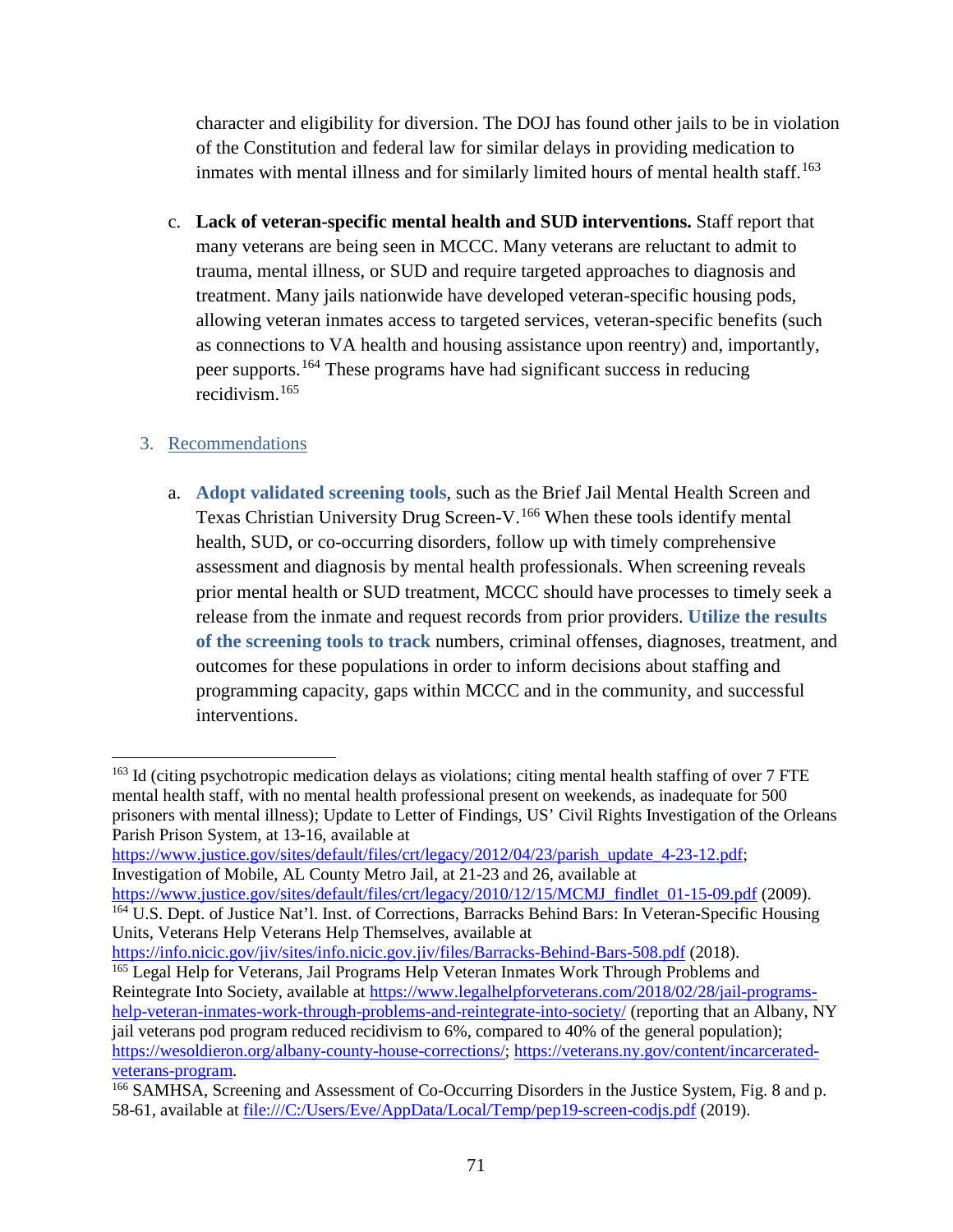- b. **Increase the number and hours of qualified mental health staff** at MCCC to ensure adequate coverage on weekends and nights and to ensure staffing is adequate to make timely assessments, diagnoses, and treatment plans. APA recommended ratios would suggest, conservatively, 2.5–3.5 FTE mental health professionals are needed for MCCC's population. Explore using video consultations to allow psychiatrists and other treatment professionals more flexibility to consult with patients in a timely and regular manner. **Speed up diagnosis, prescription fulfillment, and referral to problem solving courts, as well as assignment to K block or the mental health unit** for those believed to be eligible (see below).
- c. **Adopt a veteran-specific program** in jail, including a veteran housing pod and peerto-peer services, which would support and complement the County's Veterans' Court.

### 5. Resources

- a. Mental Health Screening Policy Research Associates, Brief Jail Mental Health Screen, available at [https://www.prainc.com/?product=brief-jail-mental-health](https://www.prainc.com/?product=brief-jail-mental-health-screen)[screen.](https://www.prainc.com/?product=brief-jail-mental-health-screen) SAMHSA, Screening and Assessment of Co-Occurring Disorders in the Justice System, Fig. 8 and p. 58-61 (2019), available at file:///C:/Users/Eve/AppData/Local/Temp/pep19-screen-codjs.pdf; Council of State Governments Stepping Up Initiative, Implementing Mental Health Screening and Assessment, available at [https://stepuptogether.org/wp-content/uploads/In-Focus-](https://stepuptogether.org/wp-content/uploads/In-Focus-MH-Screening-Assessment-7.31.18-FINAL.pdf)[MH-Screening-Assessment-7.31.18-FINAL.pdf;](https://stepuptogether.org/wp-content/uploads/In-Focus-MH-Screening-Assessment-7.31.18-FINAL.pdf) The Brief Jail Mental Health Screen, available at [https://dbhds.virginia.gov/library/forensics/ofo%20-](https://dbhds.virginia.gov/library/forensics/ofo%20-%20brief%20jail%20mental%20health%20screen%20part%203.pdf) [%20brief%20jail%20mental%20health%20screen%20part%203.pdf;](https://dbhds.virginia.gov/library/forensics/ofo%20-%20brief%20jail%20mental%20health%20screen%20part%203.pdf)
- b. Council of State Governments Justice Center, Guidelines for the Successful Transition of People with Behavioral Health Disorders from Jail and Prison, available at [https://csgjusticecenter.org/wp-content/uploads/2020/02/Guidelines-for-sucessful](https://csgjusticecenter.org/wp-content/uploads/2020/02/Guidelines-for-sucessful-transition-summary.pdf)[transition-summary.pdf.](https://csgjusticecenter.org/wp-content/uploads/2020/02/Guidelines-for-sucessful-transition-summary.pdf)
- c. U.S. Dept. of Justice Nat'l. Inst. of Corrections, Barracks Behind Bars: In Veteran-Specific Housing Units, Veterans Help Veterans Help Themselves, available at <https://info.nicic.gov/jiv/sites/info.nicic.gov.jiv/files/Barracks-Behind-Bars-508.pdf> (2018).

### **F. Intercept 3) - Jails/Courts**

Intercept 3 focuses on diversion to community-based services through jail or court processes and programs after booking, including problem-solving courts, and services that prevent the worsening of a person's illness during jail stay, such as jail-based programming and health care services.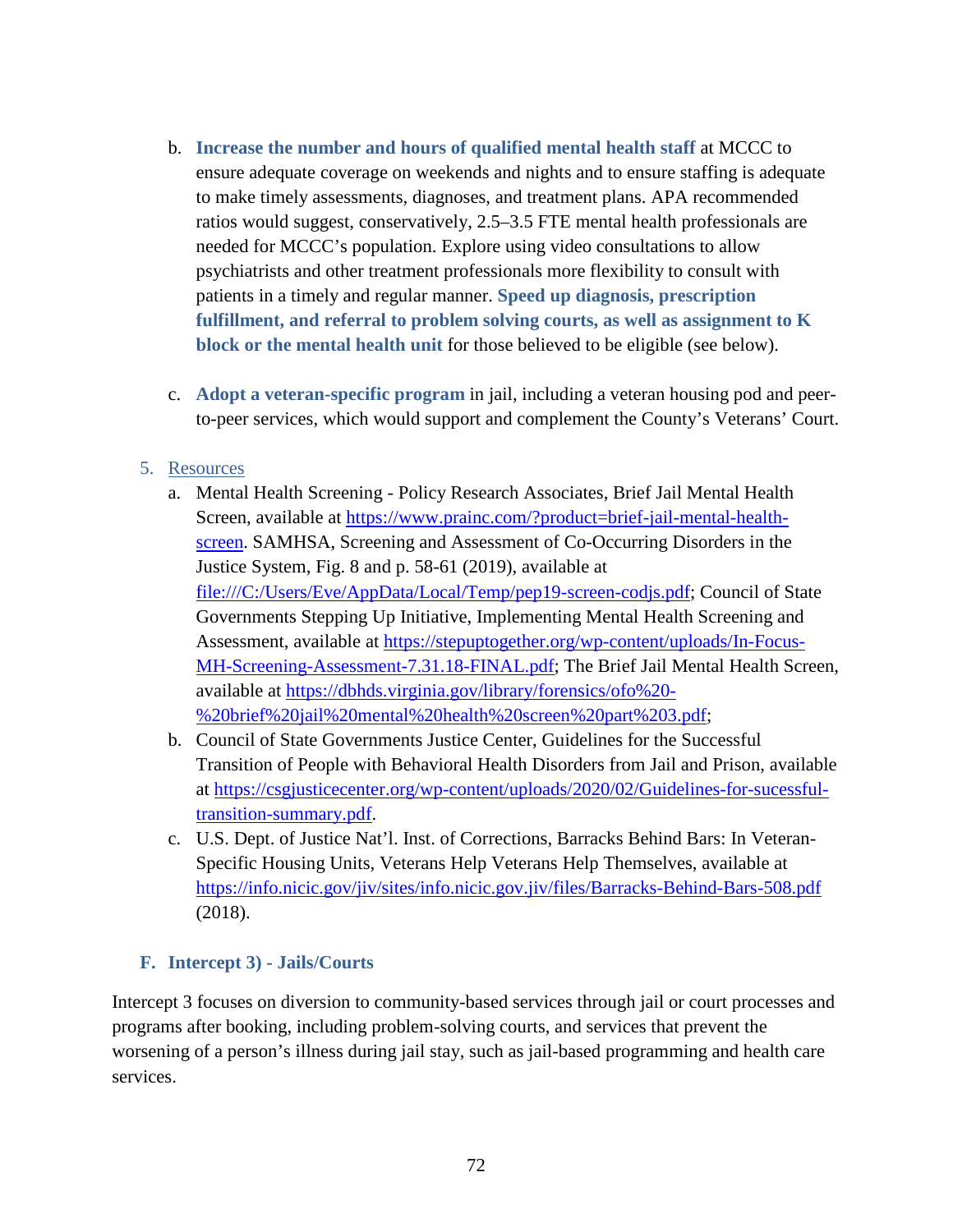Jails have constitutional and legal mandates to provide adequate mental health and SUD treatment. They should not, however, be considered part of the treatment continuum of care. People with these illnesses should be diverted from jail to treatment and community whenever possible. Jails should play a role, along with courts, in ensuring that diversion happens. In order to play that role, jail mental health systems must:  $167$ 

- Identify people with mental illness entering the criminal justice system: An effective system utilizes evidence-based mechanisms to identify, manage, and divert people to treatment as quickly as possible. Training of corrections staff on the signs and symptoms of mental illness and SUD is an important supplement to professional mental health staff in this effort. Coordination with prior treatment providers is also important to inform jail treatment.
- Stabilize and treat mental illness and SUD in ways that avoid harm and prepare inmates for diversion or reentry: An adequate mental health system includes licensed and unlicensed care providers, support staff, and custody staff. Staffing levels should be determined by levels of need and required care activities (intake, assessment and diagnosis, treatment and discharge planning, treatment, medication management, and records keeping). In addition, inmates must have ready access to care, including individualized treatment plans, specialized interventions when needed, and care outside of normal business hours. While medication is important, it should not be the primary method of care, when individual and group therapy may be more effective, less expensive, and cause fewer side effects. Beyond treatment, programming to help inmates maintain stability, engage in activities of daily living, and care for themselves is important.
- Provide adequate physical resources: A jail system must provide adequate housing and treatment capacity for this population. Areas for individual and group treatment should exist and allow for adequate levels of privacy and confidentiality. Housing options should allow for different levels of care and security based on needs and risk.
- Maintain adequate health records: Good health records are the cornerstone to effective care and to the legal requirement of continuity of care. They are instrumental in evidencing care quality of assurance and to ensuring continuity of treatment upon reentry. Records must be complete, thorough, and accurately represent care activities. Electronic health records and management information systems are important tools in this effort, as they support continuous quality improvement, tracking, and coordination with post-incarceration treatment providers.
- Engage in continuous quality assurance and analysis of data and outcomes: An ongoing internal survey, evaluation, and feed-back system accompanied by a statutory, evidentiary privilege to safeguard such studies from disruptive discovery demands should be part of any system. Along with such feedback mechanisms, data

<span id="page-72-0"></span>l <sup>167</sup> National Commission of Correctional Health Care, Jail Health Care Policies and Procedures.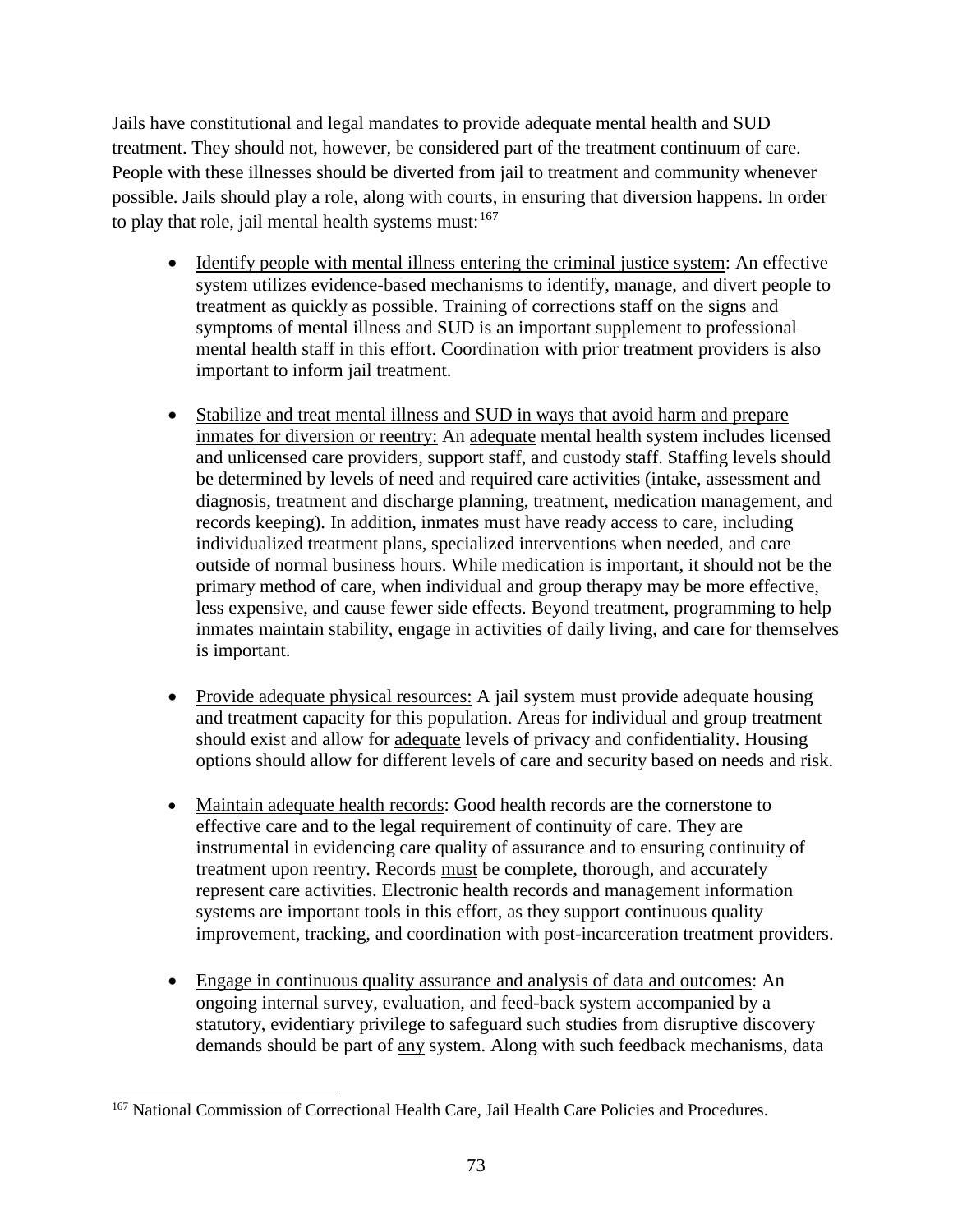tracking and analysis by multidisciplinary teams will enable adoption of or changes to policies, procedures, programs, and services to continuously improve outcomes.

• Discharge planning: Structures and processes should exist to prepare inmates with mental illness/SUD for release. This should include assisting them to reactivate financial and community resources to meet basic needs and treatment needs. All inmates with a serious mental illness should be released with a complete and clear release plan that is shared among appropriate criminal justice components, community, and personal supports.

### 1. Strengths

- a. As discussed above, in recent years, MCCC has expanded mental health staff and started a new K block for inmates considered eligible for the problem-solving courts.
- b. Monroe County has implemented four problem-solving courts: Mental Health Court, Drug Court, Veterans Court, and Reentry Court to handle felony charges of eligible individuals. Such courts can, if well executed and utilized, help to break the cycle of mental illness and criminal behavior that stems from failures of community mental health systems and may be aggravated by inadequate jail treatment systems, and provide effective treatment options rather than the usual criminal sanctions for offenders with mental illness.[168](#page-73-0) In 2019, the Drug Court reduced average number of days in jail to 49 per participant, compared to a comparison group serving 69 days per participant on average.<sup>[169](#page-73-1)</sup>
- c. The Monroe County Prosecutor offers a Mental Health Review Team diversion program for misdemeanor charges against individuals with diagnosed mental illness. The Mental Health Review Team is a multi-disciplinary team of representatives of the Prosecutor, Public Defender, Probation Department, Jail Diversion Coordinator, and Centerstone. This program relies on the Prosecutor's discretion to dismiss charges if an offender agrees to, and does, comply with a written diversion agreement. In the case of a breach of the agreement, the court may sanction the breach or reactivate the original charge. Alternatively, the terms of a diversion agreement may be incorporated into a plea agreement and failure to comply will be treated as a probation violation.

<span id="page-73-0"></span>l <sup>168</sup> Bazelon Center for Mental Health Law, "The Role of Mental Health Courts in System Reform," available at [https://secureservercdn.net/198.71.233.254/d25.2ac.myftpupload.com/wp](https://secureservercdn.net/198.71.233.254/d25.2ac.myftpupload.com/wp-content/uploads/2018/03/Role-of-Mental-Health-Courts.pdf)[content/uploads/2018/03/Role-of-Mental-Health-Courts.pdf.](https://secureservercdn.net/198.71.233.254/d25.2ac.myftpupload.com/wp-content/uploads/2018/03/Role-of-Mental-Health-Courts.pdf)

<span id="page-73-1"></span><sup>&</sup>lt;sup>169</sup> IU School of Social Work, Program Evaluation of the Monroe County (Indiana) Drug Court, available at [https://www.co.monroe.in.us/egov/documents/1554129975\\_86798.pdf.](https://www.co.monroe.in.us/egov/documents/1554129975_86798.pdf)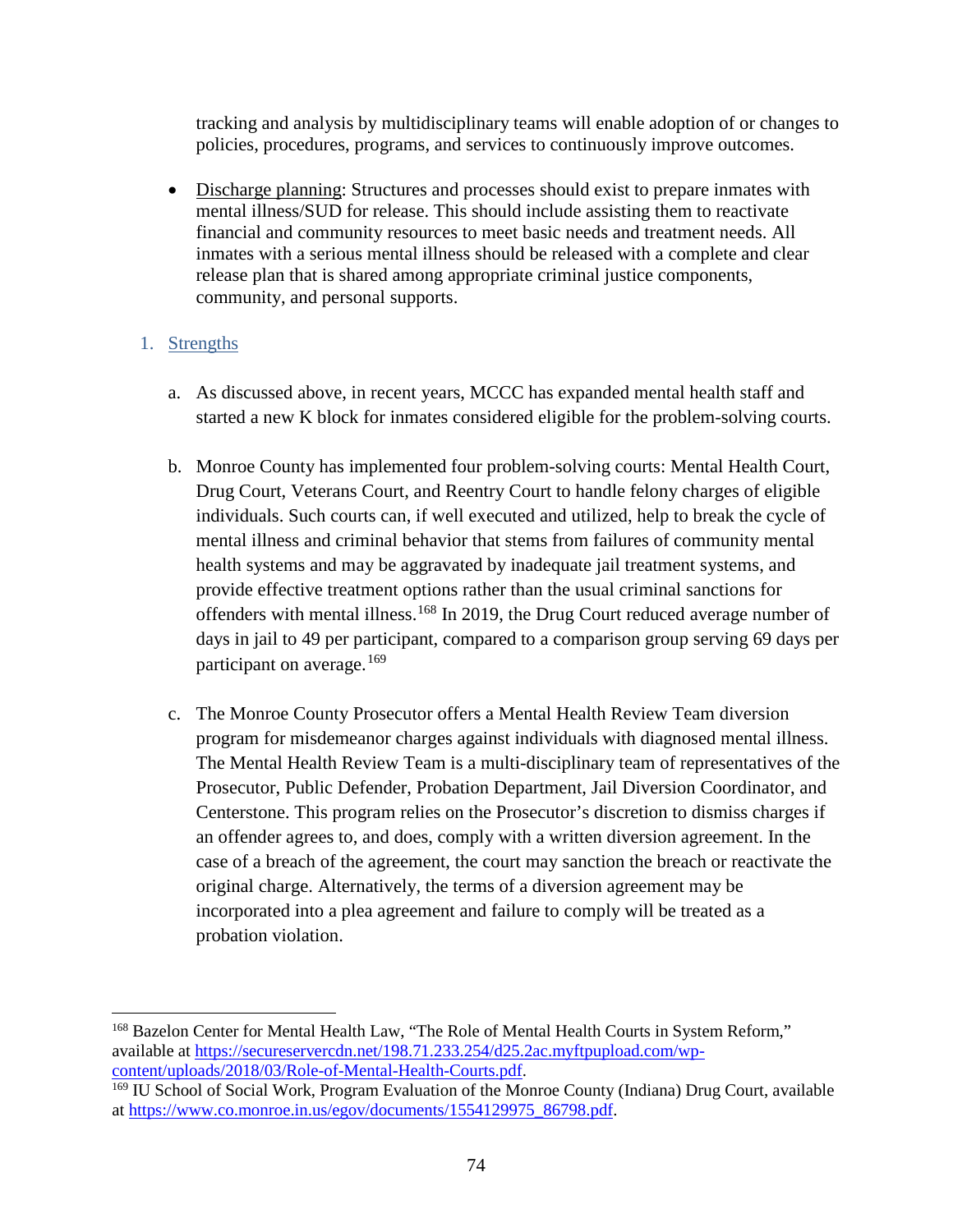- d. Since 2017, MCCC has partnered with New Beginnings to offer programming to inmates preparing for reentry, including a Vivitrol injection within one week of release. Although the number of inmates who have been able to participate is not clear from MCCC reports, participants have been successful, with a nearly 70% norecidivism rate over 3 years and reduced anxiety, depression, and criminal thinking among participants. In 2019, the DMHA reduced the program from 15 hours of programming per week to 8 hours and from 90 days of jail programming plus 90 days of community programming to 60 days of jail programming and 120 days of community programming. MCCC is working to increase the programming hours and duration of the program and seeks funding to do so. New Leaf New Life has also offered some programming at MCCC, including support groups, re-entry workshops, writing workshops, meditation and recreational programs, but it is not clear to what extent these programs have continued during the pandemic.
- e. MCCC partnered with ASPIN Health Navigators to begin the Medicaid enrollment process for specified inmates. This partnership continued in 2019 with 500 inmates given the opportunity to begin the enrollment process to obtain healthcare.<sup>[170](#page-74-0)</sup>

## 2. Gaps

- a. **Mental health staffing and housing are insufficient** to meet the need. As a result, individual treatment plans are lacking. **The new K block is too small** (7 beds) to meet the need. Most inmates with mental illness and SUD are in general population, except when they are in segregation for a crisis. Being in general population makes it harder for inmates to focus on treatment, exposes them to abuse and extortion (for their medications), and makes them less likely to demonstrate the behaviors necessary to make them appear to be good candidates for shorter sentences, community supervision, or early release. The DOJ has found jails to be in violation of the law for failing to have adequate capacity in its mental health units. In addition, lack of adequate **screening, medical records, data collection, and tracking** makes visibility into the outcomes and quality improvement difficult.
- b. **Delays in treatment for inmates with mental illness result in vicious cycles** where inmates become incompetent and wait for months, reportedly, for admission to inpatient treatment, which delays court processes until competency is restored. But once an inmate is restored and returns to jail, court processes do not timely resume. Without access to robust treatment in the jail, the inmate decompensates, and the cycle begins again.

<span id="page-74-0"></span>l <sup>170</sup> 2019 Monroe County Correctional Center Annual Jail Report at 9.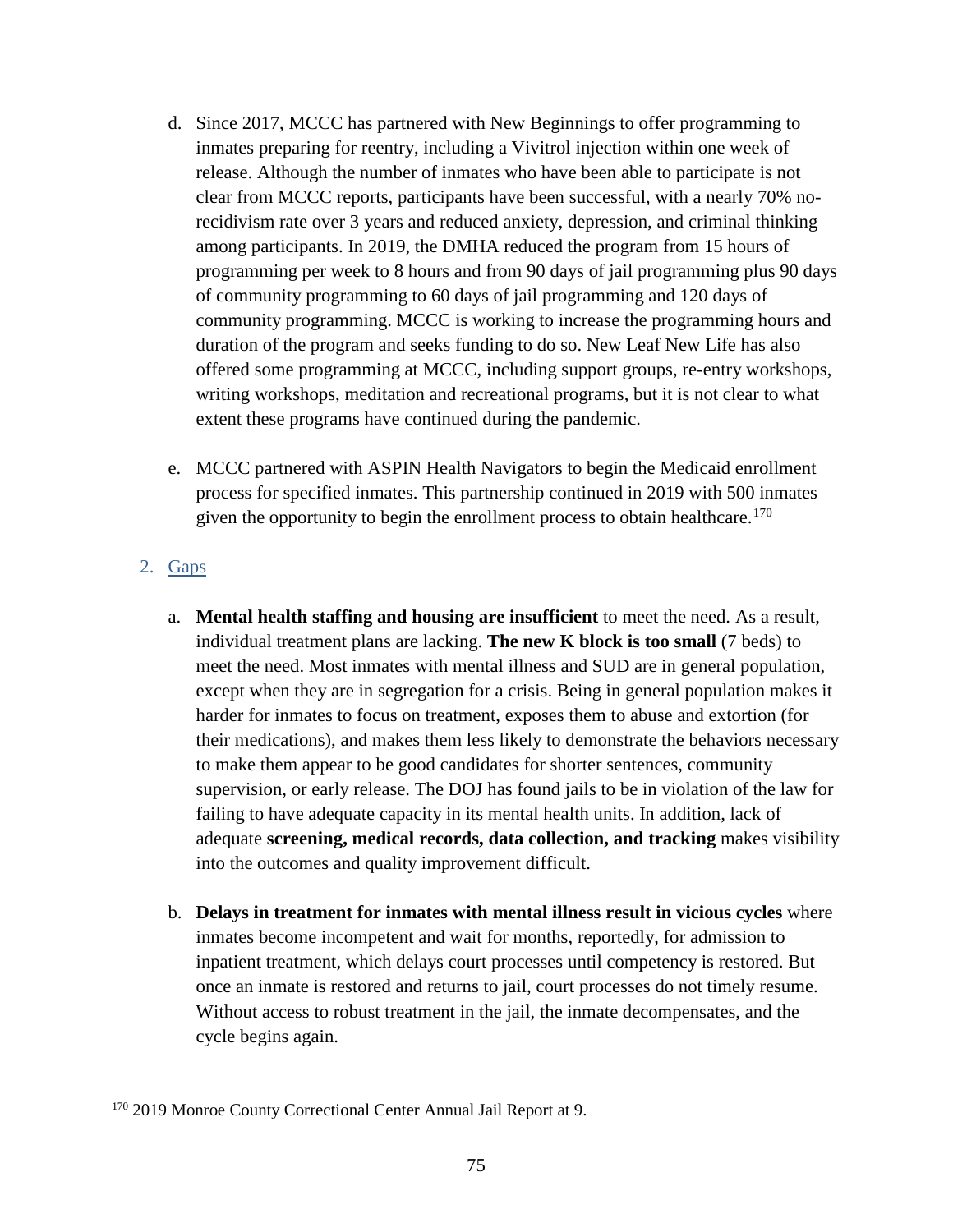- c. **MCCC offers very little programming** to assist inmates with mental illness and SUD to engage in recovery or prepare for reentry. The New Beginnings reentry program, while apparently successful, is small and is not targeted to inmates with these diseases. In addition, recent changes in that program threaten its efficacy.
- d. **Inmates with serious mental illness are often kept in segregation cells.** Because of the limited number of beds and services for inmates with mental illness and/or SUD, individuals with these conditions are too often in crisis and in segregation units, which are not therapeutic, are resource-draining for MCCC, and, in a vicious cycle, require mental health staff to run from crisis to crisis, rather than addressing root causes. Segregation is presumptively contraindicated for, and dangerous to, inmates with serious mental illness, and if inmates with mental illness are being placed in segregation because of their illnesses and the lack of safe housing for them, that is discriminatory in violation of the ADA. Segregation is well documented to be counterproductive to most mental health treatment, both because it exacerbates symptoms and because it limits availability of treatment.<sup>[171](#page-75-0)</sup> Mental health staff at MCCC make segregation rounds once a week, limiting their ability to provide treatment to those most in need. It is not clear whether MCCC screens inmates for mental health conditions that would contraindicate segregation before placing inmates in segregation. [172](#page-75-1) **Segregation of inmates with mental illness raises potential serious constitutional and legal liability concerns.**
- e. **MCCC's medical provider charges copays** for mental health and addiction treatment. Staff report that some inmates refuse treatment and medication because of cost. For inmates, who lose both their employment and their benefits while incarcerated, any financial barrier to health care, even if it appears small, likely significantly discourages them from seeking treatment.
- f. It is unclear whether MCCC's **Medicaid enrollment effort** is sufficiently staffed to meet the need. In 2019, MCCC reports it offered the opportunity to 500 inmates (10%) out of the nearly 5,000 bookings that year. It is also not clear how successful

 $\overline{\phantom{a}}$ 

<span id="page-75-0"></span><sup>&</sup>lt;sup>171</sup> National Commission on Correctional Health Care, Position Statement on Solitary Confinement (Isolation), available at<https://www.ncchc.org/solitary-confinement> (2016) ("Juveniles, mentally ill individuals, and pregnant women should be excluded from solitary confinement of any duration."); Andrade, Mental Health Units as Alternatives to Segregation: It Can Be Done, Vera Institute Think Justice Blog/Addressing the Overuse of Segregation in U.S. Prisons and Jails, available at [https://www.vera.org/blog/addressing-the-overuse-of-segregation-in-u-s-prisons-and-jails/mental-health](https://www.vera.org/blog/addressing-the-overuse-of-segregation-in-u-s-prisons-and-jails/mental-health-units-as-alternatives-to-segregation-it-can-be-done)[units-as-alternatives-to-segregation-it-can-be-done](https://www.vera.org/blog/addressing-the-overuse-of-segregation-in-u-s-prisons-and-jails/mental-health-units-as-alternatives-to-segregation-it-can-be-done) (2020).

<span id="page-75-1"></span><sup>&</sup>lt;sup>172</sup> Kapoor, et al., Mental Health Effects of Restrictive Housing, in U.S. Dept. of Justice Nat'l. Inst. of Justice, Restrictive Housing in the U.S.: Issues, Challenges, and Future Directions, Ch. 6, at 218-20, available at<https://www.ncjrs.gov/pdffiles1/nij/250321.pdf> (2016).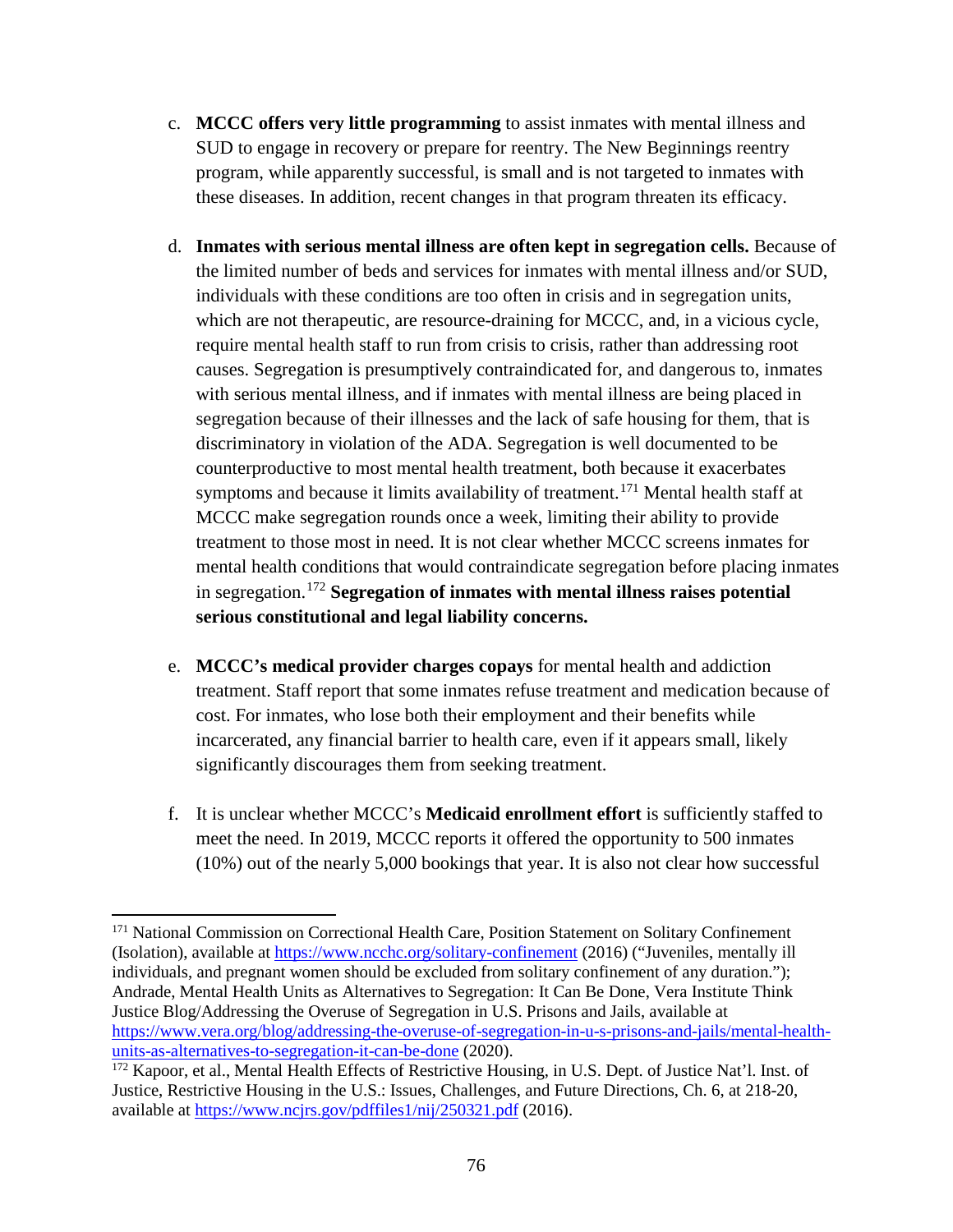the program is. Because of the 45- to 90-day processing time, it is crucial to start the enrollment process early. For example, according to recent research,

New Mexico initiates enrollment efforts when individuals first enter incarceration, which helps the state connect with individuals even if they have short stays. The other states begin their enrollment efforts about 90–120 days prior to release. . . . The states educate individuals about Medicaid coverage and assist in completing and submitting an application as well as selecting a Managed Care Organization (MCO). Individuals either leave with their Medicaid card or it is mailed to their home. These efforts are primarily conducted by corrections staff who are trained as presumptive eligibility determiners; Ohio also has trained some inmates to serve as peer navigators.<sup>[173](#page-76-0)</sup>

g. **Problem-solving courts in Monroe County appear to be underutilized.** Despite the high numbers of drug-, alcohol-, and mental illness-related arrests, in 2017, the Drug Court supervised only 77 people and the Mental Health Court supervised only 9.[174](#page-76-1) Similarly, as of May 2019, the Drug Court had 71 people under supervision and the Mental Health Court had only 9. It was estimated that the Drug Court could handle 49 more offenders and the Mental Health Court could handle 11 more offenders, with current staffing.

Several barriers-to-entry seem to be limiting the role of the problem-solving courts. As discussed in JCI's report, inmates often wait over 30 days to reach the problemsolving courts. A 2019 evaluation of the Drug Court found participants waited an average of 48 days for admission to drug court. This is a significant barrier for all courts, as any inmate who has served 30 days already is likely to prefer to take the chance of a guilty plea in hopes of receiving time served, probation, or minimal additional time, rather than engage in the problem-solving court, which requires him/her to acknowledge a mental illness or addiction, enter a guilty plea, pay a participation fee, a monthly fee (\$25), drug testing fees (\$10–\$25 per test), and treatment fees, and subject himself/herself to supervision, random drug tests, weekly court appointments, and an employment requirement. Moreover, his/her conviction will only be eliminated if he/she succeeds in the entire program for two years. The prospect of possibly, in two years, having the conviction withdrawn, is unlikely a sufficient "carrot" at this point in the process, particularly when balanced against the possibility of failing in the program while having given up the right to a trial.

<span id="page-76-0"></span><sup>&</sup>lt;sup>173</sup> Wachino, et al., How Connecting Justice-Involved Individuals to Medicaid Can Help Address the Opioid Epidemic, Kaiser Family Foundation Issue Brief, at 4, available at [https://www.kff.org/medicaid/issue-brief/how-connecting-justice-involved-individuals-to-medicaid-can](https://www.kff.org/medicaid/issue-brief/how-connecting-justice-involved-individuals-to-medicaid-can-help-address-the-opioid-epidemic/)[help-address-the-opioid-epidemic/](https://www.kff.org/medicaid/issue-brief/how-connecting-justice-involved-individuals-to-medicaid-can-help-address-the-opioid-epidemic/) (June 2019).

<span id="page-76-1"></span><sup>174</sup> Monroe County Courts & Related Offices Data Response (May 6, 2019).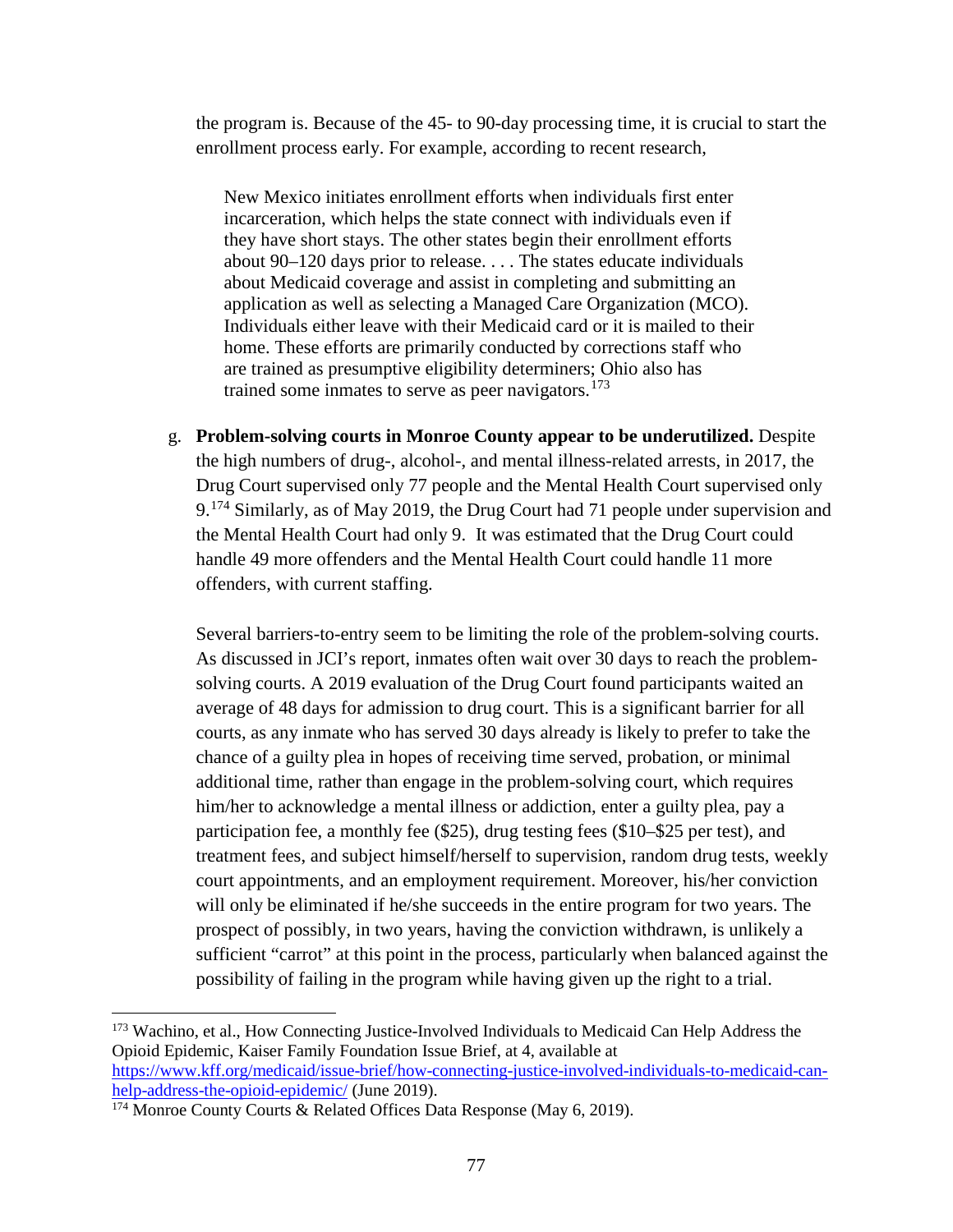Delays are particularly problematic for Mental Health and Drug Courts, as mental health and addiction symptoms and needs will have changed significantly over the course of 30 days since the incident leading to arrest. The individual's crisis occurred at the time of arrest and their openness to treatment may also be heightened at that time. Because of the inadequate mental health screening done upon booking, Prosecutors and Public Defenders often do not have sufficient information early enough to identify appropriate candidates for Mental Health or Drug Court and must invest additional time and resources in investigating offenders' mental health and drug history. Offenders' defense attorneys may delay referrals to problem-solving courts in order to get offenders treatment in jail because an offender with less mental illness or addiction symptoms may be a better candidate for a reduced or dropped charge or reduced or suspended sentence. Such a result counts as a success based on traditional criminal justice measures but does not necessarily help offenders connect successfully to community-based treatment the way a problem-solving court could. As discussed above, because participation in problem-solving courts requires a guilty plea, there is little incentive for defense attorneys or their clients to choose those courts.

Success in the problem-solving courts is not guaranteed. A 2019 evaluation found the drug court achieved a  $66\%$  graduation rate and an  $18\%$  recidivism rate.<sup>[175](#page-77-0)</sup> One requirement of the courts (and an important element of success for participants)<sup>[176](#page-77-1)</sup> is employment. However, participation in Drug or Mental Health Court requires the person to plead guilty to a felony and admit to a mental illness or SUD. Employers are reluctant to employ people with mental illness or SUD and are particularly concerned about (and in some cases prohibited from) employing felons. Thus, each participant begins with a strike against success. In addition, the participant must take time off work for weekly court appearances (Drug Court is at 7:30AM Wednesdays, and Mental Health Court is a 1:00PM on Tuesdays), probation officer meetings, site visits, and random drug tests 2–3 days/week (announced by phone at 6AM the day of the test). The average user fees and drug-test costs are estimated to be \$150/month for over a year of the Drug Court program.[177](#page-77-2) A survey of participants in the Drug Court noted that the frequent and random drug testing system was too expensive and timeconsuming and kept them from graduating from the program and attaining the benefit

 $\overline{\phantom{a}}$ 

<span id="page-77-0"></span><sup>&</sup>lt;sup>175</sup> IU School of Social Work, Program Evaluation of the Monroe County (Indiana) Drug Court, available at [https://www.co.monroe.in.us/egov/documents/1554129975\\_86798.pdf.](https://www.co.monroe.in.us/egov/documents/1554129975_86798.pdf) 176 Id.

<span id="page-77-1"></span>

<span id="page-77-2"></span><sup>&</sup>lt;sup>177</sup> Monroe County Drug Treatment Court Program Participant Handbook and Program Information, available at [https://www.co.monroe.in.us/egov/documents/1580306758\\_38504.pdf](https://www.co.monroe.in.us/egov/documents/1580306758_38504.pdf) (2020); Monroe County Mental Health Court Program Participant Handbook and Program Information, available at [https://www.co.monroe.in.us/egov/documents/1580333164\\_78068.pdf](https://www.co.monroe.in.us/egov/documents/1580333164_78068.pdf) (2020).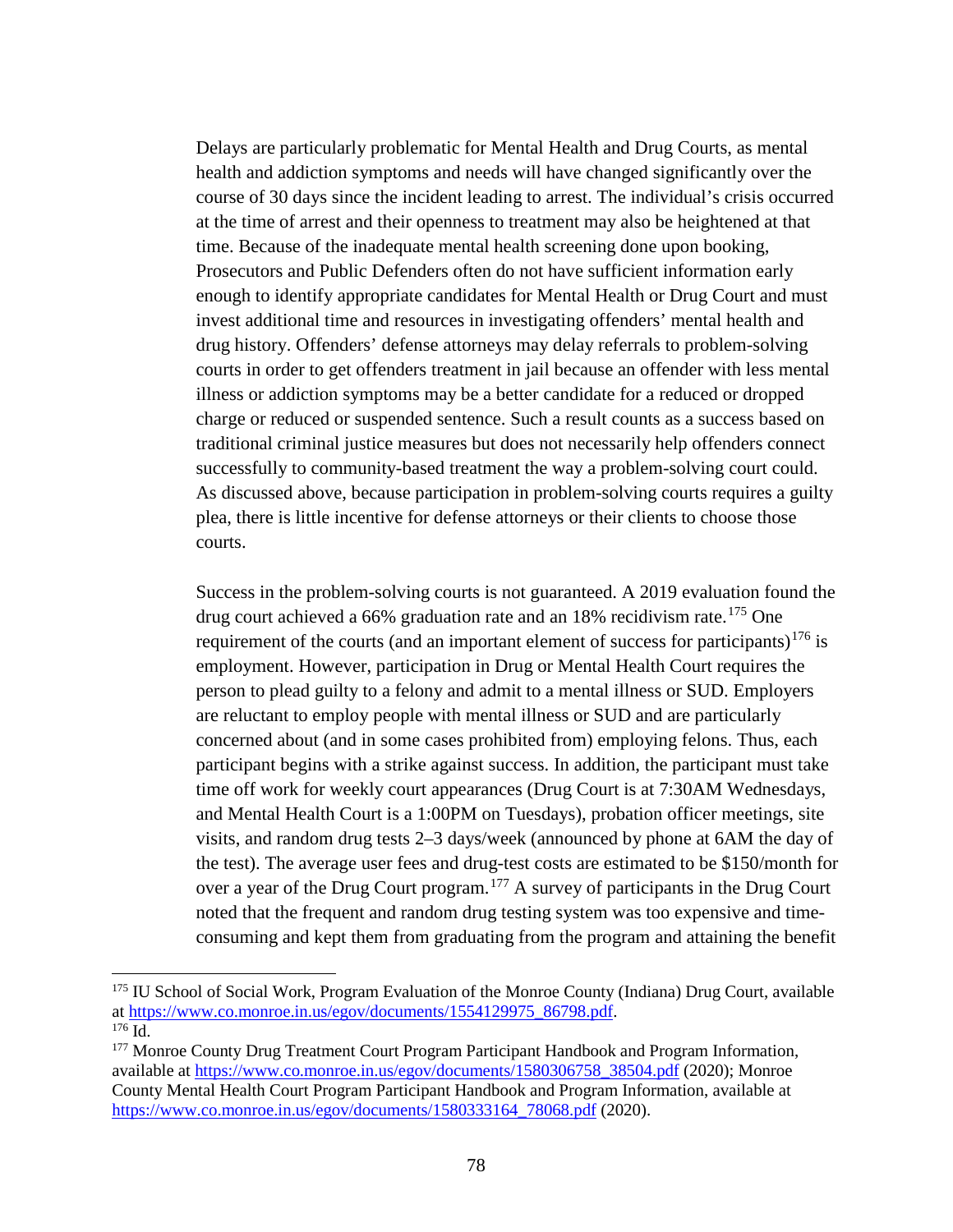of having their plea withdrawn. The evaluators recommended providing financial and other alternative incentives for abstinence.

## 3. Recommendations

- a. It is essential to use MCCC as a mechanism for diverting individuals to other services as quickly as possible. MCCC should **speed up diagnosis, prescription fulfillment, and referral to diversion and problem-solving courts, as well as assignment to K block or the mental health unit** for those believed to be eligible. Speed up admissions to inpatient treatment for those deemed incompetent, and, when individuals are restored to competency, ensure their court date is soon after their return to jail.
- b. **Maximize use, and timeliness, of the Prosecutor's Mental Health Review Team and reduce barriers to participation in and graduation from problem-solving Courts**.
	- o Ensure the Mental Health Review Team, together with defense attorneys, has early access to individuals in MCCC and the resources to make timely decisions about diversion and to provide access to community-based treatment and services for individuals identified as eligible for diversion.
	- o Indiana law requires participants in problem-solving courts to plead guilty to the offenses with which they are charged. Particularly for mental health courts, this is not a best practice, as it requires the individual to give up their constitutional right to a trial in which their mental health – the very reason they are eligible for the court – may be a defense.<sup>[178](#page-78-0)</sup> This requirement is likely a disincentive to eligible individuals participating and to their attorneys recommending participation, This requirement is likely a disincentive to eligible individuals participating and to their attorneys recommending participation, as well as making it more difficult for them to achieve housing and employment, both of which are required for problem-solving court graduation. **Work with the Indiana legislature to implement flexibility for the Mental Health and Drug Courts to accept individuals into the program without an up-front guilty plea.**
	- o Indiana law also requires drug testing to participate in the problem-solving courts. However, the law does not specify the frequency of drug testing or require problem-solving courts to charge participants for drug testing. Nor does Indiana

<span id="page-78-0"></span><sup>&</sup>lt;sup>178</sup> Bazelon Center for Mental Health Law, Mental Health Courts, [http://www.bazelon.org/our](http://www.bazelon.org/our-work/criminal-justice-2/mental-health-courts/)[work/criminal-justice-2/mental-health-courts/.](http://www.bazelon.org/our-work/criminal-justice-2/mental-health-courts/)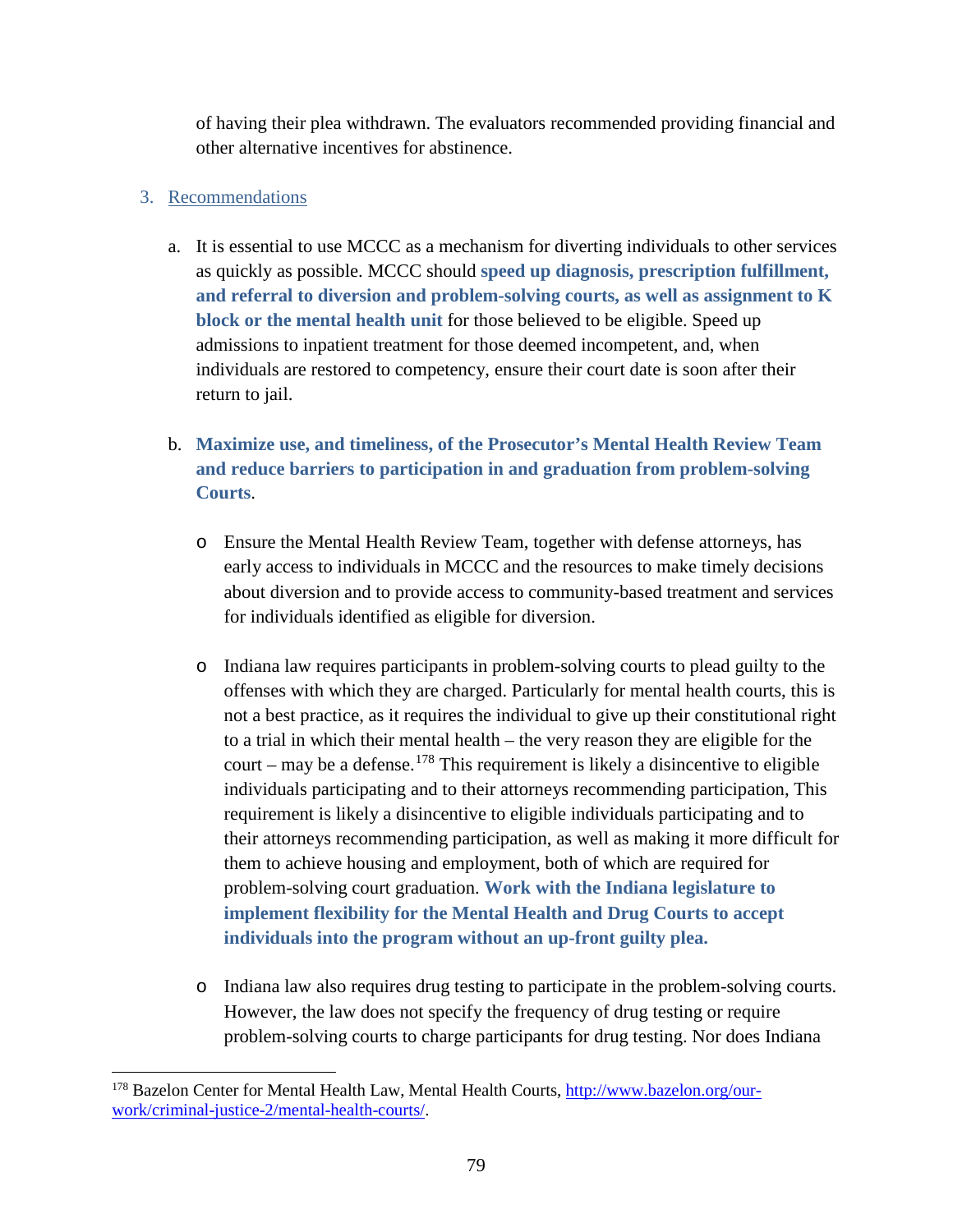law require the assessment of a participation fee. Given the cost savings of community-based treatment versus incarceration and recidivism, Monroe County should share the goal of participation, success, and graduation with participants. We agree with the IU evaluators of the Drug Court in 2019 that frequent random drug testing is likely most effective in the early phases of the program and less necessary as the program progresses. **We would propose focusing drug testing in the first few weeks after release and not assessing fees for drug tests that are negative. As the participant progresses, drug tests can be less frequent and, again, without cost when tests negative.** At the end of a successful program, therefore, a participant could graduate without debt to the County. Similarly, **participation fees should be eliminated or restructured** to avoid disincentivizing participation. If any participation fees are charged, they should be charged only upon a violation of the Drug/Mental Health Court agreement, thus disincentivizing *violations*, rather than *participation*.

- o While participants in Drug Court found their interactions with program staff and judges very helpful, the frequency and timing of those requirements interfere with a central requirement of the program – employment. The need to comply with drug testing, court appearances, and supervision visits makes it even more difficult for participants to obtain meaningful employment (which is already limited by mental illness/SUD diagnosis, criminal record, and treatment needs). While the Drug Court endeavors to hold court hearings in the early morning, the Mental Health Court is currently scheduled in the middle of a weekday. Monroe County should **explore evening hours for Mental Health Court and evening and weekend hours for regular supervision meetings and even drug testing**.
- c. While the best way to prevent individuals with mental illness and SUD from receiving inadequate care while incarcerated is to prevent and divert from incarceration as early and as often as possible, to the extent that is not accomplished immediately, Monroe County should **increase mental health staffing at MCCC** to ensure adequate coverage on weekends and nights and to ensure staffing is adequate to make timely assessments, diagnoses, and treatment plans. APA recommended ratios would suggest, conservatively, 2.5–3.5 FTE mental health professionals are needed for MCCC's population. Explore using video consultations to allow psychiatrists and other treatment professionals more flexibility to consult with patients in a timely and regular manner. When screening identifies mental health, SUD, or co-occurring disorders, follow up with timely comprehensive assessment and diagnosis by mental health professionals. Use screening data and medical records to evaluate outcomes and engage in continuous quality improvement.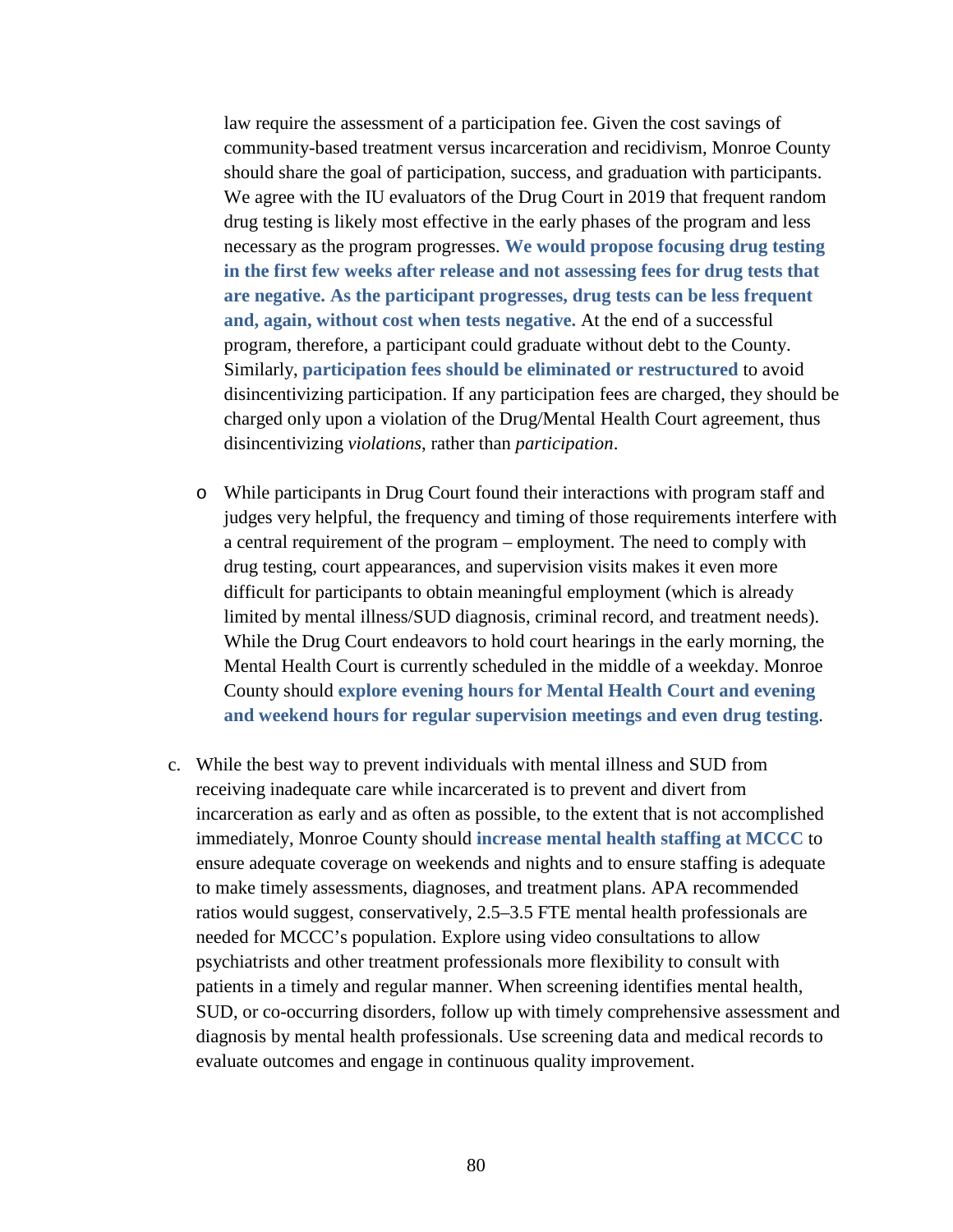- d. Again, jail is never going to be an effective mental health treatment provider and should not be relied upon as such. However, to the extent individuals with mental illness remain at MCCC, Monroe County should **expand the K block and create a mental health unit** (and/or behavior management unit)<sup>[179](#page-80-0)</sup> to protect inmates with mental illness/SUD from potential predators and provide them greater structure and programming to prepare them for early diversion and problem-solving courts, as well as to allow professional staff to provide better treatment interventions and oversight to prevent abuse. Mental health unit beds, along with substantial treatment and programming, should be available for every inmate with a serious mental illness.
- e. **Increase mental health and SUD programming** and treatment options at MCCC. The current New Beginnings program at MCCC is effective but is available to far too few inmates to meet the need. As a result, many inmates who could benefit from its therapeutic programming, Vivitrol treatment, and coordination with Centerstone are not able to participate.
- f. **Stop the use of segregation/solitary confinement for inmates with mental illness** and focus on providing therapeutic interventions, preventing crises, and facilitating diversion to treatment. Unless and until adequate mental health staffing and programming are provided in MCCC, segregation of inmates with known mental illnesses should be strictly avoided. Screening of inmates should be conducted before putting them in segregation to identify any indications of serious mental illness that would contraindicate segregation. In addition, mental health staff should be consulted before placement of any inmate that might have mental illness in segregation. When an inmate is in segregation, mental health professionals should regularly screen for new or exacerbated mental health symptoms.
- g. To encourage inmates with mental illness/SUD to access treatment, **waive or subsidize mental health/SUD treatments and medications**. While co-pays may seem a small inconvenience, if, as is reported, they are inhibiting individuals with mental illness/SUD from seeking treatment, they should be reduced or eliminated. The jail has an important role to play in getting inmates with these illnesses stabilized, connected to community treatment, and able to avoid recidivism. It cannot

<span id="page-80-0"></span><sup>179</sup> A mental health unit serves those with "traditional" mental illnesses (*e.g.*, schizophrenia, bipolar disorder, etc.), while a behavior management unit is for those with psychopathy or severe personality disorder. Each offers different interventions, including therapy, medication and insight in the mental health unit, and behavior management, incentives and consequences in the behavior management unit. Andrade, Mental Health Units as Alternatives to Segregation: It Can Be Done, Vera Institute Think Justice Blog/Addressing the Overuse of Segregation in U.S. Prisons and Jails, available at [https://www.vera.org/blog/addressing-the-overuse-of-segregation-in-u-s-prisons-and-jails/mental-health](https://www.vera.org/blog/addressing-the-overuse-of-segregation-in-u-s-prisons-and-jails/mental-health-units-as-alternatives-to-segregation-it-can-be-done)[units-as-alternatives-to-segregation-it-can-be-done](https://www.vera.org/blog/addressing-the-overuse-of-segregation-in-u-s-prisons-and-jails/mental-health-units-as-alternatives-to-segregation-it-can-be-done) (2020).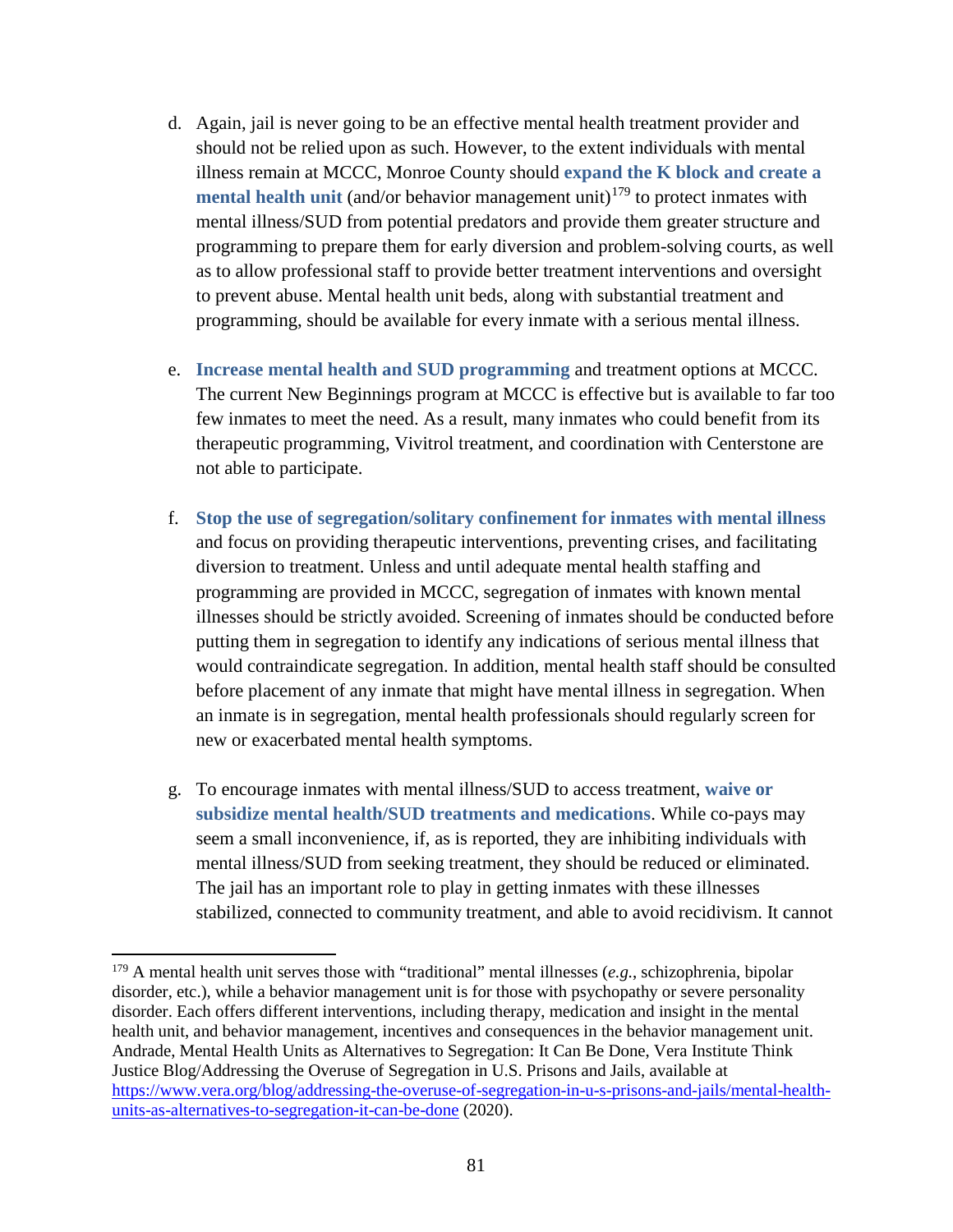do so effectively if people with mental illness/SUD face barriers to participation. In addition, inmates foregoing treatment because of financial concerns likely increases crises in jail, leading to greater security needs.

h. MCCC should **screen all inmates for Medicaid eligibility soon after booking and begin the Medicaid enrollment process as early as possible (shortly after booking or at least 120 days before release)**, recognizing the 45–90 day processing time for the state and the need to gather the necessary documents to complete the application. If additional benefits navigators are needed, this is a worthwhile investment to improve treatment compliance upon reentry and reduce recidivism.

## 4. Resources

- a. Wachino, et al., How Connecting Justice-Involved Individuals to Medicaid Can Help Address the Opioid Epidemic, Kaiser Family Foundation Issue Brief, at 4, available at [https://www.kff.org/medicaid/issue-brief/how-connecting-justice-involved](https://www.kff.org/medicaid/issue-brief/how-connecting-justice-involved-individuals-to-medicaid-can-help-address-the-opioid-epidemic/)[individuals-to-medicaid-can-help-address-the-opioid-epidemic/](https://www.kff.org/medicaid/issue-brief/how-connecting-justice-involved-individuals-to-medicaid-can-help-address-the-opioid-epidemic/) (June 2019).
- b. SAMHSA, Use of Medication-Assisted Treatment for Opioid Use Disorder in Criminal Justice Settings, available at [https://store.samhsa.gov/product/Use-of-](https://store.samhsa.gov/product/Use-of-Medication-Assisted-Treatment-for-Opioid-Use-Disorder-in-Criminal-Justice-Settings/PEP19-MATUSECJS)[Medication-Assisted-Treatment-for-Opioid-Use-Disorder-in-Criminal-Justice-](https://store.samhsa.gov/product/Use-of-Medication-Assisted-Treatment-for-Opioid-Use-Disorder-in-Criminal-Justice-Settings/PEP19-MATUSECJS)[Settings/PEP19-MATUSECJS.](https://store.samhsa.gov/product/Use-of-Medication-Assisted-Treatment-for-Opioid-Use-Disorder-in-Criminal-Justice-Settings/PEP19-MATUSECJS)

## **G. Intercept 4) - Reentry**

This intercept point addresses supported reentry into the community after jail to link people in jail to treatment services and to reduce further justice involvement after release. It includes transition planning by reentry coordinators, peer support staff, and/or community in-reach by providers, medication and prescription access upon release, and warm hand-offs from corrections to providers.

# 1. Strengths

- a. Some community-based service providers specifically serve individuals reentering the community after incarceration. Most others are willing, and do, serve such individuals, although they are not their primary client targets.
- b. MCCC offers the reduced New Beginnings program to approximately 17 inmates in a special dorm. The New Beginnings program has a strong success rate measured in terms of recidivism, as well as reducing anxiety, depression, and criminal thinking.<sup>[180](#page-81-0)</sup>

<span id="page-81-0"></span>l <sup>180</sup> MCCC 2019 Annual Report.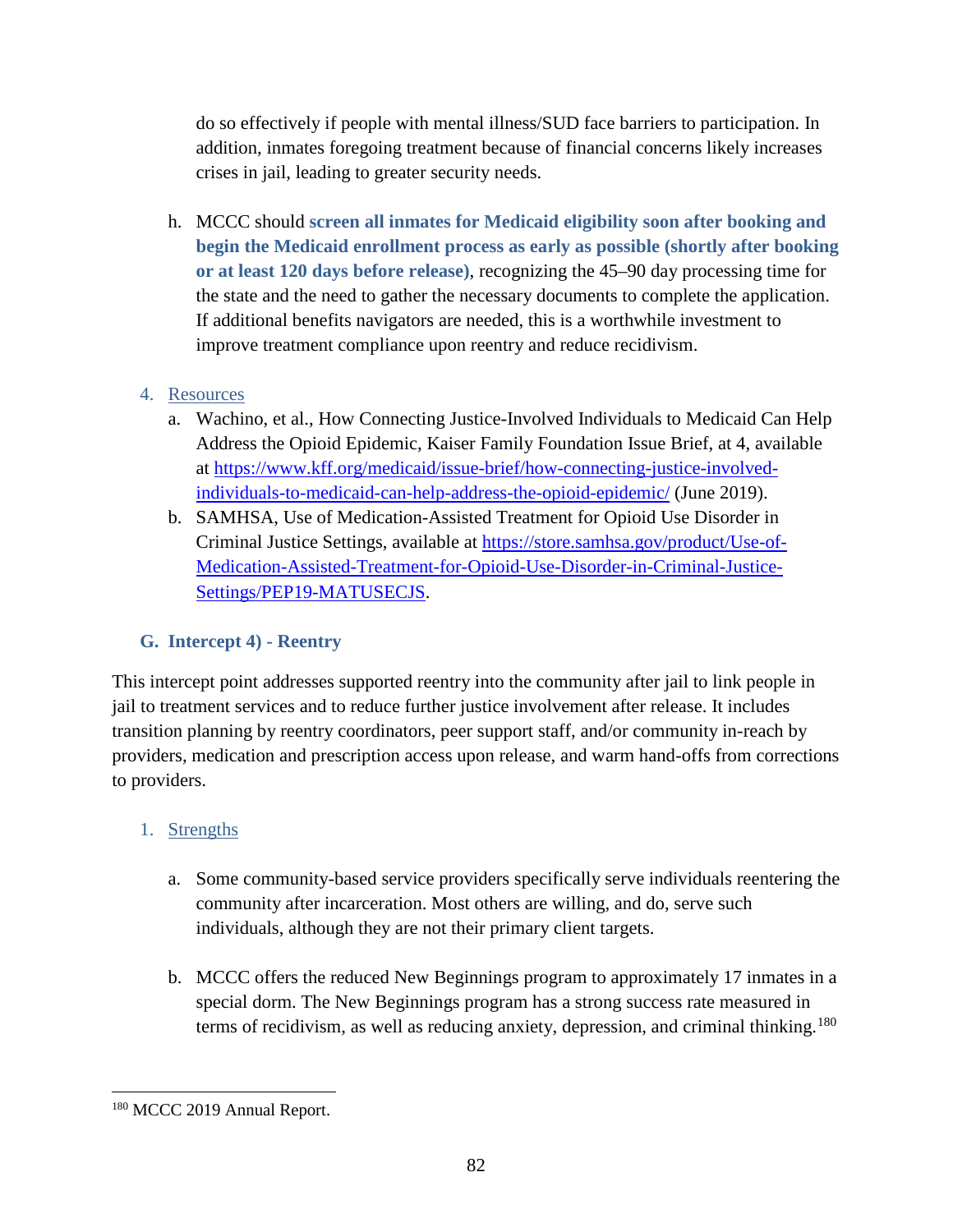- c. New Leaf New Life offers some programming in the jail, including reentry workshops.[181](#page-82-0)
- 2. Gaps
	- a. Insufficient reentry planning, case management, and programming is available in MCCC to meet the need.
	- b. Very little opportunity is available in MCCC for inmates to connect with communitybased mental health/SUD treatment and service providers while still in jail. As a result, individuals with mental illness/SUD leave jail having received some treatment, but without connections to community-based treatment and services. This leads to a cycle of relapse and recidivism.
	- c. Complex disparate funding mechanisms for MCCC versus community-based treatment make transition from one system to the other difficult.
	- d. Lack of family engagement in preparation for reentry of individuals with mental illness and SUD. Families can provide important supportive roles during reentry. However, families are also stressed by the reentry of a formerly incarcerated person and often do not have the tools they need to provide support in preventing recidivism.[182](#page-82-1)
	- e. Monroe County lacks adequate housing to help returning individuals with mental illness and SUD reestablish themselves in the community while avoiding triggers of the behavior that led to incarceration.
	- f. Finding and keeping employment is a major element of success upon reentry, particularly for those with mental illness and SUD, but remains particularly difficult.
	- g. Although Centerstone offers an Assertive Community Treatment team of 12 staff serving approximately 83 people, Monroe County does not have an ACT team focusing on individuals with severe mental illness who have been incarcerated (commonly referred to as Forensic Assertive Community Treatment or "FACT"). ACT and FACT teams use similar approaches, but whereas ACT is focused on preventing hospitalization, FACT is focused on preventing reincarceration.

 $\overline{\phantom{a}}$ <sup>181</sup> Id.

<span id="page-82-1"></span><span id="page-82-0"></span><sup>&</sup>lt;sup>182</sup> Engaging Offenders' Families in Reentry, Coaching Packet, available a[t https://cepp.com/wp](https://cepp.com/wp-content/uploads/2015/12/Engaging-Offenders-Families-in-Reentry.pdf)[content/uploads/2015/12/Engaging-Offenders-Families-in-Reentry.pdf.](https://cepp.com/wp-content/uploads/2015/12/Engaging-Offenders-Families-in-Reentry.pdf)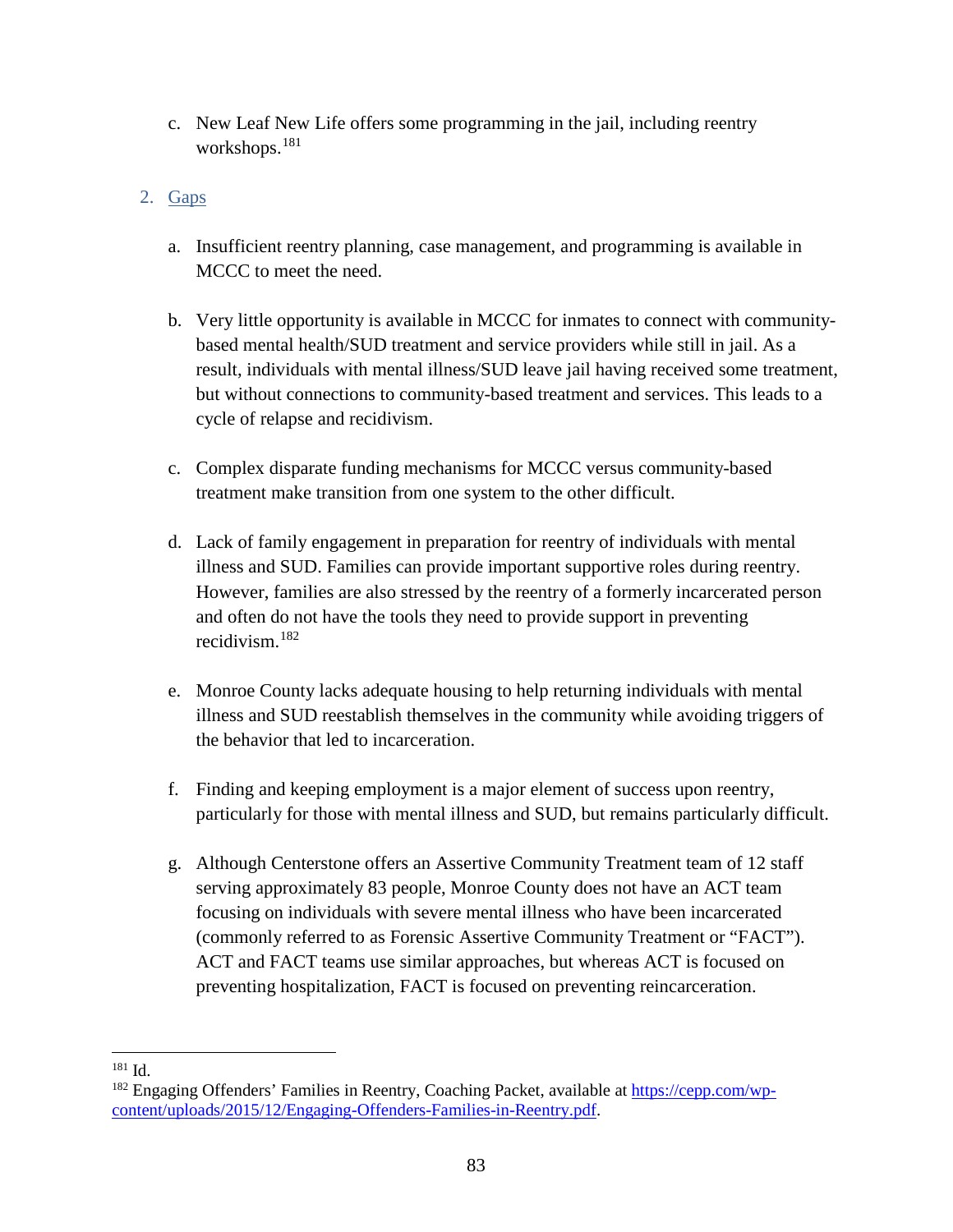### 3. Recommendations

- a. Recognizing that virtually every inmate will leave the jail and reenter the community, the Council of State Governments ("CSG") Justice Center recommends that transition planning begin at the same time as treatment planning for individuals with mental illness/SUD.[183](#page-83-0) CSG recommends jails develop collaborative responses between behavioral health and criminal justice systems and arrange for appropriate interventions to be available immediately upon release. **MCCC should include reentry planning, case management, and reentry programming in its treatment plans for inmates with mental illness/SUD and engage community service providers in both in-jail treatment and transition planning.**[184](#page-83-1)
- b. Warm hand-offs to, and coordination with, treatment and services providers upon reentry are essential to avoid gaps in care that lead to relapse and recidivism for individuals with mental illness and/or SUD. [185](#page-83-2) **Monroe County should invest in case management at the jail to work with jail and community treatment providers, with supervision providers, and with inmates preparing for reentry** to 1) assess each individual's needs upon reentry, 2) identify appropriate treatment and service providers, 3) introduce individuals to those treatment providers and establish eligibility and other requirements for services upon reentry, and 4) share jail assessment and treatment information with community treatment providers to ensure smooth transition.<sup>[186](#page-83-3)</sup> A method of doing this is via the Assess, Plan, Identify, and Coordinate ("APIC") Model,<sup>[187](#page-83-4)</sup> which calls for jails to conduct transition planning that addresses short- and long-term needs (*e.g.*, family, housing, treatment, services, income, and transportation), identify and contract with specific community providers

[https://csgjusticecenter.org/wp-content/uploads/2020/02/Guidelines-for-sucessful-transition](https://csgjusticecenter.org/wp-content/uploads/2020/02/Guidelines-for-sucessful-transition-summary.pdf)[summary.pdf;](https://csgjusticecenter.org/wp-content/uploads/2020/02/Guidelines-for-sucessful-transition-summary.pdf) SAMHSA, Guidelines for Successful Transition of People with Mental or Substance Use Disorders from Jail and Prison: Implementation Guide, available at

[https://store.samhsa.gov/product/Guidelines-for-Successful-Transition-of-People-with-Mental-or-](https://store.samhsa.gov/product/Guidelines-for-Successful-Transition-of-People-with-Mental-or-Substance-Use-Disorders-from-Jail-and-Prison-Implementation-Guide/SMA16-4998)[Substance-Use-Disorders-from-Jail-and-Prison-Implementation-Guide/SMA16-4998;](https://store.samhsa.gov/product/Guidelines-for-Successful-Transition-of-People-with-Mental-or-Substance-Use-Disorders-from-Jail-and-Prison-Implementation-Guide/SMA16-4998) The Assess, Plan, Identify, and Coordinate (APIC) Model, at 4 (recommending assessment and planning begin within 48 hours of booking), available at [https://www.eenet.ca/sites/default/files/wp](https://www.eenet.ca/sites/default/files/wp-content/uploads/2014/04/APIC-summary-addendum_March2014.pdf)[content/uploads/2014/04/APIC-summary-addendum\\_March2014.pdf.](https://www.eenet.ca/sites/default/files/wp-content/uploads/2014/04/APIC-summary-addendum_March2014.pdf)

<span id="page-83-1"></span><sup>184</sup> The Assess, Plan, Identify, and Coordinate (APIC) Model, available at [https://www.eenet.ca/sites/default/files/wp-content/uploads/2014/04/APIC-summary](https://www.eenet.ca/sites/default/files/wp-content/uploads/2014/04/APIC-summary-addendum_March2014.pdf)[addendum\\_March2014.pdf.](https://www.eenet.ca/sites/default/files/wp-content/uploads/2014/04/APIC-summary-addendum_March2014.pdf) 185 Id., Guideline 6.

<span id="page-83-0"></span> $\overline{a}$ <sup>183</sup> Council of State Governments Justice Center, Guidelines for the Successful Transition of People with Behavioral Health Disorders from Jail and Prison, Guideline 3, available at

<span id="page-83-2"></span>

<span id="page-83-3"></span><sup>&</sup>lt;sup>186</sup> Id., Guidelines 4-8.

<span id="page-83-4"></span><sup>&</sup>lt;sup>187</sup> Osher, et al., A Best Practice Approach to Community Re-entry from Jails for Inmates with Cooccurring Disorders: The APIC Model, available at

<https://www.addictioncounselorce.com/articles/101286/apic.pdf> (2002).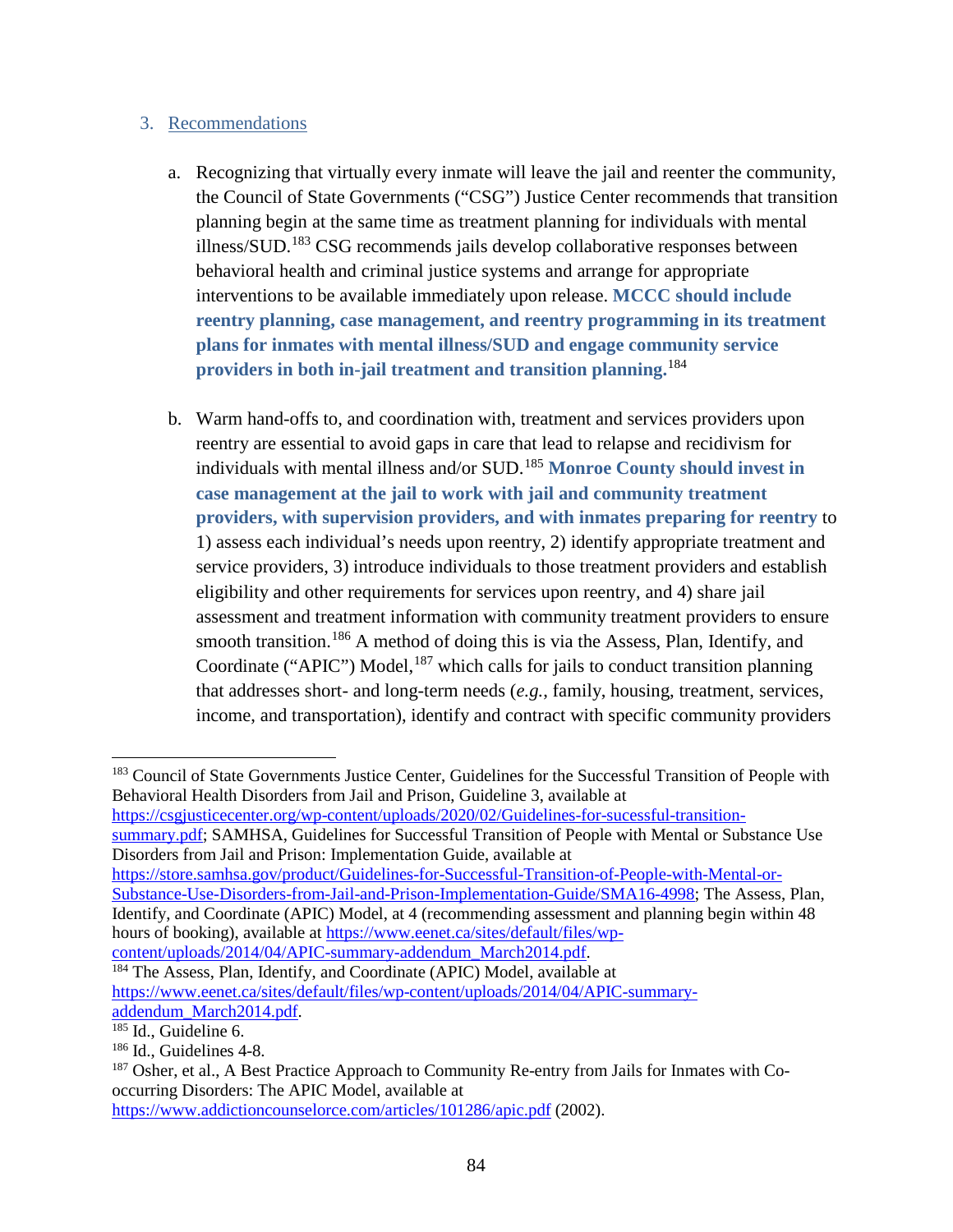that can meet those needs, provide a complete discharge summary to community providers upon release, and provide case management to facilitate transition and avoid gaps in care (including in-reach by community providers, introductions of inmates to service providers prior to release, and tracking of missed appointments after release). [188](#page-84-0)

- c. **Engage and support families** and peers in preparing for inmates' reentry, including by offering training on coping mechanisms and supporting inmates to prevent relapse and recidivism.
- d. Housing stability is instrumental in helping released individuals achieve positive outcomes, such as maintaining employment and avoiding future incarceration.[189](#page-84-1)

**Released prisoners who do not have stable housing arrangements are more likely to return to prison, suggesting that the obstacles to securing both temporary and permanent housing warrant** 

Securing housing is perhaps the most immediate challenge facing prisoners upon their release. While many returning prisoners have plans to stay with family, those who do not confront limited housing options. The process of obtaining housing is often complicated by a host of factors: the scarcity of affordable and available housing, legal barriers and regulations, prejudices that

restrict tenancy for this population, and strict eligibility requirements for federally subsidized housing.[190](#page-84-2) **Permanent Supportive Housing** – stable, affordable housing supported by flexible treatment and other services – is often the key to sustained recovery for people with serious mental illness and SUD. As discussed below, Monroe County needs additional permanent supportive housing, some of which should be dedicated to returning citizens with mental illness/SUD.

- e. As discussed below, Monroe County needs additional **supported employment services** for people with mental illness/SUD, some of which should be dedicated to returning citizens.
- f. **Implement a Forensic Assertive Community Treatment team.** While we did not receive data on the numbers of people with severe mental illness in MCCC or the

<span id="page-84-0"></span><sup>188</sup> Id at 8-16.

<span id="page-84-1"></span><sup>&</sup>lt;sup>189</sup> Bradley, K. H., R. B. Oliver, N. C. Richardson, and E.M. Slayter. (2001). No Place Like Home: Housing and the Ex-Prisoner. Issue brief. Boston, MA: Community Resources for Justice.Graffam, J., A. Shinkfield, and W. McPherson. (2004). Variables Affecting Successful Reintegration as Perceived by Offenders and Professionals. Journal of Offender Rehabilitation 40: 147–71.

<span id="page-84-2"></span><sup>&</sup>lt;sup>190</sup> Urban Institute, Understanding the Challenges of Prisoner Reentry: Research Findings from the Urban Institute's Prisoner Reentry Portfolio, at 8, available at

[https://www.urban.org/sites/default/files/publication/42981/411289-Understanding-the-Challenges-of-](https://www.urban.org/sites/default/files/publication/42981/411289-Understanding-the-Challenges-of-Prisoner-Reentry.PDF)[Prisoner-Reentry.PDF](https://www.urban.org/sites/default/files/publication/42981/411289-Understanding-the-Challenges-of-Prisoner-Reentry.PDF) (2006).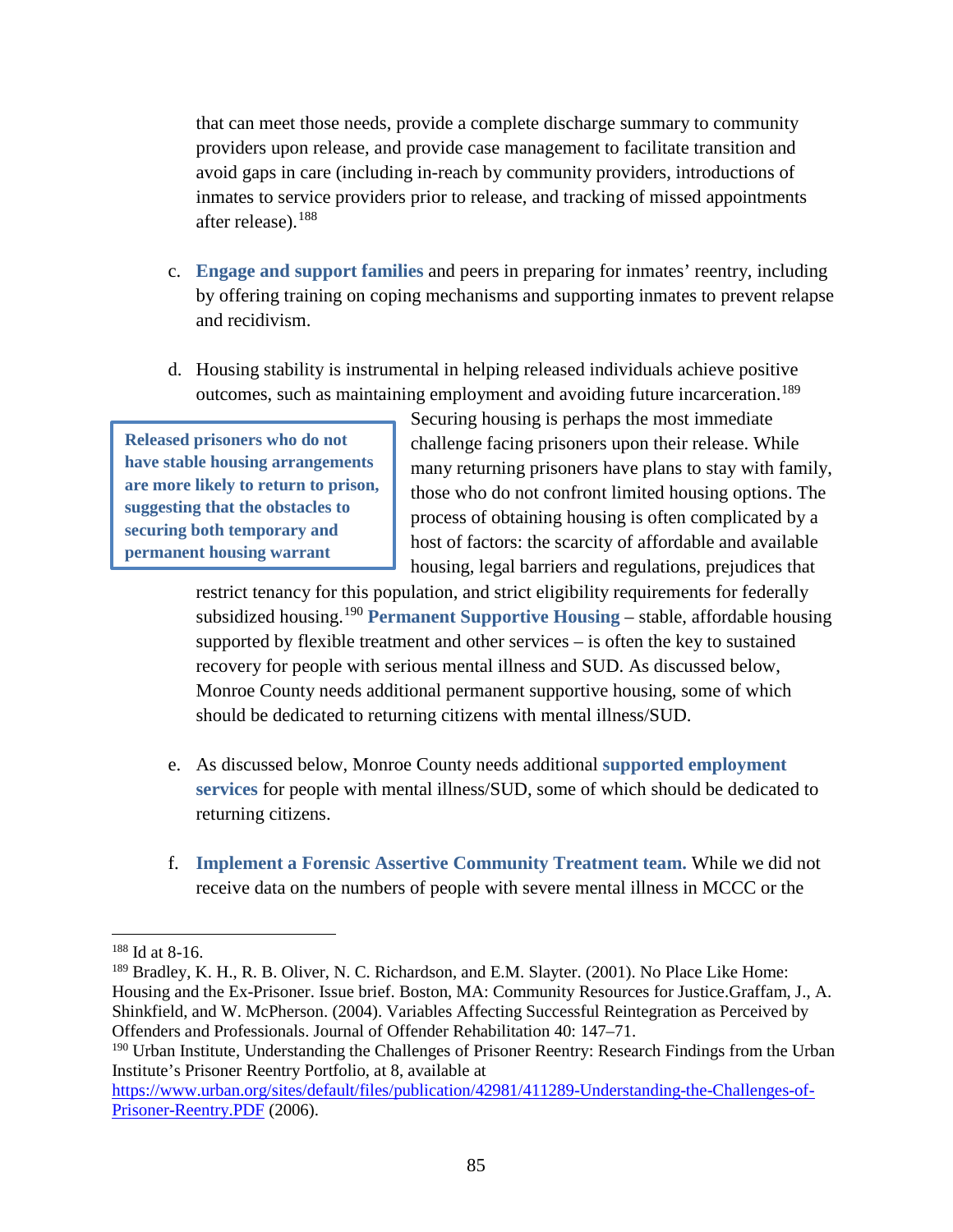number of those incarcerated more than twice in a year, a rule of thumb is that FACT services should be sufficient to serve approximately .05% of a community's adult population.<sup>[191](#page-85-0)</sup> Applied to Monroe County, that would call for at least one FACT team able to serve approximately  $63$  people.<sup>[192](#page-85-1)</sup>

- 4. Resources
	- a. Council of State Governments Justice Center, Guidelines for the Successful Transition of People with Behavioral Health Disorders from Jail and Prison, Guideline 3, available at [https://csgjusticecenter.org/wp](https://csgjusticecenter.org/wp-content/uploads/2020/02/Guidelines-for-sucessful-transition-summary.pdf)[content/uploads/2020/02/Guidelines-for-sucessful-transition-summary.pdf.](https://csgjusticecenter.org/wp-content/uploads/2020/02/Guidelines-for-sucessful-transition-summary.pdf)
	- b. SAMHSA, Guidelines for Successful Transition of People with Mental or Substance Use Disorders from Jail and Prison: Implementation Guide, available at [https://store.samhsa.gov/product/Guidelines-for-Successful-Transition-of-People](https://store.samhsa.gov/product/Guidelines-for-Successful-Transition-of-People-with-Mental-or-Substance-Use-Disorders-from-Jail-and-Prison-Implementation-Guide/SMA16-4998)[with-Mental-or-Substance-Use-Disorders-from-Jail-and-Prison-Implementation-](https://store.samhsa.gov/product/Guidelines-for-Successful-Transition-of-People-with-Mental-or-Substance-Use-Disorders-from-Jail-and-Prison-Implementation-Guide/SMA16-4998)[Guide/SMA16-4998.](https://store.samhsa.gov/product/Guidelines-for-Successful-Transition-of-People-with-Mental-or-Substance-Use-Disorders-from-Jail-and-Prison-Implementation-Guide/SMA16-4998)
	- c. The Assess, Plan, Identify, and Coordinate (APIC) Model, at 4 (recommending assessment and planning begin within 48 hours of booking), available at [https://www.eenet.ca/sites/default/files/wp-content/uploads/2014/04/APIC-summary](https://www.eenet.ca/sites/default/files/wp-content/uploads/2014/04/APIC-summary-addendum_March2014.pdf)[addendum\\_March2014.pdf.](https://www.eenet.ca/sites/default/files/wp-content/uploads/2014/04/APIC-summary-addendum_March2014.pdf)
	- d. Vera Institute, Bridging the Gap: Improving the Health of Justice-Involved People through Information Technology, available at [https://www.vera.org/publications/bridging-the-gap-improving-the-health-of-justice](https://www.vera.org/publications/bridging-the-gap-improving-the-health-of-justice-involved-people-through-information-technology)[involved-people-through-information-technology.](https://www.vera.org/publications/bridging-the-gap-improving-the-health-of-justice-involved-people-through-information-technology)
	- e. Osher, et al., A Best Practice Approach to Community Re-entry from Jails for Inmates with Co-occurring Disorders: The APIC Model, available at <https://www.addictioncounselorce.com/articles/101286/apic.pdf> (2002).
	- f. Engaging Offenders' Families in Reentry (provides tools and examples for involving families in assessment, planning, and implementation of reentry), available at [https://cepp.com/wp-content/uploads/2015/12/Engaging-Offenders-Families-in-](https://cepp.com/wp-content/uploads/2015/12/Engaging-Offenders-Families-in-Reentry.pdf)[Reentry.pdf.](https://cepp.com/wp-content/uploads/2015/12/Engaging-Offenders-Families-in-Reentry.pdf)
	- g. Vera Institute, The Front Line: Building Programs that Recognize Families' Role in Reentry, available at [https://www.prisonpolicy.org/scans/vera/249\\_476.pdf.](https://www.prisonpolicy.org/scans/vera/249_476.pdf)

<span id="page-85-0"></span>l <sup>191</sup> Cuddelback, et al., How Many Forensic Assertive Community Treatment Teams Do We Need?, available at<https://www.ncbi.nlm.nih.gov/pmc/articles/PMC2712922/> (2008).

<span id="page-85-1"></span><sup>&</sup>lt;sup>192</sup> Note that this rule of thumb is based on cost-effectiveness of FACT versus jail, rather than treatment effectiveness or need for assertive treatment. Therefore, it focuses only individuals with severe mental illness experiencing incarceration more than two times in a year. Once a FACT team is in place, that team should work closely with local hospitals and MCCC to identify individuals who experience combinations of hospitalization and incarceration more than two times per year, whether FACT (or ACT) services are needed for individuals with two or fewer hospitalizations/incarcerations in a year, and whether FACT (or ACT) services are needed for individuals with less severe mental illness.